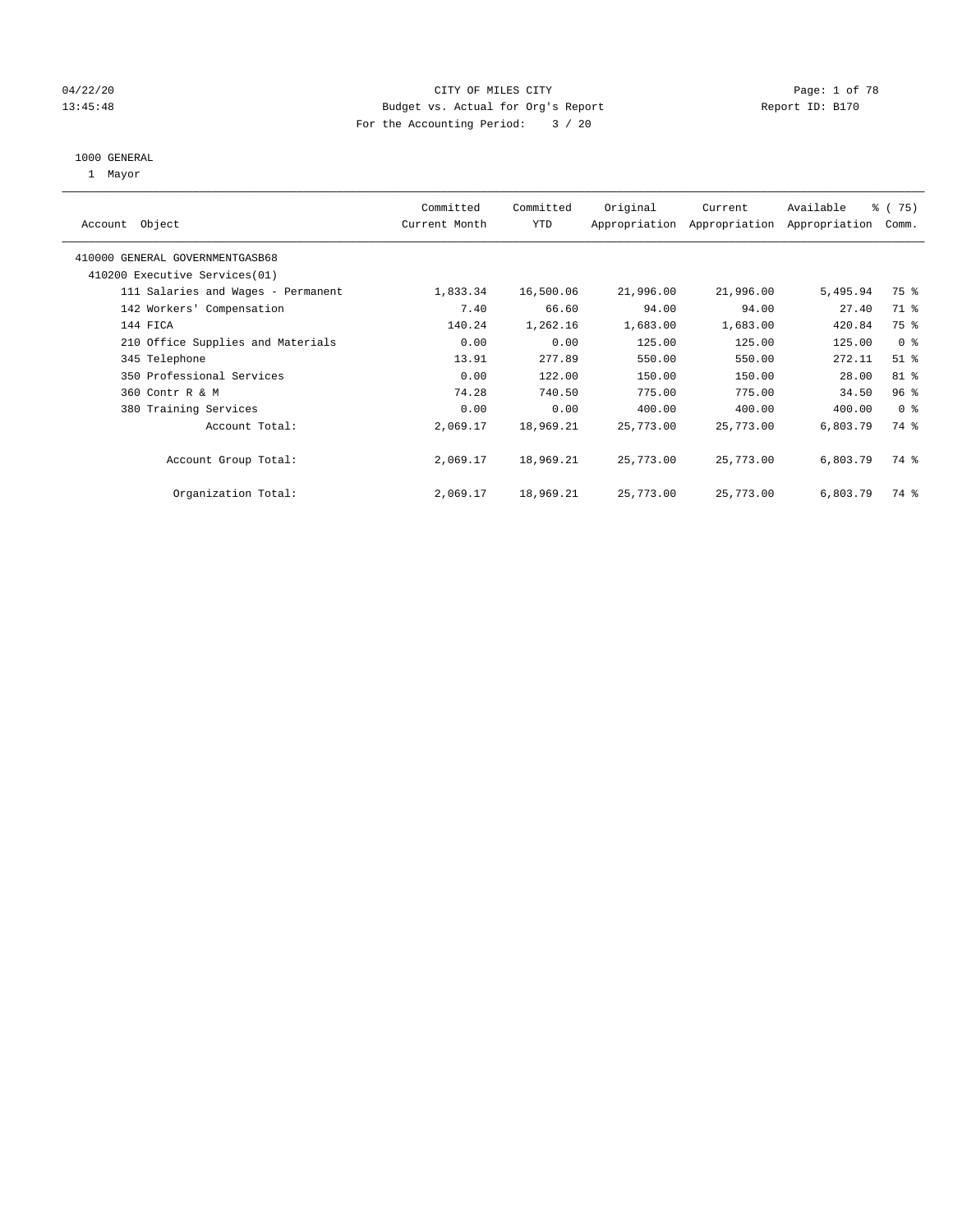## 04/22/20 CITY OF MILES CITY Page: 2 of 78 13:45:48 Budget vs. Actual for Org's Report Report ID: B170 For the Accounting Period: 3 / 20

#### 1000 GENERAL

2 City Council

|                                          | Committed     | Committed  | Original  | Current                                   | Available | % (75)         |
|------------------------------------------|---------------|------------|-----------|-------------------------------------------|-----------|----------------|
| Account Object                           | Current Month | <b>YTD</b> |           | Appropriation Appropriation Appropriation |           | Comm.          |
|                                          |               |            |           |                                           |           |                |
| 410000 GENERAL GOVERNMENTGASB68          |               |            |           |                                           |           |                |
| 410100 Legislative Services(02)          |               |            |           |                                           |           |                |
| 111 Salaries and Wages - Permanent       | 2,666.72      | 23,833.81  | 31,968.00 | 31,968.00                                 | 8,134.19  | 75 %           |
| 142 Workers' Compensation                | 10.72         | 95.81      | 136.00    | 136.00                                    | 40.19     | 70 %           |
| 144 FICA                                 | 204.00        | 1,823.25   | 2,445.00  | 2,445.00                                  | 621.75    | 75 %           |
| 145 PERS                                 | 0.00          | 173.40     | 346.00    | 346.00                                    | 172.60    | 50%            |
| 220 Operating Expenses                   | 0.00          | 0.00       | 100.00    | 100.00                                    | 100.00    | 0 <sup>8</sup> |
| 370 Travel                               | 0.00          | 52.20      | 380.00    | 380.00                                    | 327.80    | $14*$          |
| 380 Training Services                    | 0.00          | 0.00       | 500.00    | 500.00                                    | 500.00    | 0 <sup>8</sup> |
| Account Total:                           | 2,881.44      | 25,978.47  | 35,875.00 | 35,875.00                                 | 9,896.53  | 72 %           |
| 410105 Safety Culture-Supplies           |               |            |           |                                           |           |                |
| 230 Repair and Maintenance Supplies      | 0.00          | 0.00       | 250.00    | 250.00                                    | 250.00    | 0 <sup>8</sup> |
| Account Total:                           | 0.00          | 0.00       | 250.00    | 250.00                                    | 250.00    | 0 <sup>8</sup> |
| Account Group Total:                     | 2,881.44      | 25,978.47  | 36,125.00 | 36,125.00                                 | 10,146.53 | 72 %           |
| 470000 Housing and Community Development |               |            |           |                                           |           |                |
| 470300 Ecomonic Development              |               |            |           |                                           |           |                |
| 350 Professional Services                | 0.00          | 15,492.00  | 15,492.00 | 15,492.00                                 | 0.00      | $100*$         |
| Account Total:                           | 0.00          | 15,492.00  | 15,492.00 | 15,492.00                                 | 0.00      | $100*$         |
| Account Group Total:                     | 0.00          | 15,492.00  | 15,492.00 | 15,492.00                                 | 0.00      | $100*$         |
| Organization Total:                      | 2,881.44      | 41, 470.47 | 51,617.00 | 51,617.00                                 | 10,146.53 | $80*$          |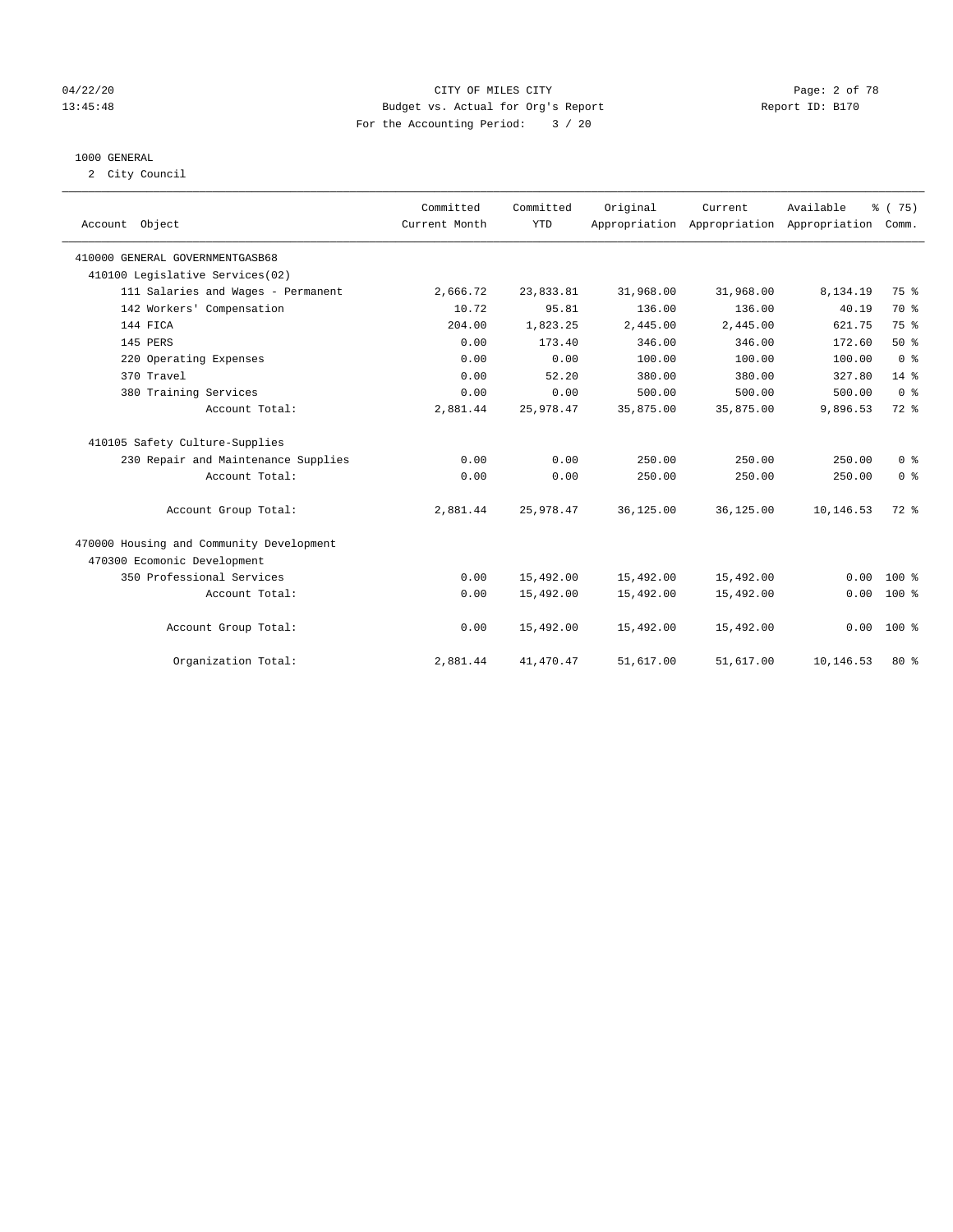## 04/22/20 CITY OF MILES CITY Page: 3 of 78 13:45:48 Budget vs. Actual for Org's Report Report ID: B170 For the Accounting Period: 3 / 20

# 1000 GENERAL

3 City Clerk

| Account Object                             | Committed<br>Current Month | Committed<br><b>YTD</b> | Original   | Current    | Available<br>Appropriation Appropriation Appropriation Comm. | % (75)          |
|--------------------------------------------|----------------------------|-------------------------|------------|------------|--------------------------------------------------------------|-----------------|
| 410000 GENERAL GOVERNMENTGASB68            |                            |                         |            |            |                                                              |                 |
| 410500 Financial Services(03)              |                            |                         |            |            |                                                              |                 |
| 111 Salaries and Wages - Permanent         | 9, 414.75                  | 82,846.77               | 113,048.00 | 113,048.00 | 30,201.23                                                    | 73 %            |
| 131 VACATION                               | 175.07                     | 5,386.09                | 7,100.00   | 7,100.00   | 1,713.91                                                     | 76 %            |
| 132 SICK LEAVE                             | 602.27                     | 3,678.05                | 4,100.00   | 4,100.00   | 421.95                                                       | 90%             |
| 133 OTHER LEAVE PAY                        | 16.93                      | 484.03                  | 3,360.00   | 3,360.00   | 2,875.97                                                     | $14$ %          |
| 141 Unemployment Insurance                 | 15.31                      | 139.30                  | 191.00     | 191.00     | 51.70                                                        | 73 %            |
| 142 Workers' Compensation                  | 62.04                      | 567.45                  | 1,562.00   | 1,562.00   | 994.55                                                       | 36%             |
| 143 Health Insurance                       | 2,304.01                   | 20,735.98               | 27,656.00  | 27,656.00  | 6,920.02                                                     | 75 %            |
| 144 FICA                                   | 778.61                     | 7,080.16                | 9,762.00   | 9,762.00   | 2,681.84                                                     | 73%             |
| 145 PERS                                   | 885.13                     | 8,010.67                | 11,064.00  | 11,064.00  | 3,053.33                                                     | $72$ $%$        |
| 196 CLOTHING ALLOTMENT                     | 0.00                       | 435.00                  | 450.00     | 450.00     | 15.00                                                        | 97 <sub>8</sub> |
| 210 Office Supplies and Materials          | 69.17                      | 1,315.49                | 2,200.00   | 2,200.00   | 884.51                                                       | 60 %            |
| 214 Small Items of Equipment               | 0.00                       | 2,338.46                | 1,800.00   | 1,800.00   | $-538.46$                                                    | 130 %           |
| 220 Operating Expenses                     | 0.00                       | 1,838.10                | 2,500.00   | 2,500.00   | 661.90                                                       | 74 %            |
| 311 Postage, Box Rent, Etc.                | $-175.85$                  | $-8.23$                 | 1,500.00   | 1,500.00   | 1,508.23                                                     | $-1$ %          |
| 320 Printing, Duplicating, Typing &        | 0.00                       | 0.00                    | 100.00     | 100.00     | 100.00                                                       | 0 <sup>8</sup>  |
| 330 Publicity, Subscriptions & Dues        | 56.00                      | 772.74                  | 2,200.00   | 2,200.00   | 1,427.26                                                     | 35%             |
| 334 Memberships, Registrations & Dues      | 0.00                       | 3,205.41                | 3,200.00   | 3,200.00   | $-5.41$                                                      | $100*$          |
| 345 Telephone                              | 27.36                      | 423.16                  | 650.00     | 650.00     | 226.84                                                       | 65 %            |
| 347 Internet                               | 19.52                      | 175.68                  | 250.00     | 250.00     | 74.32                                                        | 70 %            |
| 350 Professional Services                  | 0.00                       | 24,539.58               | 33,850.00  | 33,850.00  | 9,310.42                                                     | $72$ $%$        |
| 360 Contr R & M                            | 222.82                     | 12,698.85               | 18,606.00  | 18,606.00  | 5,907.15                                                     | 68 %            |
| 370 Travel                                 | 0.00                       | 792.64                  | 2,500.00   | 2,500.00   | 1,707.36                                                     | 32%             |
| 380 Training Services                      | 0.00                       | 300.00                  | 1,600.00   | 1,600.00   | 1,300.00                                                     | 19 <sup>°</sup> |
| 382 Books                                  | 0.00                       | 0.00                    | 350.00     | 350.00     | 350.00                                                       | 0 <sup>8</sup>  |
| 390 Other Purchased Services (Recorded     | 8.00                       | 18.30                   | 100.00     | 100.00     | 81.70                                                        | 18 <sup>8</sup> |
| 513 Liability                              | 0.00                       | 91,300.05               | 91,301.00  | 91,301.00  | 0.95                                                         | $100*$          |
| 521 Surety Bonds for Officials & Employees | 0.00                       | 750.00                  | 750.00     | 750.00     | 0.00                                                         | $100*$          |
| 555 Bank Service Charges                   | 36.66                      | 226.64                  | 300.00     | 300.00     | 73.36                                                        | 76 %            |
| Account Total:                             | 14,517.80                  | 270,050.37              | 342,050.00 | 342,050.00 | 71,999.63                                                    | 79 %            |
| 411101 Labor Negotiations                  |                            |                         |            |            |                                                              |                 |
| 350 Professional Services                  | 743.00                     | 7,564.00                | 13,400.00  | 13,400.00  | 5,836.00                                                     | 56%             |
| Account Total:                             | 743.00                     | 7,564.00                | 13,400.00  | 13,400.00  | 5,836.00                                                     | 56%             |
| Account Group Total:                       | 15,260.80                  | 277,614.37              | 355,450.00 | 355,450.00 | 77,835.63                                                    | 78 %            |
| Organization Total:                        | 15,260.80                  | 277,614.37              | 355,450.00 | 355,450.00 | 77,835.63                                                    | 78 %            |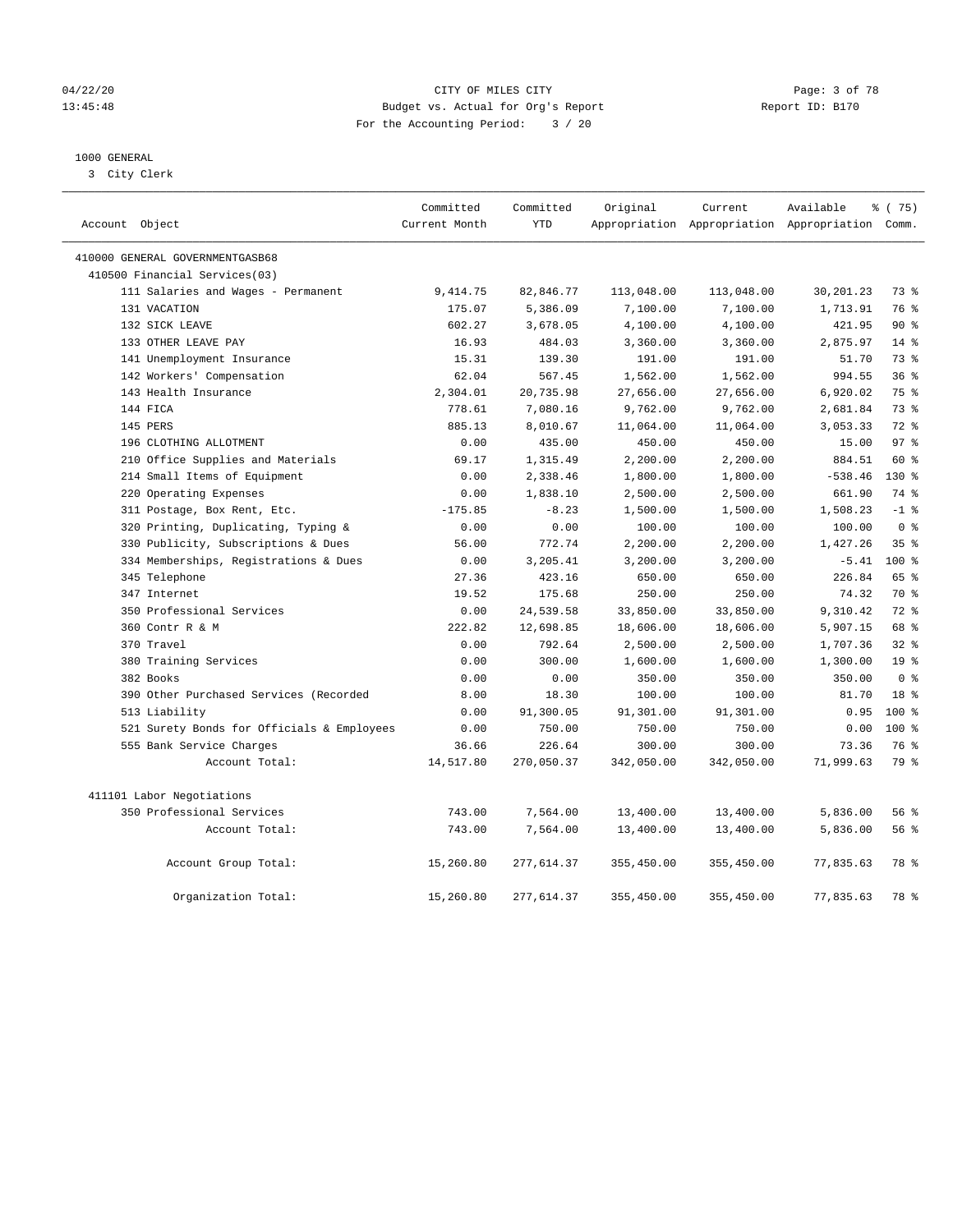## 04/22/20 CITY OF MILES CITY Page: 4 of 78 13:45:48 Budget vs. Actual for Org's Report Report ID: B170 For the Accounting Period: 3 / 20

# 1000 GENERAL

4 Attorney

| Account Object                     | Committed<br>Current Month | Committed<br>YTD | Original    | Current     | Available<br>Appropriation Appropriation Appropriation | % (75)<br>Comm. |  |
|------------------------------------|----------------------------|------------------|-------------|-------------|--------------------------------------------------------|-----------------|--|
| 410000 GENERAL GOVERNMENTGASB68    |                            |                  |             |             |                                                        |                 |  |
| 411100 Legal Services(04)          |                            |                  |             |             |                                                        |                 |  |
| 111 Salaries and Wages - Permanent | 5,317.04                   | 64,597.98        | 103,796.00  | 103,796.00  | 39,198.02                                              | 62 %            |  |
| 131 VACATION                       | 0.00                       | 2,627.06         | 2,700.00    | 2,700.00    | 72.94                                                  | 97%             |  |
| 132 SICK LEAVE                     | 0.00                       | 1,872.72         | 1,900.00    | 1,900.00    | 27.28                                                  | 99 %            |  |
| 141 Unemployment Insurance         | 7.98                       | 103.88           | 163.00      | 163.00      | 59.12                                                  | 64 %            |  |
| 142 Workers' Compensation          | 39.07                      | 447.71           | 689.00      | 689.00      | 241.29                                                 | 65 %            |  |
| 143 Health Insurance               | 794.70                     | 7,152.30         | 9,536.00    | 9,536.00    | 2,383.70                                               | 75 %            |  |
| 144 FICA                           | 392.79                     | 5,171.79         | 8,292.00    | 8,292.00    | 3,120.21                                               | 62 %            |  |
| 145 PERS                           | 444.61                     | 5,710.69         | 9,398.00    | 9,398.00    | 3,687.31                                               | 61 %            |  |
| 196 CLOTHING ALLOTMENT             | 0.00                       | 150.00           | 150.00      | 150.00      | 0.00                                                   | $100*$          |  |
| 210 Office Supplies and Materials  | 167.96                     | 591.80           | 1,000.00    | 1,000.00    | 408.20                                                 | 59 %            |  |
| 214 Small Items of Equipment       | 0.00                       | 192.96           | 1,000.00    | 1,000.00    | 807.04                                                 | 19 <sup>°</sup> |  |
| 220 Operating Expenses             | 0.00                       | 720.35           | 1,000.00    | 1,000.00    | 279.65                                                 | 72 %            |  |
| 311 Postage, Box Rent, Etc.        | 27.10                      | 255.19           | 500.00      | 500.00      | 244.81                                                 | $51$ %          |  |
| 345 Telephone                      | 0.00                       | 18.10            | 100.00      | 100.00      | 81.90                                                  | 18 %            |  |
| 350 Professional Services          | 3,885.00                   | 12,005.25        | 4,000.00    | 4,000.00    | $-8,005.25$                                            | $300*$          |  |
| 360 Contr R & M                    | 0.00                       | 0.00             | 207.00      | 207.00      | 207.00                                                 | 0 <sup>8</sup>  |  |
| 370 Travel                         | 0.00                       | 0.00             | 700.00      | 700.00      | 700.00                                                 | 0 <sup>8</sup>  |  |
| Account Total:                     | 11,076.25                  | 101,617.78       | 145, 131.00 | 145, 131.00 | 43, 513. 22                                            | 70 %            |  |
| Account Group Total:               | 11,076.25                  | 101,617.78       | 145, 131.00 | 145,131.00  | 43, 513. 22                                            | 70 %            |  |
| Organization Total:                | 11,076.25                  | 101,617.78       | 145,131.00  | 145,131.00  | 43,513.22                                              | 70 %            |  |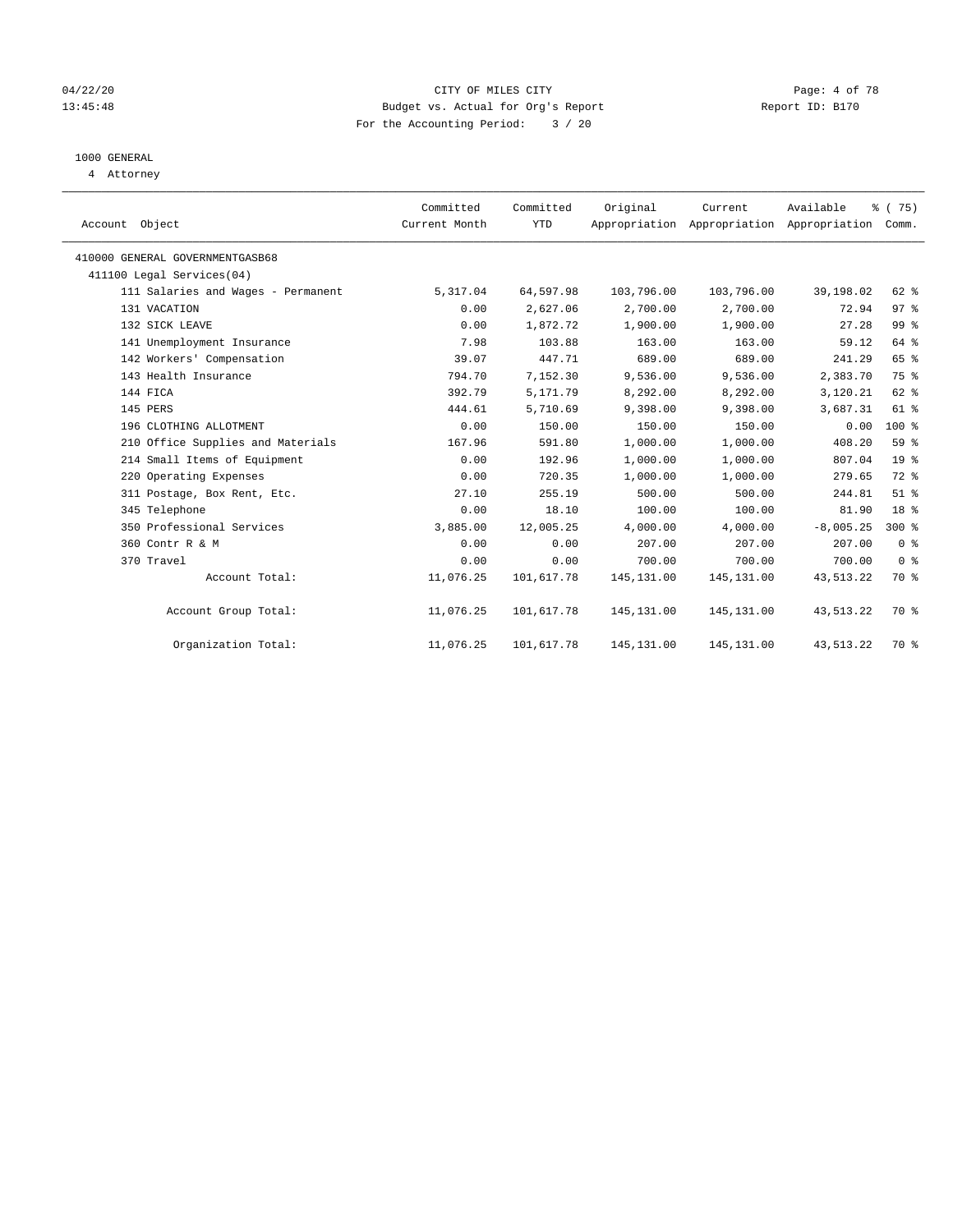#### 1000 GENERAL

5 Police

————————————————————————————————————————————————————————————————————————————————————————————————————————————————————————————————————

| Account Object                             | Committed<br>Current Month | Committed<br>YTD           | Original     | Current      | Available<br>Appropriation Appropriation Appropriation Comm. | ៖ (75)           |
|--------------------------------------------|----------------------------|----------------------------|--------------|--------------|--------------------------------------------------------------|------------------|
| 420000 PUBLIC SAFETY-GASB68                |                            |                            |              |              |                                                              |                  |
| 420140 Crime Control and Investigation(05) |                            |                            |              |              |                                                              |                  |
| 111 Salaries and Wages - Permanent         | 60,263.77                  | 509,656.89                 | 668,624.00   | 680,624.00   | 170,967.11                                                   | 75 %             |
| 121 OVERTIME-PERMANENT                     | 6,704.18                   | 90,681.66                  | 30,000.00    | 30,000.00    | $-60,681.66$                                                 | $302$ $%$        |
| 131 VACATION                               | 2,190.45                   | 38,896.03                  | 51,000.00    | 51,000.00    | 12,103.97                                                    | 76 %             |
| 132 SICK LEAVE                             | 1,056.89                   | 15,662.50                  | 25,000.00    | 25,000.00    | 9,337.50                                                     | 63 %             |
| 133 OTHER LEAVE PAY                        | 2,115.57                   | 31,366.10                  | 32,372.00    | 32,372.00    | 1,005.90                                                     | 97%              |
| 134 HOLIDAY PAY                            | 0.00                       | 0.00                       | 10,100.00    | 10,100.00    | 10,100.00                                                    | 0 <sup>8</sup>   |
| 141 Unemployment Insurance                 | 117.12                     | 1,046.78                   | 1,226.00     | 1,226.00     | 179.22                                                       | 85%              |
| 142 Workers' Compensation                  | 3,574.02                   | 30,904.78                  | 38,997.00    | 38,997.00    | 8,092.22                                                     | 79 %             |
| 143 Health Insurance                       | 12,714.15                  | 112,837.25                 | 143,046.00   | 143,046.00   | 30,208.75                                                    | 79 %             |
| 144 FICA                                   | 1,098.11                   | 10,042.58                  | 11,848.00    | 11,848.00    | 1,805.42                                                     | 85%              |
| 145 PERS                                   | 7.00                       | 442.63                     | 600.00       | 600.00       | 157.37                                                       | 74 %             |
| 146 Police Pension                         | 9,300.09                   | 81,709.94                  | 108,619.00   | 108,619.00   | 26,909.06                                                    | 75 %             |
| 196 CLOTHING ALLOTMENT                     | 5,760.00                   | 11,595.00                  | 11,960.00    | 11,960.00    | 365.00                                                       | 97%              |
| 210 Office Supplies and Materials          | 1,130.77                   | 5,556.15                   | 6,500.00     | 6,500.00     | 943.85                                                       | 85 %             |
| 214 Small Items of Equipment               | 0.00                       | 13,604.39                  | 12,500.00    | 12,500.00    | $-1, 104.39$                                                 | 109 %            |
| 220 Operating Expenses                     | 1,591.27                   | 8,118.38                   | 18,000.00    | 18,500.00    | 10,381.62                                                    | 44 %             |
| 226 Clothing and Uniforms                  | 0.00                       | 92.45                      | 500.00       | 500.00       | 407.55                                                       | 18 %             |
| 227 Firearm Supplies                       | 0.00                       | 0.00                       | 3,800.00     | 3,800.00     | 3,800.00                                                     | 0 <sup>8</sup>   |
| 230 Repair and Maintenance Supplies        | 785.31                     | 6,599.86                   | 9,000.00     | 9,000.00     | 2,400.14                                                     | 73 %             |
| 231 Gas, Oil, Diesel Fuel, Grease, etc.    | 2,007.28                   | 20,927.18                  | 25,000.00    | 25,000.00    | 4,072.82                                                     | 84 %             |
| 311 Postage, Box Rent, Etc.                | 17.45                      | 453.30                     | 1,000.00     | 1,000.00     | 546.70                                                       | 45 %             |
| 334 Memberships, Registrations & Dues      | 0.00                       | 2,066.00                   | 2,000.00     | 2,000.00     | $-66.00$                                                     | 103 <sub>8</sub> |
| 345 Telephone                              | 288.06                     | 2,769.46                   | 4,000.00     | 4,000.00     | 1,230.54                                                     | 69 %             |
| 347 Internet                               | 65.60                      | 590.40                     | 800.00       | 800.00       | 209.60                                                       | 74 %             |
| 350 Professional Services                  | 1,048.00                   | 17,077.95                  | 16,260.00    | 18,454.00    | 1,376.05                                                     | 93%              |
| 360 Contr R & M                            | 1,665.18                   | 1,881.18                   | 600.00       | 600.00       | $-1, 281.18$                                                 | $314$ %          |
| 366 R&M Vehicles - Police/Animal Control   | 10,004.26                  | 21, 171.39                 | 16,980.00    | 16,980.00    | $-4, 191.39$                                                 | $125$ %          |
| 370 Travel                                 | 16.00                      | 3,314.29                   | 4,500.00     | 4,500.00     | 1,185.71                                                     | 74 %             |
| 380 Training Services                      | 1,825.00                   | 3,045.00                   | 6,600.00     | 6,600.00     | 3,555.00                                                     | 46 %             |
| 511 Insurance on Buildings                 | 0.00                       | 24.50                      | 25.00        | 25.00        | 0.50                                                         | 98 %             |
| 512 Insurance on Vehicles & Equipment      | 0.00                       | 1,203.63                   | 1,204.00     | 1,204.00     | 0.37                                                         | 100 %            |
| 530 Rent                                   | 3,115.83                   | 31,158.30                  | 37,380.00    | 37,380.00    | 6,221.70                                                     | 83%              |
| 700 Grants, Contributions & Indemnities    | 0.00                       | 4,000.00                   | 6,000.00     | 6,000.00     | 2,000.00                                                     | 67 %             |
| 790 K9 from contributions                  | 0.00                       | 469.09                     | 3,000.00     | 3,000.00     | 2,530.91                                                     | 16 <sup>°</sup>  |
| 940 Machinery & Equipment                  | 0.00                       | 7,235.99                   | 0.00         | 0.00         | $-7, 235.99$                                                 | $***$ $_{8}$     |
| Account Total:                             |                            | 128, 461.36 1, 086, 201.03 | 1,309,041.00 | 1,323,735.00 | 237,533.97                                                   | 82 %             |
|                                            |                            |                            |              |              |                                                              |                  |
| 420160 Communications-Dispatch             |                            |                            |              |              |                                                              |                  |
| 111 Salaries and Wages - Permanent         | 20,741.09                  | 175,889.08                 | 238,516.00   | 238,516.00   | 62,626.92                                                    | 74 %             |
| 121 OVERTIME-PERMANENT                     | 516.66                     | 19,898.17                  | 24,800.00    | 24,800.00    | 4,901.83                                                     | 80 %             |
| 131 VACATION                               | 675.60                     | 5,182.29                   | 13,500.00    | 13,500.00    | 8,317.71                                                     | 38 %             |
| 132 SICK LEAVE                             | 1,446.61                   | 8,285.31                   | 7,400.00     | 7,400.00     | $-885.31$                                                    | 112 %            |
| 133 OTHER LEAVE PAY                        | 77.27                      | 7,965.46                   | 5,266.00     | 5,266.00     | $-2,699.46$                                                  | 151 %            |
| 134 HOLIDAY PAY                            | 0.00                       | 0.00                       | 3,400.00     | 3,400.00     | 3,400.00                                                     | 0 <sup>8</sup>   |
| 141 Unemployment Insurance                 | 36.52                      | 328.55                     | 431.00       | 431.00       | 102.45                                                       | 76 %             |
| 142 Workers' Compensation                  | 1,153.12                   | 9,966.37                   | 12,944.00    | 12,944.00    | 2,977.63                                                     | $77$ %           |
| 143 Health Insurance                       | 3,977.35                   | 35,796.15                  | 57,218.00    | 57,218.00    | 21,421.85                                                    | 63 %             |
| 144 FICA                                   | 1,815.25                   | 16,335.94                  | 22,003.00    | 22,003.00    | 5,667.06                                                     | 74 %             |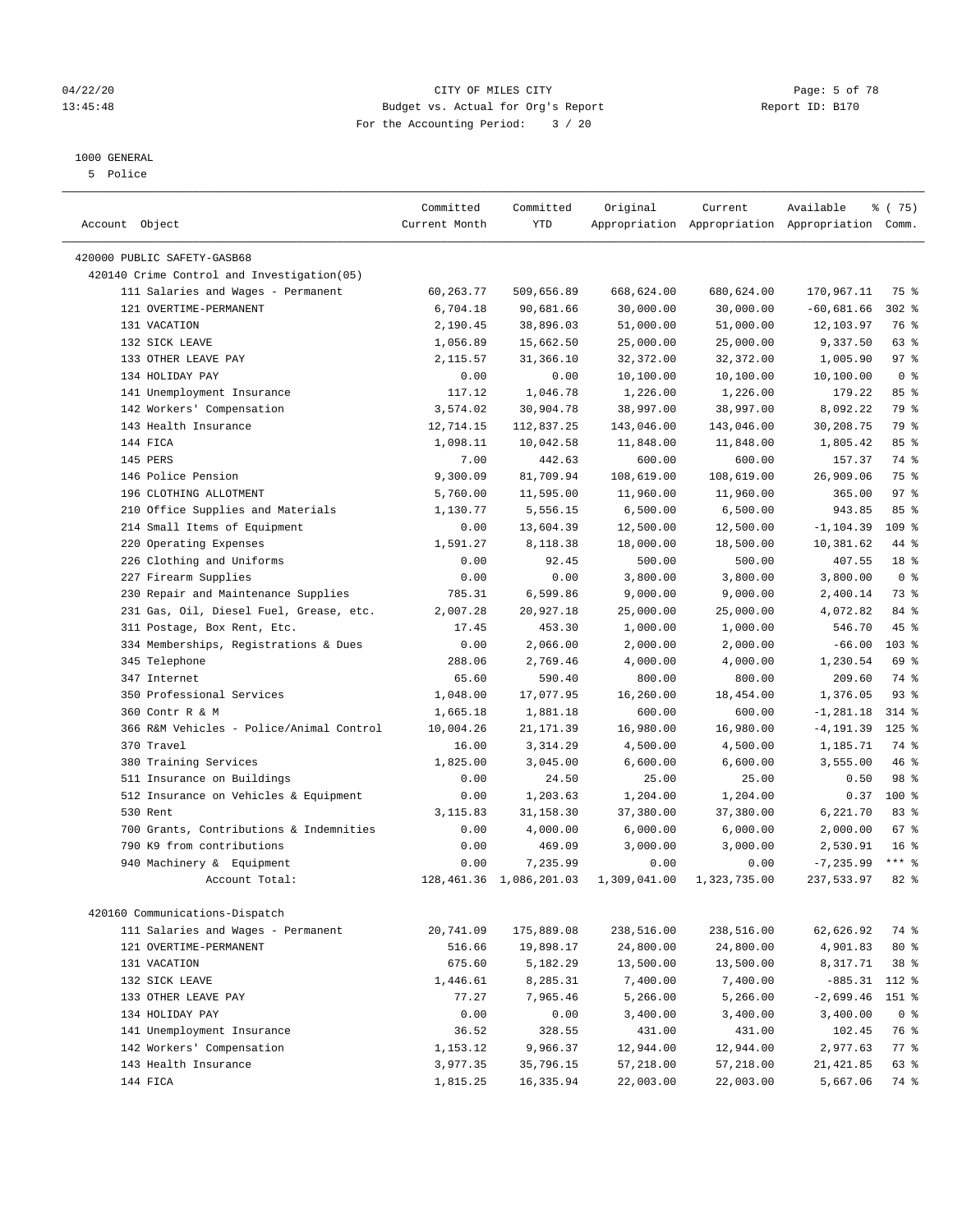## 04/22/20 CITY OF MILES CITY Page: 6 of 78 13:45:48 Budget vs. Actual for Org's Report Changer Report ID: B170 For the Accounting Period: 3 / 20

# 1000 GENERAL

5 Police

| Account Object                          | Committed<br>Current Month | Committed<br><b>YTD</b>      | Original                             | Current      | Available<br>Appropriation Appropriation Appropriation | % (75)<br>Comm. |  |
|-----------------------------------------|----------------------------|------------------------------|--------------------------------------|--------------|--------------------------------------------------------|-----------------|--|
| 145 PERS                                | 2,033.73                   | 18,539.31                    | 25,393.00                            | 25,393.00    | 6,853.69                                               | 73 %            |  |
| 196 CLOTHING ALLOTMENT                  | 875.00                     | 1,750.00                     | 2,000.00                             | 2,000.00     | 250.00                                                 | 88 %            |  |
| 210 Office Supplies and Materials       | 229.16                     | 1,746.42                     | 2,000.00                             | 2,000.00     | 253.58                                                 | $87 - 8$        |  |
| 214 Small Items of Equipment            | 0.00                       | 358.71                       | 1,500.00                             | 1,500.00     | 1,141.29                                               | $24$ %          |  |
| 220 Operating Expenses                  | 79.33                      | 79.33                        | 1,000.00                             | 1,000.00     | 920.67                                                 | 8 %             |  |
| 231 Gas, Oil, Diesel Fuel, Grease, etc. | 0.00                       | 0.00                         | 600.00                               | 600.00       | 600.00                                                 | 0 <sup>8</sup>  |  |
| 311 Postage, Box Rent, Etc.             | 0.00                       | 0.00                         | 150.00                               | 150.00       | 150.00                                                 | 0 <sup>8</sup>  |  |
| 320 Printing, Duplicating, Typing &     | 0.00                       | 0.00                         | 300.00                               | 300.00       | 300.00                                                 | 0 <sup>8</sup>  |  |
| 330 Publicity, Subscriptions & Dues     | 0.00                       | 0.00                         | 100.00                               | 100.00       | 100.00                                                 | 0 <sup>8</sup>  |  |
| 334 Memberships, Registrations & Dues   | 0.00                       | 0.00                         | 500.00                               | 500.00       | 500.00                                                 | 0 <sup>8</sup>  |  |
| 345 Telephone                           | 286.08                     | 2,751.64                     | 5,000.00                             | 5,000.00     | 2,248.36                                               | 55%             |  |
| 350 Professional Services               | 83.34                      | 1,963.84                     | 1,500.00                             | 1,500.00     | $-463.84$                                              | $131$ %         |  |
| 360 Contr R & M                         | 0.00                       | 0.00                         | 100.00                               | 100.00       | 100.00                                                 | 0 <sup>8</sup>  |  |
| 370 Travel                              | 0.00                       | 1,190.94                     | 1,000.00                             | 1,000.00     | $-190.94$                                              | 119 %           |  |
| 380 Training Services                   | 0.00                       | 250.00                       | 1,000.00                             | 1,000.00     | 750.00                                                 | $25$ %          |  |
| Account Total:                          | 34,026.11                  | 308, 277.51                  | 427,621.00                           | 427,621.00   | 119, 343.49                                            | $72*$           |  |
| Account Group Total:                    |                            |                              | 162,487.47 1,394,478.54 1,736,662.00 | 1,751,356.00 | 356,877.46                                             | $80*$           |  |
| Organization Total:                     |                            | 162, 487. 47 1, 394, 478. 54 | 1,736,662.00                         | 1,751,356.00 | 356,877.46                                             | $80*$           |  |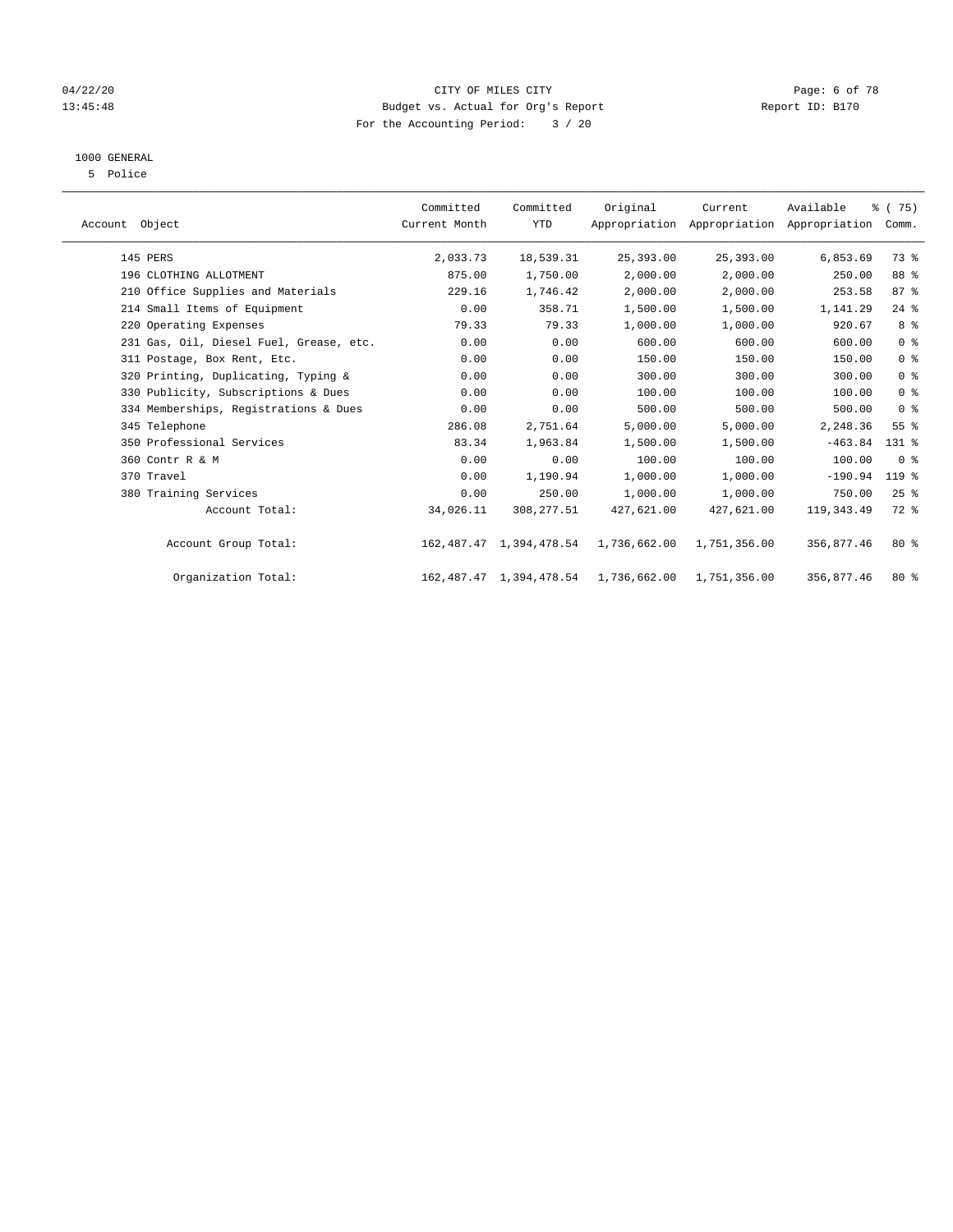#### 04/22/20 **CITY OF MILES CITY** CONTROLLER CONTROLLER Page: 7 of 78 13:45:48 Budget vs. Actual for Org's Report Report ID: B170 For the Accounting Period: 3 / 20

#### 1000 GENERAL

6 Police Judge

| Account Object                        | Committed<br>Current Month | Committed<br><b>YTD</b> | Original   | Current    | Available<br>Appropriation Appropriation Appropriation Comm. | % (75)          |
|---------------------------------------|----------------------------|-------------------------|------------|------------|--------------------------------------------------------------|-----------------|
| 410000 GENERAL GOVERNMENTGASB68       |                            |                         |            |            |                                                              |                 |
| 410300 Judicial Services(06)          |                            |                         |            |            |                                                              |                 |
| 111 Salaries and Wages - Permanent    | 7,390.54                   | 65,904.26               | 87,276.00  | 87,276.00  | 21, 371.74                                                   | 76 %            |
| 131 VACATION                          | 139.92                     | 2,660.84                | 4,000.00   | 4,000.00   | 1,339.16                                                     | 67%             |
| 132 SICK LEAVE                        | 137.92                     | 2,252.08                | 3,500.00   | 3,500.00   | 1,247.92                                                     | 64 %            |
| 141 Unemployment Insurance            | 8.76                       | 82.00                   | 140.00     | 140.00     | 58.00                                                        | 59 %            |
| 142 Workers' Compensation             | 77.42                      | 727.45                  | 1,009.00   | 1,009.00   | 281.55                                                       | 72 %            |
| 143 Health Insurance                  | 1,588.70                   | 14,693.37               | 19,073.00  | 19,073.00  | 4,379.63                                                     | 77.8            |
| 144 FICA                              | 578.90                     | 5,370.83                | 7,250.00   | 7,250.00   | 1,879.17                                                     | 74 %            |
| 145 PERS                              | 664.86                     | 6,139.88                | 8,217.00   | 8,217.00   | 2,077.12                                                     | 75 %            |
| 196 CLOTHING ALLOTMENT                | 0.00                       | 300.00                  | 300.00     | 300.00     | 0.00                                                         | $100*$          |
| 210 Office Supplies and Materials     | 69.30                      | 510.05                  | 800.00     | 800.00     | 289.95                                                       | 64 %            |
| 214 Small Items of Equipment          | 0.00                       | 0.00                    | 600.00     | 600.00     | 600.00                                                       | 0 <sup>8</sup>  |
| 220 Operating Expenses                | 0.00                       | 31.88                   | 300.00     | 300.00     | 268.12                                                       | 11 <sup>°</sup> |
| 230 Repair and Maintenance Supplies   | 0.00                       | 25.00                   | 100.00     | 100.00     | 75.00                                                        | 25%             |
| 311 Postage, Box Rent, Etc.           | 21.80                      | 343.10                  | 1,100.00   | 1,100.00   | 756.90                                                       | $31$ %          |
| 334 Memberships, Registrations & Dues | 0.00                       | 0.00                    | 1,100.00   | 1,100.00   | 1,100.00                                                     | 0 <sup>8</sup>  |
| 345 Telephone                         | 129.03                     | 1,135.89                | 1,300.00   | 1,300.00   | 164.11                                                       | 87%             |
| 347 Internet                          | 30.15                      | 311.29                  | 700.00     | 700.00     | 388.71                                                       | 44 %            |
| 350 Professional Services             | 0.00                       | 0.00                    | 700.00     | 700.00     | 700.00                                                       | 0 <sup>8</sup>  |
| 360 Contr R & M                       | 0.00                       | 516.78                  | 1,100.00   | 1,100.00   | 583.22                                                       | 47.8            |
| 370 Travel                            | 0.00                       | 1,148.67                | 2,000.00   | 2,000.00   | 851.33                                                       | 57%             |
| 380 Training Services                 | 300.00                     | 600.00                  | 500.00     | 500.00     | $-100.00$                                                    | 120%            |
| 382 Books                             | 0.00                       | 0.00                    | 600.00     | 600.00     | 600.00                                                       | 0 <sup>8</sup>  |
| 394 Jury and Witness Fees             | 282.00                     | 588.00                  | 500.00     | 500.00     | $-88.00$                                                     | 118 %           |
| 533 Machinery and Equipment Rental    | 0.00                       | 40.88                   | 1,500.00   | 1,500.00   | 1,459.12                                                     | 3 <sup>8</sup>  |
| Account Total:                        | 11, 419.30                 | 103,382.25              | 143,665.00 | 143,665.00 | 40,282.75                                                    | $72$ $%$        |
| Account Group Total:                  | 11,419.30                  | 103,382.25              | 143,665.00 | 143,665.00 | 40,282.75                                                    | 72 %            |
| Organization Total:                   | 11, 419.30                 | 103,382.25              | 143,665.00 | 143,665.00 | 40,282.75                                                    | 72 %            |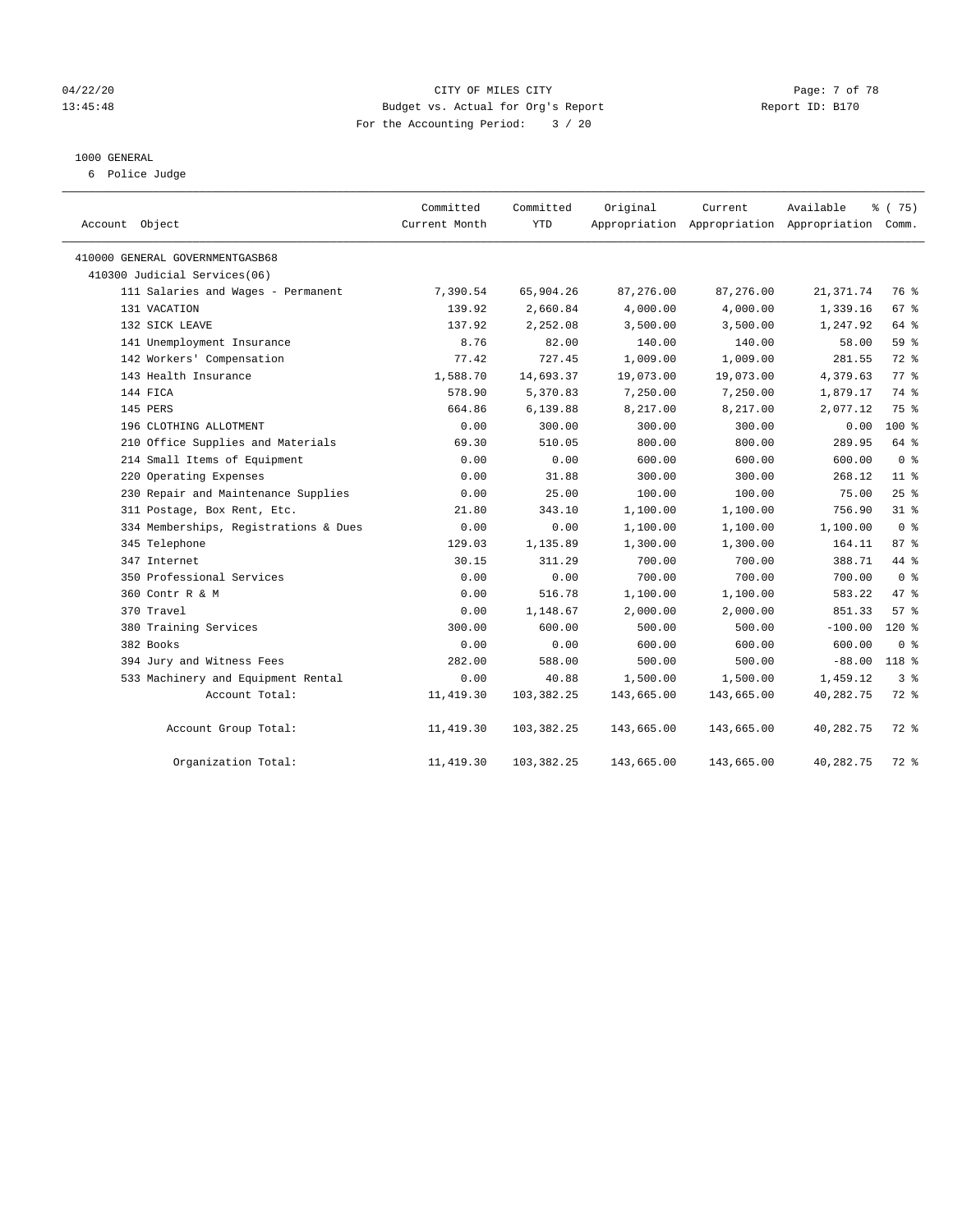## 04/22/20 CITY OF MILES CITY Page: 8 of 78 13:45:48 Budget vs. Actual for Org's Report Report ID: B170 For the Accounting Period: 3 / 20

————————————————————————————————————————————————————————————————————————————————————————————————————————————————————————————————————

#### 1000 GENERAL

7 Fire

|                                         | Committed     | Committed         | Original     | Current      | Available                                       | 8 (75)          |
|-----------------------------------------|---------------|-------------------|--------------|--------------|-------------------------------------------------|-----------------|
| Account Object                          | Current Month | YTD               |              |              | Appropriation Appropriation Appropriation Comm. |                 |
| 420000 PUBLIC SAFETY-GASB68             |               |                   |              |              |                                                 |                 |
| 420460 Fire Suppression(07)             |               |                   |              |              |                                                 |                 |
| 111 Salaries and Wages - Permanent      | 38,407.89     | 376,659.40        | 460,572.00   | 460,572.00   | 83,912.60                                       | $82$ $%$        |
| 112 SALARIES AND WAGES - PART PAID      | 80.00         | 1,917.00          | 6,480.00     | 6,480.00     | 4,563.00                                        | $30*$           |
| 121 OVERTIME-PERMANENT                  | 5,549.33      | 48,342.66         | 40,712.00    | 40,712.00    | $-7,630.66$                                     | $119*$          |
| 131 VACATION                            | 3,018.52      | 29,322.01         | 26,600.00    | 26,600.00    | $-2,722.01$ 110 %                               |                 |
| 132 SICK LEAVE                          | 5,212.68      | 19,465.95         | 10,600.00    | 10,600.00    | $-8,865.95$                                     | 184 %           |
| 133 OTHER LEAVE PAY                     |               |                   |              | 9,723.00     | 9,692.63                                        | 0 <sup>8</sup>  |
| 134 HOLIDAY PAY                         | 0.00<br>0.00  | 30.37<br>9,574.42 | 9,723.00     |              | 2,425.58                                        | $80*$           |
|                                         |               |                   | 12,000.00    | 12,000.00    |                                                 |                 |
| 141 Unemployment Insurance              | 78.36         | 727.16            | 832.00       | 832.00       | 104.84                                          | 87%             |
| 142 Workers' Compensation               | 3,287.29      | 30,242.72         | 31,061.00    | 31,061.00    | 818.28                                          | 97%             |
| 143 Health Insurance                    | 8,259.45      | 67,800.72         | 89,447.00    | 89,447.00    | 21,646.28                                       | 76 %            |
| 144 FICA                                | 760.70        | 7,127.53          | 8,598.00     | 8,598.00     | 1,470.47                                        | 83 %            |
| 147 Firemen's Pension                   | 6,603.14      | 58,051.16         | 84,145.00    | 84,145.00    | 26,093.84                                       | 69 %            |
| 149 Firemen's 457B Match                | 486.74        | 3, 313.91         | 0.00         | 7,370.00     | 4,056.09                                        | 45 %            |
| 210 Office Supplies and Materials       | 86.21         | 4,934.93          | 11,500.00    | 11,500.00    | 6,565.07                                        | 43 %            |
| 211 Clothing Allotment                  | 1,935.00      | 5,715.00          | 9,600.00     | 9,600.00     | 3,885.00                                        | 60 %            |
| 214 Small Items of Equipment            | 224.87        | 4,135.82          | 14,500.00    | 14,500.00    | 10,364.18                                       | $29$ %          |
| 217 Small Item Equ/Inspector            | 0.00          | 0.00              | 500.00       | 500.00       | 500.00                                          | 0 <sup>8</sup>  |
| 220 Operating Expenses                  | 201.89        | 4,378.82          | 10,000.00    | 10,000.00    | 5,621.18                                        | 44 %            |
| 223 Operating Exp/Inspector             | 0.00          | 609.95            | 2,000.00     | 2,000.00     | 1,390.05                                        | $30*$           |
| 226 Clothing and Uniforms               | 0.00          | 8,140.51          | 16,500.00    | 16,500.00    | 8,359.49                                        | 49 %            |
| 230 Repair and Maintenance Supplies     | 0.00          | 514.48            | 3,500.00     | 3,500.00     | 2,985.52                                        | 15 <sup>°</sup> |
| 231 Gas, Oil, Diesel Fuel, Grease, etc. | 274.30        | 5,478.82          | 11,000.00    | 11,000.00    | 5,521.18                                        | 50%             |
| 241 Consumable Tools                    | 0.00          | 199.22            | 3,000.00     | 3,000.00     | 2,800.78                                        | 7 %             |
| 311 Postage, Box Rent, Etc.             | 0.00          | 64.81             | 150.00       | 150.00       | 85.19                                           | 43 %            |
| 320 Printing, Duplicating, Typing &     | 0.00          | $-93.53$          | 500.00       | 500.00       | 593.53                                          | $-19$ %         |
| 330 Publicity, Subscriptions & Dues     | 0.00          | 0.00              | 300.00       | 300.00       | 300.00                                          | 0 <sup>8</sup>  |
| 334 Memberships, Registrations & Dues   | 0.00          | 185.00            | 2,000.00     | 2,000.00     | 1,815.00                                        | 9%              |
| 341 Electric Utility Services           | 479.16        | 4,688.74          | 5,130.00     | 5,130.00     | 441.26                                          | 91 %            |
| 342 Water Utility Services              | 32.99         | 296.19            | 500.00       | 500.00       | 203.81                                          | 59 %            |
| 343 Sewer Utility Services              | 39.50         | 366.84            | 500.00       | 500.00       | 133.16                                          | 73 %            |
| 344 Gas Utility Service                 | 369.56        | 1,654.70          | 2,850.00     | 2,850.00     | 1,195.30                                        | 58 %            |
| 345 Telephone                           | 195.97        | 1,942.43          | 3,225.00     | 3,225.00     | 1,282.57                                        | 60 %            |
| 346 Garbage Service                     | 47.41         | 590.00            | 1,500.00     | 1,500.00     | 910.00                                          | 39%             |
| 347 Internet                            | 135.60        | 1,273.12          | 1,850.00     | 1,850.00     | 576.88                                          | 69 %            |
| 350 Professional Services               | 4,347.63      | 9,267.05          | 28,710.00    | 28,710.00    | 19,442.95                                       | $32$ $%$        |
| 360 Contr R & M                         | 184.92        | 6,174.99          | 13,500.00    | 13,500.00    | 7,325.01                                        | 46 %            |
| 364 R&M Vehicles - Fire/Amb             | 5,980.44      | 12,619.80         | 33,000.00    | 33,000.00    | 20,380.20                                       | 38 <sup>8</sup> |
| 370 Travel                              | 0.00          | 1,167.93          | 6,500.00     | 6,500.00     | 5,332.07                                        | 18 %            |
| 375 Travel/Inspector                    | 0.00          | 0.00              | 1,000.00     | 1,000.00     | 1,000.00                                        | 0 <sup>8</sup>  |
| 380 Training Services                   | 570.00        | 3,464.00          | 10,500.00    | 10,500.00    | 7,036.00                                        | 33%             |
| 382 Books                               | 0.00          | 118.73            | 2,500.00     | 2,500.00     | 2,381.27                                        | 5 <sup>°</sup>  |
| 400 BUILDING MATERIALS                  | 33.98         | 256.42            | 2,500.00     | 2,500.00     | 2,243.58                                        | $10*$           |
| 511 Insurance on Buildings              | 0.00          | 1,381.46          | 1,382.00     | 1,382.00     | 0.54                                            | 100 %           |
| 512 Insurance on Vehicles & Equipment   | 0.00          | 4,621.12          | 4,621.00     | 4,621.00     | $-0.12$                                         | $100$ %         |
| 940 Machinery & Equipment               | 0.00          | 32,073.55         | 50,000.00    | 50,000.00    | 17,926.45                                       | 64 %            |
| Account Total:                          | 86,883.53     | 768,795.91        | 1,035,588.00 | 1,042,958.00 | 274,162.09                                      | 74 %            |
|                                         |               |                   |              |              |                                                 |                 |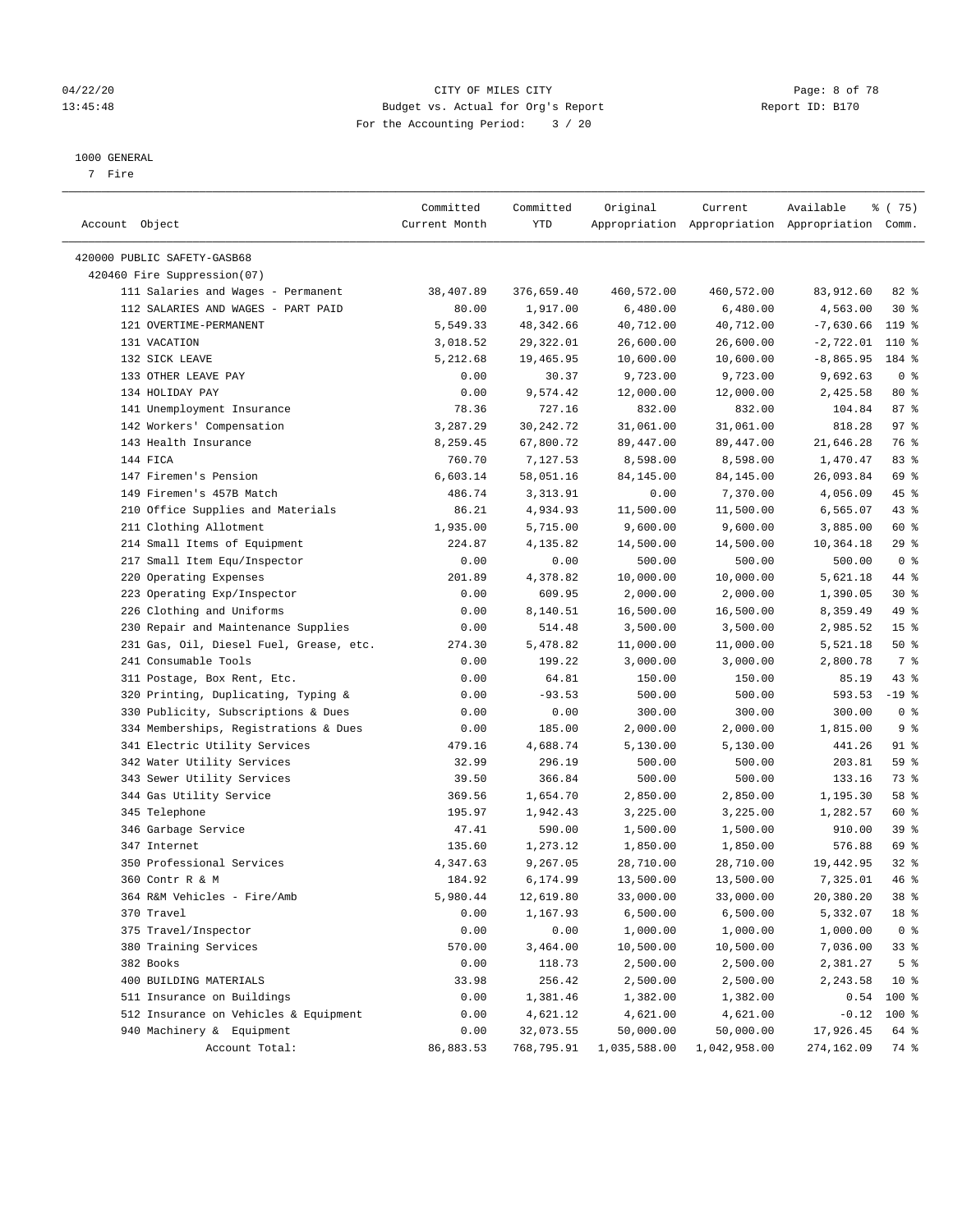## 04/22/20 **CITY OF MILES CITY** CONTROLLER CONTROLLER Page: 9 of 78 13:45:48 Budget vs. Actual for Org's Report Report ID: B170 For the Accounting Period: 3 / 20

#### 1000 GENERAL

7 Fire

| Account Object                                            | Committed<br>Current Month | Committed<br>YTD | Original<br>Appropriation | Current<br>Appropriation | Available<br>Appropriation | 8 (75)<br>Comm. |
|-----------------------------------------------------------|----------------------------|------------------|---------------------------|--------------------------|----------------------------|-----------------|
| Account Group Total:                                      | 86,883.53                  | 768,795.91       | 1,035,588.00              | 1,042,958.00             | 274,162.09                 | 74 %            |
| 490000 DEBT SERVICE<br>490500 Other Debt Service Payments |                            |                  |                           |                          |                            |                 |
| 654 Training Center- Principal                            | 632.36                     | 4,942.39         | 6,707.00                  | 6,707.00                 | 1,764.61                   | 74 %            |
| 655 Training Center- Interest                             | 530.60                     | 5,524.25         | 7,252.00                  | 7,252.00                 | 1,727.75                   | 76 %            |
| Account Total:                                            | 1,162.96                   | 10,466.64        | 13,959.00                 | 13,959.00                | 3,492.36                   | 75 %            |
| Account Group Total:                                      | 1,162.96                   | 10,466.64        | 13,959.00                 | 13,959.00                | 3,492.36                   | 75 %            |
| Organization Total:                                       | 88,046.49                  | 779,262.55       | 1,049,547.00              | 1,056,917.00             | 277,654.45                 | 74 %            |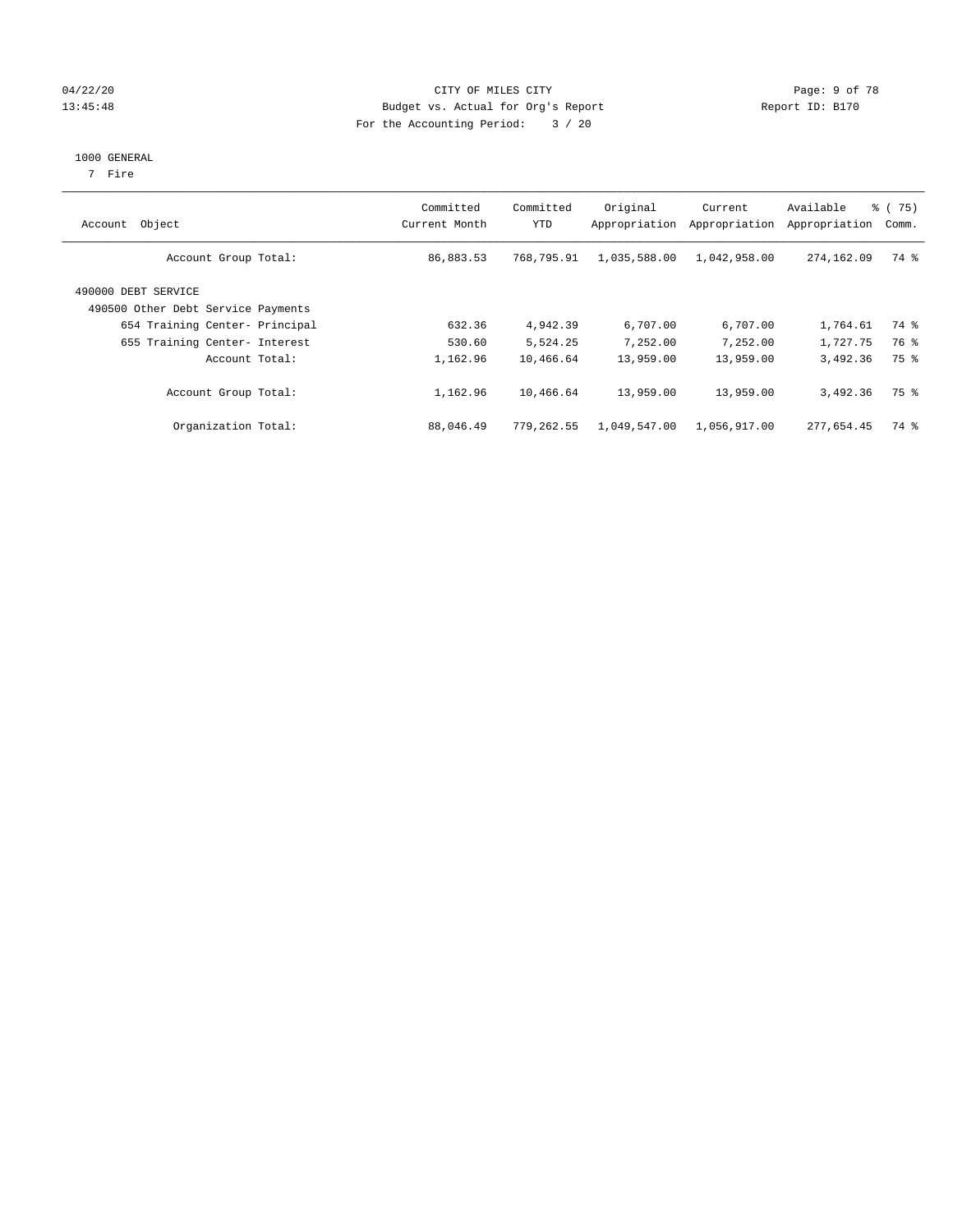## 04/22/20 **CITY OF MILES CITY CONSUMING THE PAGE:** 10 of 78 13:45:48 Budget vs. Actual for Org's Report Report ID: B170 For the Accounting Period: 3 / 20

#### 1000 GENERAL

8 City Hall Maintenance

| Account Object                      | Committed<br>Current Month | Committed<br>YTD | Original  | Current<br>Appropriation Appropriation Appropriation | Available | % (75)<br>Comm. |  |
|-------------------------------------|----------------------------|------------------|-----------|------------------------------------------------------|-----------|-----------------|--|
| 410000 GENERAL GOVERNMENTGASB68     |                            |                  |           |                                                      |           |                 |  |
| 411230 City Hall                    |                            |                  |           |                                                      |           |                 |  |
| 214 Small Items of Equipment        | 0.00                       | 0.00             | 400.00    | 400.00                                               | 400.00    | 0 <sup>8</sup>  |  |
| 220 Operating Expenses              | 298.77                     | 1,777.77         | 2,000.00  | 2,000.00                                             | 222.23    | 89 %            |  |
| 230 Repair and Maintenance Supplies | 0.00                       | 135.00           | 2,000.00  | 2,000.00                                             | 1,865.00  | 7 %             |  |
| 341 Electric Utility Services       | 401.93                     | 4,358.98         | 7,000.00  | 7,000.00                                             | 2,641.02  | 62 %            |  |
| 342 Water Utility Services          | 57.88                      | 520.70           | 750.00    | 750.00                                               | 229.30    | 69 %            |  |
| 343 Sewer Utility Services          | 69.30                      | 621.00           | 600.00    | 600.00                                               | $-21.00$  | $104$ %         |  |
| 344 Gas Utility Service             | 324.59                     | 2,027.23         | 2,500.00  | 2,500.00                                             | 472.77    | 81 %            |  |
| 346 Garbage Service                 | 47.41                      | 125.69           | 250.00    | 250.00                                               | 124.31    | $50*$           |  |
| 360 Contr R & M                     | 714.00                     | 9,285.25         | 15,900.00 | 15,900.00                                            | 6,614.75  | 58 %            |  |
| 511 Insurance on Buildings          | 0.00                       | 2,940.00         | 2,940.00  | 2,940.00                                             | 0.00      | $100$ %         |  |
| Account Total:                      | 1,913.88                   | 21,791.62        | 34,340.00 | 34,340.00                                            | 12,548.38 | $63$ $%$        |  |
|                                     |                            |                  |           |                                                      |           |                 |  |
| Account Group Total:                | 1,913.88                   | 21,791.62        | 34,340.00 | 34,340.00                                            | 12,548.38 | $63$ $%$        |  |
|                                     |                            |                  |           |                                                      |           |                 |  |
| Organization Total:                 | 1,913.88                   | 21,791.62        | 34,340.00 | 34,340.00                                            | 12,548.38 | $63$ $%$        |  |
|                                     |                            |                  |           |                                                      |           |                 |  |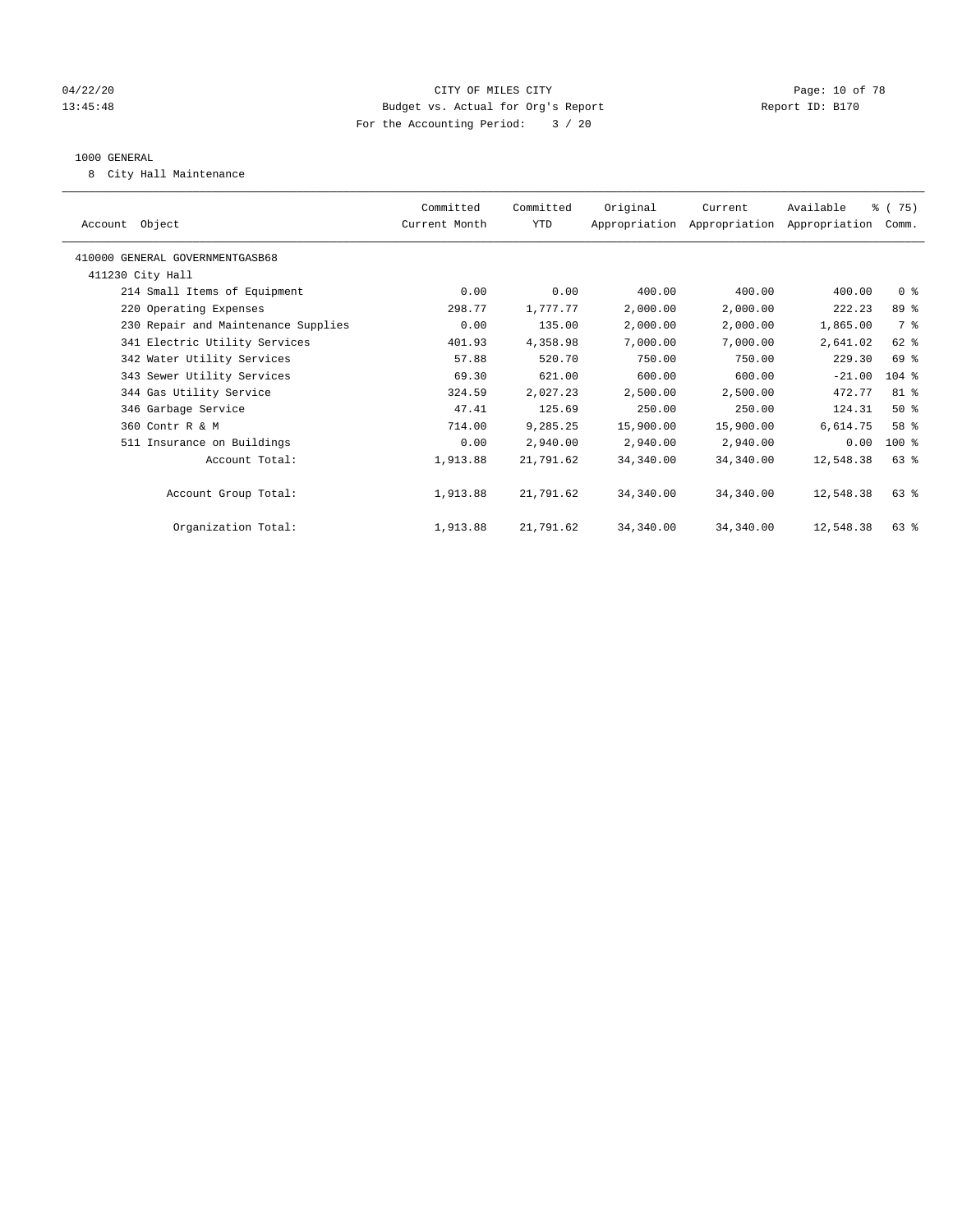## 04/22/20 **CITY OF MILES CITY CITY CITY Page: 11 of 78** 13:45:48 Budget vs. Actual for Org's Report Report ID: B170 For the Accounting Period: 3 / 20

# 1000 GENERAL

9 Treasurer

| Object<br>Account                  | Committed<br>Current Month | Committed<br>YTD | Original  | Current<br>Appropriation Appropriation | Available<br>Appropriation | 8 (75)<br>Comm. |  |
|------------------------------------|----------------------------|------------------|-----------|----------------------------------------|----------------------------|-----------------|--|
| 410000 GENERAL GOVERNMENTGASB68    |                            |                  |           |                                        |                            |                 |  |
| 410540 City Treasurer(09)          |                            |                  |           |                                        |                            |                 |  |
| 111 Salaries and Wages - Permanent | 1,833.34                   | 16,500.06        | 21,996.00 | 21,996.00                              | 5,495.94                   | 75 %            |  |
| 142 Workers' Compensation          | 7.40                       | 66.60            | 94.00     | 94.00                                  | 27.40                      | 71 %            |  |
| 144 FICA                           | 140.24                     | 1,262.16         | 1,683.00  | 1,683.00                               | 420.84                     | 75 %            |  |
| 145 PERS                           | 158.96                     | 1,430.64         | 1,907.00  | 1,907.00                               | 476.36                     | 75 %            |  |
| 214 Small Items of Equipment       | 0.00                       | 0.00             | 1,200.00  | 1,200.00                               | 1,200.00                   | 0 <sup>8</sup>  |  |
| 220 Operating Expenses             | 0.00                       | 273.03           | 0.00      | 0.00                                   | $-273.03$                  | $***$ $-$       |  |
| 345 Telephone                      | 0.00                       | 18.10            | 50.00     | 50.00                                  | 31.90                      | 36 <sup>8</sup> |  |
| 350 Professional Services          | 0.00                       | 372.00           | 550.00    | 550.00                                 | 178.00                     | 68 %            |  |
| 360 Contr R & M                    | 74.27                      | 740.48           | 1,000.00  | 1,000.00                               | 259.52                     | 74 %            |  |
| Account Total:                     | 2,214.21                   | 20,663.07        | 28,480.00 | 28,480.00                              | 7,816.93                   | 73.8            |  |
| Account Group Total:               | 2, 214.21                  | 20,663.07        | 28,480.00 | 28,480.00                              | 7,816.93                   | 73 %            |  |
| Organization Total:                | 2, 214.21                  | 20,663.07        | 28,480.00 | 28,480.00                              | 7,816.93                   | 73 %            |  |
|                                    |                            |                  |           |                                        |                            |                 |  |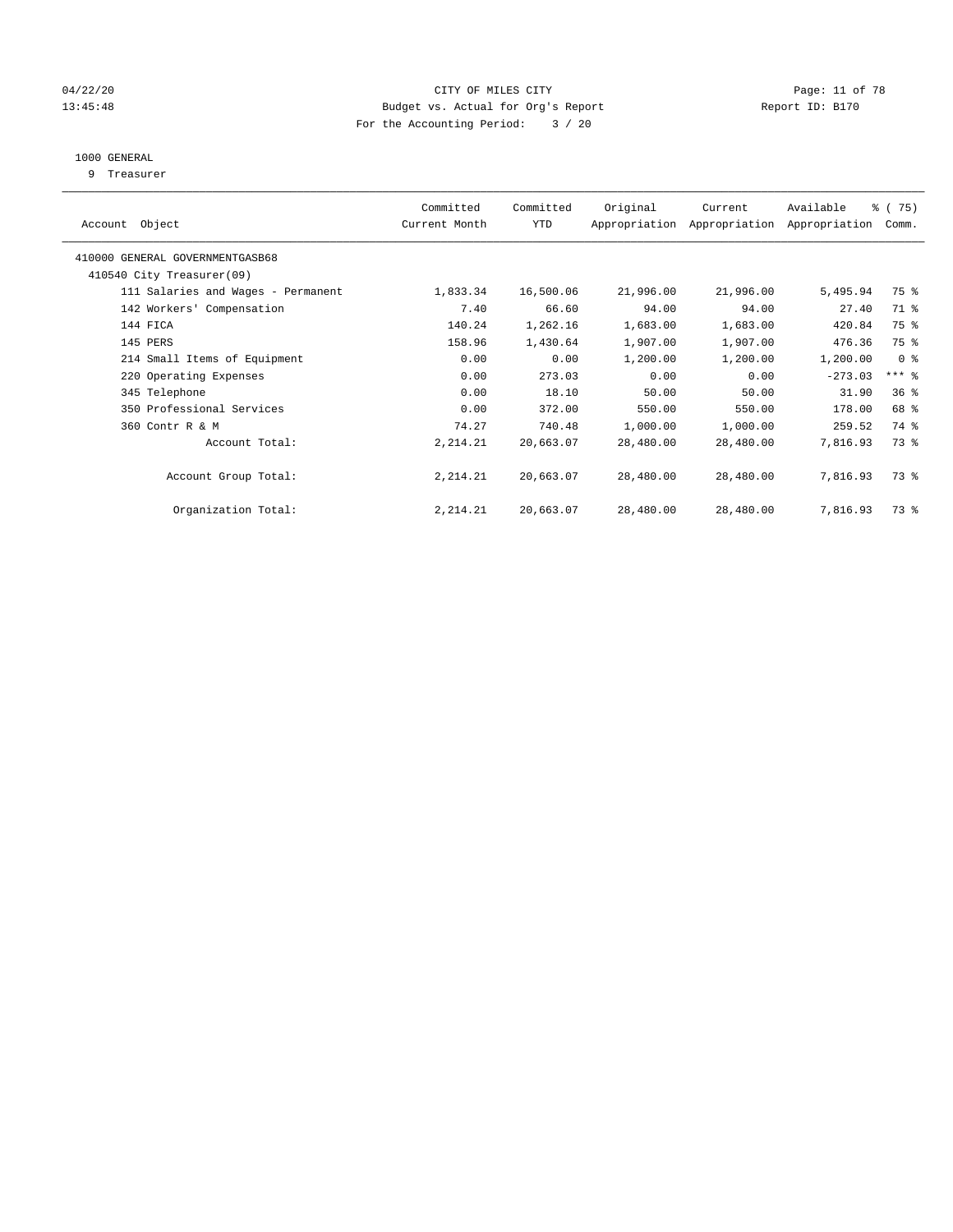## 04/22/20 **CITY OF MILES CITY CONSUMING THE PAGE:** 12 of 78 13:45:48 Budget vs. Actual for Org's Report Report ID: B170 For the Accounting Period: 3 / 20

## 1000 GENERAL

11 Historic Preservation

| Account Object                                                          | Committed<br>Current Month | Committed<br>YTD | Original<br>Appropriation | Current<br>Appropriation | Available<br>Appropriation | 8 (75)<br>Comm. |
|-------------------------------------------------------------------------|----------------------------|------------------|---------------------------|--------------------------|----------------------------|-----------------|
| 520000 OTHER FINANCING USES<br>521000 Interfund Operating Transfers Out |                            |                  |                           |                          |                            |                 |
| 820 Transfers to Other Funds                                            | 0.00                       | 2,200.00         | 2,200.00                  | 2,200.00                 | 0.00                       | $100$ %         |
| Account Total:                                                          | 0.00                       | 2,200.00         | 2,200.00                  | 2,200.00                 | 0.00                       | $100*$          |
| Account Group Total:                                                    | 0.00                       | 2,200.00         | 2,200.00                  | 2,200.00                 | 0.00                       | $100*$          |
| Organization Total:                                                     | 0.00                       | 2,200.00         | 2,200.00                  | 2,200.00                 | 0.00                       | $100*$          |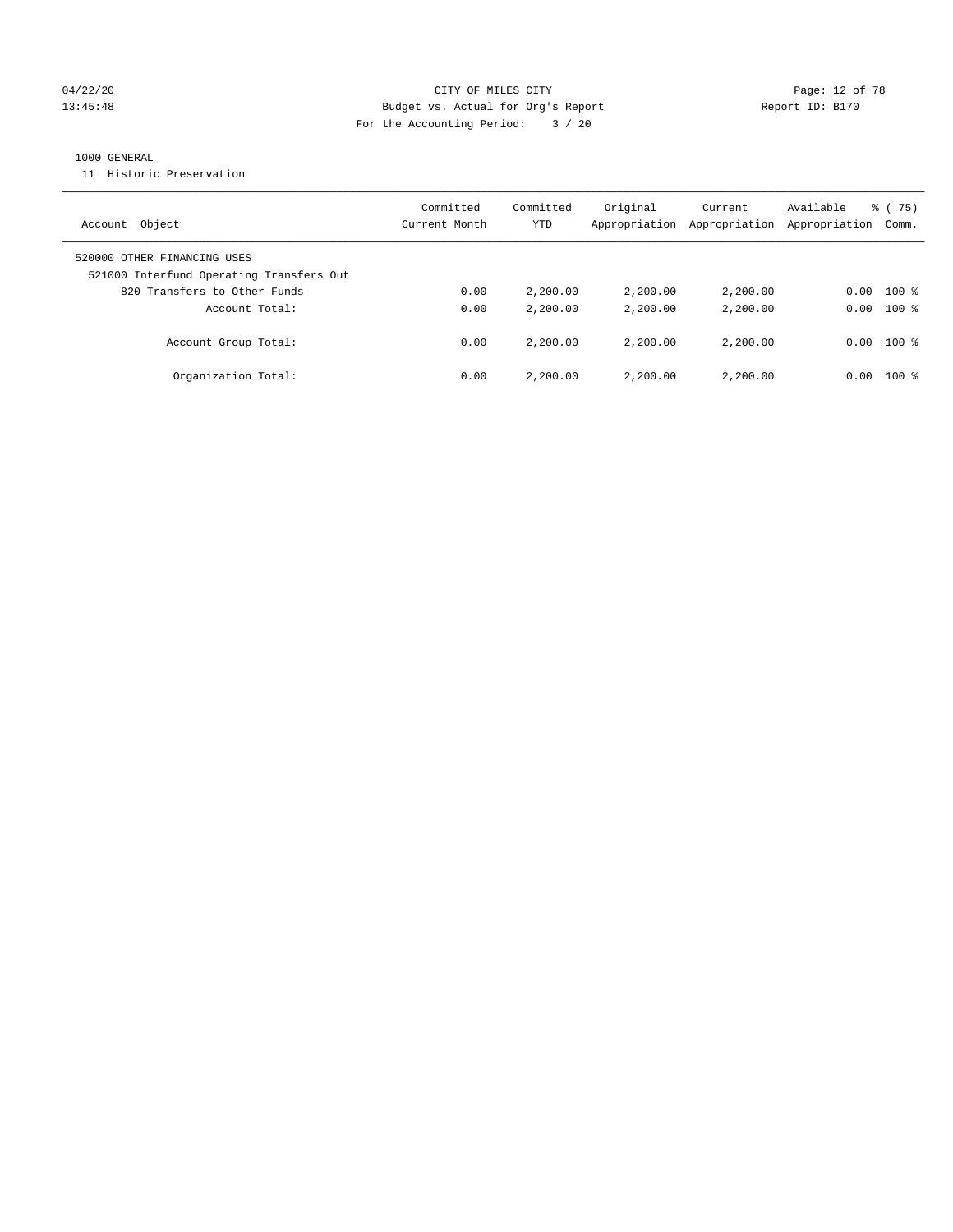## 04/22/20 **CITY OF MILES CITY CONSUMING THE PAGE:** 13 of 78 13:45:48 Budget vs. Actual for Org's Report Report ID: B170 For the Accounting Period: 3 / 20

————————————————————————————————————————————————————————————————————————————————————————————————————————————————————————————————————

#### 1000 GENERAL

13 Park

|                                             | Committed     | Committed    | Original             | Current              | Available                                       | 8 (75)                           |  |
|---------------------------------------------|---------------|--------------|----------------------|----------------------|-------------------------------------------------|----------------------------------|--|
| Account Object                              | Current Month | YTD          |                      |                      | Appropriation Appropriation Appropriation Comm. |                                  |  |
| 460000 CULTURE AND RECREATION-GASB68        |               |              |                      |                      |                                                 |                                  |  |
| 460433 Park Operations(13)                  |               |              |                      |                      |                                                 |                                  |  |
| 111 Salaries and Wages - Permanent          | 12,871.76     | 135,830.09   | 183,328.00           | 183,328.00           | 47,497.91                                       | 74 %                             |  |
| 121 OVERTIME-PERMANENT                      | 0.00          | 5,220.83     | 7,300.00             | 7,300.00             | 2,079.17                                        | $72$ $%$                         |  |
| 131 VACATION                                | 238.37        | 12,318.15    | 12,100.00            | 12,100.00            | $-218.15$                                       | $102$ %                          |  |
| 132 SICK LEAVE                              | 549.52        | 2,638.35     | 9,400.00             | 9,400.00             | 6,761.65                                        | $28$ %                           |  |
| 133 OTHER LEAVE PAY                         | 0.00          | 0.00         | 747.00               | 747.00               | 747.00                                          | 0 <sup>8</sup>                   |  |
| 134 HOLIDAY PAY                             | 0.00          | 3,482.14     | 5,500.00             | 5,500.00             | 2,017.86                                        | 63 %                             |  |
| 141 Unemployment Insurance                  | 20.55         | 240.72       | 331.00               | 331.00               | 90.28                                           | 73 %                             |  |
| 142 Workers' Compensation                   | 694.31        | 8,096.20     | 11,790.00            | 11,790.00            | 3,693.80                                        | 69 %                             |  |
| 143 Health Insurance                        | 4,123.82      | 29,967.42    | 39,958.00            | 39,958.00            | 9,990.58                                        | 75 %                             |  |
| 144 FICA                                    | 995.79        | 11,798.87    | 16,859.00            | 16,859.00            | 5,060.13                                        | 70 %                             |  |
| 145 PERS                                    | 1,184.28      | 13,494.88    | 19,107.00            | 19,107.00            | 5,612.12                                        | 71 %                             |  |
| 196 CLOTHING ALLOTMENT                      | 50.00         | 978.50       | 950.00               | 950.00               | $-28.50$                                        | 103 %                            |  |
| 210 Office Supplies and Materials           | 0.00          | 95.54        | 350.00               | 350.00               | 254.46                                          | $27$ %                           |  |
| 214 Small Items of Equipment                | 0.00          | 244.10       | 0.00                 | 0.00                 | $-244.10$                                       | $***$ $-$                        |  |
| 220 Operating Expenses                      | 0.00          | 2,243.88     | 2,500.00             | 2,500.00             | 256.12                                          | 90%                              |  |
| 222 Chemicals, Lab & Med Supplies           | 0.00          | 825.25       | 4,000.00             | 4,000.00             | 3,174.75                                        | $21$ %                           |  |
| 226 Clothing and Uniforms                   | $-5.00$       | 584.88       | 750.00               | 750.00               | 165.12                                          | 78 %                             |  |
| 230 Repair and Maintenance Supplies         | 897.46        | 9,666.42     | 15,000.00            | 15,000.00            | 5,333.58                                        | 64 %                             |  |
| 231 Gas, Oil, Diesel Fuel, Grease, etc.     | 381.04        | 6,235.59     | 6,500.00             | 6,500.00             | 264.41                                          | 96%                              |  |
| 334 Memberships, Registrations & Dues       | 0.00          | 115.00       | 300.00               | 300.00               | 185.00                                          | 38 <sup>8</sup>                  |  |
| 341 Electric Utility Services               | 631.42        | 8,159.15     | 11,400.00            | 11,400.00            | 3,240.85                                        | 72 %                             |  |
| 342 Water Utility Services                  | 81.89         | 15,947.46    | 24,000.00            | 24,000.00            | 8,052.54                                        | 66 %                             |  |
| 343 Sewer Utility Services                  | 45.48         | 1,597.94     | 1,700.00             | 1,700.00             | 102.06                                          | 94 %                             |  |
| 344 Gas Utility Service                     | 378.73        | 2,140.21     | 4,235.00             | 4,235.00             | 2,094.79                                        | $51$ %                           |  |
| 345 Telephone                               | 15.65         | 317.77       | 500.00               | 500.00               | 182.23                                          | 64 %                             |  |
| 346 Garbage Service                         | 237.06        | 629.22       | 800.00               | 800.00               | 170.78                                          | 79 %                             |  |
| 347 Internet                                | 37.60         | 338.40       | 450.00               | 450.00               | 111.60                                          | 75 %                             |  |
| 350 Professional Services                   | 204.00        | 1,603.72     | 8,000.00             | 8,000.00             | 6,396.28                                        | $20*$                            |  |
| 360 Contr R & M                             | 0.00          | 6,651.16     | 7,000.00             | 7,000.00             | 348.84                                          | 95%                              |  |
| 363 R&M Vehicles/Equip/Labor-PW             | 1,440.00      | 9,239.23     | 7,000.00             | 7,000.00             | $-2, 239.23$                                    | 132 %                            |  |
| 370 Travel                                  | 0.00          | 0.00         | 600.00               | 600.00               | 600.00                                          | 0 <sup>8</sup>                   |  |
| 380 Training Services                       | 0.00          | 180.00       | 400.00               | 400.00               | 220.00                                          | 45 %                             |  |
| 511 Insurance on Buildings                  | 0.00          | 3,197.51     | 3,198.00             | 3,198.00             | 0.49                                            | $100$ %                          |  |
| 512 Insurance on Vehicles & Equipment       | 0.00          | 596.99       | 597.00               | 597.00               | 0.01                                            | $100*$                           |  |
| 936 Parks and Recreation Facilities         | 0.00          | 370.97       | 0.00                 | 0.00                 | $-370.97$                                       | $***$ 8                          |  |
| 940 Machinery & Equipment                   | 0.00          | 4,725.00     | 0.00                 | 0.00                 | $-4,725.00$ *** \$                              |                                  |  |
| Account Total:                              | 25,073.73     | 299,771.54   | 406,650.00           | 406,650.00           | 106,878.46 74 %                                 |                                  |  |
|                                             |               |              |                      |                      |                                                 |                                  |  |
| 460436 Denton Complex Upgrades              |               |              |                      |                      |                                                 |                                  |  |
| 350 Professional Services<br>Account Total: | 0.00<br>0.00  | 0.00<br>0.00 | 1,000.00<br>1,000.00 | 1,000.00<br>1,000.00 | 1,000.00<br>1,000.00                            | 0 <sup>8</sup><br>0 <sup>°</sup> |  |
|                                             |               |              |                      |                      |                                                 |                                  |  |
| 460439 Riverside Park Tennis Court Project  |               |              |                      |                      |                                                 |                                  |  |
| 230 Repair and Maintenance Supplies         | 0.00          | 0.00         | 200.00               | 200.00               | 200.00                                          | 0 <sup>8</sup>                   |  |
| Account Total:                              | 0.00          | 0.00         | 200.00               | 200.00               | 200.00                                          | 0 <sup>°</sup>                   |  |
| Account Group Total:                        | 25,073.73     | 299,771.54   | 407,850.00           | 407,850.00           | 108,078.46                                      | 74 %                             |  |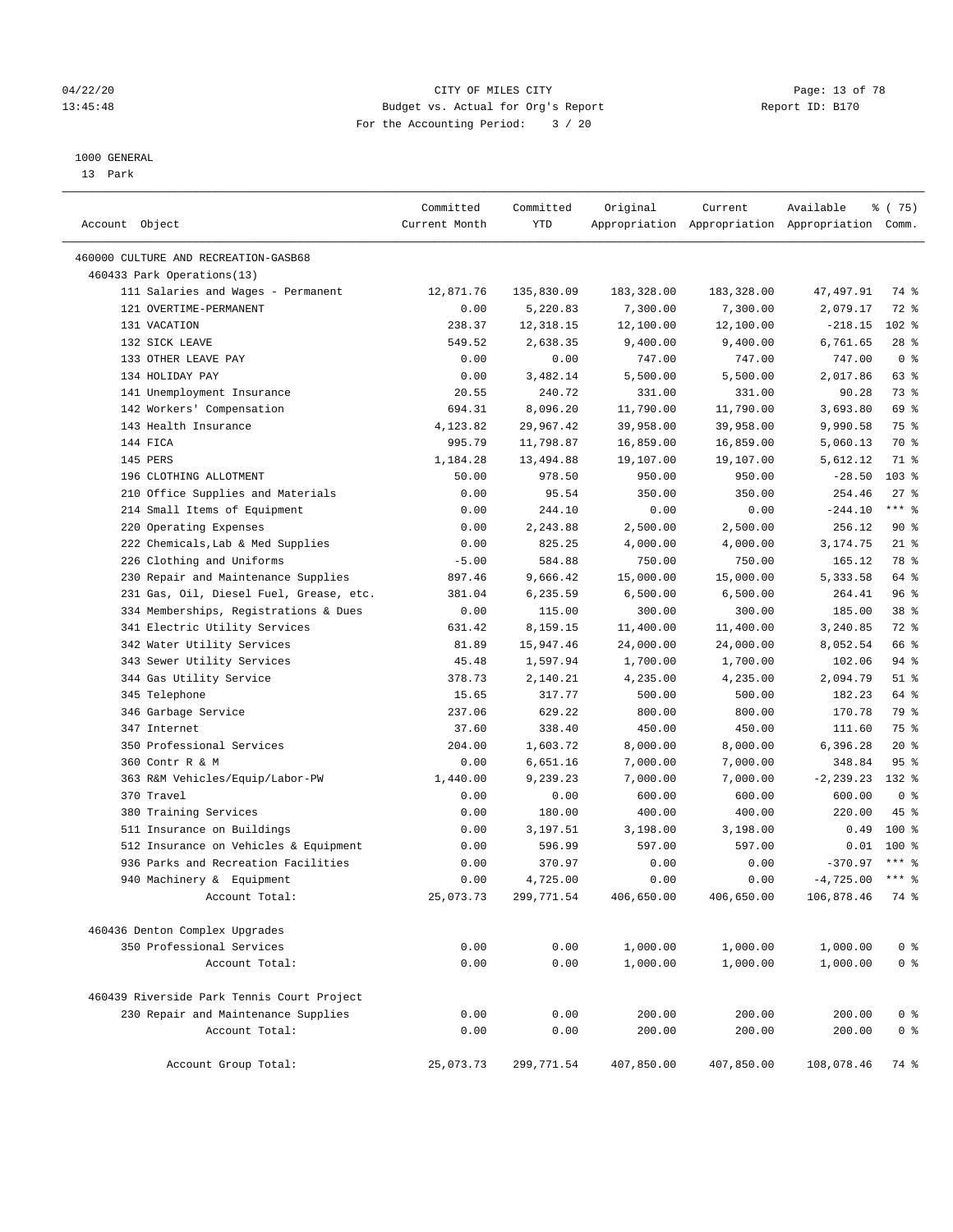# 04/22/20 **CITY OF MILES CITY CONSUMING THE PAGE:** 14 of 78 13:45:48 Budget vs. Actual for Org's Report Report ID: B170 For the Accounting Period: 3 / 20

# 1000 GENERAL

13 Park

| Account Object |                     | Committed<br>Current Month | Committed<br>YTD | Original   | Current    | Available % (75)<br>Appropriation Appropriation Appropriation Comm. |  |
|----------------|---------------------|----------------------------|------------------|------------|------------|---------------------------------------------------------------------|--|
|                | Organization Total: | 25,073.73                  | 299,771.54       | 407,850.00 | 407,850.00 | 108,078.46 74 %                                                     |  |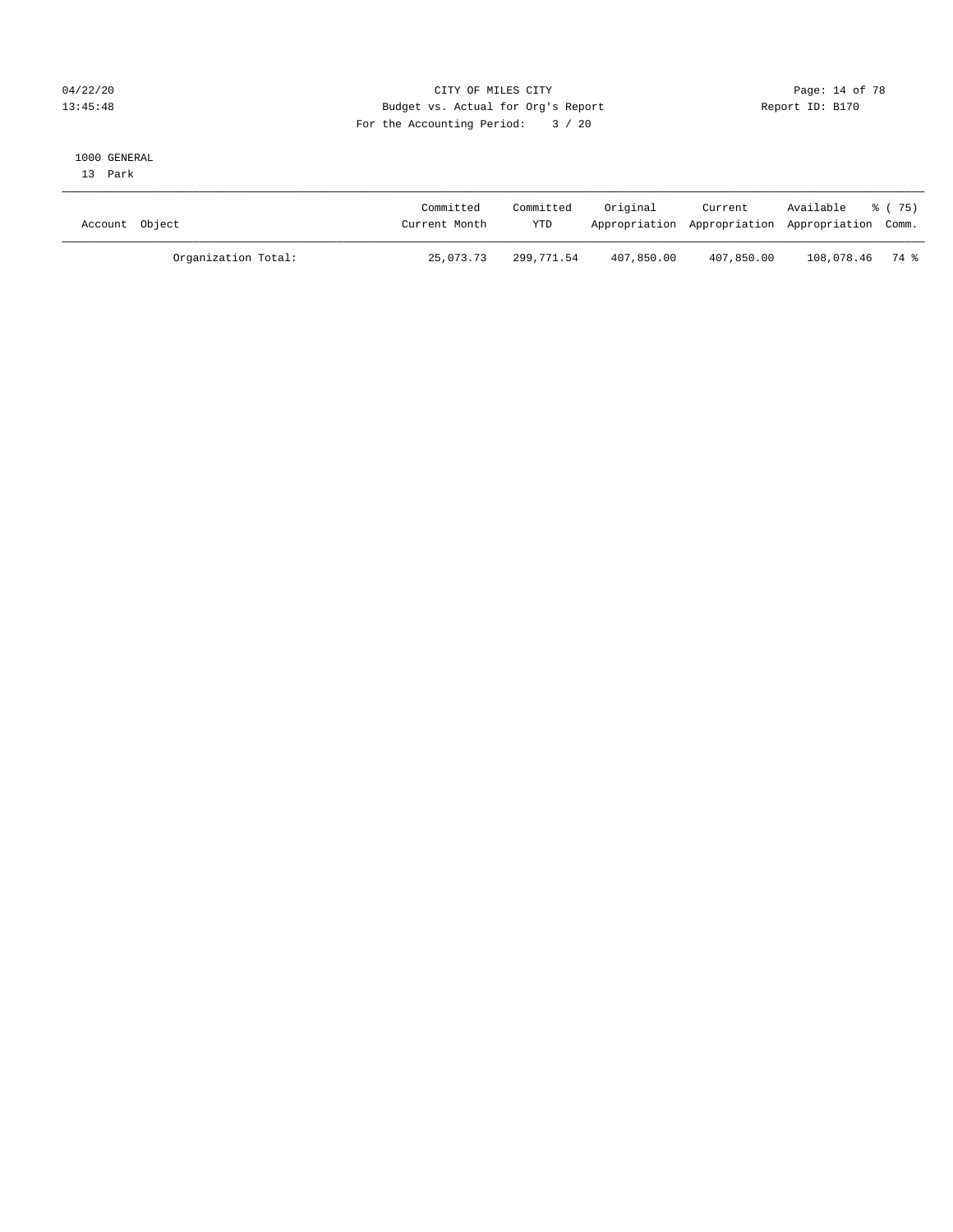## 04/22/20 **CITY OF MILES CITY CONSUMING THE PAGE:** 15 of 78 13:45:48 Budget vs. Actual for Org's Report Report ID: B170 For the Accounting Period: 3 / 20

# 1000 GENERAL

14 Swim Pool

| Account Object                       | Committed<br>Current Month | Committed<br><b>YTD</b> | Original   | Current<br>Appropriation Appropriation Appropriation | Available   | % (75)<br>Comm. |
|--------------------------------------|----------------------------|-------------------------|------------|------------------------------------------------------|-------------|-----------------|
| 460000 CULTURE AND RECREATION-GASB68 |                            |                         |            |                                                      |             |                 |
| 460445 Swimming Pool                 |                            |                         |            |                                                      |             |                 |
| 111 Salaries and Wages - Permanent   | 0.00                       | 31,981.77               | 54, 315.00 | 54, 315.00                                           | 22, 333. 23 | 59 <sub>8</sub> |
| 121 OVERTIME-PERMANENT               | 0.00                       | 395.11                  | 0.00       | 0.00                                                 | $-395.11$   | $***$ $-$       |
| 141 Unemployment Insurance           | 0.00                       | 48.60                   | 82.00      | 82.00                                                | 33.40       | 59 %            |
| 142 Workers' Compensation            | 0.00                       | 1,761.39                | 3,114.00   | 3,114.00                                             | 1,352.61    | 57%             |
| 144 FICA                             | 0.00                       | 2,476.90                | 4,156.00   | 4,156.00                                             | 1,679.10    | 60 %            |
| 145 PERS                             | 0.00                       | 438.44                  | 1,082.00   | 1,082.00                                             | 643.56      | 41 %            |
| 214 Small Items of Equipment         | 0.00                       | 0.00                    | 300.00     | 300.00                                               | 300.00      | 0 <sup>8</sup>  |
| 220 Operating Expenses               | 0.00                       | 0.00                    | 1,000.00   | 1,000.00                                             | 1,000.00    | 0 <sup>8</sup>  |
| 222 Chemicals, Lab & Med Supplies    | 0.00                       | 454.99                  | 3,500.00   | 3,500.00                                             | 3,045.01    | $13*$           |
| 226 Clothing and Uniforms            | 0.00                       | 0.00                    | 550.00     | 550.00                                               | 550.00      | 0 <sup>8</sup>  |
| 230 Repair and Maintenance Supplies  | 0.00                       | 244.94                  | 500.00     | 500.00                                               | 255.06      | 49 %            |
| 341 Electric Utility Services        | 99.68                      | 1,592.91                | 1,568.00   | 1,568.00                                             | $-24.91$    | $102*$          |
| 342 Water Utility Services           | 0.00                       | 195.84                  | 300.00     | 300.00                                               | 104.16      | 65 %            |
| 343 Sewer Utility Services           | 0.00                       | 180.14                  | 200.00     | 200.00                                               | 19.86       | $90*$           |
| 345 Telephone                        | 0.00                       | 104.10                  | 150.00     | 150.00                                               | 45.90       | 69 %            |
| 350 Professional Services            | 0.00                       | 0.00                    | 250.00     | 250.00                                               | 250.00      | 0 <sup>8</sup>  |
| 360 Contr R & M                      | 0.00                       | 0.00                    | 200.00     | 200.00                                               | 200.00      | 0 <sup>8</sup>  |
| 363 R&M Vehicles/Equip/Labor-PW      | 0.00                       | 0.00                    | 300.00     | 300.00                                               | 300.00      | 0 <sup>8</sup>  |
| 380 Training Services                | 0.00                       | 0.00                    | 700.00     | 700.00                                               | 700.00      | 0 <sup>8</sup>  |
| 540 Special Assessments              | 0.00                       | 0.00                    | 700.00     | 700.00                                               | 700.00      | 0 <sup>8</sup>  |
| Account Total:                       | 99.68                      | 39,875.13               | 72,967.00  | 72,967.00                                            | 33,091.87   | 55 <sup>8</sup> |
| Account Group Total:                 | 99.68                      | 39,875.13               | 72,967.00  | 72,967.00                                            | 33,091.87   | $55$ $%$        |
| Organization Total:                  | 99.68                      | 39,875.13               | 72,967.00  | 72,967.00                                            | 33,091.87   | 55 %            |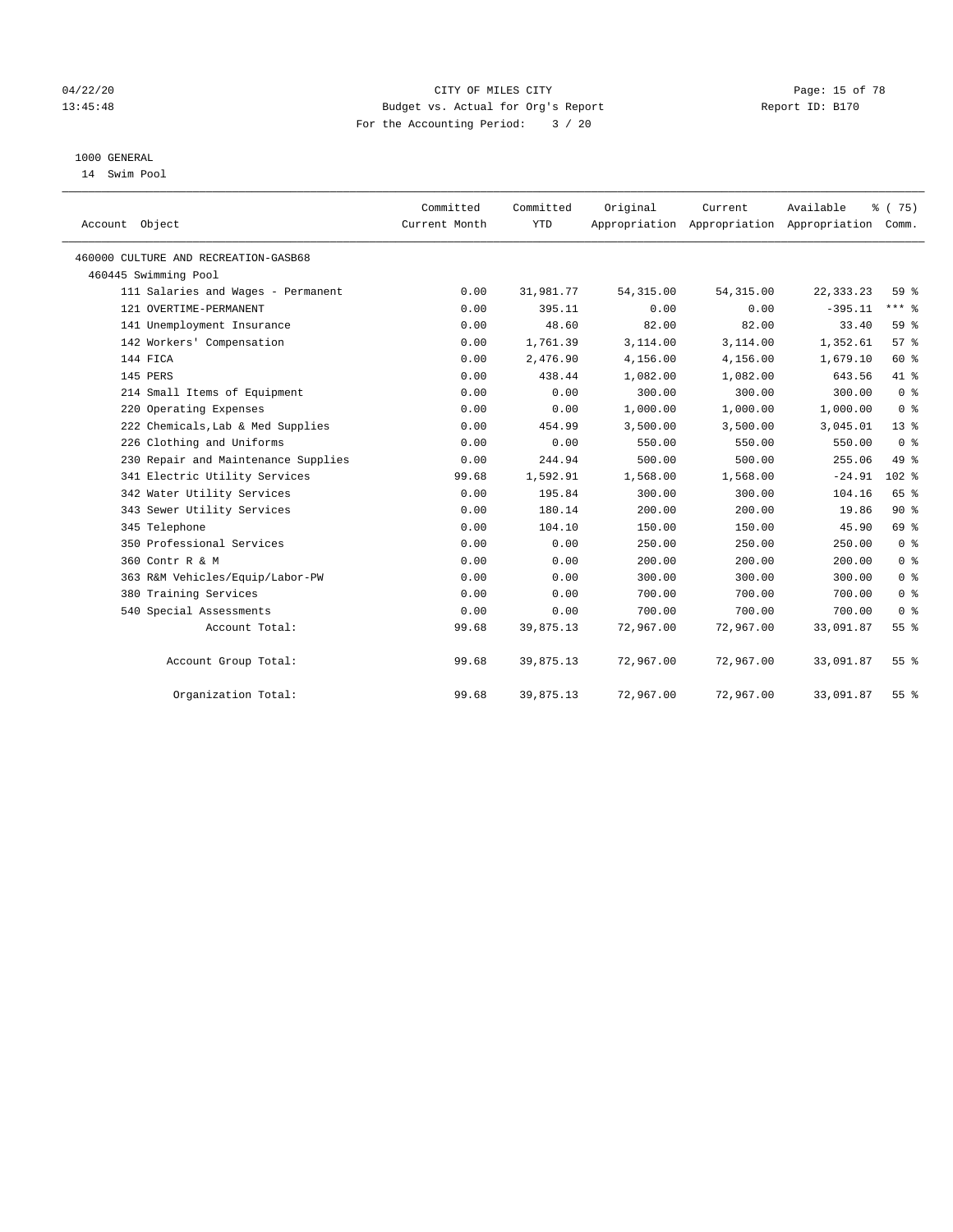## 04/22/20 **CITY OF MILES CITY CONSUMING THE PAGE:** 16 of 78 13:45:48 Budget vs. Actual for Org's Report Report ID: B170 For the Accounting Period: 3 / 20

# 1000 GENERAL

16 Library

| Object<br>Account                                                       | Committed<br>Current Month | Committed<br>YTD | Original<br>Appropriation | Current<br>Appropriation | Available<br>Appropriation | 8 (75)<br>Comm. |
|-------------------------------------------------------------------------|----------------------------|------------------|---------------------------|--------------------------|----------------------------|-----------------|
| 520000 OTHER FINANCING USES<br>521000 Interfund Operating Transfers Out |                            |                  |                           |                          |                            |                 |
| 820 Transfers to Other Funds                                            | 25,445.00                  | 229,005.00       | 305, 344, 00              | 305, 344, 00             | 76,339.00                  | 75 %            |
| Account Total:                                                          | 25,445.00                  | 229,005.00       | 305, 344, 00              | 305, 344, 00             | 76,339.00                  | 75 %            |
| Account Group Total:                                                    | 25,445.00                  | 229,005.00       | 305, 344, 00              | 305, 344, 00             | 76,339.00                  | 75 %            |
| Organization Total:                                                     | 25,445.00                  | 229,005.00       | 305, 344, 00              | 305, 344, 00             | 76,339.00                  | 75 %            |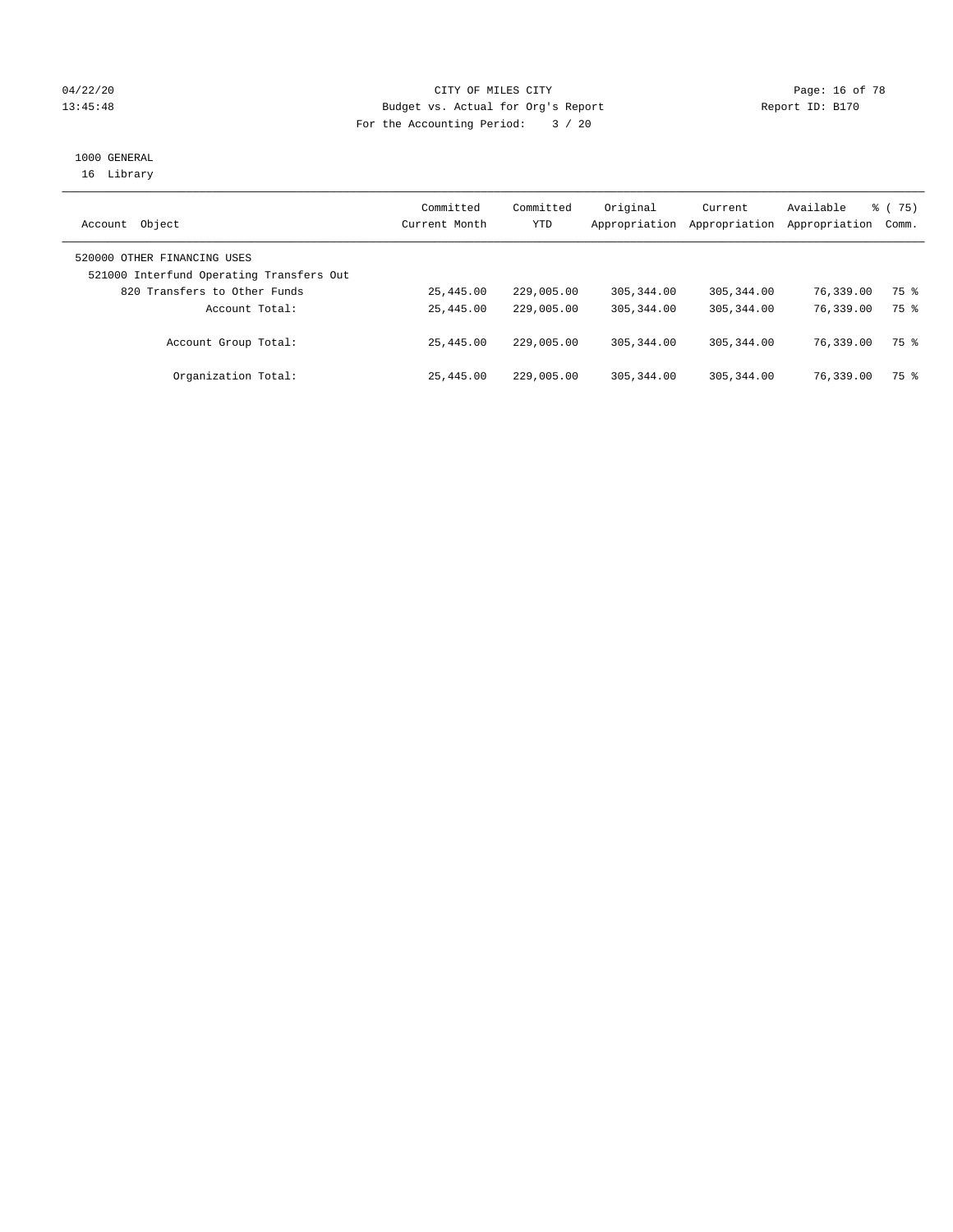## 04/22/20 **CITY OF MILES CITY CONSUMING THE PAGE:** 17 of 78 13:45:48 Budget vs. Actual for Org's Report Report ID: B170 For the Accounting Period: 3 / 20

#### 1000 GENERAL

21 Animal Control

| Account Object                           | Committed<br>Current Month | Committed<br>YTD | Original  | Current   | Available<br>Appropriation Appropriation Appropriation Comm. | ៖ (75)         |
|------------------------------------------|----------------------------|------------------|-----------|-----------|--------------------------------------------------------------|----------------|
| 440000 PUBLIC HEALTH-GASB68              |                            |                  |           |           |                                                              |                |
| 440600 Animal Control Services(21)       |                            |                  |           |           |                                                              |                |
| 111 Salaries and Wages - Permanent       | 3,402.00                   | 29, 118.63       | 42,860.00 | 42,860.00 | 13,741.37                                                    | 68 %           |
| 121 OVERTIME-PERMANENT                   | 0.00                       | 127.50           | 500.00    | 500.00    | 372.50                                                       | $26$ %         |
| 131 VACATION                             | 0.00                       | 2,349.00         | 1,500.00  | 1,500.00  | $-849.00$                                                    | 157 %          |
| 132 SICK LEAVE                           | 0.00                       | 0.00             | 700.00    | 700.00    | 700.00                                                       | 0 <sup>8</sup> |
| 133 OTHER LEAVE PAY                      | 0.00                       | 1,083.38         | 500.00    | 500.00    | $-583.38$                                                    | $217*$         |
| 134 HOLIDAY PAY                          | 0.00                       | 0.00             | 300.00    | 300.00    | 300.00                                                       | 0 <sup>8</sup> |
| 141 Unemployment Insurance               | 5.75                       | 50.24            | 70.00     | 70.00     | 19.76                                                        | 72%            |
| 142 Workers' Compensation                | 179.67                     | 1,586.42         | 2,583.00  | 2,583.00  | 996.58                                                       | 61 %           |
| 143 Health Insurance                     | 794.70                     | 7,152.30         | 9,536.00  | 9,536.00  | 2,383.70                                                     | 75 %           |
| 144 FICA                                 | 293.53                     | 2,564.02         | 3,547.00  | 3,547.00  | 982.98                                                       | 72 %           |
| 145 PERS                                 | 301.45                     | 2,759.37         | 3,456.00  | 3,456.00  | 696.63                                                       | $80*$          |
| 196 CLOTHING ALLOTMENT                   | 435.00                     | 838.20           | 807.00    | 807.00    | $-31.20$                                                     | $104$ %        |
| 210 Office Supplies and Materials        | 0.00                       | 0.00             | 150.00    | 150.00    | 150.00                                                       | 0 <sup>8</sup> |
| 214 Small Items of Equipment             | 0.00                       | 68.81            | 400.00    | 400.00    | 331.19                                                       | $17*$          |
| 220 Operating Expenses                   | 0.00                       | 402.12           | 1,200.00  | 1,200.00  | 797.88                                                       | 34%            |
| 230 Repair and Maintenance Supplies      | 0.00                       | 0.00             | 250.00    | 250.00    | 250.00                                                       | 0 <sup>8</sup> |
| 231 Gas, Oil, Diesel Fuel, Grease, etc.  | 113.33                     | 1,002.86         | 1,400.00  | 1,400.00  | 397.14                                                       | $72$ $%$       |
| 311 Postage, Box Rent, Etc.              | 0.00                       | 83.70            | 20.00     | 20.00     | $-63.70$                                                     | 419 %          |
| 320 Printing, Duplicating, Typing &      | 0.00                       | 0.00             | 25.00     | 25.00     | 25.00                                                        | 0 <sup>8</sup> |
| 330 Publicity, Subscriptions & Dues      | 0.00                       | 0.00             | 25.00     | 25.00     | 25.00                                                        | 0 <sup>8</sup> |
| 341 Electric Utility Services            | 62.53                      | 588.89           | 529.00    | 529.00    | $-59.89$                                                     | 111 %          |
| 342 Water Utility Services               | 23.46                      | 212.28           | 350.00    | 350.00    | 137.72                                                       | 61 %           |
| 343 Sewer Utility Services               | 27.61                      | 247.41           | 150.00    | 150.00    | $-97.41$                                                     | $165$ %        |
| 344 Gas Utility Service                  | 61.70                      | 394.00           | 635.00    | 635.00    | 241.00                                                       | 62 %           |
| 345 Telephone                            | 8.59                       | 317.35           | 500.00    | 500.00    | 182.65                                                       | 63 %           |
| 347 Internet                             | 0.00                       | 0.00             | 560.00    | 560.00    | 560.00                                                       | 0 <sup>8</sup> |
| 350 Professional Services                | 952.68                     | 6,369.36         | 3,000.00  | 3,000.00  | $-3, 369.36$                                                 | $212*$         |
| 366 R&M Vehicles - Police/Animal Control | 0.00                       | 0.00             | 100.00    | 100.00    | 100.00                                                       | 0 <sup>8</sup> |
| 370 Travel                               | 0.00                       | 0.00             | 200.00    | 200.00    | 200.00                                                       | 0 <sup>8</sup> |
| 380 Training Services                    | 0.00                       | 0.00             | 100.00    | 100.00    | 100.00                                                       | 0 <sup>8</sup> |
| 511 Insurance on Buildings               | 0.00                       | 85.34            | 86.00     | 86.00     | 0.66                                                         | 99 %           |
| Account Total:                           | 6,662.00                   | 57,401.18        | 76,039.00 | 76,039.00 | 18,637.82                                                    | 75 %           |
| Account Group Total:                     | 6,662.00                   | 57,401.18        | 76,039.00 | 76,039.00 | 18,637.82                                                    | 75 %           |
| Organization Total:                      | 6,662.00                   | 57,401.18        | 76,039.00 | 76,039.00 | 18,637.82                                                    | 75 %           |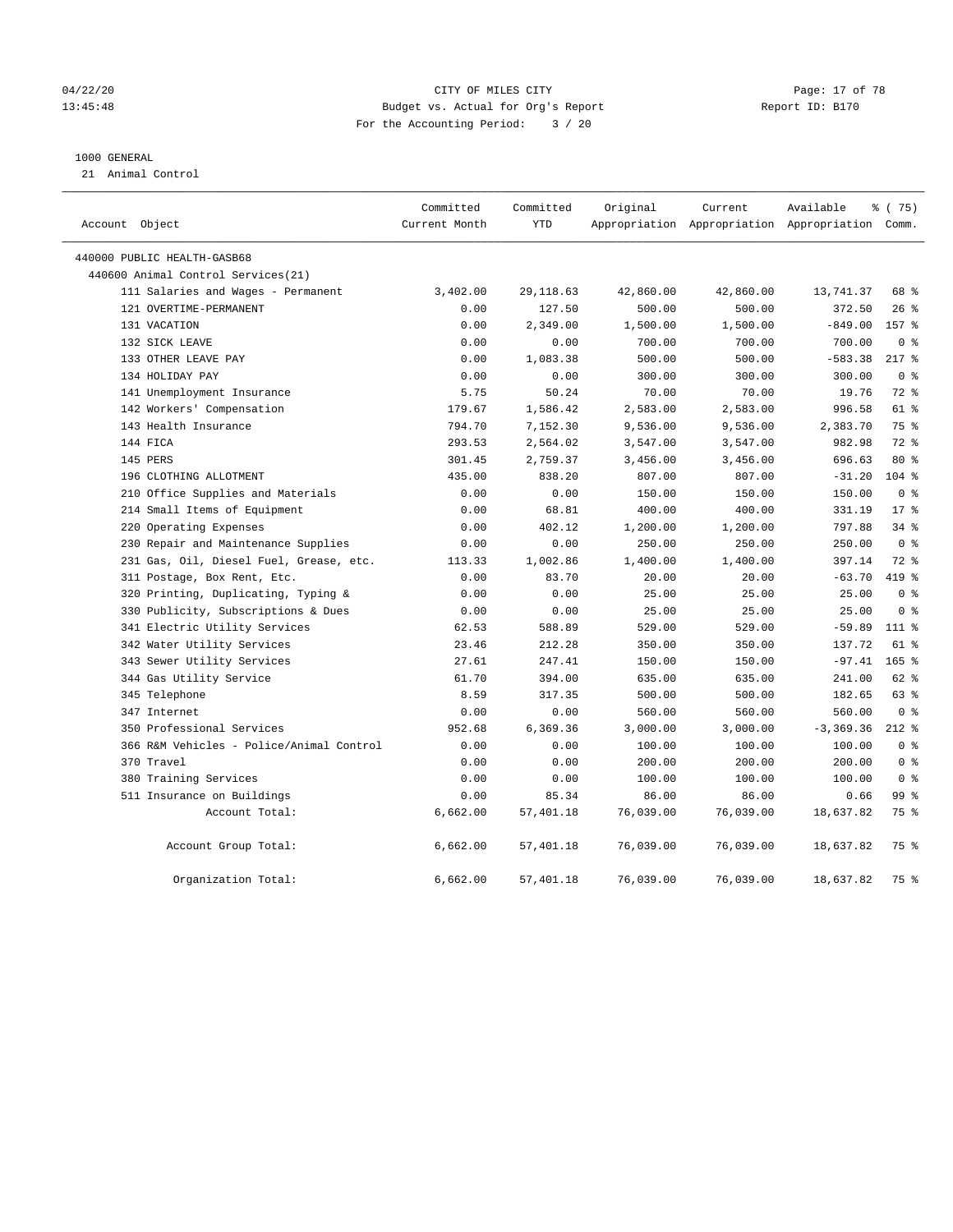#### 04/22/20 **CITY OF MILES CITY CONSUMING THE PAGE:** 18 of 78 13:45:48 Budget vs. Actual for Org's Report Report ID: B170 For the Accounting Period: 3 / 20

#### 1000 GENERAL

36 Planning & Community Services

| Account Object                            | Committed<br>Current Month | Committed<br><b>YTD</b> | Original   | Current    | Available<br>Appropriation Appropriation Appropriation Comm. | % (75)          |
|-------------------------------------------|----------------------------|-------------------------|------------|------------|--------------------------------------------------------------|-----------------|
| 410000 GENERAL GOVERNMENTGASB68           |                            |                         |            |            |                                                              |                 |
| 411020 Community Services & Planning      |                            |                         |            |            |                                                              |                 |
| 111 Salaries and Wages - Permanent        | 3,181.94                   | 25,984.26               | 36,472.00  | 36,472.00  | 10,487.74                                                    | 71 %            |
| 121 OVERTIME-PERMANENT                    | 5.69                       | 45.51                   | 200.00     | 200.00     | 154.49                                                       | 23%             |
| 131 VACATION                              | 30.65                      | 2,485.80                | 2,800.00   | 2,800.00   | 314.20                                                       | 89 %            |
| 132 SICK LEAVE                            | 148.10                     | 1,371.20                | 1,300.00   | 1,300.00   | $-71.20$                                                     | 105 %           |
| 133 OTHER LEAVE PAY                       | 0.00                       | 501.58                  | 2,112.00   | 2,112.00   | 1,610.42                                                     | $24$ %          |
| 141 Unemployment Insurance                | 5.05                       | 45.82                   | 64.00      | 64.00      | 18.18                                                        | 72 %            |
| 142 Workers' Compensation                 | 16.14                      | 147.18                  | 215.00     | 215.00     | 67.82                                                        | 68 %            |
| 143 Health Insurance                      | 865.88                     | 7,793.00                | 10,395.00  | 10,395.00  | 2,602.00                                                     | 75 %            |
| 144 FICA                                  | 257.50                     | 2,336.97                | 3,281.00   | 3,281.00   | 944.03                                                       | 71 %            |
| 145 PERS                                  | 291.89                     | 2,634.71                | 3,718.00   | 3,718.00   | 1,083.29                                                     | 71 %            |
| 196 CLOTHING ALLOTMENT                    | 0.00                       | 163.50                  | 164.00     | 164.00     | 0.50                                                         | $100*$          |
| 210 Office Supplies and Materials         | 5.68                       | 161.02                  | 500.00     | 500.00     | 338.98                                                       | $32$ $%$        |
| 214 Small Items of Equipment              | 0.00                       | 18.53                   | 800.00     | 800.00     | 781.47                                                       | 2 <sup>8</sup>  |
| 220 Operating Expenses                    | 0.00                       | 0.00                    | 300.00     | 300.00     | 300.00                                                       | 0 <sup>8</sup>  |
| 311 Postage, Box Rent, Etc.               | 0.65                       | 72.65                   | 3,000.00   | 3,000.00   | 2,927.35                                                     | 2 <sup>8</sup>  |
| 320 Printing, Duplicating, Typing &       | 0.00                       | 97.50                   | 1,000.00   | 1,000.00   | 902.50                                                       | 10 <sup>8</sup> |
| 327 Map Printing                          | 0.00                       | 10.00                   | 200.00     | 200.00     | 190.00                                                       | 5 <sup>°</sup>  |
| 330 Publicity, Subscriptions & Dues       | 350.00                     | 350.00                  | 500.00     | 500.00     | 150.00                                                       | 70 %            |
| 331 Publication of Formal & Legal Notices | 0.00                       | 117.00                  | 1,000.00   | 1,000.00   | 883.00                                                       | $12*$           |
| 334 Memberships, Registrations & Dues     | 0.00                       | 135.00                  | 1,200.00   | 1,200.00   | 1,065.00                                                     | $11$ %          |
| 345 Telephone                             | 52.52                      | 649.60                  | 900.00     | 900.00     | 250.40                                                       | 72 %            |
| 347 Internet                              | 0.00                       | 0.00                    | 170.00     | 170.00     | 170.00                                                       | 0 <sup>8</sup>  |
| 350 Professional Services                 | 0.00                       | 8,088.50                | 36,000.00  | 36,000.00  | 27,911.50                                                    | $22$ %          |
| 360 Contr R & M                           | 74.28                      | 2,505.50                | 10,000.00  | 10,000.00  | 7,494.50                                                     | 25%             |
| 370 Travel                                | 1,021.50                   | 2,165.90                | 1,500.00   | 1,500.00   | $-665.90$                                                    | 144 %           |
| 380 Training Services                     | 0.00                       | 504.50                  | 2,000.00   | 2,000.00   | 1,495.50                                                     | $25$ %          |
| 382 Books                                 | 0.00                       | 0.00                    | 200.00     | 200.00     | 200.00                                                       | 0 <sup>8</sup>  |
| Account Total:                            | 6,307.47                   | 58, 385. 23             | 119,991.00 | 119,991.00 | 61,605.77                                                    | 49 %            |
| Account Group Total:                      | 6,307.47                   | 58, 385. 23             | 119,991.00 | 119,991.00 | 61,605.77                                                    | 49 %            |
| Organization Total:                       | 6,307.47                   | 58, 385. 23             | 119,991.00 | 119,991.00 | 61,605.77                                                    | 49 %            |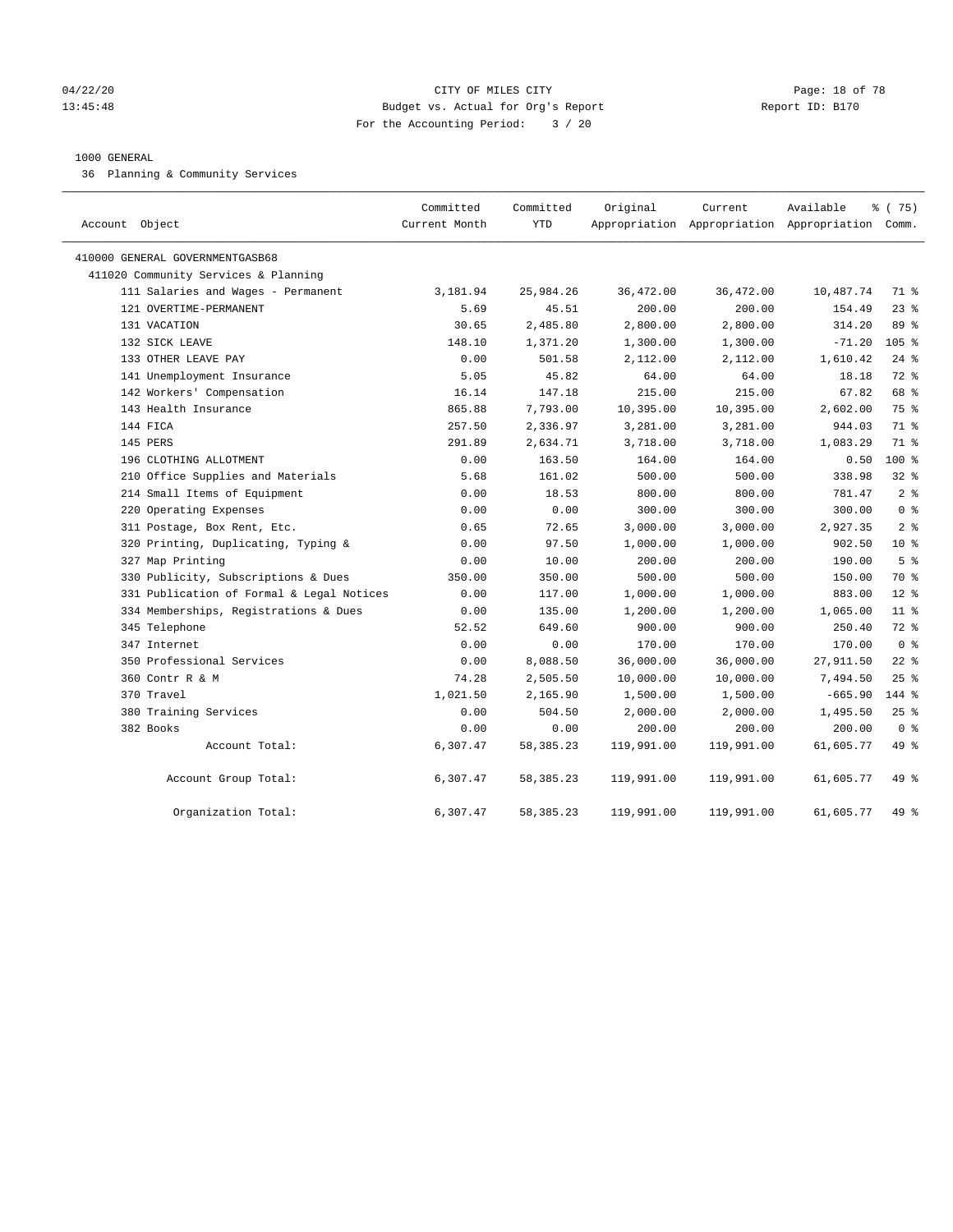## 04/22/20 **CITY OF MILES CITY CONSUMING THE PAGE:** 19 of 78 13:45:48 Budget vs. Actual for Org's Report Report ID: B170 For the Accounting Period: 3 / 20

# 1000 GENERAL

37 CITY HEALTH

| Object<br>Account                                                       | Committed<br>Current Month | Committed<br><b>YTD</b> | Original<br>Appropriation | Current<br>Appropriation | Available<br>Appropriation | 8 (75)<br>Comm. |
|-------------------------------------------------------------------------|----------------------------|-------------------------|---------------------------|--------------------------|----------------------------|-----------------|
| 520000 OTHER FINANCING USES<br>521000 Interfund Operating Transfers Out |                            |                         |                           |                          |                            |                 |
| 820 Transfers to Other Funds                                            | 0.00                       | 11,500.00               | 11,500.00                 | 11,500.00                | 0.00                       | $100*$          |
| Account Total:                                                          | 0.00                       | 11,500.00               | 11,500.00                 | 11,500.00                | 0.00                       | $100*$          |
| Account Group Total:                                                    | 0.00                       | 11,500.00               | 11,500.00                 | 11,500.00                |                            | $0.00$ 100 %    |
| Organization Total:                                                     | 0.00                       | 11,500.00               | 11,500.00                 | 11,500.00                | 0.00                       | $100*$          |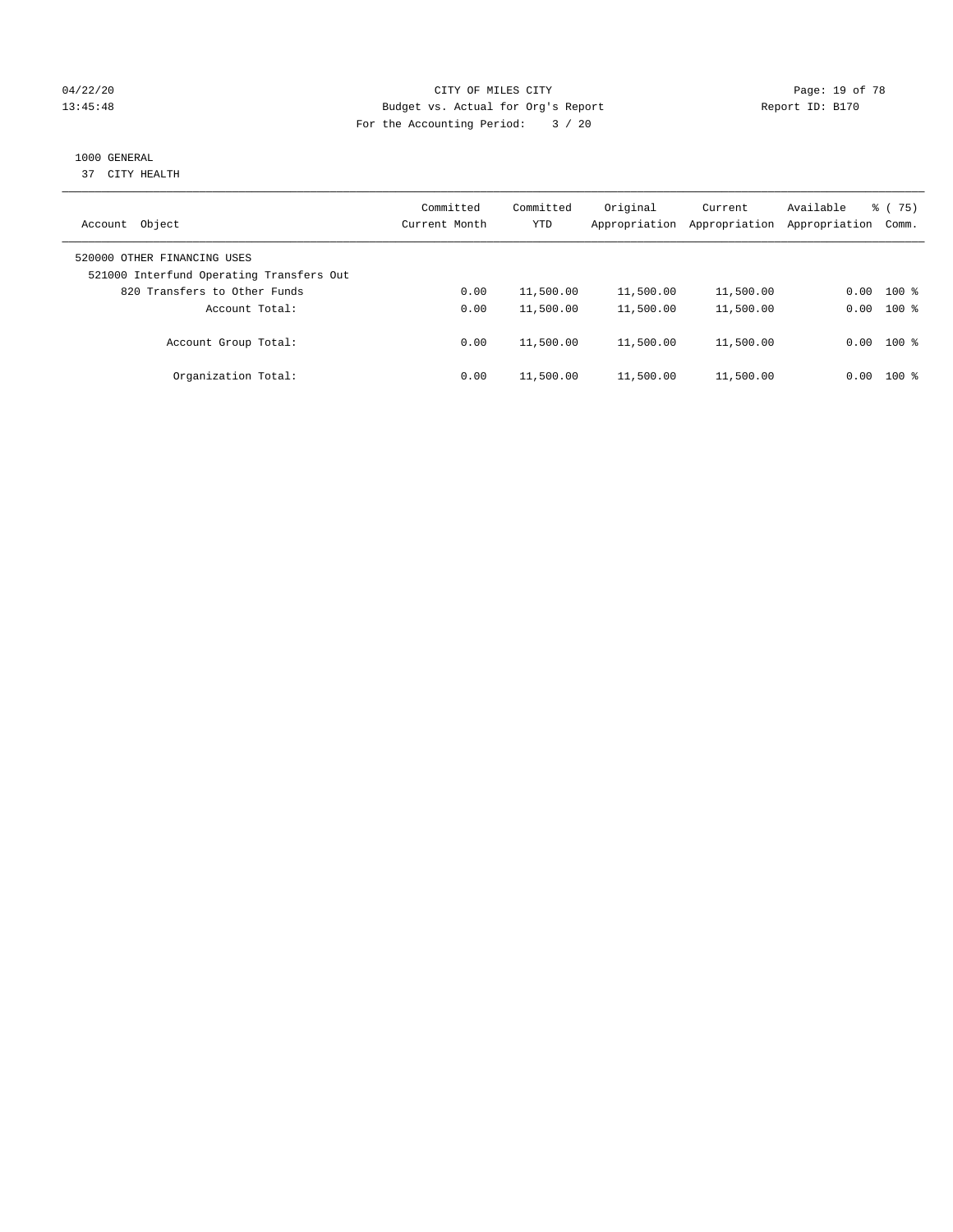## 04/22/20 **CITY OF MILES CITY CONSUMING THE PAGE:** 20 of 78 13:45:48 Budget vs. Actual for Org's Report Report ID: B170 For the Accounting Period: 3 / 20

#### 1000 GENERAL

201 Flood Prevention

| Account Object                            | Committed<br>Current Month | Committed<br><b>YTD</b> | Original   | Current            | Available<br>Appropriation Appropriation Appropriation Comm. | % (75)                  |
|-------------------------------------------|----------------------------|-------------------------|------------|--------------------|--------------------------------------------------------------|-------------------------|
|                                           |                            |                         |            |                    |                                                              |                         |
| 430000 Public Works-GASB68                |                            |                         |            |                    |                                                              |                         |
| 431200 Flood Control                      |                            |                         |            |                    |                                                              |                         |
| 111 Salaries and Wages - Permanent        | 1,377.29                   | 11,512.88               | 16,128.00  | 16,128.00          | 4,615.12                                                     | 71 %                    |
| 131 VACATION                              | 15.26                      | 1,053.71                | 1,000.00   | 1,000.00           | $-53.71$<br>$-52.84$                                         | 105 <sub>8</sub>        |
| 132 SICK LEAVE<br>133 OTHER LEAVE PAY     | 0.00                       | 552.84                  | 500.00     | 500.00<br>1,017.00 | 943.70                                                       | 111 %<br>7 <sup>°</sup> |
|                                           | 73.30                      | 73.30<br>19.89          | 1,017.00   |                    |                                                              | 71 %                    |
| 141 Unemployment Insurance                | 2.17                       |                         | 28.00      | 28.00              | 8.11                                                         |                         |
| 142 Workers' Compensation                 | 5.90                       | 53.41                   | 1,069.00   | 1,069.00           | 1,015.59                                                     | 5 <sup>°</sup>          |
| 143 Health Insurance                      | 317.94                     | 2,860.97                | 3,815.00   | 3,815.00           | 954.03                                                       | 75 %<br>70 %            |
| 144 FICA                                  | 110.99                     | 1,003.18                | 1,426.00   | 1,426.00           | 422.82                                                       | 71.8                    |
| 145 PERS                                  | 127.08                     | 1,143.68                | 1,616.00   | 1,616.00           | 472.32                                                       |                         |
| 196 CLOTHING ALLOTMENT                    | 0.00                       | 60.00                   | 60.00      | 60.00              | 0.00                                                         | $100*$                  |
| 210 Office Supplies and Materials         | 0.00                       | 295.52                  | 400.00     | 400.00             | 104.48                                                       | 74 %                    |
| 214 Small Items of Equipment              | 0.00                       | 656.86                  | 500.00     | 500.00             | $-156.86$                                                    | $131*$<br>4%            |
| 220 Operating Expenses                    | 0.00                       | 21.10                   | 500.00     | 500.00             | 478.90                                                       | 0 <sup>8</sup>          |
| 231 Gas, Oil, Diesel Fuel, Grease, etc.   | 0.00                       | 0.00                    | 500.00     | 500.00             | 500.00                                                       |                         |
| 311 Postage, Box Rent, Etc.               | 8.65                       | 149.73                  | 3,000.00   | 3,000.00           | 2,850.27                                                     | 5 <sup>8</sup>          |
| 330 Publicity, Subscriptions & Dues       | 0.00                       | 0.00                    | 100.00     | 100.00             | 100.00                                                       | 0 <sup>8</sup>          |
| 331 Publication of Formal & Legal Notices | 0.00                       | 1,222.00                | 2,000.00   | 2,000.00           | 778.00                                                       | 61 %                    |
| 334 Memberships, Registrations & Dues     | 0.00                       | 245.00                  | 200.00     | 200.00             | $-45.00$                                                     | $123$ $%$               |
| 345 Telephone                             | 0.00                       | 0.00                    | 50.00      | 50.00              | 50.00                                                        | 0 <sup>8</sup>          |
| 350 Professional Services                 | 3,402.30                   | 19,921.53               | 58,000.00  | 58,000.00          | 38,078.47                                                    | 34.8                    |
| 370 Travel                                | 0.00                       | 676.31                  | 1,000.00   | 1,000.00           | 323.69                                                       | 68 %                    |
| 380 Training Services                     | 0.00                       | 0.00                    | 200.00     | 200.00             | 200.00                                                       | 0 <sup>8</sup>          |
| 382 Books                                 | 0.00                       | 0.00                    | 50.00      | 50.00              | 50.00                                                        | 0 <sup>8</sup>          |
| 532 Land Rental                           | 0.00                       | 0.00                    | 150.00     | 150.00             | 150.00                                                       | 0 <sup>8</sup>          |
| 540 Special Assessments                   | 0.00                       | 0.00                    | 300.00     | 300.00             | 300.00                                                       | 0 <sup>8</sup>          |
| Account Total:                            | 5,440.88                   | 41,521.91               | 93,609.00  | 93,609.00          | 52,087.09                                                    | 44 %                    |
| Account Group Total:                      | 5,440.88                   | 41,521.91               | 93,609.00  | 93,609.00          | 52,087.09                                                    | 44 %                    |
| 490000 DEBT SERVICE                       |                            |                         |            |                    |                                                              |                         |
| 490500 Other Debt Service Payments        |                            |                         |            |                    |                                                              |                         |
| 652 Principle- Flood Study Loan           | 0.00                       | 28,798.34               | 28,799.00  | 28,799.00          | 0.66                                                         | $100$ %                 |
| 653 Interest- Flood Study Loan            | 0.00                       | 3,763.71                | 3,764.00   | 3,764.00           | 0.29                                                         | $100$ %                 |
| Account Total:                            | 0.00                       | 32,562.05               | 32,563.00  | 32,563.00          | 0.95                                                         | $100*$                  |
| Account Group Total:                      | 0.00                       | 32,562.05               | 32,563.00  | 32,563.00          | 0.95                                                         | 100 %                   |
| Organization Total:                       | 5,440.88                   | 74,083.96               | 126,172.00 | 126,172.00         | 52,088.04                                                    | 59%                     |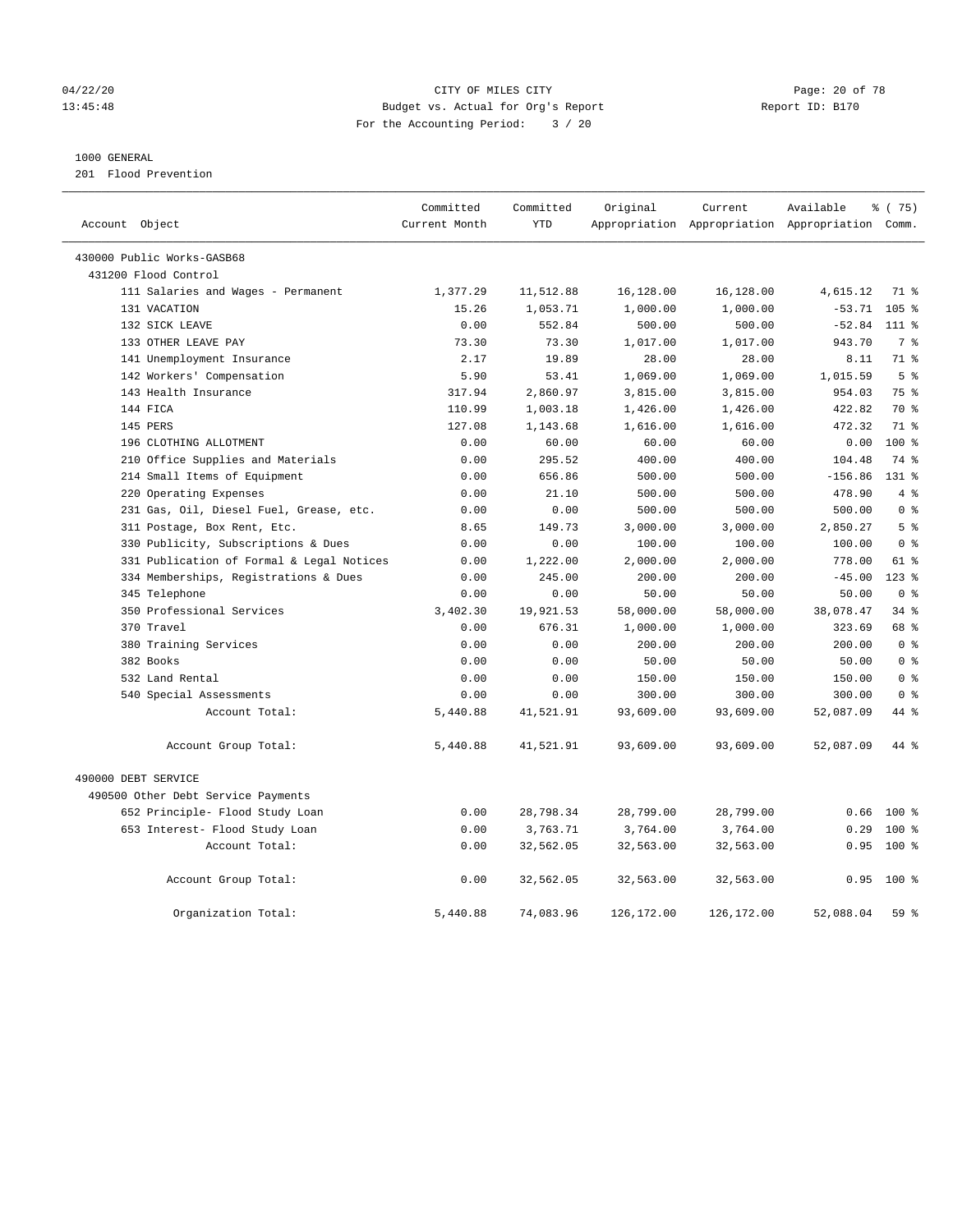#### 04/22/20 Page: 21 of 78 13:45:48 Budget vs. Actual for Org's Report Report ID: B170 For the Accounting Period: 3 / 20

# 1000 GENERAL

301 Elections

| Object<br>Account                                   | Committed<br>Current Month | Committed<br><b>YTD</b> | Original<br>Appropriation | Current<br>Appropriation | Available<br>Appropriation | % (75)<br>Comm. |
|-----------------------------------------------------|----------------------------|-------------------------|---------------------------|--------------------------|----------------------------|-----------------|
| 410000 GENERAL GOVERNMENTGASB68<br>410600 Elections |                            |                         |                           |                          |                            |                 |
| 300 PURCHASED SERVICES                              | 0.00                       | 9,858.74                | 10,000.00                 | 10,000.00                | 141.26                     | 99 <sup>8</sup> |
| Account Total:                                      | 0.00                       | 9,858.74                | 10,000.00                 | 10,000.00                | 141.26                     | 99 <sup>8</sup> |
| Account Group Total:                                | 0.00                       | 9,858.74                | 10,000.00                 | 10,000.00                | 141.26                     | 99 <sup>8</sup> |
| Organization Total:                                 | 0.00                       | 9,858.74                | 10,000.00                 | 10,000.00                | 141.26                     | 99 %            |
|                                                     |                            |                         |                           |                          |                            |                 |

Fund Total: 366,397.77 3,541,330.64 4,702,728.00 4,724,792.00 1,183,461.36 75 %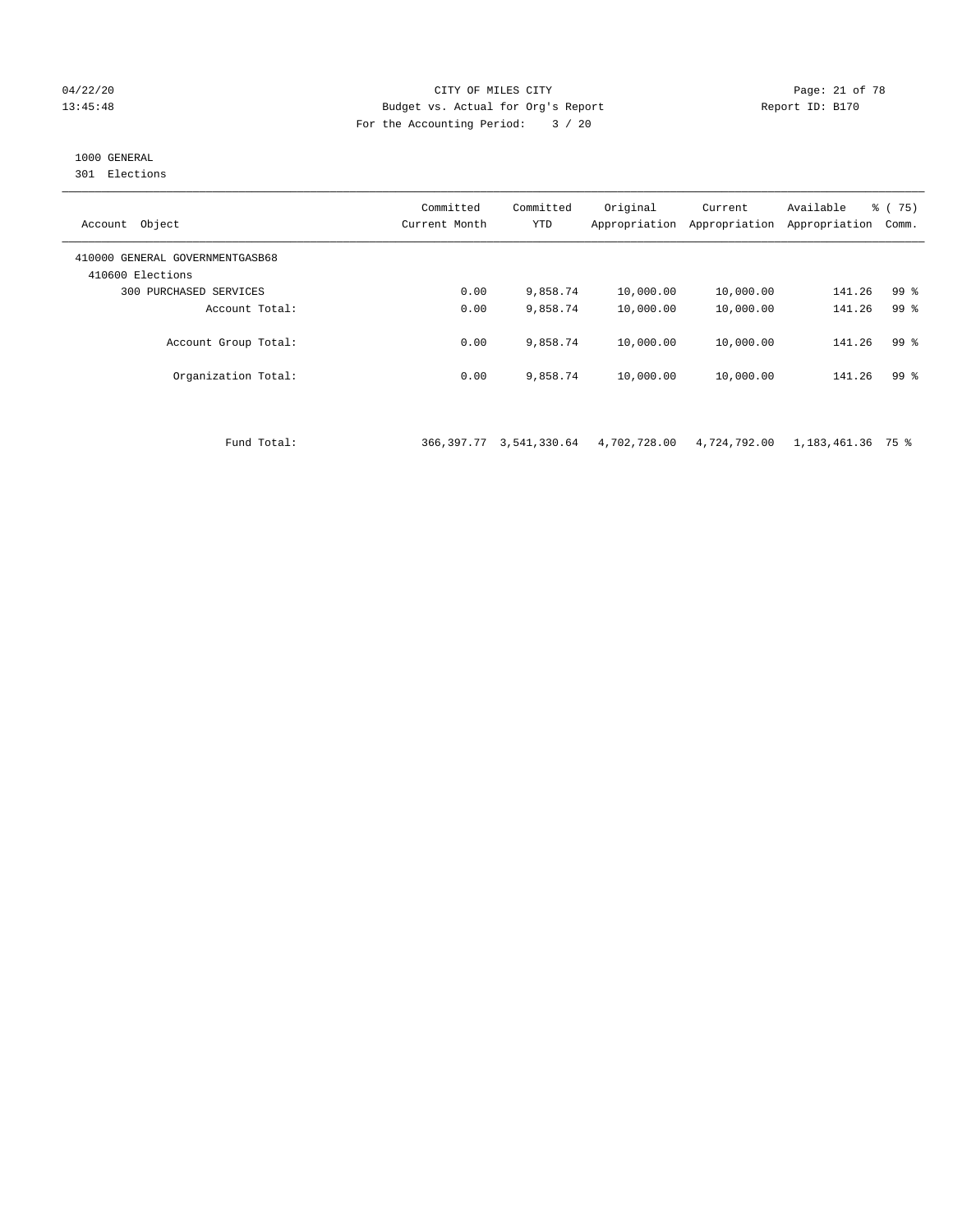# 2220 LIBRARY

16 Library

| Account Object                           | Committed<br>Current Month | Committed<br>YTD | Original   | Current    | Available<br>Appropriation Appropriation Appropriation Comm. | ៖ (75)          |
|------------------------------------------|----------------------------|------------------|------------|------------|--------------------------------------------------------------|-----------------|
| 460000 CULTURE AND RECREATION-GASB68     |                            |                  |            |            |                                                              |                 |
| 460100 Library Services(16)              |                            |                  |            |            |                                                              |                 |
| 111 Salaries and Wages - Permanent       | 15,495.57                  | 117,053.01       | 180,964.00 | 180,964.00 | 63,910.99                                                    | 65 %            |
| 121 OVERTIME-PERMANENT                   | 0.00                       | 0.00             | 600.00     | 600.00     | 600.00                                                       | 0 <sup>8</sup>  |
| 131 VACATION                             | 167.27                     | 8,762.18         | 16,000.00  | 16,000.00  | 7,237.82                                                     | 55 <sup>8</sup> |
| 132 SICK LEAVE                           | 0.00                       | 2,648.92         | 7,300.00   | 7,300.00   | 4,651.08                                                     | 36%             |
| 133 OTHER LEAVE PAY                      | 0.00                       | 355.28           | 4,071.00   | 4,071.00   | 3,715.72                                                     | 9 <sub>8</sub>  |
| 141 Unemployment Insurance               | 23.50                      | 194.19           | 731.00     | 731.00     | 536.81                                                       | $27$ %          |
| 142 Workers' Compensation                | 225.06                     | 861.84           | 887.00     | 887.00     | 25.16                                                        | 97%             |
| 143 Health Insurance                     | 3,972.80                   | 29,399.70        | 47,682.00  | 47,682.00  | 18,282.30                                                    | 62 %            |
| 144 FICA                                 | 1,195.26                   | 9,827.94         | 15,983.00  | 15,983.00  | 6,155.06                                                     | 61 %            |
| 145 PERS                                 | 1,357.96                   | 11,168.64        | 18,115.00  | 18,115.00  | 6,946.36                                                     | 62 %            |
| 196 CLOTHING ALLOTMENT                   | 0.00                       | 600.00           | 750.00     | 750.00     | 150.00                                                       | $80*$           |
| 210 Office Supplies and Materials        | 0.00                       | 273.68           | 500.00     | 500.00     | 226.32                                                       | 55 %            |
| 214 Small Items of Equipment             | 0.00                       | 953.00           | 3,000.00   | 3,000.00   | 2,047.00                                                     | $32$ $%$        |
| 220 Operating Expenses                   | 0.00                       | 0.00             | 500.00     | 500.00     | 500.00                                                       | 0 <sup>8</sup>  |
| 224 Janitorial Supplies                  | 82.44                      | 169.35           | 1,200.00   | 1,200.00   | 1,030.65                                                     | $14*$           |
| 311 Postage, Box Rent, Etc.              | 77.19                      | 751.66           | 1,500.00   | 1,500.00   | 748.34                                                       | 50%             |
| 320 Printing, Duplicating, Typing &      | 0.00                       | 319.29           | 1,500.00   | 1,500.00   | 1,180.71                                                     | $21$ %          |
| 330 Publicity, Subscriptions & Dues      | 0.00                       | 58.80            | 0.00       | 0.00       | $-58.80$                                                     | $***$ $-$       |
| 334 Memberships, Registrations & Dues    | 0.00                       | 0.00             | 250.00     | 250.00     | 250.00                                                       | 0 <sup>8</sup>  |
| 341 Electric Utility Services            | 246.89                     | 5,794.77         | 9,000.00   | 9,000.00   | 3,205.23                                                     | 64 %            |
| 342 Water Utility Services               | 23.46                      | 258.56           | 750.00     | 750.00     | 491.44                                                       | $34$ $%$        |
| 343 Sewer Utility Services               | 27.61                      | 289.26           | 800.00     | 800.00     | 510.74                                                       | 36%             |
| 344 Gas Utility Service                  | 507.38                     | 1,819.74         | 5,000.00   | 5,000.00   | 3,180.26                                                     | 36%             |
| 345 Telephone                            | 89.41                      | 980.44           | 1,750.00   | 1,750.00   | 769.56                                                       | 56%             |
| 346 Garbage Service                      | 0.00                       | 0.00             | 400.00     | 400.00     | 400.00                                                       | 0 <sup>8</sup>  |
| 347 Internet                             | 169.90                     | 1,756.21         | 2,500.00   | 2,500.00   | 743.79                                                       | 70 %            |
| 350 Professional Services                | 0.00                       | 1,434.46         | 9,500.00   | 9,500.00   | 8,065.54                                                     | 15 <sup>°</sup> |
| 360 Contr R & M                          | 325.00                     | 3,999.40         | 10,000.00  | 10,000.00  | 6,000.60                                                     | 40 %            |
| 370 Travel                               | 0.00                       | 105.00           | 1,500.00   | 1,500.00   | 1,395.00                                                     | 7 %             |
| 380 Training Services                    | 0.00                       | 0.00             | 1,000.00   | 1,000.00   | 1,000.00                                                     | 0 <sup>8</sup>  |
| 382 Books                                | 7.00                       | 3,925.29         | 15,000.00  | 15,000.00  | 11,074.71                                                    | $26$ %          |
| 511 Insurance on Buildings               | 0.00                       | 2,994.06         | 2,995.00   | 2,995.00   | 0.94                                                         | $100*$          |
| 513 Liability                            | 0.00                       | 2,931.16         | 2,932.00   | 2,932.00   | 0.84                                                         | $100*$          |
| Account Total:                           | 23,993.70                  | 209,685.83       | 364,660.00 | 364,660.00 | 154,974.17                                                   | 58 %            |
|                                          |                            |                  |            |            |                                                              |                 |
| Account Group Total:                     | 23,993.70                  | 209,685.83       | 364,660.00 | 364,660.00 | 154,974.17                                                   | 58 %            |
| 520000 OTHER FINANCING USES              |                            |                  |            |            |                                                              |                 |
| 521000 Interfund Operating Transfers Out |                            |                  |            |            |                                                              |                 |
| 820 Transfers to Other Funds             | 1,748.00                   | 15,732.00        | 20,972.00  | 20,972.00  | 5,240.00                                                     | 75 %            |
| Account Total:                           | 1,748.00                   | 15,732.00        | 20,972.00  | 20,972.00  | 5,240.00                                                     | 75 %            |
|                                          |                            |                  |            |            |                                                              |                 |
| Account Group Total:                     | 1,748.00                   | 15,732.00        | 20,972.00  | 20,972.00  | 5,240.00                                                     | 75 %            |
| Organization Total:                      | 25,741.70                  | 225, 417.83      | 385,632.00 | 385,632.00 | 160, 214.17                                                  | 58 %            |

04/22/20 Page: 22 of 78 13:45:48 Budget vs. Actual for Org's Report Report ID: B170 For the Accounting Period: 3 / 20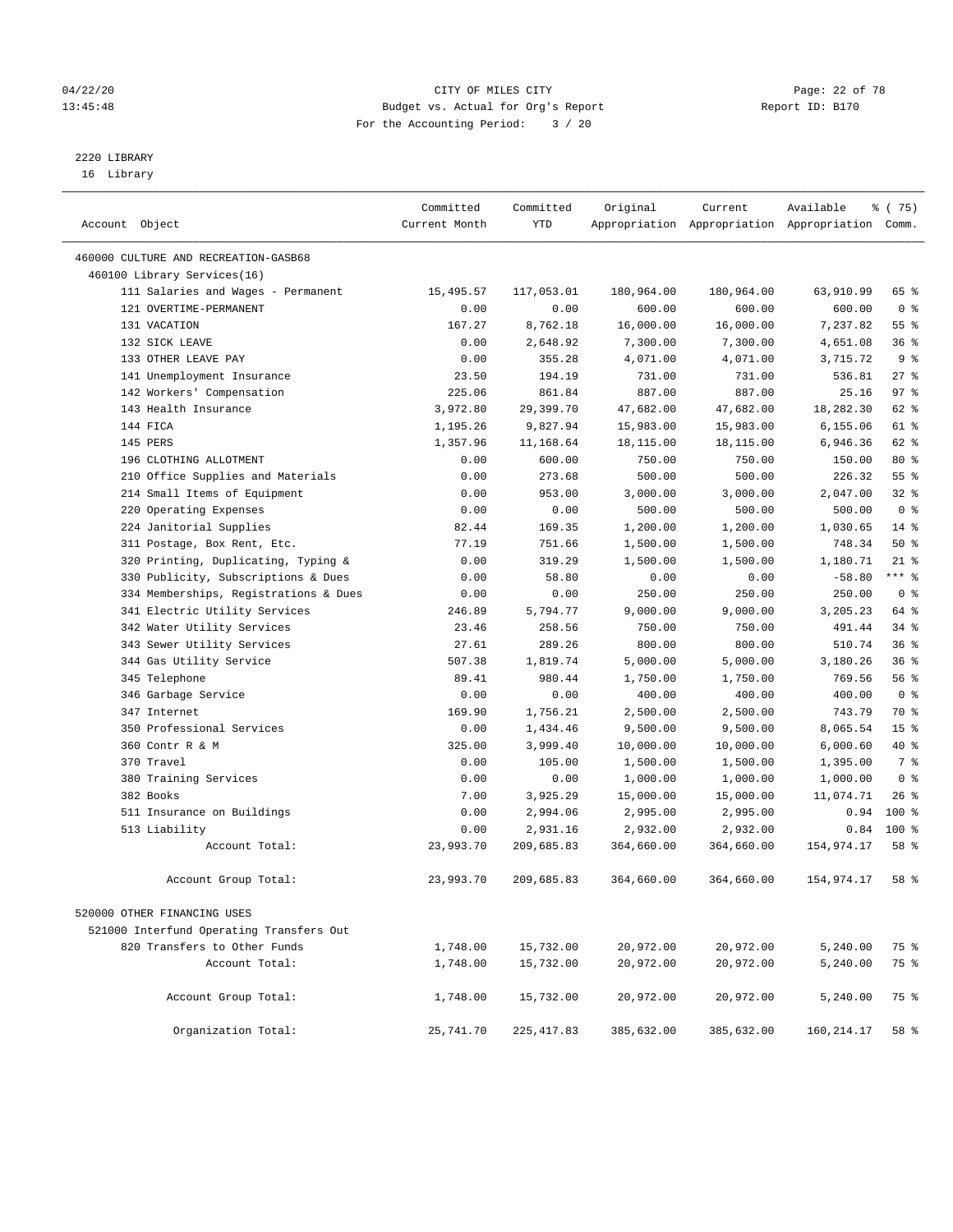## 04/22/20 Page: 23 of 78 13:45:48 Budget vs. Actual for Org's Report Report ID: B170 For the Accounting Period: 3 / 20

# 2220 LIBRARY

16 Library

| Account Object |             | Committed<br>Current Month | Committed<br><b>YTD</b> | Original   | Current    | Available % (75)<br>Appropriation Appropriation Appropriation Comm. |  |
|----------------|-------------|----------------------------|-------------------------|------------|------------|---------------------------------------------------------------------|--|
|                | Fund Total: | 25,741.70                  | 225,417.83              | 385,632.00 | 385,632.00 | 160,214.17 58 %                                                     |  |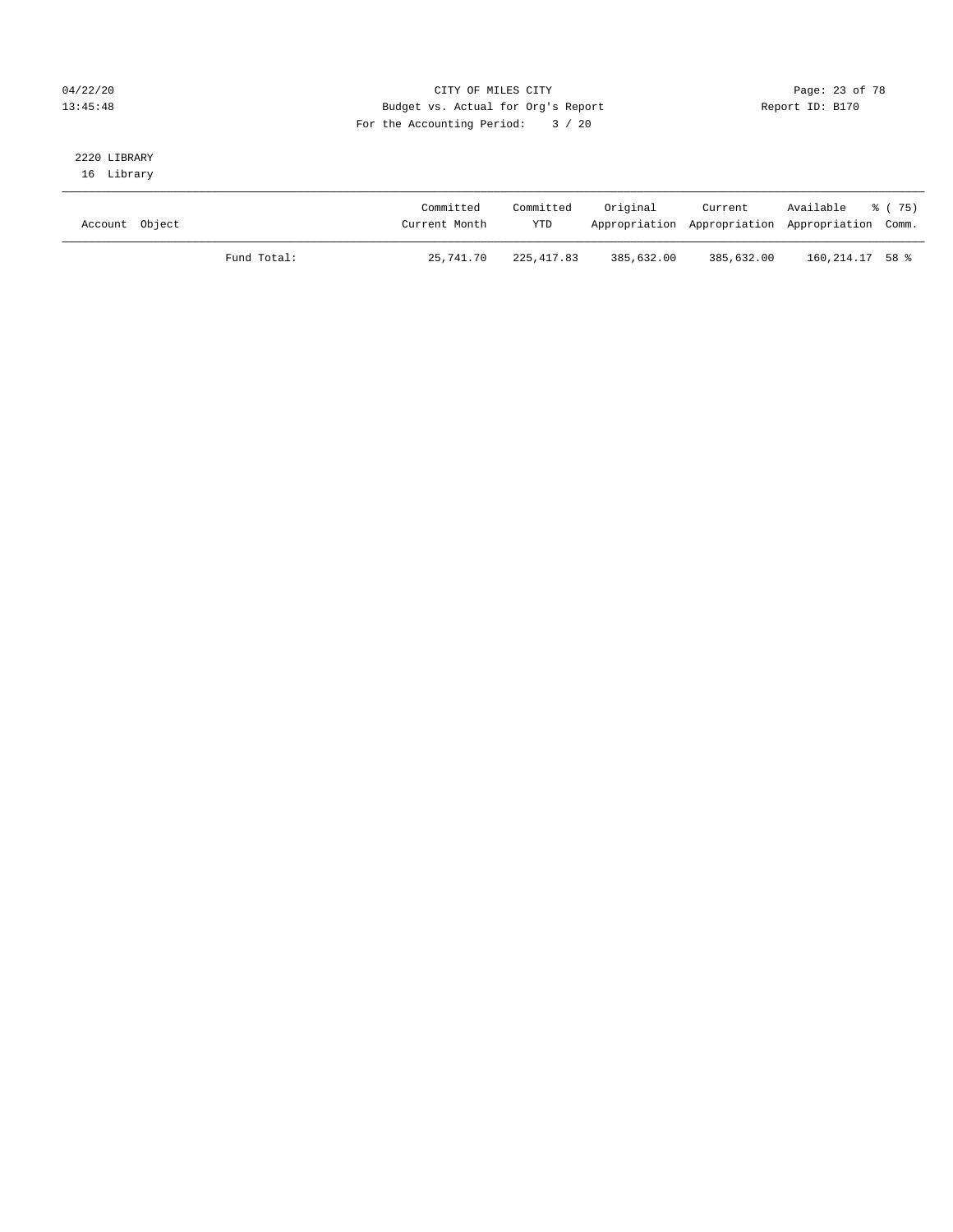## 04/22/20 Page: 24 of 78 CITY OF MILES CITY CHANGES CONTROL PAGE: 24 of 78 13:45:48 Budget vs. Actual for Org's Report Report ID: B170 For the Accounting Period: 3 / 20

# 2260 EMERGENCY DISASTER

201 Flood Prevention

| Account Object                                                          | Committed<br>Current Month | Committed<br><b>YTD</b> | Original | Current<br>Appropriation Appropriation | Available<br>Appropriation | 8 (75)<br>Comm. |
|-------------------------------------------------------------------------|----------------------------|-------------------------|----------|----------------------------------------|----------------------------|-----------------|
| 520000 OTHER FINANCING USES<br>521000 Interfund Operating Transfers Out |                            |                         |          |                                        |                            |                 |
| 820 Transfers to Other Funds                                            | 0.00                       | 0.00                    | 549.00   | 549.00                                 | 549.00                     | 0 <sup>8</sup>  |
| Account Total:                                                          | 0.00                       | 0.00                    | 549.00   | 549.00                                 | 549.00                     | 0 <sup>8</sup>  |
| Account Group Total:                                                    | 0.00                       | 0.00                    | 549.00   | 549.00                                 | 549.00                     | 0 <sup>8</sup>  |
| Organization Total:                                                     | 0.00                       | 0.00                    | 549.00   | 549.00                                 | 549.00                     | 0 <sup>8</sup>  |
|                                                                         |                            |                         |          |                                        |                            |                 |
| Fund Total:                                                             | 0.00                       | 0.00                    | 549.00   | 549.00                                 | 549.00                     | 0 %             |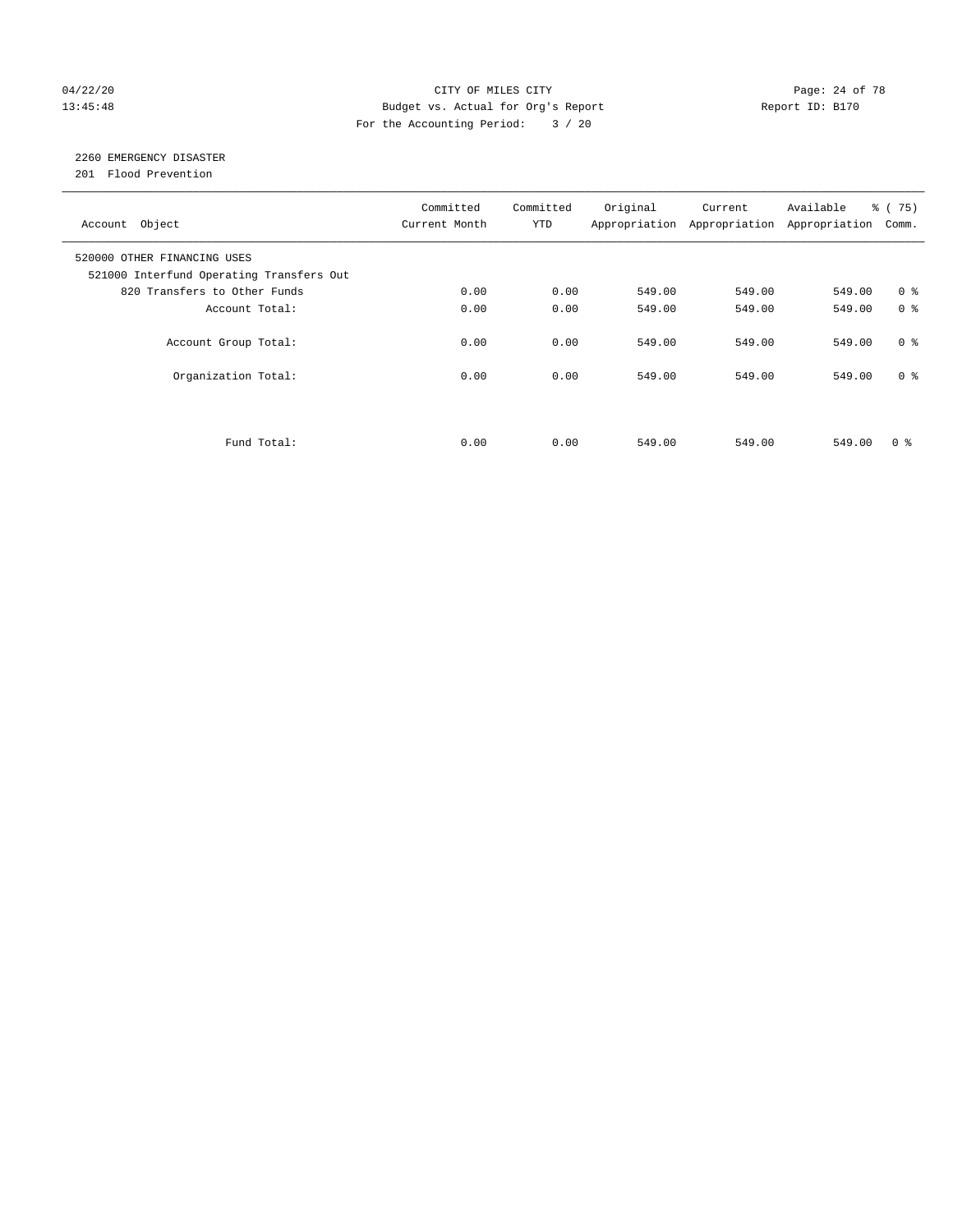## 04/22/20 Page: 25 of 78 CITY OF MILES CITY CHANGES CONTROL PAGE: 25 of 78 13:45:48 Budget vs. Actual for Org's Report Report ID: B170 For the Accounting Period: 3 / 20

#### 2270 Health 37 CITY HEALTH

| Account Object                                                    | Committed<br>Current Month | Committed<br><b>YTD</b> | Original  | Current<br>Appropriation Appropriation | Available<br>Appropriation | 8 (75)<br>Comm. |
|-------------------------------------------------------------------|----------------------------|-------------------------|-----------|----------------------------------------|----------------------------|-----------------|
| 440000 PUBLIC HEALTH-GASB68<br>440140 Registration and Inspection |                            |                         |           |                                        |                            |                 |
| 350 Professional Services                                         | 0.00                       | 0.00                    | 16,500.00 | 16,500.00                              | 16,500.00                  | 0 <sup>8</sup>  |
| Account Total:                                                    | 0.00                       | 0.00                    | 16,500.00 | 16,500.00                              | 16,500.00                  | 0 <sup>8</sup>  |
| Account Group Total:                                              | 0.00                       | 0.00                    | 16,500.00 | 16,500.00                              | 16,500.00                  | 0 <sup>8</sup>  |
| Organization Total:                                               | 0.00                       | 0.00                    | 16,500.00 | 16,500.00                              | 16,500.00                  | 0 <sup>8</sup>  |
|                                                                   |                            |                         |           |                                        |                            |                 |
| Fund Total:                                                       | 0.00                       | 0.00                    | 16,500.00 | 16,500.00                              | 16,500.00                  | 0 <sup>8</sup>  |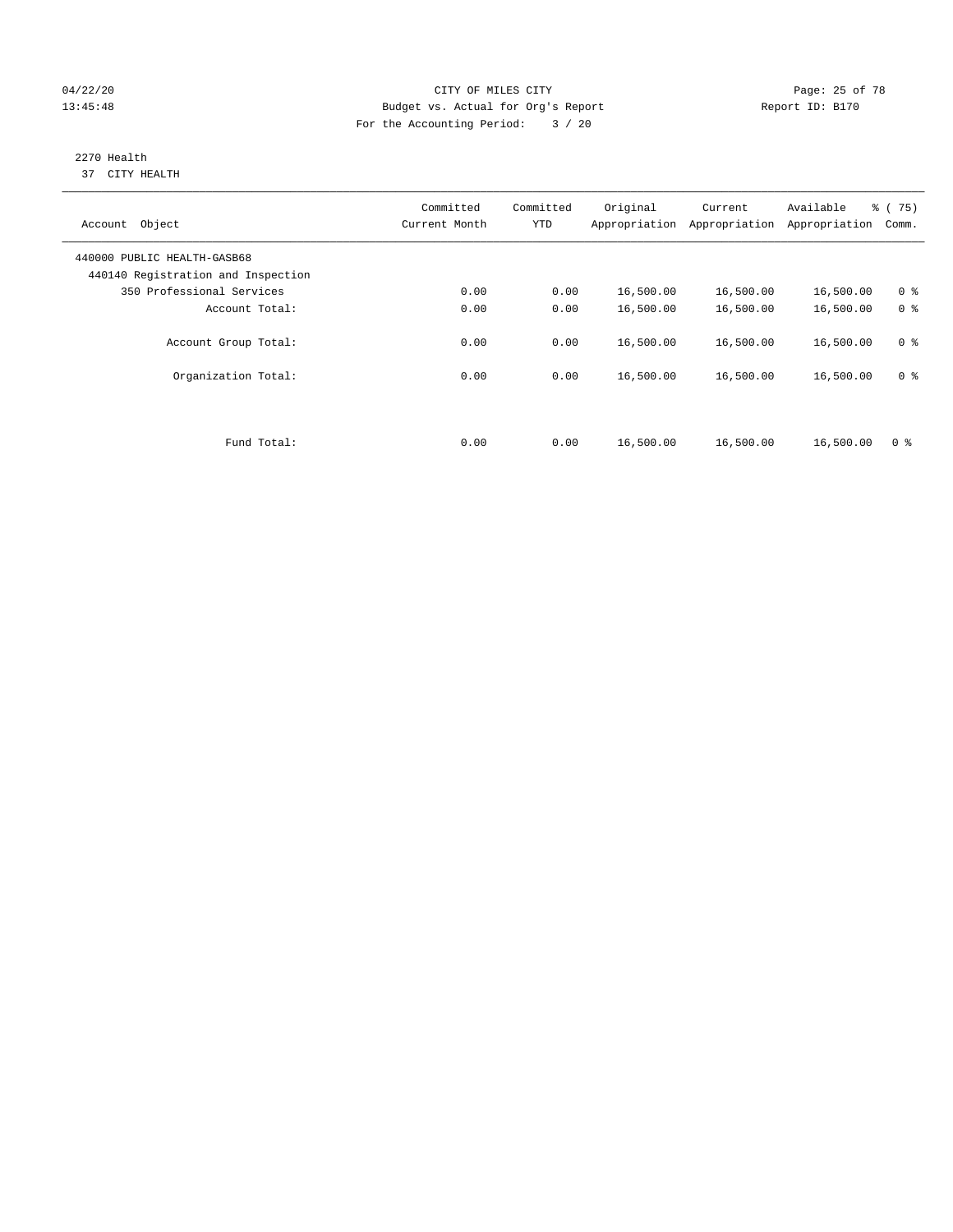## 04/22/20 Page: 26 of 78 CITY OF MILES CITY CHANGES CONTROL PAGE: 26 of 78 13:45:48 Budget vs. Actual for Org's Report Report ID: B170 For the Accounting Period: 3 / 20

#### 2310 TIFD-Downtown

11 Historic Preservation

|                                           | Committed     | Committed  | Original  | Current   | Available                                       | % (75)          |
|-------------------------------------------|---------------|------------|-----------|-----------|-------------------------------------------------|-----------------|
| Account Object                            | Current Month | <b>YTD</b> |           |           | Appropriation Appropriation Appropriation Comm. |                 |
| 460000 CULTURE AND RECREATION-GASB68      |               |            |           |           |                                                 |                 |
| 460462 Urban Renewal District             |               |            |           |           |                                                 |                 |
| 111 Salaries and Wages - Permanent        | 0.00          | 0.00       | 14,740.00 | 14,740.00 | 14,740.00                                       | 0 <sup>8</sup>  |
| 131 VACATION                              | 0.00          | 0.00       | 1,600.00  | 1,600.00  | 1,600.00                                        | 0 <sup>8</sup>  |
| 132 SICK LEAVE                            | 0.00          | 0.00       | 400.00    | 400.00    | 400.00                                          | 0 <sup>8</sup>  |
| 141 Unemployment Insurance                | 0.00          | 0.00       | 25.00     | 25.00     | 25.00                                           | 0 <sup>8</sup>  |
| 142 Workers' Compensation                 | 0.00          | 0.00       | 210.00    | 210.00    | 210.00                                          | 0 <sup>8</sup>  |
| 144 FICA                                  | 0.00          | 0.00       | 1,281.00  | 1,281.00  | 1,281.00                                        | 0 <sup>8</sup>  |
| 145 PERS                                  | 0.00          | 0.00       | 1,451.00  | 1,451.00  | 1,451.00                                        | 0 <sup>8</sup>  |
| 196 CLOTHING ALLOTMENT                    | 0.00          | 0.00       | 70.00     | 70.00     | 70.00                                           | 0 <sup>8</sup>  |
| 210 Office Supplies and Materials         | 0.00          | 15.99      | 75.00     | 75.00     | 59.01                                           | $21$ %          |
| 220 Operating Expenses                    | 0.00          | 0.00       | 1,000.00  | 1,000.00  | 1,000.00                                        | 0 <sup>8</sup>  |
| 311 Postage, Box Rent, Etc.               | 0.00          | 6.55       | 100.00    | 100.00    | 93.45                                           | 7 <sup>8</sup>  |
| 320 Printing, Duplicating, Typing &       | 0.00          | 0.00       | 200.00    | 200.00    | 200.00                                          | 0 <sup>8</sup>  |
| 330 Publicity, Subscriptions & Dues       | 0.00          | 0.00       | 100.00    | 100.00    | 100.00                                          | 0 <sup>8</sup>  |
| 331 Publication of Formal & Legal Notices | 7.00          | 60.00      | 300.00    | 300.00    | 240.00                                          | $20*$           |
| 345 Telephone                             | 0.00          | 134.58     | 219.00    | 219.00    | 84.42                                           | 61 %            |
| 347 Internet                              | 18.25         | 105.23     | 785.00    | 785.00    | 679.77                                          | 13 <sup>8</sup> |
| 350 Professional Services                 | 0.00          | 179.64     | 1,500.00  | 1,500.00  | 1,320.36                                        | $12*$           |
| 360 Contr R & M                           | 74.27         | 735.48     | 500.00    | 500.00    | $-235.48$                                       | $147$ %         |
| 370 Travel                                | 0.00          | 0.00       | 1,000.00  | 1,000.00  | 1,000.00                                        | 0 <sup>8</sup>  |
| 513 Liability                             | 0.00          | 143.50     | 144.00    | 144.00    | 0.50                                            | 100 %           |
| 721 Redevelopment                         | 0.00          | 0.00       | 11,067.00 | 11,067.00 | 11,067.00                                       | 0 <sup>8</sup>  |
| Account Total:                            | 99.52         | 1,380.97   | 36,767.00 | 36,767.00 | 35,386.03                                       | 4%              |
| Account Group Total:                      | 99.52         | 1,380.97   | 36,767.00 | 36,767.00 | 35, 386.03                                      | 4%              |
| Organization Total:                       | 99.52         | 1,380.97   | 36,767.00 | 36,767.00 | 35,386.03                                       | 4%              |
| Fund Total:                               | 99.52         | 1,380.97   | 36,767.00 | 36,767.00 | 35, 386.03                                      | 4 %             |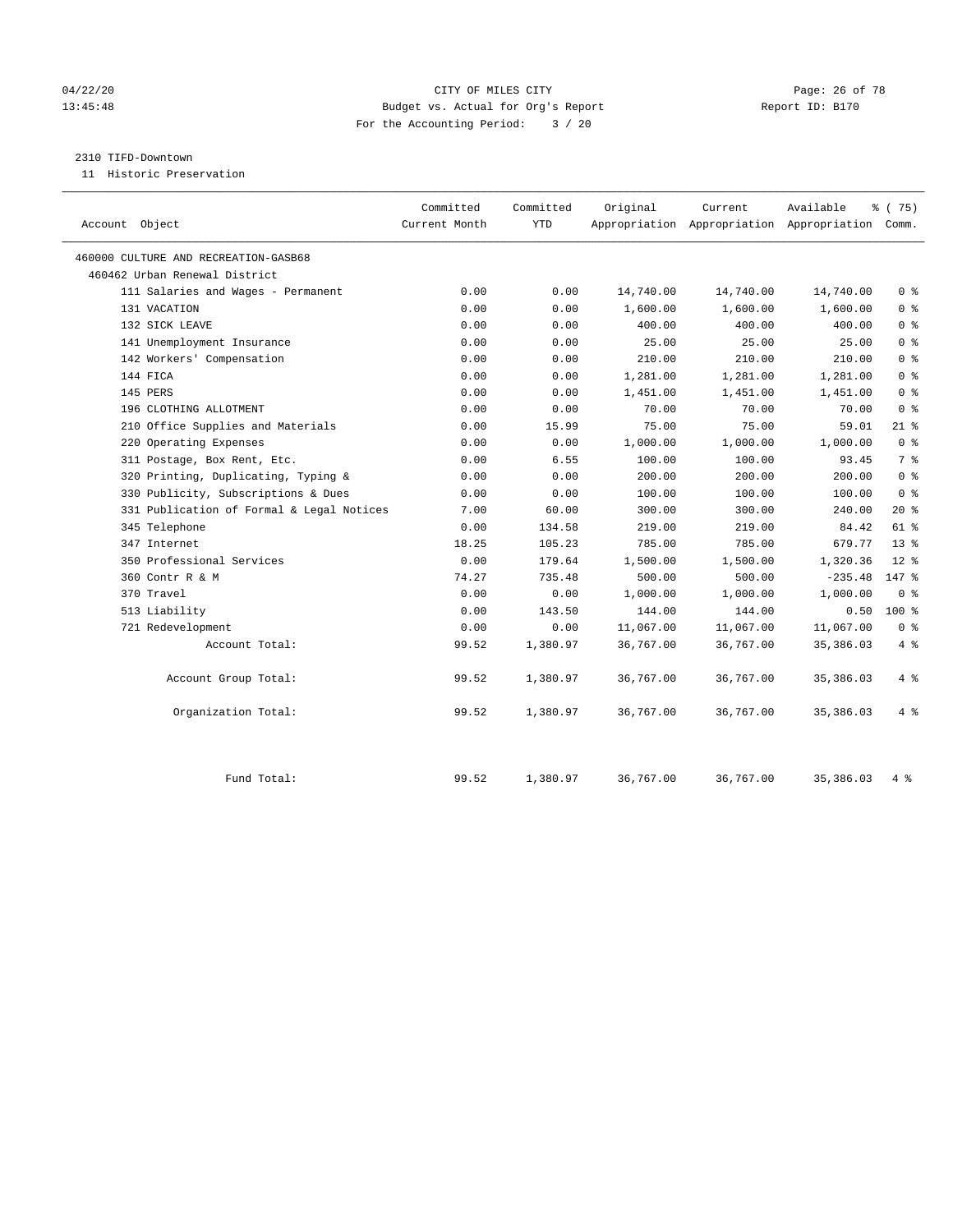#### 04/22/20 Page: 27 of 78 13:45:48 Budget vs. Actual for Org's Report Report ID: B170 For the Accounting Period: 3 / 20

# 2350 Local Government/Study Commission

302 Local Government/Study Commission

| Account Object                                                          | Committed<br>Current Month | Committed<br><b>YTD</b> | Original | Current<br>Appropriation Appropriation | Available<br>Appropriation | 8 (75)<br>Comm. |
|-------------------------------------------------------------------------|----------------------------|-------------------------|----------|----------------------------------------|----------------------------|-----------------|
| 520000 OTHER FINANCING USES<br>521000 Interfund Operating Transfers Out |                            |                         |          |                                        |                            |                 |
| 820 Transfers to Other Funds                                            | 0.00                       | 0.00                    | 25.00    | 25.00                                  | 25.00                      | 0 <sup>8</sup>  |
| Account Total:                                                          | 0.00                       | 0.00                    | 25.00    | 25.00                                  | 25.00                      | 0 <sup>8</sup>  |
| Account Group Total:                                                    | 0.00                       | 0.00                    | 25.00    | 25.00                                  | 25.00                      | 0 <sup>8</sup>  |
| Organization Total:                                                     | 0.00                       | 0.00                    | 25.00    | 25.00                                  | 25.00                      | 0 <sup>8</sup>  |
|                                                                         |                            |                         |          |                                        |                            |                 |
| Fund Total:                                                             | 0.00                       | 0.00                    | 25.00    | 25.00                                  | 25.00                      | 0 ៖             |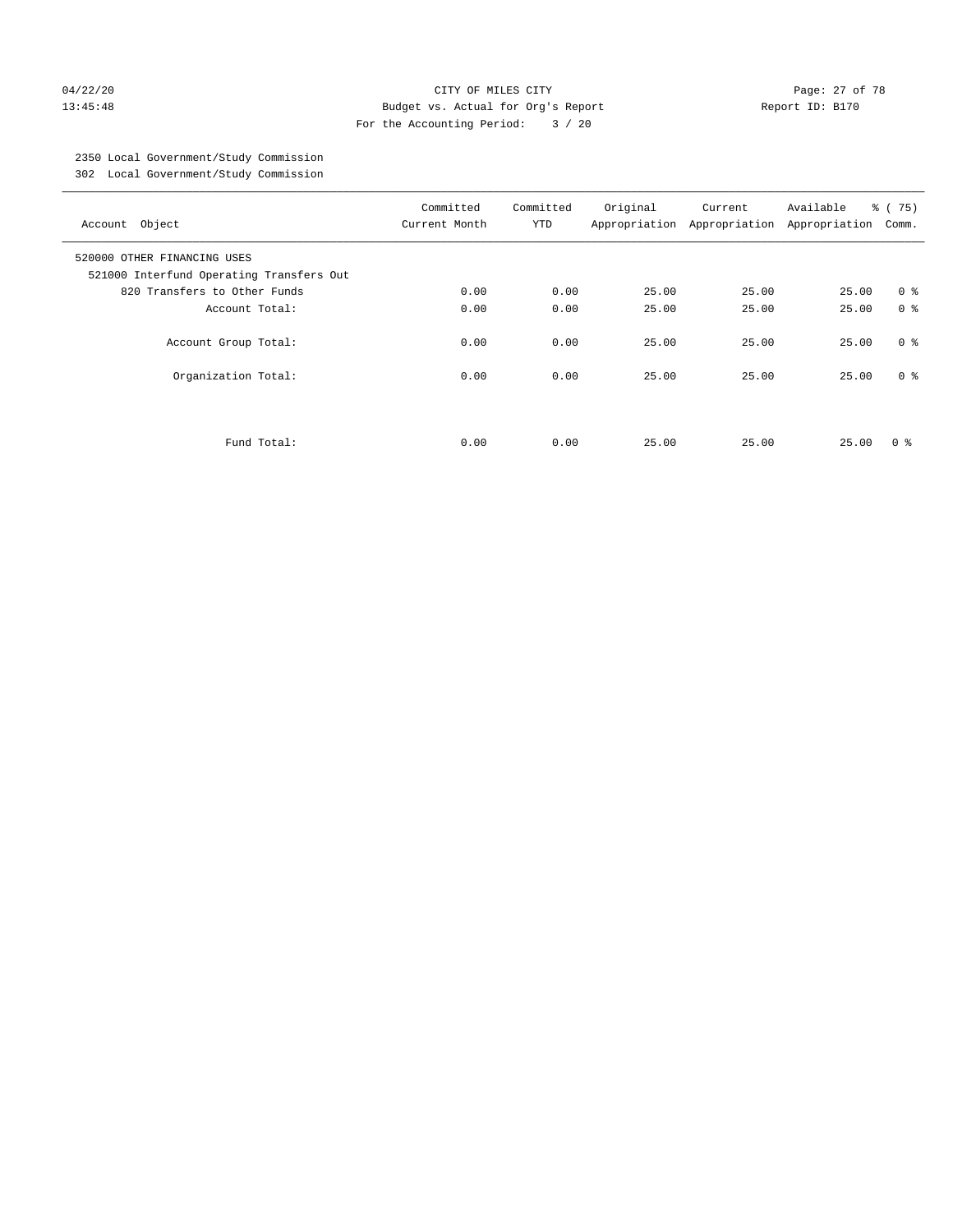## 04/22/20 Page: 28 of 78 13:45:48 Budget vs. Actual for Org's Report Report ID: B170 For the Accounting Period: 3 / 20

# 2372 Permissive Medical Levy

20 Permissive Medical Levy

| Account Object                                                          | Committed<br>Current Month | Committed<br><b>YTD</b> | Original<br>Appropriation | Current<br>Appropriation | Available<br>Appropriation | 8 (75)<br>Comm.    |
|-------------------------------------------------------------------------|----------------------------|-------------------------|---------------------------|--------------------------|----------------------------|--------------------|
| 520000 OTHER FINANCING USES<br>521000 Interfund Operating Transfers Out |                            |                         |                           |                          |                            |                    |
| 820 Transfers to Other Funds                                            | 0.00                       | 144,391.40              | 259,721.00                | 259,721.00               | 115,329.60                 | 56 <sup>8</sup>    |
| Account Total:                                                          | 0.00                       | 144,391.40              | 259,721.00                | 259,721.00               | 115,329.60                 | $56$ $\frac{6}{3}$ |
| Account Group Total:                                                    | 0.00                       | 144,391.40              | 259,721.00                | 259,721.00               | 115,329.60                 | 56%                |
| Organization Total:                                                     | 0.00                       | 144,391.40              | 259,721.00                | 259,721.00               | 115,329.60                 | 56 %               |
| Fund Total:                                                             | 0.00                       | 144,391.40              | 259,721.00                | 259,721.00               | 115,329.60                 | 56 %               |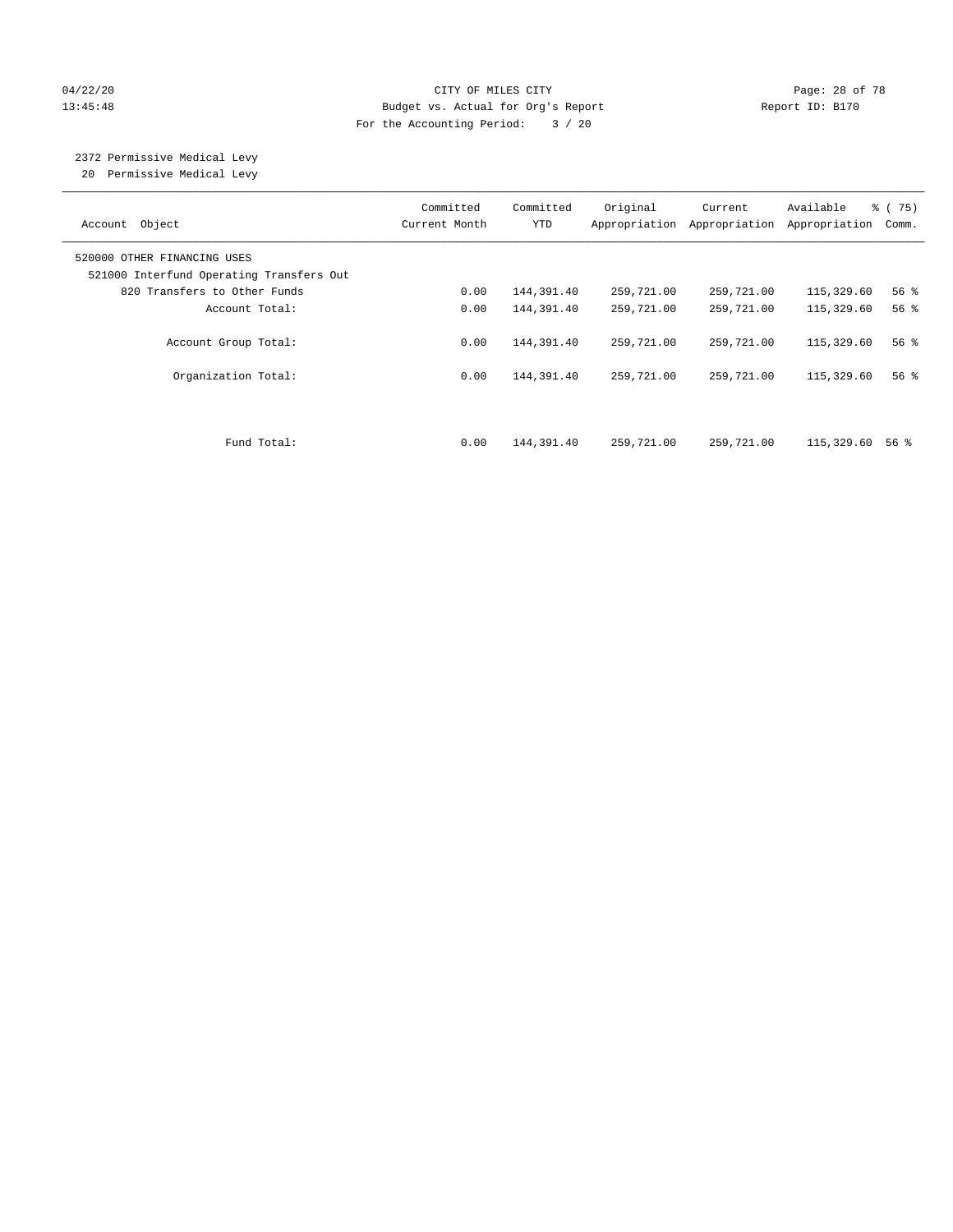## 04/22/20 **CITY OF MILES CITY CONSUMING THE PAGE: 29 of 78** 13:45:48 Budget vs. Actual for Org's Report Report ID: B170 For the Accounting Period: 3 / 20

## 2390 DRUG FORFEITURE

5 Police

| Account Object                    | Committed<br>Current Month | Committed<br>YTD | Original | Current<br>Appropriation Appropriation | Available<br>Appropriation | % (75)<br>Comm. |
|-----------------------------------|----------------------------|------------------|----------|----------------------------------------|----------------------------|-----------------|
| 420000 PUBLIC SAFETY-GASB68       |                            |                  |          |                                        |                            |                 |
| 420100 Law Enforcement Services   |                            |                  |          |                                        |                            |                 |
| 210 Office Supplies and Materials | 0.00                       | 0.00             | 100.00   | 100.00                                 | 100.00                     | 0 <sub>8</sub>  |
| 220 Operating Expenses            | 0.00                       | 0.00             | 500.00   | 500.00                                 | 500.00                     | 0 <sup>8</sup>  |
| 380 Training Services             | 0.00                       | 0.00             | 100.00   | 100.00                                 | 100.00                     | 0 <sup>8</sup>  |
| 900 Capital Outlay                | 0.00                       | 0.00             | 1,000.00 | 1,000.00                               | 1,000.00                   | 0 <sup>8</sup>  |
| Account Total:                    | 0.00                       | 0.00             | 1,700.00 | 1,700.00                               | 1,700.00                   | 0 <sup>8</sup>  |
| Account Group Total:              | 0.00                       | 0.00             | 1,700.00 | 1,700.00                               | 1,700.00                   | 0 <sup>8</sup>  |
| Organization Total:               | 0.00                       | 0.00             | 1,700.00 | 1,700.00                               | 1,700.00                   | 0 <sup>8</sup>  |
|                                   |                            |                  |          |                                        |                            |                 |
| Fund Total:                       | 0.00                       | 0.00             | 1,700.00 | 1,700.00                               | 1,700.00                   | 0 %             |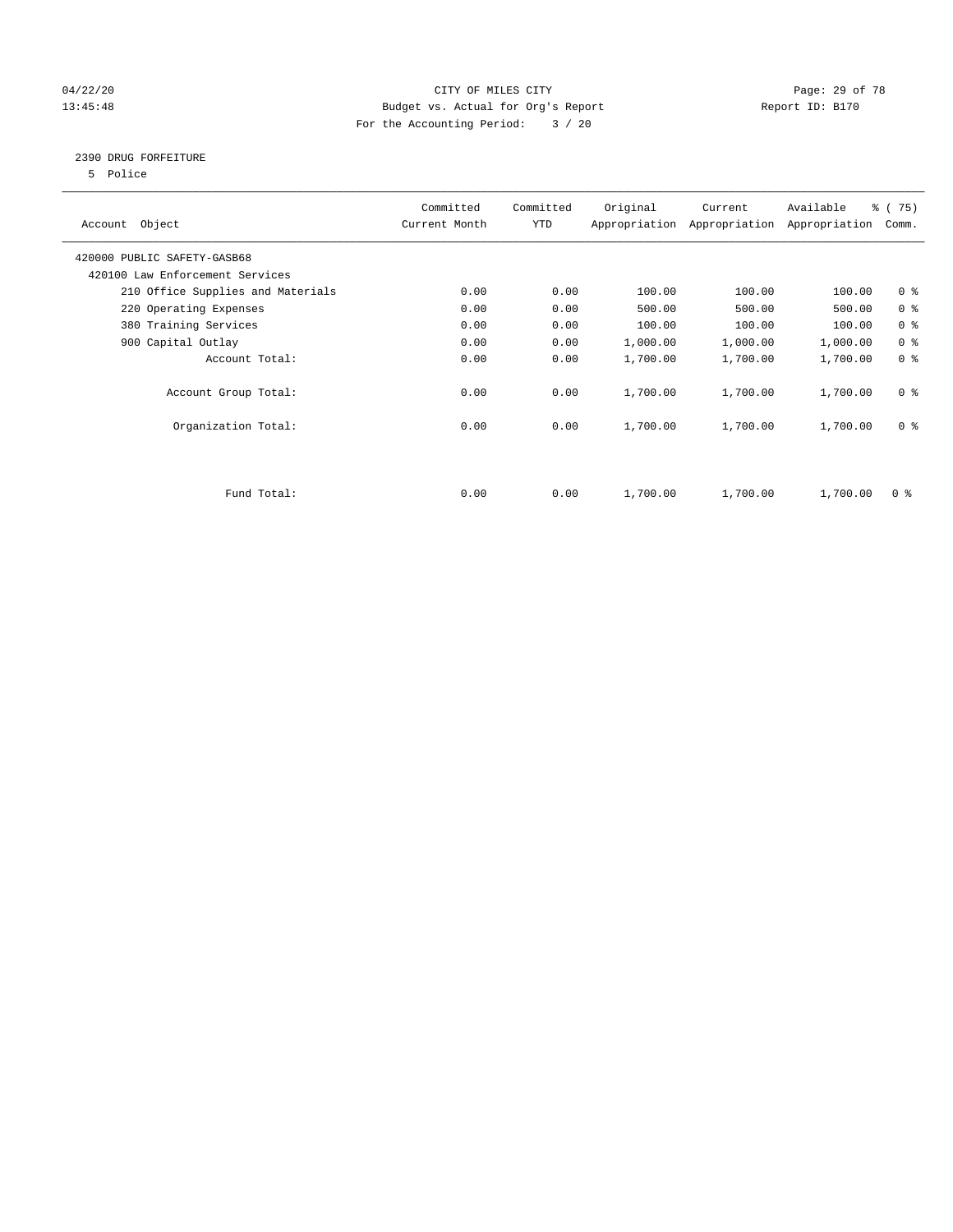#### 04/22/20 **CITY OF MILES CITY CONSUMING THE PAGE:** 30 of 78 13:45:48 Budget vs. Actual for Org's Report Report ID: B170 For the Accounting Period: 3 / 20

# 2394 BUILDING CODE ENFORCEMENT

18 BUILDING INSPECTION

| Account Object                            | Committed<br>Current Month | Committed<br><b>YTD</b> | Original   | Current    | Available<br>Appropriation Appropriation Appropriation Comm. | ៖ (75)         |
|-------------------------------------------|----------------------------|-------------------------|------------|------------|--------------------------------------------------------------|----------------|
| 420000 PUBLIC SAFETY-GASB68               |                            |                         |            |            |                                                              |                |
| 420531 Building Inspection                |                            |                         |            |            |                                                              |                |
| 111 Salaries and Wages - Permanent        | 903.99                     | 8,347.93                | 11,612.00  | 11,612.00  | 3,264.07                                                     | 72 %           |
| 121 OVERTIME-PERMANENT                    | 12.62                      | 100.97                  | 240.00     | 240.00     | 139.03                                                       | 42 %           |
| 131 VACATION                              | 54.31                      | 1,039.92                | 1,000.00   | 1,000.00   | $-39.92$                                                     | $104$ %        |
| 132 SICK LEAVE                            | 96.79                      | 490.38                  | 600.00     | 600.00     | 109.62                                                       | 82%            |
| 133 OTHER LEAVE PAY                       | 18.32                      | 18.32                   | 254.00     | 254.00     | 235.68                                                       | 7 <sup>°</sup> |
| 141 Unemployment Insurance                | 1.65                       | 15.10                   | 21.00      | 21.00      | 5.90                                                         | 72 %           |
| 142 Workers' Compensation                 | 10.05                      | 93.67                   | 363.00     | 363.00     | 269.33                                                       | 26%            |
| 143 Health Insurance                      | 238.40                     | 2,145.71                | 2,861.00   | 2,861.00   | 715.29                                                       | 75 %           |
| 144 FICA                                  | 82.69                      | 764.82                  | 1,049.00   | 1,049.00   | 284.18                                                       | 73.8           |
| 145 PERS                                  | 94.16                      | 866.82                  | 1,188.00   | 1,188.00   | 321.18                                                       | 73.8           |
| 196 CLOTHING ALLOTMENT                    | 0.00                       | 45.00                   | 45.00      | 45.00      | 0.00                                                         | 100 %          |
| 210 Office Supplies and Materials         | 41.17                      | 702.91                  | 2,000.00   | 2,000.00   | 1,297.09                                                     | 35%            |
| 214 Small Items of Equipment              | 0.00                       | 1,681.98                | 1,500.00   | 1,500.00   | $-181.98$                                                    | 112 %          |
| 220 Operating Expenses                    | 0.00                       | 294.13                  | 5,000.00   | 5,000.00   | 4,705.87                                                     | 6 %            |
| 311 Postage, Box Rent, Etc.               | 10.15                      | 297.25                  | 500.00     | 500.00     | 202.75                                                       | 59%            |
| 320 Printing, Duplicating, Typing &       | 0.00                       | 0.00                    | 500.00     | 500.00     | 500.00                                                       | 0 <sup>8</sup> |
| 330 Publicity, Subscriptions & Dues       | 0.00                       | 0.00                    | 500.00     | 500.00     | 500.00                                                       | 0 <sup>8</sup> |
| 331 Publication of Formal & Legal Notices | 52.00                      | 97.50                   | 1,000.00   | 1,000.00   | 902.50                                                       | $10*$          |
| 334 Memberships, Registrations & Dues     | 0.00                       | 200.00                  | 400.00     | 400.00     | 200.00                                                       | 50%            |
| 345 Telephone                             | 0.00                       | 198.92                  | 500.00     | 500.00     | 301.08                                                       | 40 %           |
| 347 Internet                              | 0.00                       | 0.00                    | 200.00     | 200.00     | 200.00                                                       | 0 <sup>8</sup> |
| 350 Professional Services                 | $-553.00$                  | 86,643.91               | 120,000.00 | 120,000.00 | 33, 356.09                                                   | 72 %           |
| 360 Contr R & M                           | 160.43                     | 2,726.44                | 3,000.00   | 3,000.00   | 273.56                                                       | 91 %           |
| 380 Training Services                     | 0.00                       | 2,495.00                | 6,000.00   | 6,000.00   | 3,505.00                                                     | 42.8           |
| 382 Books                                 | 0.00                       | 0.00                    | 8,000.00   | 8,000.00   | 8,000.00                                                     | 0 <sup>8</sup> |
| 531 Building & Office Rental              | 200.00                     | 1,800.00                | 2,400.00   | 2,400.00   | 600.00                                                       | 75 %           |
| 540 Special Assessments                   | 0.00                       | 704.78                  | 800.00     | 800.00     | 95.22                                                        | 88 %           |
| Account Total:                            | 1,423.73                   | 111,771.46              | 171,533.00 | 171,533.00 | 59,761.54                                                    | 65 %           |
| Account Group Total:                      | 1,423.73                   | 111,771.46              | 171,533.00 | 171,533.00 | 59,761.54                                                    | 65 %           |
| 510000 MISCELLANEOUS                      |                            |                         |            |            |                                                              |                |
| 510330 Comprehensive Liability Insurance  |                            |                         |            |            |                                                              |                |
| 513 Liability                             | 0.00                       | 201.26                  | 202.00     | 202.00     | 0.74                                                         | $100*$         |
| Account Total:                            | 0.00                       | 201.26                  | 202.00     | 202.00     |                                                              | $0.74$ 100 %   |
| Account Group Total:                      | 0.00                       | 201.26                  | 202.00     | 202.00     |                                                              | $0.74$ 100 %   |
| 520000 OTHER FINANCING USES               |                            |                         |            |            |                                                              |                |
| 521000 Interfund Operating Transfers Out  |                            |                         |            |            |                                                              |                |
| 820 Transfers to Other Funds              | 544.00                     | 4,896.00                | 6,522.00   | 6,522.00   | 1,626.00                                                     | 75 %           |
| Account Total:                            | 544.00                     | 4,896.00                | 6,522.00   | 6,522.00   | 1,626.00                                                     | 75 %           |
| Account Group Total:                      | 544.00                     | 4,896.00                | 6,522.00   | 6,522.00   | 1,626.00                                                     | 75 %           |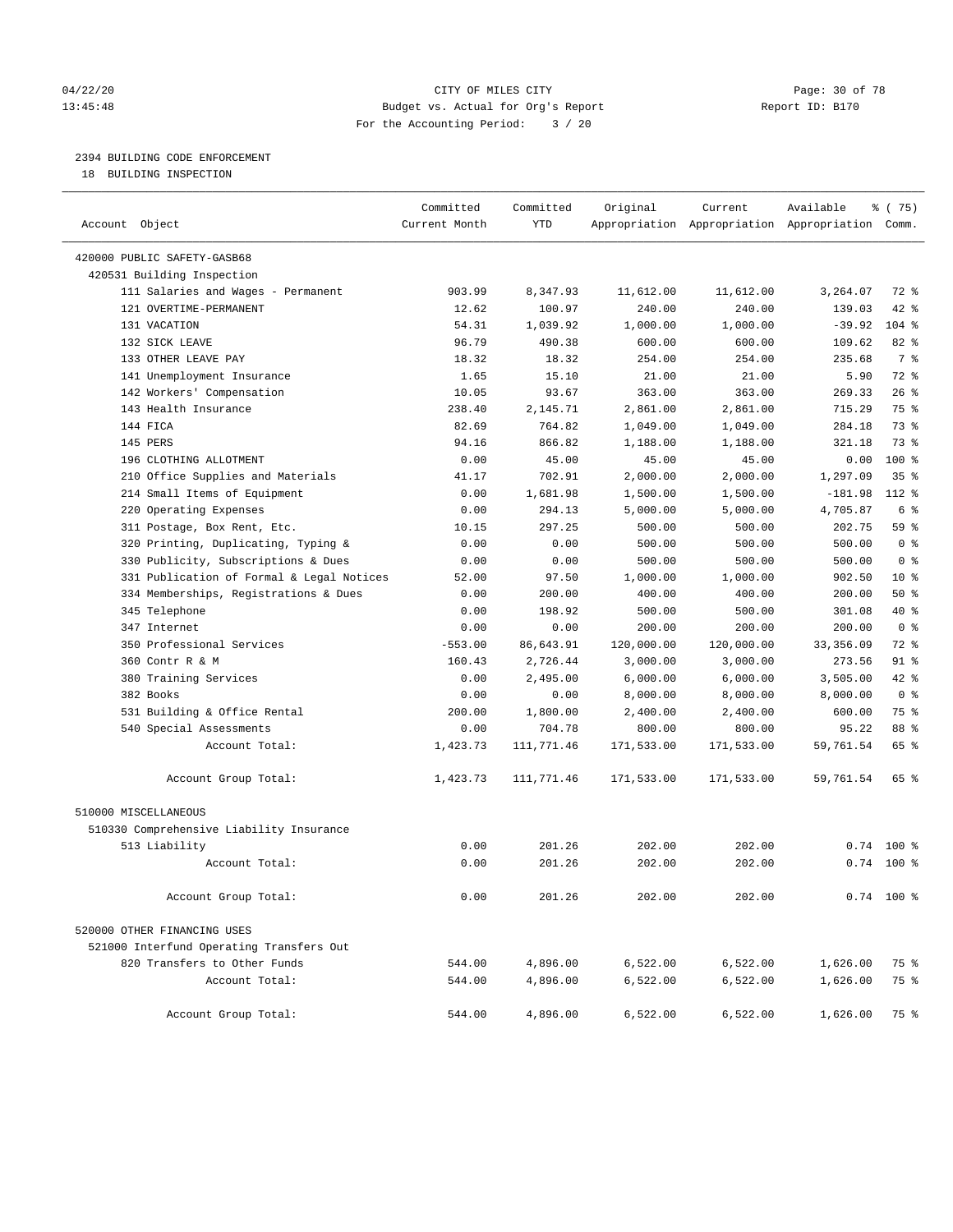## 04/22/20 Page: 31 of 78 CITY OF MILES CITY CHANGES CONTROL PAGE: 31 of 78 13:45:48 Budget vs. Actual for Org's Report Report ID: B170 For the Accounting Period: 3 / 20

#### 2394 BUILDING CODE ENFORCEMENT

18 BUILDING INSPECTION

| Account Object      | Committed<br>Current Month | Committed<br>YTD | Original   | Current<br>Appropriation Appropriation | Available<br>Appropriation Comm. | 8 (75) |
|---------------------|----------------------------|------------------|------------|----------------------------------------|----------------------------------|--------|
| Organization Total: | 1,967.73                   | 116,868.72       | 178,257.00 | 178,257.00                             | 61,388.28                        | 66 %   |
| Fund Total:         | 1,967.73                   | 116,868.72       | 178,257.00 | 178,257.00                             | $61,388.28$ 66 %                 |        |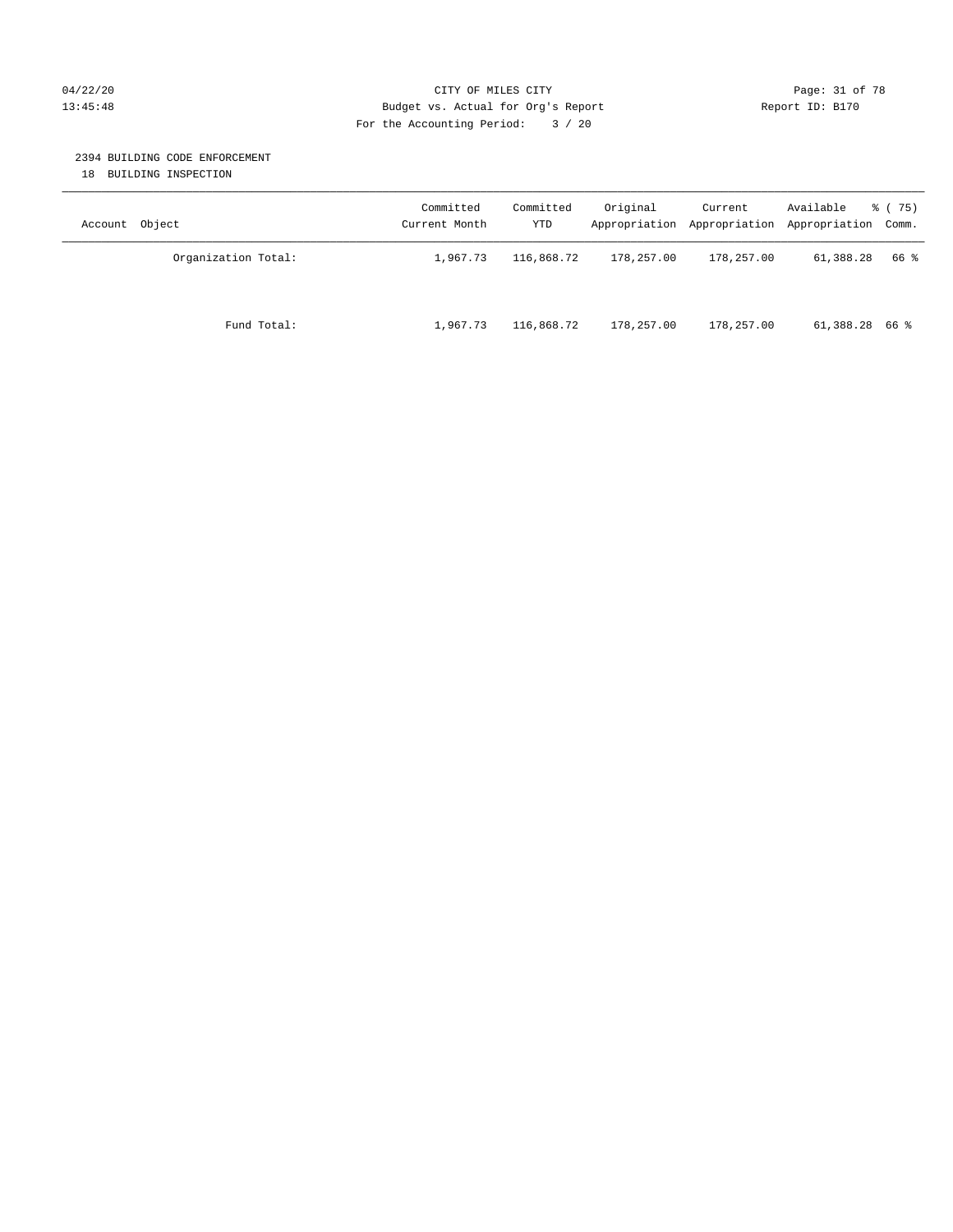## 04/22/20 **CITY OF MILES CITY CONSUMING THE PAGE:** 32 of 78 13:45:48 Budget vs. Actual for Org's Report Report ID: B170 For the Accounting Period: 3 / 20

#### 2400 LTG M D#165-(Gen City) 46 SID #165

| Account Object                           | Committed<br>Current Month | Committed<br><b>YTD</b> | Original   | Current<br>Appropriation Appropriation | Available<br>Appropriation | % (75)<br>Comm. |  |
|------------------------------------------|----------------------------|-------------------------|------------|----------------------------------------|----------------------------|-----------------|--|
| 430000 Public Works-GASB68               |                            |                         |            |                                        |                            |                 |  |
| 430263 STREET LIGHTING                   |                            |                         |            |                                        |                            |                 |  |
| 341 Electric Utility Services            | 4,423.65                   | 37,665.75               | 50,000.00  | 50,000.00                              | 12,334.25                  | 75 %            |  |
| 533 Machinery and Equipment Rental       | 8,836.60                   | 88,116.09               | 120,000.00 | 120,000.00                             | 31,883.91                  | 73 %            |  |
| Account Total:                           | 13,260.25                  | 125,781.84              | 170,000.00 | 170,000.00                             | 44, 218.16                 | 74 %            |  |
| Account Group Total:                     | 13,260.25                  | 125,781.84              | 170,000.00 | 170,000.00                             | 44, 218.16                 | 74 %            |  |
| 520000 OTHER FINANCING USES              |                            |                         |            |                                        |                            |                 |  |
| 521000 Interfund Operating Transfers Out |                            |                         |            |                                        |                            |                 |  |
| 820 Transfers to Other Funds             | 0.00                       | 1,000.00                | 1,000.00   | 1,000.00                               | 0.00                       | 100 %           |  |
| Account Total:                           | 0.00                       | 1,000.00                | 1,000.00   | 1,000.00                               | 0.00                       | 100 %           |  |
| Account Group Total:                     | 0.00                       | 1,000.00                | 1,000.00   | 1,000.00                               |                            | $0.00 100$ %    |  |
| Organization Total:                      | 13,260.25                  | 126,781.84              | 171,000.00 | 171,000.00                             | 44, 218.16                 | 74 %            |  |
|                                          |                            |                         |            |                                        |                            |                 |  |
| Fund Total:                              | 13,260.25                  | 126,781.84              | 171,000.00 | 171,000.00                             | 44, 218. 16 74 %           |                 |  |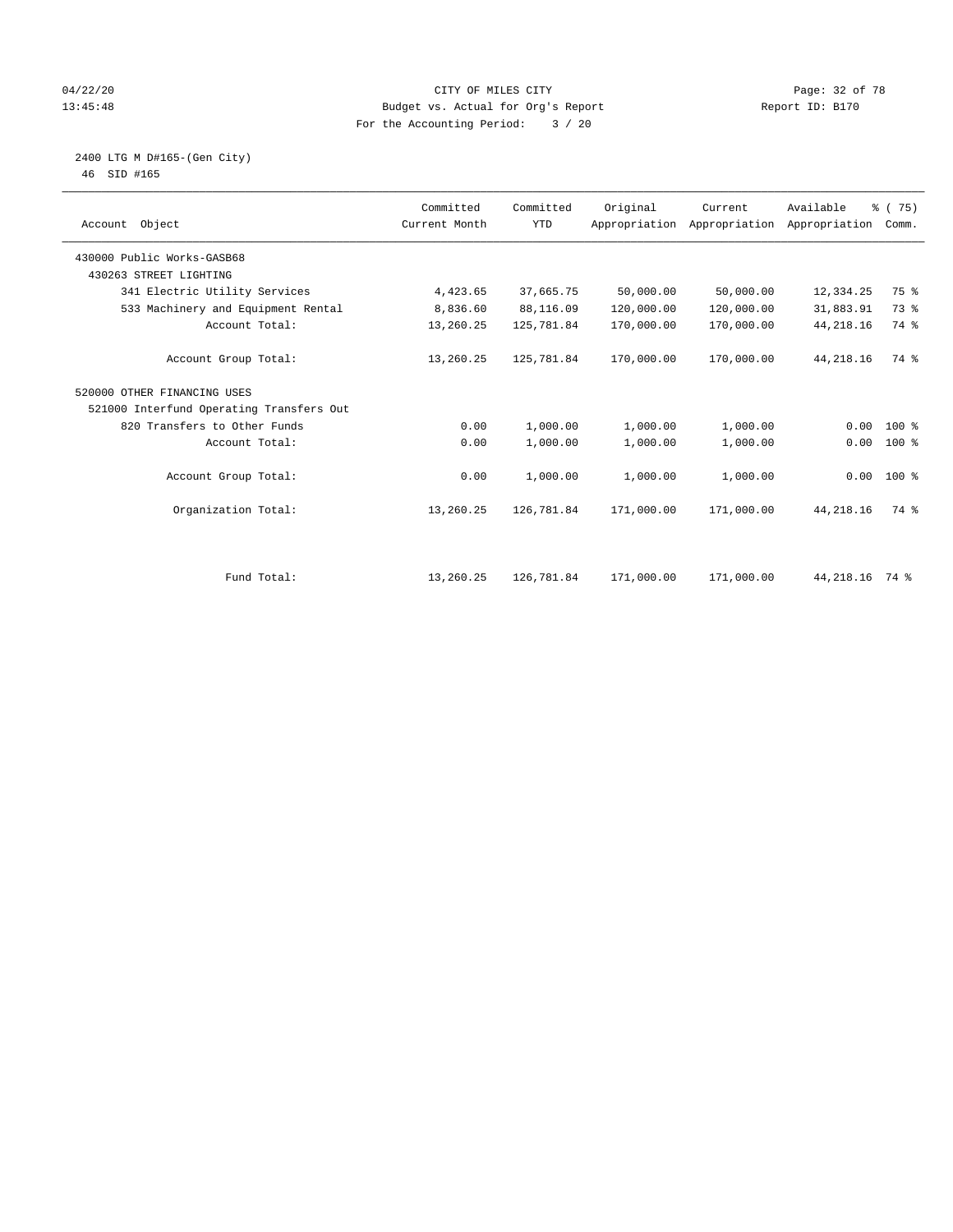## 04/22/20 Page: 33 of 78 CITY OF MILES CITY CHANGES CONTROL PAGE: 33 of 78 13:45:48 Budget vs. Actual for Org's Report Report ID: B170 For the Accounting Period: 3 / 20

# 2420 LTG M D#167-(MilesAddn Etc)

48 SID #167

| Account Object                           | Committed<br>Current Month | Committed<br><b>YTD</b> | Original  | Current<br>Appropriation Appropriation | Available<br>Appropriation | % (75)<br>Comm. |  |
|------------------------------------------|----------------------------|-------------------------|-----------|----------------------------------------|----------------------------|-----------------|--|
| 430000 Public Works-GASB68               |                            |                         |           |                                        |                            |                 |  |
| 430263 STREET LIGHTING                   |                            |                         |           |                                        |                            |                 |  |
| 341 Electric Utility Services            | 624.19                     | 5, 315.14               | 9,000.00  | 9,000.00                               | 3,684.86                   | 59 %            |  |
| 533 Machinery and Equipment Rental       | 1,054.80                   | 10,510.57               | 16,000.00 | 16,000.00                              | 5,489.43                   | 66 %            |  |
| Account Total:                           | 1,678.99                   | 15,825.71               | 25,000.00 | 25,000.00                              | 9,174.29                   | 63 %            |  |
| Account Group Total:                     | 1,678.99                   | 15,825.71               | 25,000.00 | 25,000.00                              | 9,174.29                   | $63$ $%$        |  |
| 520000 OTHER FINANCING USES              |                            |                         |           |                                        |                            |                 |  |
| 521000 Interfund Operating Transfers Out |                            |                         |           |                                        |                            |                 |  |
| 820 Transfers to Other Funds             | 0.00                       | 1,000.00                | 1,000.00  | 1,000.00                               | 0.00                       | $100*$          |  |
| Account Total:                           | 0.00                       | 1,000.00                | 1,000.00  | 1,000.00                               | 0.00                       | 100 %           |  |
| Account Group Total:                     | 0.00                       | 1,000.00                | 1,000.00  | 1,000.00                               |                            | $0.00 100$ %    |  |
| Organization Total:                      | 1,678.99                   | 16,825.71               | 26,000.00 | 26,000.00                              | 9,174.29                   | 65 %            |  |
|                                          |                            |                         |           |                                        |                            |                 |  |
| Fund Total:                              | 1,678.99                   | 16,825.71               | 26,000.00 | 26,000.00                              | $9,174.29$ 65 %            |                 |  |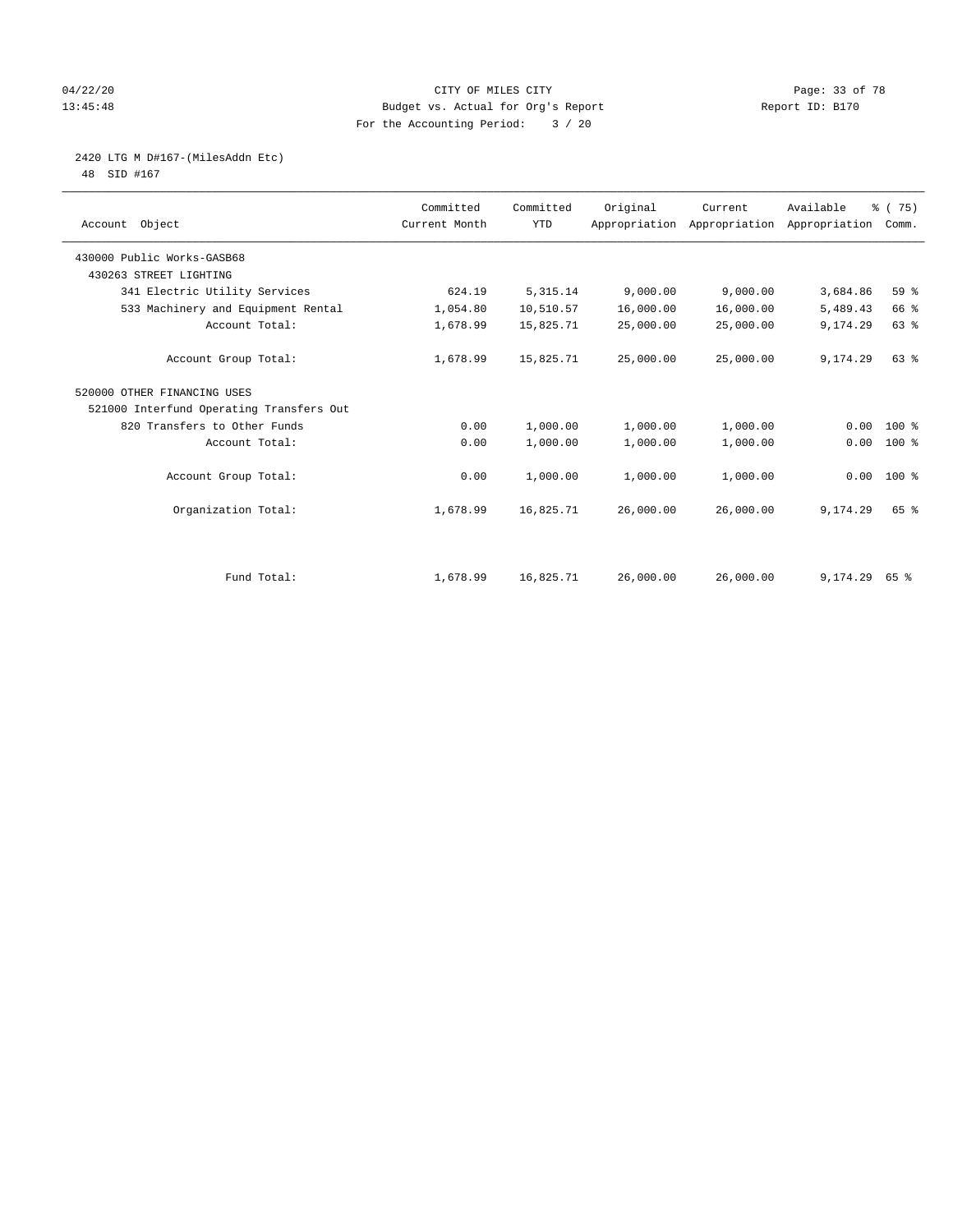## 04/22/20 **CITY OF MILES CITY CONSUMING THE PAGE OF 78** Page: 34 of 78 13:45:48 Budget vs. Actual for Org's Report Report ID: B170 For the Accounting Period: 3 / 20

 2430 LTG M D#171-(Balsam Est) 49 SID #171

| Account Object                           | Committed<br>Current Month | Committed<br><b>YTD</b> | Original | Current<br>Appropriation Appropriation | Available<br>Appropriation | % (75)<br>Comm. |
|------------------------------------------|----------------------------|-------------------------|----------|----------------------------------------|----------------------------|-----------------|
| 430000 Public Works-GASB68               |                            |                         |          |                                        |                            |                 |
| 430263 STREET LIGHTING                   |                            |                         |          |                                        |                            |                 |
| 230 Repair and Maintenance Supplies      | 0.00                       | 0.00                    | 1,600.00 | 1,600.00                               | 1,600.00                   | 0 <sup>8</sup>  |
| 341 Electric Utility Services            | 183.62                     | 1,536.49                | 1,950.00 | 1,950.00                               | 413.51                     | 79 %            |
| 360 Contr R & M                          | 0.00                       | 0.00                    | 1,200.00 | 1,200.00                               | 1,200.00                   | 0 <sup>8</sup>  |
| Account Total:                           | 183.62                     | 1,536.49                | 4,750.00 | 4,750.00                               | 3, 213.51                  | 328             |
| Account Group Total:                     | 183.62                     | 1,536.49                | 4,750.00 | 4,750.00                               | 3, 213.51                  | $32*$           |
| 520000 OTHER FINANCING USES              |                            |                         |          |                                        |                            |                 |
| 521000 Interfund Operating Transfers Out |                            |                         |          |                                        |                            |                 |
| 820 Transfers to Other Funds             | 0.00                       | 1,000.00                | 1,000.00 | 1,000.00                               | 0.00                       | $100*$          |
| Account Total:                           | 0.00                       | 1,000.00                | 1,000.00 | 1,000.00                               | 0.00                       | $100$ %         |
| Account Group Total:                     | 0.00                       | 1,000.00                | 1,000.00 | 1,000.00                               | 0.00                       | 100 %           |
| Organization Total:                      | 183.62                     | 2,536.49                | 5,750.00 | 5,750.00                               | 3, 213.51                  | 44 %            |
|                                          |                            |                         |          |                                        |                            |                 |
| Fund Total:                              | 183.62                     | 2,536.49                | 5,750.00 | 5,750.00                               | $3,213.51$ 44 %            |                 |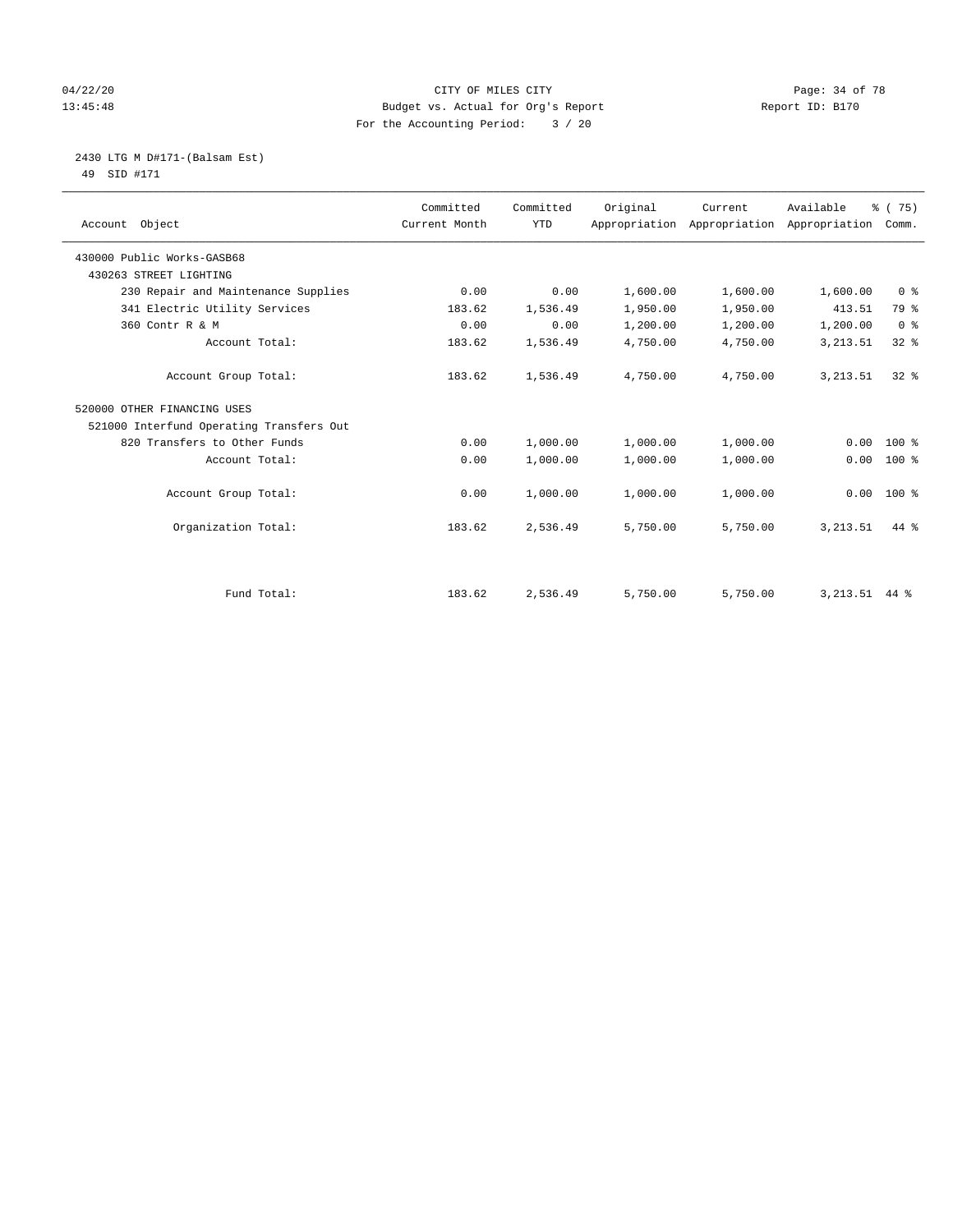## 04/22/20 **CITY OF MILES CITY CONSUMING THE PAGE:** 35 of 78 13:45:48 Budget vs. Actual for Org's Report Report ID: B170 For the Accounting Period: 3 / 20

2440 LTG M D#172-(Main Str)

| 50 SID #172 |  |  |  |  |  |  |
|-------------|--|--|--|--|--|--|
|-------------|--|--|--|--|--|--|

| Account Object                           | Committed<br>Current Month | Committed<br><b>YTD</b> | Original  | Current<br>Appropriation Appropriation Appropriation Comm. | Available     | 8 (75)  |
|------------------------------------------|----------------------------|-------------------------|-----------|------------------------------------------------------------|---------------|---------|
| 430000 Public Works-GASB68               |                            |                         |           |                                                            |               |         |
| 430263 STREET LIGHTING                   |                            |                         |           |                                                            |               |         |
| 230 Repair and Maintenance Supplies      | 0.00                       | 5,733.18                | 4,000.00  | 4,000.00                                                   | $-1,733.18$   | $143$ % |
| 341 Electric Utility Services            | 1,698.87                   | 14,235.36               | 24,000.00 | 24,000.00                                                  | 9,764.64      | 59 %    |
| 360 Contr R & M                          | 0.00                       | 2,117.70                | 3,000.00  | 3,000.00                                                   | 882.30        | 71.8    |
| Account Total:                           | 1,698.87                   | 22,086.24               | 31,000.00 | 31,000.00                                                  | 8,913.76      | 71.8    |
| Account Group Total:                     | 1,698.87                   | 22,086.24               | 31,000.00 | 31,000.00                                                  | 8,913.76      | 71.8    |
| 520000 OTHER FINANCING USES              |                            |                         |           |                                                            |               |         |
| 521000 Interfund Operating Transfers Out |                            |                         |           |                                                            |               |         |
| 820 Transfers to Other Funds             | 0.00                       | 1,000.00                | 1,000.00  | 1,000.00                                                   | 0.00          | $100*$  |
| Account Total:                           | 0.00                       | 1,000.00                | 1,000.00  | 1,000.00                                                   | 0.00          | $100*$  |
| Account Group Total:                     | 0.00                       | 1,000.00                | 1,000.00  | 1,000.00                                                   | 0.00          | $100*$  |
| Organization Total:                      | 1,698.87                   | 23,086.24               | 32,000.00 | 32,000.00                                                  | 8,913.76      | 72 %    |
|                                          |                            |                         |           |                                                            |               |         |
| Fund Total:                              | 1,698.87                   | 23,086.24               | 32,000.00 | 32,000.00                                                  | 8,913.76 72 % |         |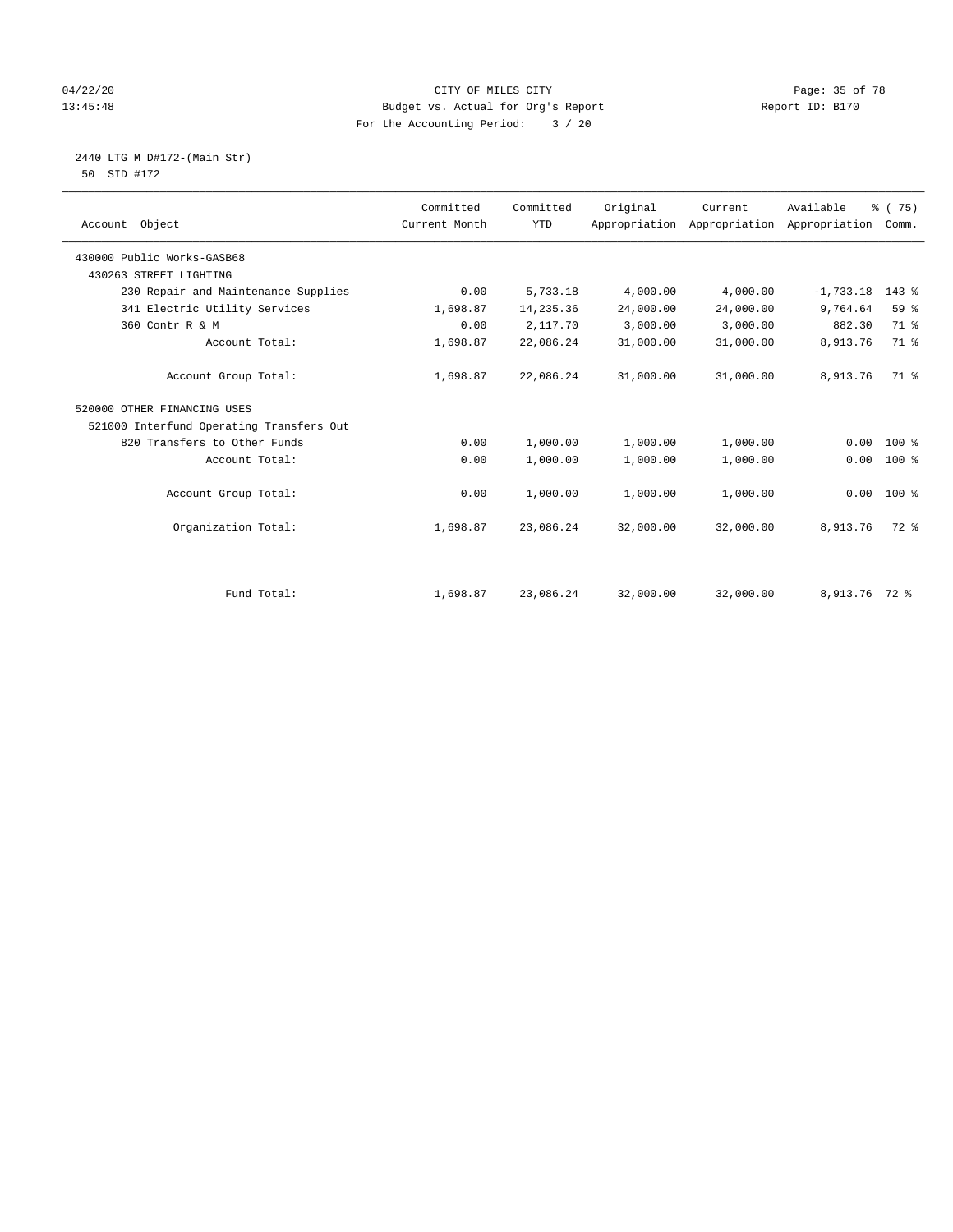## 04/22/20 Page: 36 of 78 CITY OF MILES CITY CHANGES CONTROL PAGE: 36 of 78 13:45:48 Budget vs. Actual for Org's Report Report ID: B170 For the Accounting Period: 3 / 20

#### 2450 LTG M D#195-(SG-Trico) 51 SID #195

| Account Object                           | Committed<br>Current Month | Committed<br><b>YTD</b> | Original | Current<br>Appropriation Appropriation Appropriation | Available       | % (75)<br>Comm. |
|------------------------------------------|----------------------------|-------------------------|----------|------------------------------------------------------|-----------------|-----------------|
| 430000 Public Works-GASB68               |                            |                         |          |                                                      |                 |                 |
| 430263 STREET LIGHTING                   |                            |                         |          |                                                      |                 |                 |
| 341 Electric Utility Services            | 401.84                     | 3,616.56                | 6,300.00 | 6,300.00                                             | 2,683.44        | 57%             |
| Account Total:                           | 401.84                     | 3,616.56                | 6,300.00 | 6,300.00                                             | 2,683.44        | 57 <sup>8</sup> |
| Account Group Total:                     | 401.84                     | 3,616.56                | 6,300.00 | 6, 300.00                                            | 2,683.44        | 57%             |
| 520000 OTHER FINANCING USES              |                            |                         |          |                                                      |                 |                 |
| 521000 Interfund Operating Transfers Out |                            |                         |          |                                                      |                 |                 |
| 820 Transfers to Other Funds             | 0.00                       | 1,000.00                | 1,000.00 | 1,000.00                                             | 0.00            | $100*$          |
| Account Total:                           | 0.00                       | 1,000.00                | 1,000.00 | 1,000.00                                             | 0.00            | $100*$          |
| Account Group Total:                     | 0.00                       | 1,000.00                | 1,000.00 | 1,000.00                                             | 0.00            | $100*$          |
| Organization Total:                      | 401.84                     | 4,616.56                | 7,300.00 | 7,300.00                                             | 2,683.44        | 63 %            |
|                                          |                            |                         |          |                                                      |                 |                 |
| Fund Total:                              | 401.84                     | 4,616.56                | 7,300.00 | 7,300.00                                             | $2,683.44$ 63 % |                 |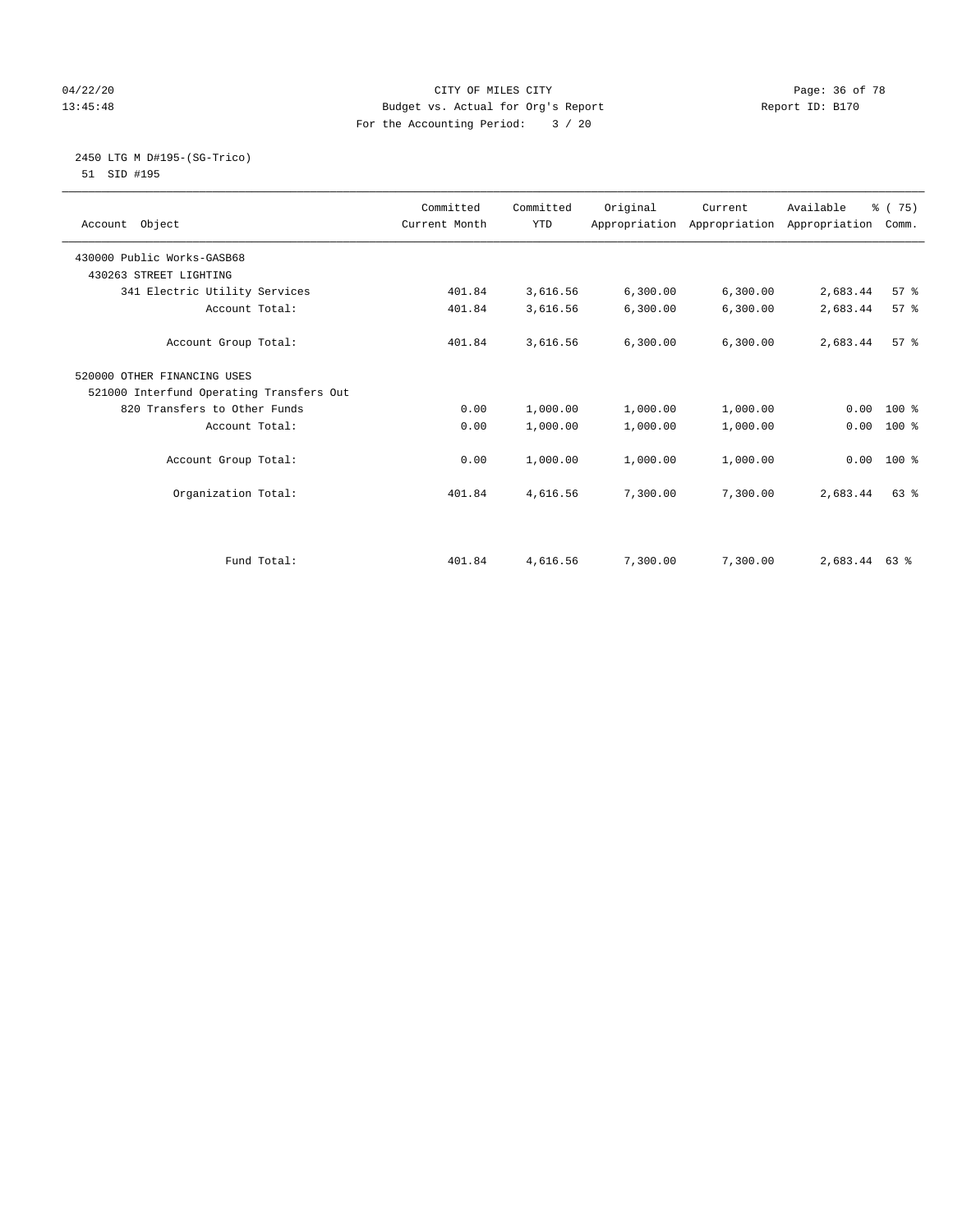#### 04/22/20 **CITY OF MILES CITY CONSUMING THE PAGE:** 37 of 78 13:45:48 Budget vs. Actual for Org's Report Report ID: B170 For the Accounting Period: 3 / 20

# 2470 LTG M D#202-(SG-MDU&NV)

72 SID #202

| Account Object                           | Committed<br>Current Month | Committed<br><b>YTD</b> | Original | Current  | Available<br>Appropriation Appropriation Appropriation | % (75)<br>Comm. |
|------------------------------------------|----------------------------|-------------------------|----------|----------|--------------------------------------------------------|-----------------|
| 430000 Public Works-GASB68               |                            |                         |          |          |                                                        |                 |
| 430263 STREET LIGHTING                   |                            |                         |          |          |                                                        |                 |
| 341 Electric Utility Services            | 129.49                     | 1,102.55                | 2,300.00 | 2,300.00 | 1,197.45                                               | 48 %            |
| 533 Machinery and Equipment Rental       | 325.90                     | 3,267.12                | 6,000.00 | 6,000.00 | 2,732.88                                               | 54 %            |
| Account Total:                           | 455.39                     | 4,369.67                | 8,300.00 | 8,300.00 | 3,930.33                                               | 53%             |
| Account Group Total:                     | 455.39                     | 4,369.67                | 8,300.00 | 8,300.00 | 3,930.33                                               | $53$ $%$        |
| 520000 OTHER FINANCING USES              |                            |                         |          |          |                                                        |                 |
| 521000 Interfund Operating Transfers Out |                            |                         |          |          |                                                        |                 |
| 820 Transfers to Other Funds             | 0.00                       | 1,000.00                | 1,000.00 | 1,000.00 | 0.00                                                   | $100*$          |
| Account Total:                           | 0.00                       | 1,000.00                | 1,000.00 | 1,000.00 | 0.00                                                   | 100 %           |
| Account Group Total:                     | 0.00                       | 1,000.00                | 1,000.00 | 1,000.00 | 0.00                                                   | $100*$          |
| Organization Total:                      | 455.39                     | 5,369.67                | 9,300.00 | 9,300.00 | 3,930.33                                               | 58 %            |
|                                          |                            |                         |          |          |                                                        |                 |
| Fund Total:                              | 455.39                     | 5,369.67                | 9,300.00 | 9,300.00 | 3,930.33                                               | 58 %            |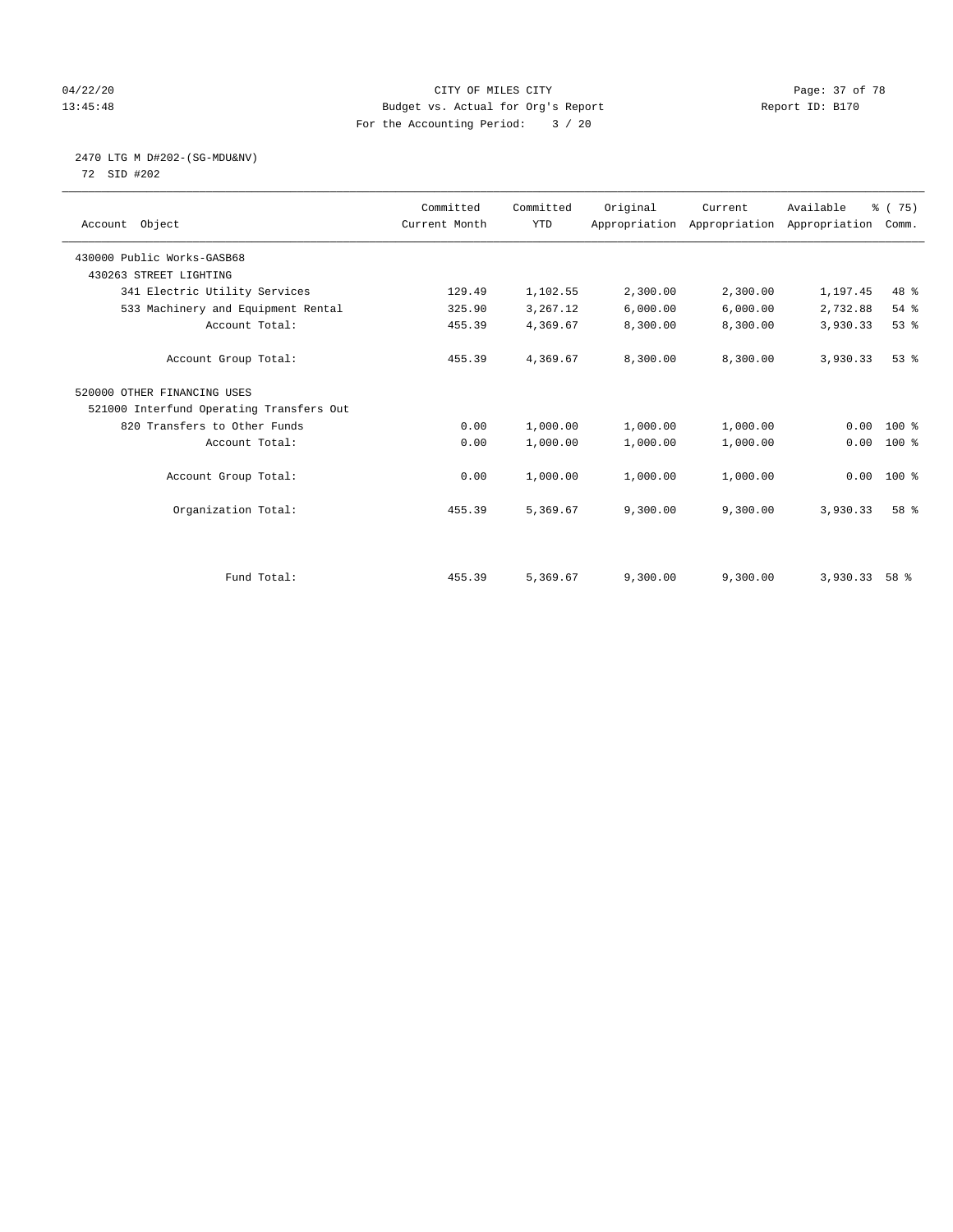# 04/22/20 **CITY OF MILES CITY CONSUMING THE PAGE OF 78** Page: 38 of 78 13:45:48 Budget vs. Actual for Org's Report Report ID: B170 For the Accounting Period: 3 / 20

### 2480 LTG M M#173-(Milestown Estates)

47 SID #173(Ltg-Milestown)

| Account Object                           | Committed<br>Current Month | Committed<br><b>YTD</b> | Original | Current<br>Appropriation Appropriation Appropriation | Available   | % (75)<br>Comm. |
|------------------------------------------|----------------------------|-------------------------|----------|------------------------------------------------------|-------------|-----------------|
| 430000 Public Works-GASB68               |                            |                         |          |                                                      |             |                 |
| 430263 STREET LIGHTING                   |                            |                         |          |                                                      |             |                 |
| 230 Repair and Maintenance Supplies      | 0.00                       | 720.00                  | 900.00   | 900.00                                               | 180.00      | $80*$           |
| 341 Electric Utility Services            | 138.29                     | 1,262.78                | 1,600.00 | 1,600.00                                             | 337.22      | 79 %            |
| 360 Contr R & M                          | 0.00                       | 306.25                  | 200.00   | 200.00                                               | $-106.25$   | $153$ $%$       |
| Account Total:                           | 138.29                     | 2,289.03                | 2,700.00 | 2,700.00                                             | 410.97      | 85%             |
| Account Group Total:                     | 138.29                     | 2,289.03                | 2,700.00 | 2,700.00                                             | 410.97      | 85%             |
| 520000 OTHER FINANCING USES              |                            |                         |          |                                                      |             |                 |
| 521000 Interfund Operating Transfers Out |                            |                         |          |                                                      |             |                 |
| 820 Transfers to Other Funds             | 0.00                       | 250.00                  | 250.00   | 250.00                                               | 0.00        | $100*$          |
| Account Total:                           | 0.00                       | 250.00                  | 250.00   | 250.00                                               | 0.00        | 100 %           |
| Account Group Total:                     | 0.00                       | 250.00                  | 250.00   | 250.00                                               | 0.00        | $100*$          |
| Organization Total:                      | 138.29                     | 2,539.03                | 2,950.00 | 2,950.00                                             | 410.97      | 86 %            |
|                                          |                            |                         |          |                                                      |             |                 |
| Fund Total:                              | 138.29                     | 2,539.03                | 2,950.00 | 2,950.00                                             | 410.97 86 % |                 |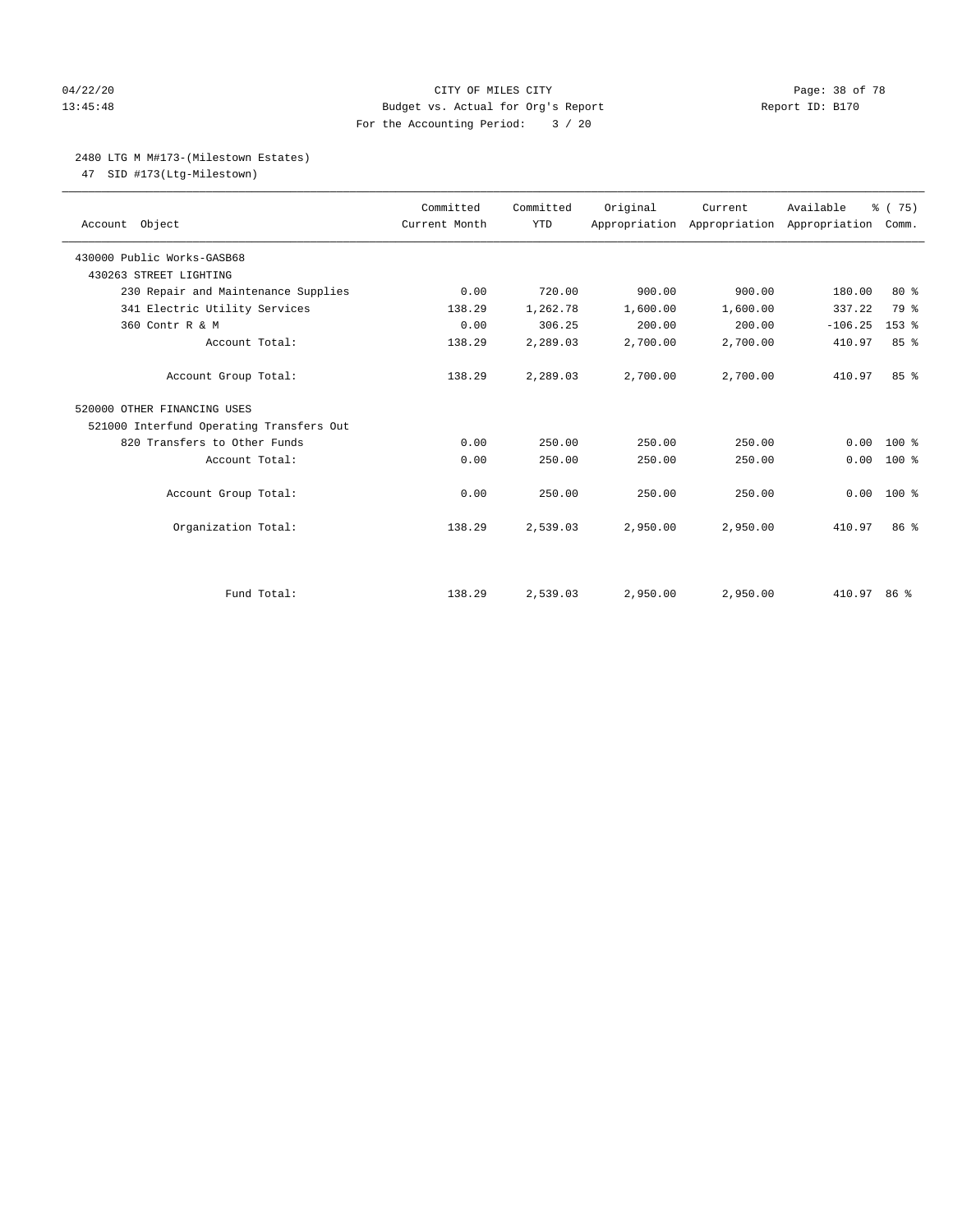#### 04/22/20 Page: 39 of 78 13:45:48 Budget vs. Actual for Org's Report Report ID: B170 For the Accounting Period: 3 / 20

————————————————————————————————————————————————————————————————————————————————————————————————————————————————————————————————————

2510 STR MAINT DIST #204

107 Paved St. Maint. Dist.#204

|                                           | Committed     | Committed   | Original               | Current                                         | Available    | % (75)          |
|-------------------------------------------|---------------|-------------|------------------------|-------------------------------------------------|--------------|-----------------|
| Account Object                            | Current Month | YTD         |                        | Appropriation Appropriation Appropriation Comm. |              |                 |
|                                           |               |             |                        |                                                 |              |                 |
| 430000 Public Works-GASB68                |               |             |                        |                                                 |              |                 |
| 430220 Operations                         |               |             |                        |                                                 |              |                 |
| 111 Salaries and Wages - Permanent        | 17,172.00     | 153,470.19  | 288,316.00<br>9,100.00 | 288,316.00                                      | 134,845.81   | 53%             |
| 121 OVERTIME-PERMANENT                    | 115.80        | 2,394.83    |                        | 9,100.00                                        | 6,705.17     | $26$ %          |
| 131 VACATION                              | 444.62        | 13,327.30   | 19,600.00              | 19,600.00                                       | 6,272.70     | 68 %            |
| 132 SICK LEAVE                            | 682.10        | 5,305.13    | 13,000.00              | 13,000.00                                       | 7,694.87     | 41 %            |
| 133 OTHER LEAVE PAY                       | 43.98         | 43.98       | 4,735.00               | 4,735.00                                        | 4,691.02     | 1 <sup>°</sup>  |
| 134 HOLIDAY PAY                           | 105.29        | 1,063.68    | 3,000.00               | 3,000.00                                        | 1,936.32     | 35%             |
| 141 Unemployment Insurance                | 27.91         | 264.89      | 507.00                 | 507.00                                          | 242.11       | $52$ %          |
| 142 Workers' Compensation                 | 954.96        | 9,562.01    | 17,128.00              | 17,128.00                                       | 7,565.99     | 56 %            |
| 143 Health Insurance                      | 5,847.98      | 40,652.72   | 66,278.00              | 66,278.00                                       | 25,625.28    | 61 %            |
| 144 FICA                                  | 1,369.48      | 12,780.38   | 25,838.00              | 25,838.00                                       | 13,057.62    | 49 %            |
| 145 PERS                                  | 1,609.45      | 15, 211. 13 | 29,283.00              | 29,283.00                                       | 14,071.87    | $52$ %          |
| 196 CLOTHING ALLOTMENT                    | 40.00         | 831.50      | 1,000.00               | 1,000.00                                        | 168.50       | 83%             |
| 210 Office Supplies and Materials         | 9.64          | 1,079.36    | 3,000.00               | 3,000.00                                        | 1,920.64     | 36%             |
| 214 Small Items of Equipment              | 0.00          | 3,156.70    | 25,000.00              | 25,000.00                                       | 21,843.30    | $13*$           |
| 220 Operating Expenses                    | 7,569.41      | 16,844.85   | 20,000.00              | 20,000.00                                       | 3,155.15     | 84 %            |
| 222 Chemicals, Lab & Med Supplies         | 0.00          | 1,026.12    | 1,500.00               | 1,500.00                                        | 473.88       | 68 %            |
| 226 Clothing and Uniforms                 | 113.99        | 852.17      | 900.00                 | 900.00                                          | 47.83        | 95%             |
| 230 Repair and Maintenance Supplies       | 33.15         | 2,539.15    | 10,000.00              | 10,000.00                                       | 7,460.85     | $25$ %          |
| 231 Gas, Oil, Diesel Fuel, Grease, etc.   | 1,291.20      | 17,486.63   | 40,000.00              | 40,000.00                                       | 22,513.37    | 44 %            |
| 241 Consumable Tools                      | 0.00          | 0.00        | 50.00                  | 50.00                                           | 50.00        | 0 <sup>8</sup>  |
| 242 Sign Parts and Supplies               | 0.00          | 1,817.97    | 8,000.00               | 8,000.00                                        | 6,182.03     | $23$ %          |
| 311 Postage, Box Rent, Etc.               | 0.50          | 37.83       | 200.00                 | 200.00                                          | 162.17       | 19 <sup>°</sup> |
| 320 Printing, Duplicating, Typing &       | 0.00          | 0.00        | 100.00                 | 100.00                                          | 100.00       | 0 <sup>8</sup>  |
| 330 Publicity, Subscriptions & Dues       | 0.00          | 0.00        | 500.00                 | 500.00                                          | 500.00       | 0 <sup>8</sup>  |
| 331 Publication of Formal & Legal Notices | 67.33         | 426.73      | 500.00                 | 500.00                                          | 73.27        | 85 %            |
| 334 Memberships, Registrations & Dues     | 0.00          | 169.60      | 350.00                 | 350.00                                          | 180.40       | 48 %            |
| 341 Electric Utility Services             | 184.49        | 1,375.60    | 1,210.00               | 1,210.00                                        | $-165.60$    | 114 %           |
| 344 Gas Utility Service                   | 171.43        | 527.25      | 1,200.00               | 1,200.00                                        | 672.75       | 44 %            |
| 345 Telephone                             | 42.43         | 558.79      | 1,000.00               | 1,000.00                                        | 441.21       | 56 %            |
| 346 Garbage Service                       | 0.00          | 0.00        | 175.00                 | 175.00                                          | 175.00       | 0 <sup>8</sup>  |
| 347 Internet                              | 0.00          | 0.00        | 200.00                 | 200.00                                          | 200.00       | 0 <sup>8</sup>  |
| 350 Professional Services                 | 939.20        | 42,910.49   | 50,000.00              | 50,000.00                                       | 7,089.51     | 86 %            |
| 360 Contr R & M                           | 105.47        | 1,051.51    | 10,000.00              | 10,000.00                                       | 8,948.49     | $11$ %          |
| 363 R&M Vehicles/Equip/Labor-PW           | 16,991.16     | 65, 376.15  | 100,000.00             | 100,000.00                                      | 34,623.85    | 65 %            |
| 370 Travel                                | $-66.40$      | 518.82      | 1,000.00               | 1,000.00                                        | 481.18       | $52$ $%$        |
| 380 Training Services                     | 0.00          | 271.82      | 1,000.00               | 1,000.00                                        | 728.18       | 27%             |
| 382 Books                                 | 0.00          | 0.00        | 100.00                 | 100.00                                          | 100.00       | 0 <sup>8</sup>  |
| 511 Insurance on Buildings                | 0.00          | 702.83      | 703.00                 | 703.00                                          |              | $0.17$ 100 %    |
| 512 Insurance on Vehicles & Equipment     | 0.00          | 3,468.47    | 3,469.00               | 3,469.00                                        | 0.53         | 100 %           |
| 513 Liability                             | 0.00          | 12,721.84   | 12,722.00              | 12,722.00                                       | 0.16         | $100$ %         |
| 531 Building & Office Rental              | 350.00        | 3,150.00    | 4,200.00               | 4,200.00                                        | 1,050.00     | 75 %            |
| 532 Land Rental                           | 378.15        | 5,823.47    | 8,100.00               | 8,100.00                                        | 2,276.53     | 72 %            |
| Account Total:                            | 56,594.72     | 438,801.89  | 782,964.00             | 782,964.00                                      | 344, 162. 11 | 56 %            |
|                                           |               |             |                        |                                                 |              |                 |
| 430233 Roadway/Re-surfacing               |               |             |                        |                                                 |              |                 |
| 230 Repair and Maintenance Supplies       | 1,248.00      | 22,406.32   | 80,000.00              | 80,000.00                                       | 57,593.68    | 28 %            |
| 350 Professional Services                 | 0.00          | 0.00        | 5,000.00               | 5,000.00                                        | 5,000.00     | $0$ %           |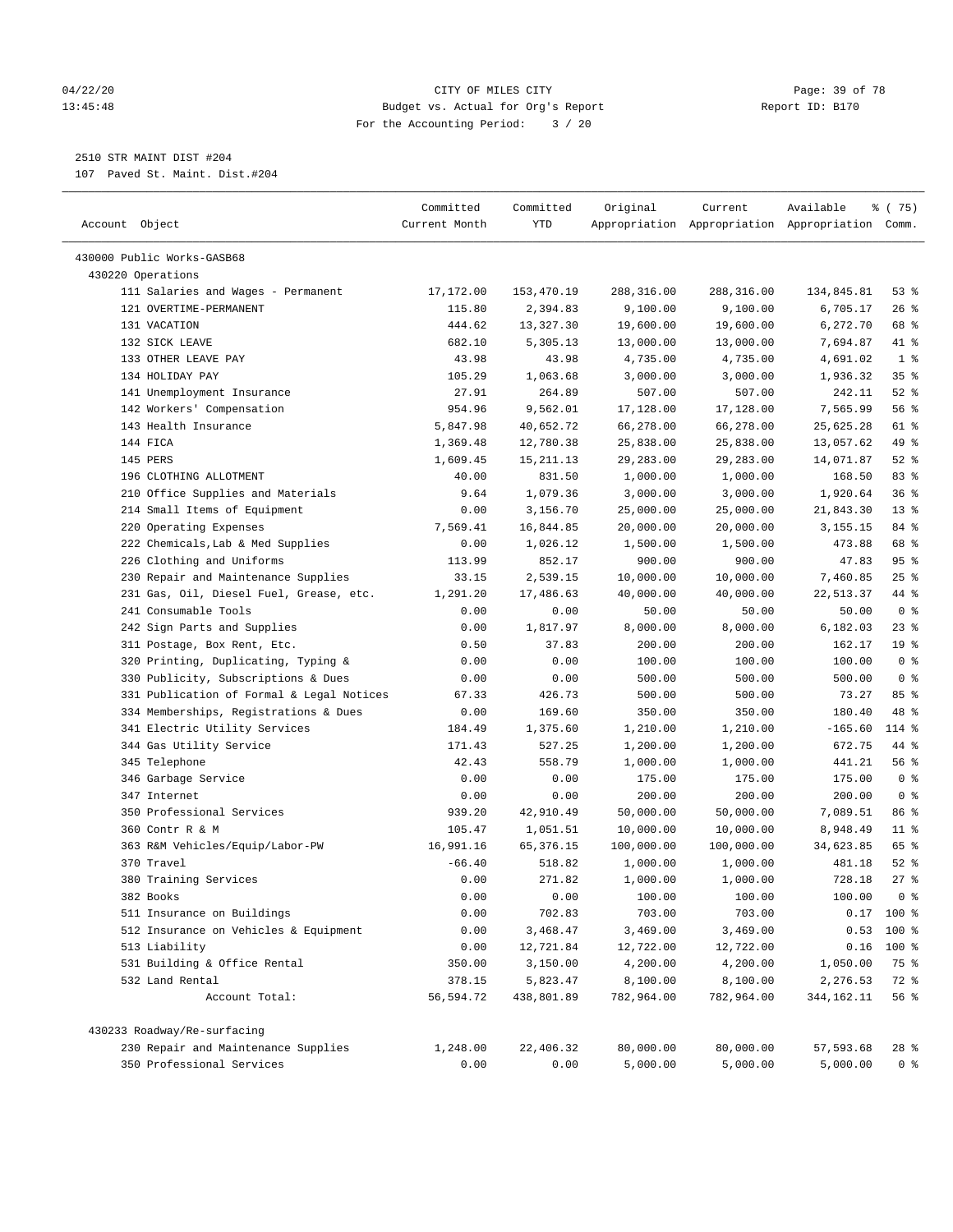# 04/22/20 **CITY OF MILES CITY CONSUMING THE PAGE:** 40 of 78 13:45:48 Budget vs. Actual for Org's Report Report ID: B170 For the Accounting Period: 3 / 20

# 2510 STR MAINT DIST #204

107 Paved St. Maint. Dist.#204

| Object<br>Account                        | Committed<br>Current Month | Committed<br><b>YTD</b>   | Original     | Current      | Available<br>Appropriation Appropriation Appropriation Comm. | % (75)  |
|------------------------------------------|----------------------------|---------------------------|--------------|--------------|--------------------------------------------------------------|---------|
| Account Total:                           | 1,248.00                   | 22,406.32                 | 85,000.00    | 85,000.00    | 62,593.68                                                    | $26$ %  |
| 430234 CURB AND GUTTER                   |                            |                           |              |              |                                                              |         |
| 350 Professional Services                | 0.00                       | 35, 244.60                | 40,000.00    | 40,000.00    | 4,755.40                                                     | 88 %    |
| Account Total:                           | 0.00                       | 35, 244.60                | 40,000.00    | 40,000.00    | 4,755.40                                                     | 88 %    |
| 430235 Storm Drain & Culvert Maintenance |                            |                           |              |              |                                                              |         |
| 230 Repair and Maintenance Supplies      | 0.00                       | 24, 425.87                | 60,000.00    | 60,000.00    | 35, 574.13                                                   | 41 %    |
| 350 Professional Services                | 2,321.40                   | 18,023.90                 | 10,000.00    | 10,000.00    | $-8,023.90$                                                  | 180 %   |
| Account Total:                           | 2,321.40                   | 42, 449.77                | 70,000.00    | 70,000.00    | 27,550.23                                                    | 61 %    |
| 430236 Darling Addition Project          |                            |                           |              |              |                                                              |         |
| 220 Operating Expenses                   | 0.00                       | 402,366.95                | 400,000.00   | 400,000.00   | $-2, 366.95$                                                 | $101$ % |
| 230 Repair and Maintenance Supplies      | 0.00                       | 425,026.54                | 500,000.00   | 500,000.00   | 74,973.46                                                    | 85%     |
| 350 Professional Services                | 22,515.38                  | 171,865.61                | 200,000.00   | 200,000.00   | 28, 134.39                                                   | 86 %    |
| Account Total:                           | 22,515.38                  | 999,259.10                | 1,100,000.00 | 1,100,000.00 | 100,740.90                                                   | $91$ %  |
| Account Group Total:                     |                            | 82,679.50 1,538,161.68    | 2,077,964.00 | 2,077,964.00 | 539,802.32                                                   | 74 %    |
| 520000 OTHER FINANCING USES              |                            |                           |              |              |                                                              |         |
| 521000 Interfund Operating Transfers Out |                            |                           |              |              |                                                              |         |
| 820 Transfers to Other Funds             | 6,255.00                   | 65,064.00                 | 99,536.00    | 102,449.00   | 37,385.00                                                    | 64 %    |
| Account Total:                           | 6, 255.00                  | 65,064.00                 | 99,536.00    | 102,449.00   | 37, 385.00                                                   | 64 %    |
| Account Group Total:                     | 6, 255.00                  | 65,064.00                 | 99,536.00    | 102,449.00   | 37,385.00                                                    | 64 %    |
| Organization Total:                      |                            | 88,934.50 1,603,225.68    | 2,177,500.00 | 2,180,413.00 | 577, 187.32                                                  | 74 %    |
| Fund Total:                              |                            | 88, 934.50 1, 603, 225.68 | 2,177,500.00 | 2,180,413.00 | 577,187.32 74 %                                              |         |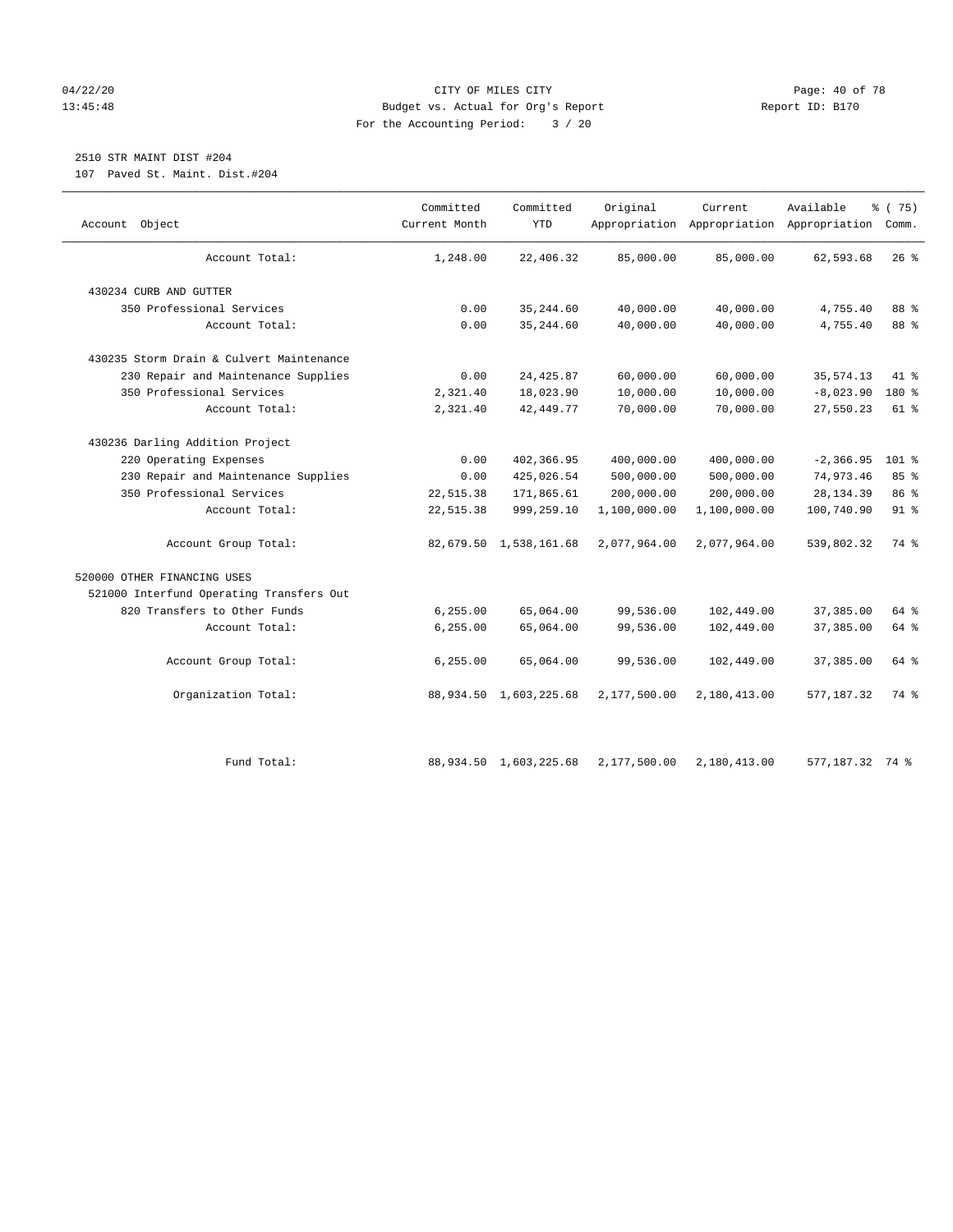#### 04/22/20 Page: 41 of 78 13:45:48 Budget vs. Actual for Org's Report Report ID: B170 For the Accounting Period: 3 / 20

————————————————————————————————————————————————————————————————————————————————————————————————————————————————————————————————————

# 2520 STR MAINT DIST #205

108 Street Maintenance (North Side)

|                                           | Committed     | Committed  | Original   | Current    | Available                                       | ៖ (75)          |
|-------------------------------------------|---------------|------------|------------|------------|-------------------------------------------------|-----------------|
| Account Object                            | Current Month | <b>YTD</b> |            |            | Appropriation Appropriation Appropriation Comm. |                 |
| 430000 Public Works-GASB68                |               |            |            |            |                                                 |                 |
| 430220 Operations                         |               |            |            |            |                                                 |                 |
| 111 Salaries and Wages - Permanent        | 5,012.69      | 45, 393.56 | 76,636.00  | 76,636.00  | 31,242.44                                       | 59 %            |
| 121 OVERTIME-PERMANENT                    | 37.18         | 666.74     | 2,500.00   | 2,500.00   | 1,833.26                                        | $27$ %          |
| 131 VACATION                              | 143.94        | 4,144.35   | 6,000.00   | 6,000.00   | 1,855.65                                        | 69 %            |
| 132 SICK LEAVE                            | 273.55        | 1,661.60   | 3,800.00   | 3,800.00   | 2,138.40                                        | 44 %            |
| 133 OTHER LEAVE PAY                       | 10.99         | 10.99      | 1,178.00   | 1,178.00   | 1,167.01                                        | 1 <sup>°</sup>  |
| 134 HOLIDAY PAY                           | 26.72         | 269.21     | 800.00     | 800.00     | 530.79                                          | 34%             |
| 141 Unemployment Insurance                | 8.29          | 78.58      | 136.00     | 136.00     | 57.42                                           | 58 %            |
| 142 Workers' Compensation                 | 245.83        | 2,476.76   | 4,697.00   | 4,697.00   | 2,220.24                                        | 53%             |
| 143 Health Insurance                      | 1,406.34      | 11,212.49  | 17,547.00  | 17,547.00  | 6,334.51                                        | 64 %            |
| 144 FICA                                  | 407.89        | 3,822.46   | 6,981.00   | 6,981.00   | 3,158.54                                        | 55%             |
| 145 PERS                                  | 477.29        | 4,518.39   | 7,882.00   | 7,882.00   | 3,363.61                                        | 57%             |
| 196 CLOTHING ALLOTMENT                    | 9.50          | 239.50     | 300.00     | 300.00     | 60.50                                           | $80*$           |
| 210 Office Supplies and Materials         | 0.00          | 260.95     | 1,000.00   | 1,000.00   | 739.05                                          | 26%             |
| 214 Small Items of Equipment              | 0.00          | 789.04     | 2,000.00   | 2,000.00   | 1,210.96                                        | 39 %            |
| 220 Operating Expenses                    | 1,892.35      | 4,256.27   | 4,500.00   | 4,500.00   | 243.73                                          | 95%             |
| 222 Chemicals, Lab & Med Supplies         | 0.00          | 256.53     | 500.00     | 500.00     | 243.47                                          | $51$ %          |
| 226 Clothing and Uniforms                 | 28.50         | 213.05     | 250.00     | 250.00     | 36.95                                           | 85%             |
| 230 Repair and Maintenance Supplies       | 8.29          | 636.77     | 5,000.00   | 5,000.00   | 4,363.23                                        | $13*$           |
| 231 Gas, Oil, Diesel Fuel, Grease, etc.   | 322.80        | 5,912.86   | 10,000.00  | 10,000.00  | 4,087.14                                        | 59 %            |
| 242 Sign Parts and Supplies               | 0.00          | 454.52     | 2,500.00   | 2,500.00   | 2,045.48                                        | 18 %            |
| 311 Postage, Box Rent, Etc.               | 0.50          | 37.82      | 60.00      | 60.00      | 22.18                                           | 63 %            |
| 330 Publicity, Subscriptions & Dues       | 0.00          | 0.00       | 100.00     | 100.00     | 100.00                                          | 0 <sup>8</sup>  |
| 331 Publication of Formal & Legal Notices | 16.81         | 45.41      | 0.00       | 0.00       | $-45.41$                                        | $***$ $%$       |
| 334 Memberships, Registrations & Dues     | 0.00          | 42.40      | 50.00      | 50.00      | 7.60                                            | 85%             |
| 341 Electric Utility Services             | 20.65         | 88.47      | 170.00     | 170.00     | 81.53                                           | $52$ $%$        |
| 344 Gas Utility Service                   | 42.86         | 131.80     | 270.00     | 270.00     | 138.20                                          | 49 %            |
| 345 Telephone                             | 7.75          | 246.67     | 600.00     | 600.00     | 353.33                                          | 41 %            |
| 350 Professional Services                 | 59.80         | 768.75     | 10,000.00  | 10,000.00  | 9,231.25                                        | 8 %             |
| 360 Contr R & M                           | 56.44         | 562.74     | 1,500.00   | 1,500.00   | 937.26                                          | 38 <sup>8</sup> |
| 363 R&M Vehicles/Equip/Labor-PW           | 9,006.49      | 27,696.41  | 35,000.00  | 35,000.00  | 7,303.59                                        | 79 %            |
| 370 Travel                                | $-16.60$      | 129.70     | 250.00     | 250.00     | 120.30                                          | $52$ $%$        |
| 380 Training Services                     | 0.00          | 67.96      | 200.00     | 200.00     | 132.04                                          | $34$ $%$        |
| 382 Books                                 | 0.00          | 0.00       | 100.00     | 100.00     | 100.00                                          | 0 <sup>8</sup>  |
| 511 Insurance on Buildings                | 0.00          | 175.71     | 176.00     | 176.00     | 0.29                                            | $100*$          |
| 512 Insurance on Vehicles & Equipment     | 0.00          | 867.11     | 868.00     | 868.00     | 0.89                                            | $100*$          |
| 513 Liability                             | 0.00          | 3,349.27   | 3,350.00   | 3,350.00   |                                                 | $0.73$ 100 %    |
| 531 Building & Office Rental              | 166.66        | 1,499.94   | 2,000.00   | 2,000.00   | 500.06                                          | 75 %            |
| 532 Land Rental                           | 0.00          | 0.00       | 1,500.00   | 1,500.00   | 1,500.00                                        | 0 <sup>8</sup>  |
| Account Total:                            | 19,673.51     | 122,984.78 | 210,401.00 | 210,401.00 | 87, 416.22                                      | 58 %            |
|                                           |               |            |            |            |                                                 |                 |
| 430233 Roadway/Re-surfacing               |               |            |            |            |                                                 |                 |
| 350 Professional Services                 | 2,815.97      | 17,684.83  | 125,000.00 | 125,000.00 | 107, 315.17                                     | $14*$           |
| Account Total:                            | 2,815.97      | 17,684.83  | 125,000.00 | 125,000.00 | 107, 315.17                                     | $14*$           |
| 430235 Storm Drain & Culvert Maintenance  |               |            |            |            |                                                 |                 |
| 230 Repair and Maintenance Supplies       | 0.00          | 0.00       | 500.00     | 500.00     | 500.00                                          | 0 <sup>8</sup>  |
| 350 Professional Services                 | 580.35        | 4,172.19   | 10,000.00  | 10,000.00  | 5,827.81                                        | $42$ %          |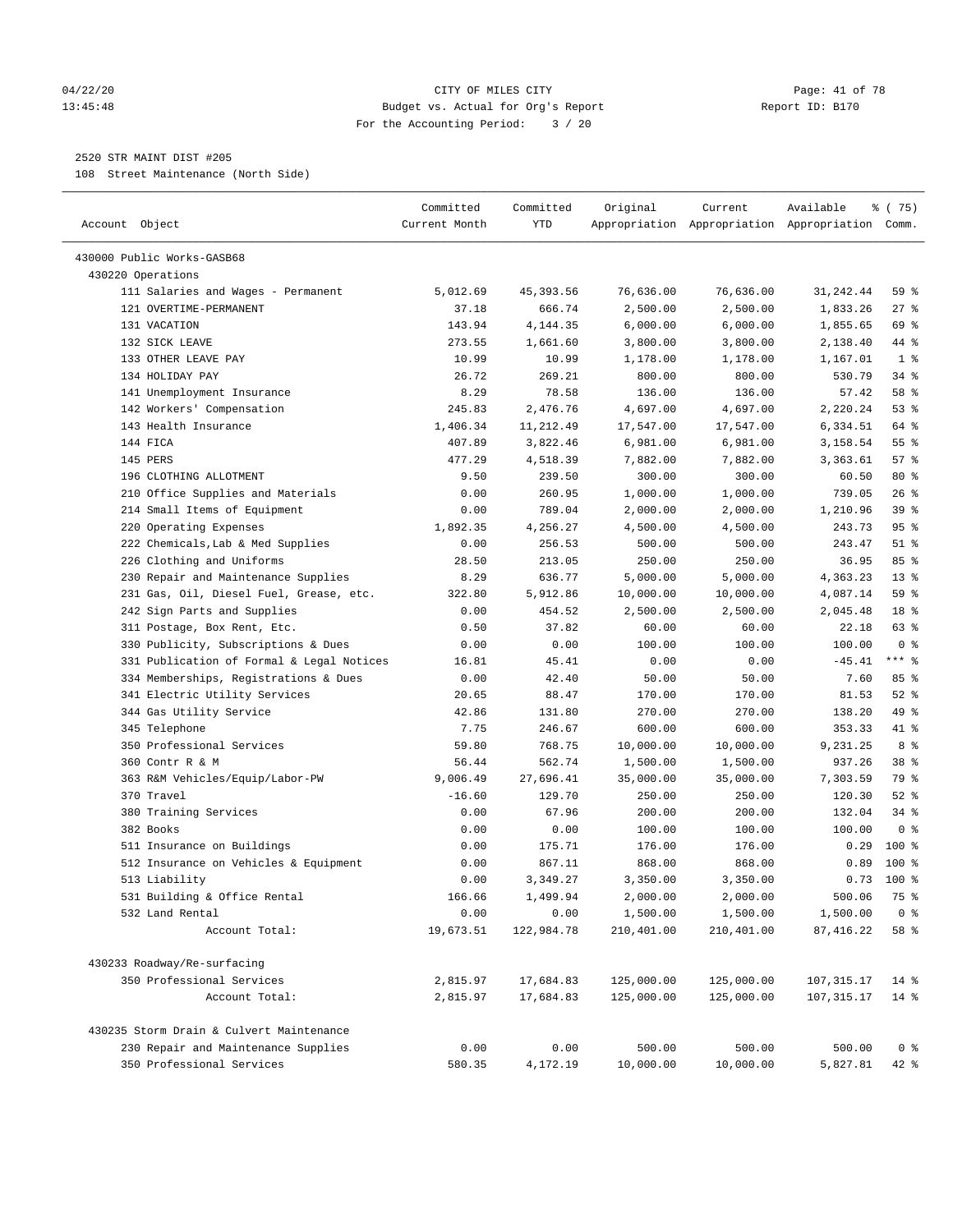## 04/22/20 Page: 42 of 78 13:45:48 Budget vs. Actual for Org's Report Report ID: B170 For the Accounting Period: 3 / 20

# 2520 STR MAINT DIST #205

108 Street Maintenance (North Side)

| Object<br>Account                                                       | Committed<br>Current Month | Committed<br>YTD | Original   | Current<br>Appropriation Appropriation | Available<br>Appropriation | % (75)<br>Comm. |
|-------------------------------------------------------------------------|----------------------------|------------------|------------|----------------------------------------|----------------------------|-----------------|
| Account Total:                                                          | 580.35                     | 4,172.19         | 10,500.00  | 10,500.00                              | 6,327.81                   | $40*$           |
| Account Group Total:                                                    | 23,069.83                  | 144,841.80       | 345,901.00 | 345,901.00                             | 201,059.20                 | $42$ %          |
| 520000 OTHER FINANCING USES<br>521000 Interfund Operating Transfers Out |                            |                  |            |                                        |                            |                 |
| 820 Transfers to Other Funds                                            | 2,147.00                   | 21,516.00        | 30,149.00  | 30,149.00                              | 8,633.00                   | 71 %            |
| Account Total:                                                          | 2,147.00                   | 21,516.00        | 30,149.00  | 30,149.00                              | 8,633.00                   | 71.8            |
| Account Group Total:                                                    | 2,147.00                   | 21,516.00        | 30,149.00  | 30,149.00                              | 8,633.00                   | 71 %            |
| Organization Total:                                                     | 25, 216.83                 | 166,357.80       | 376,050.00 | 376,050.00                             | 209,692.20                 | 44 %            |
|                                                                         |                            |                  |            |                                        |                            |                 |
| Fund Total:                                                             | 25, 216.83                 | 166,357.80       | 376,050.00 | 376,050.00                             | 209,692.20                 | 44 %            |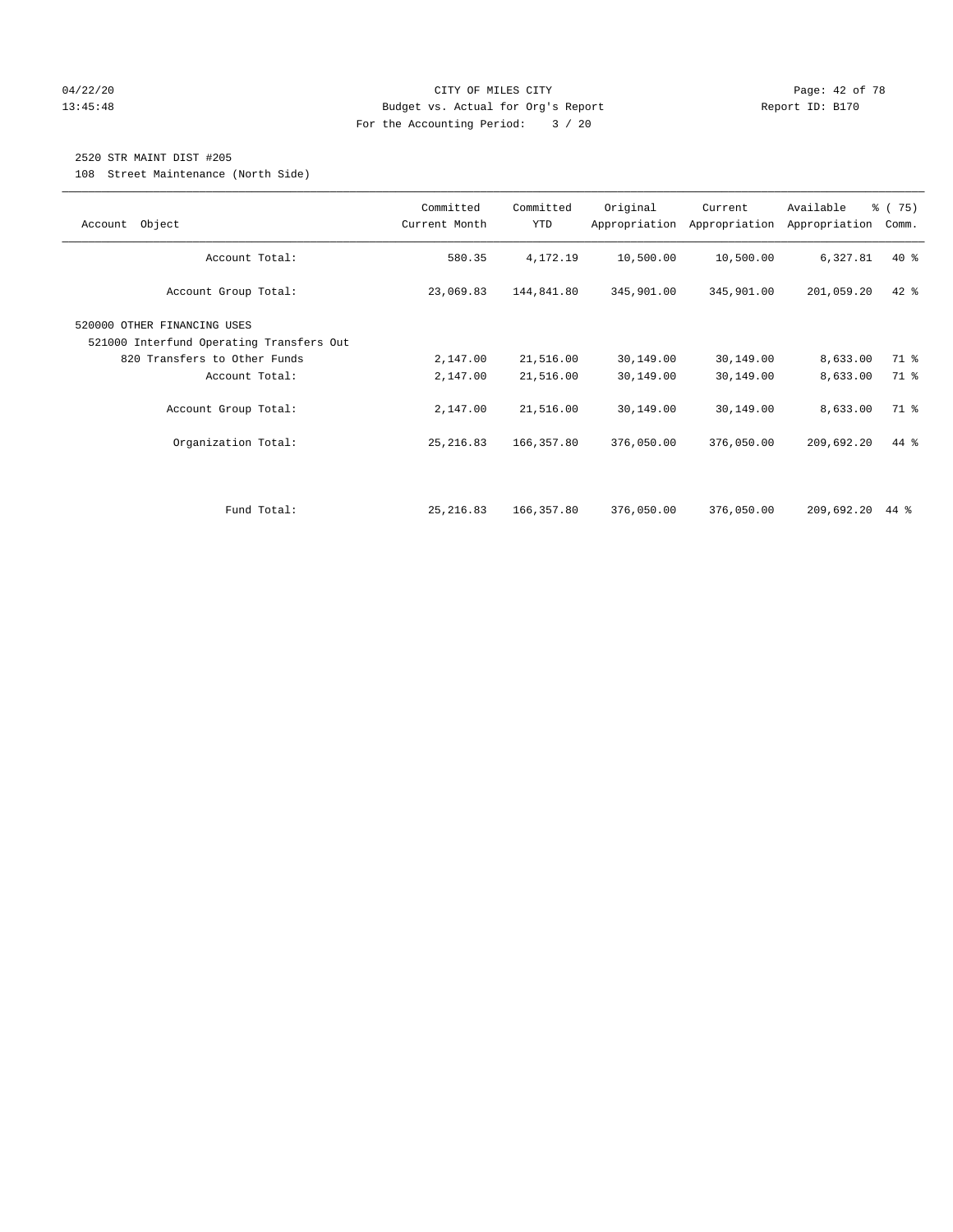### 04/22/20 **CITY OF MILES CITY CITY CITY Page: 43 of 78** 13:45:48 Budget vs. Actual for Org's Report Report ID: B170 For the Accounting Period: 3 / 20

#### 2540 STR MAINT DIST#207-(MILESTOWN ESTATES)

109 Milestown Estates Maintenance Dist.

| Account Object                           | Committed<br>Current Month | Committed<br><b>YTD</b> | Original | Current<br>Appropriation Appropriation Appropriation Comm. | Available      | % (75)          |
|------------------------------------------|----------------------------|-------------------------|----------|------------------------------------------------------------|----------------|-----------------|
| 430000 Public Works-GASB68               |                            |                         |          |                                                            |                |                 |
| 430220 Operations                        |                            |                         |          |                                                            |                |                 |
| 111 Salaries and Wages - Permanent       | 251.98                     | 2,274.92                | 3,736.00 | 3,736.00                                                   | 1,461.08       | 61 %            |
| 121 OVERTIME-PERMANENT                   | 1.99                       | 35.87                   | 100.00   | 100.00                                                     | 64.13          | 36%             |
| 131 VACATION                             | 7.46                       | 205.48                  | 300.00   | 300.00                                                     | 94.52          | 68 %            |
| 132 SICK LEAVE                           | 13.85                      | 83.80                   | 200.00   | 200.00                                                     | 116.20         | 42.8            |
| 133 OTHER LEAVE PAY                      | 0.00                       | 0.00                    | 39.00    | 39.00                                                      | 39.00          | 0 <sup>8</sup>  |
| 134 HOLIDAY PAY                          | 1.58                       | 13.10                   | 40.00    | 40.00                                                      | 26.90          | 33 <sup>8</sup> |
| 141 Unemployment Insurance               | 0.40                       | 3.69                    | 7.00     | 7.00                                                       | 3.31           | 53%             |
| 142 Workers' Compensation                | 13.20                      | 131.53                  | 225.00   | 225.00                                                     | 93.47          | 58 %            |
| 143 Health Insurance                     | 71.45                      | 563.69                  | 763.00   | 763.00                                                     | 199.31         | 74 %            |
| 144 FICA                                 | 20.55                      | 191.46                  | 338.00   | 338.00                                                     | 146.54         | 57%             |
| 145 PERS                                 | 23.97                      | 226.45                  | 389.00   | 389.00                                                     | 162.55         | 58 %            |
| 196 CLOTHING ALLOTMENT                   | 0.50                       | 12.00                   | 20.00    | 20.00                                                      | 8.00           | 60 %            |
| 350 Professional Services                | 0.00                       | 1.20                    | 1,000.00 | 1,000.00                                                   | 998.80         | 0 <sup>8</sup>  |
| Account Total:                           | 406.93                     | 3,743.19                | 7,157.00 | 7,157.00                                                   | 3,413.81       | $52$ $%$        |
| Account Group Total:                     | 406.93                     | 3,743.19                | 7,157.00 | 7,157.00                                                   | 3,413.81       | $52$ $%$        |
| 510000 MISCELLANEOUS                     |                            |                         |          |                                                            |                |                 |
| 510330 Comprehensive Liability Insurance |                            |                         |          |                                                            |                |                 |
| 513 Liability                            | 0.00                       | 62.00                   | 62.00    | 62.00                                                      | 0.00           | $100*$          |
| Account Total:                           | 0.00                       | 62.00                   | 62.00    | 62.00                                                      | 0.00           | $100*$          |
| Account Group Total:                     | 0.00                       | 62.00                   | 62.00    | 62.00                                                      | 0.00           | $100*$          |
| Organization Total:                      | 406.93                     | 3,805.19                | 7,219.00 | 7,219.00                                                   | 3,413.81       | 53%             |
| Fund Total:                              | 406.93                     | 3,805.19                | 7,219.00 | 7,219.00                                                   | 3, 413.81 53 % |                 |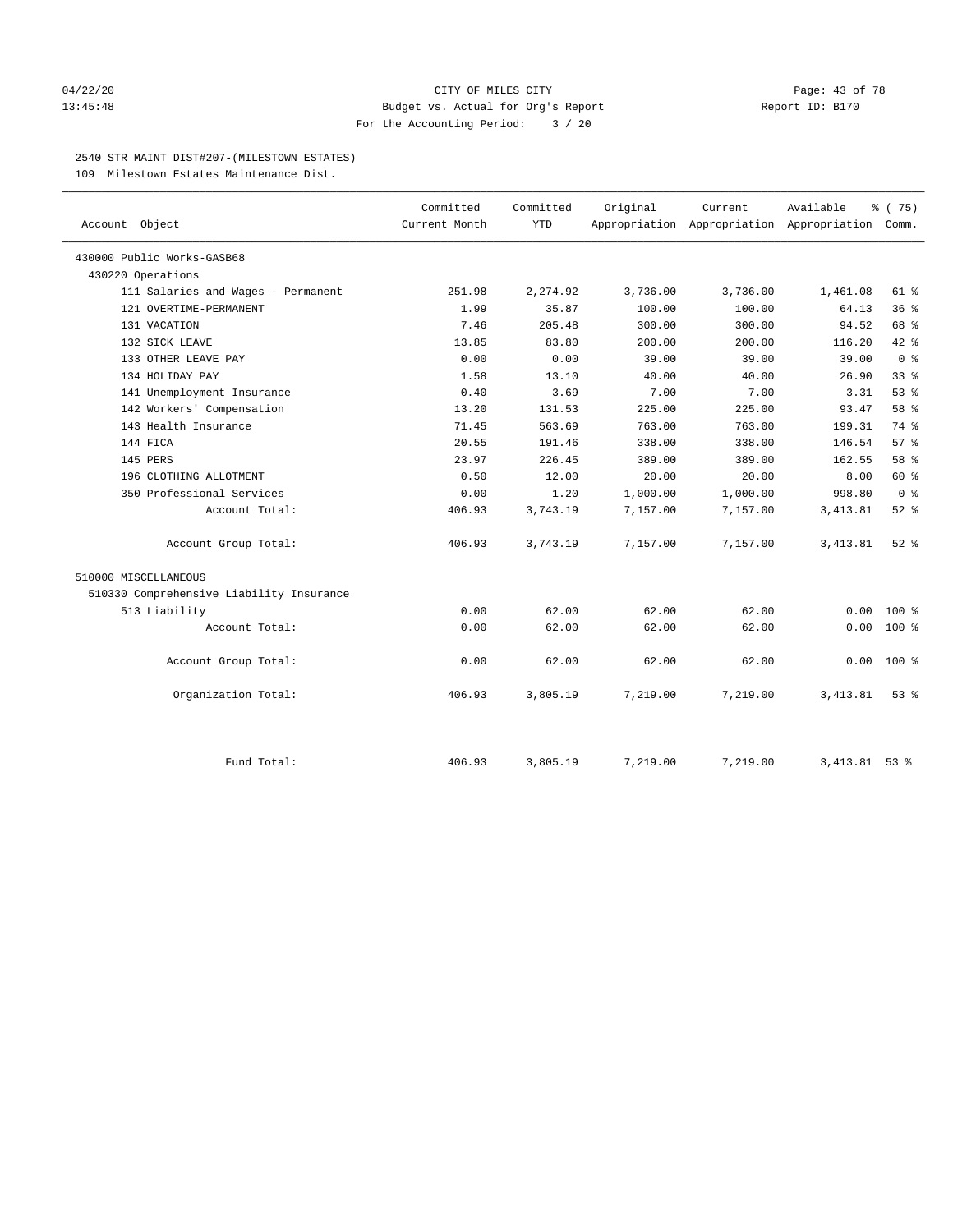# 04/22/20 Page: 44 of 78 13:45:48 Budget vs. Actual for Org's Report Changer Report ID: B170 For the Accounting Period: 3 / 20

# 2701 Fire Grants

7 Fire

| Object<br>Account                                                            | Committed<br>Current Month | Committed<br><b>YTD</b> | Original<br>Appropriation | Current<br>Appropriation | Available<br>Appropriation | 8 (75)<br>Comm. |
|------------------------------------------------------------------------------|----------------------------|-------------------------|---------------------------|--------------------------|----------------------------|-----------------|
| 420000 PUBLIC SAFETY-GASB68<br>420464 Fire-Turnouts/Accountability Sys Grant |                            |                         |                           |                          |                            |                 |
| 226 Clothing and Uniforms                                                    | 0.00                       | 222,094.45              | 723,232.00                | 723,232.00               | 501,137.55                 | $31$ %          |
| Account Total:                                                               | 0.00                       | 222,094.45              | 723,232.00                | 723,232.00               | 501,137.55                 | $31$ %          |
| Account Group Total:                                                         | 0.00                       | 222,094.45              | 723, 232, 00              | 723,232.00               | 501,137.55                 | 318             |
| Organization Total:                                                          | 0.00                       | 222,094.45              | 723,232.00                | 723,232.00               | 501,137.55                 | 318             |
| Fund Total:                                                                  | 0.00                       | 222,094.45              | 723,232.00                | 723,232.00               | 501,137.55                 | 31 %            |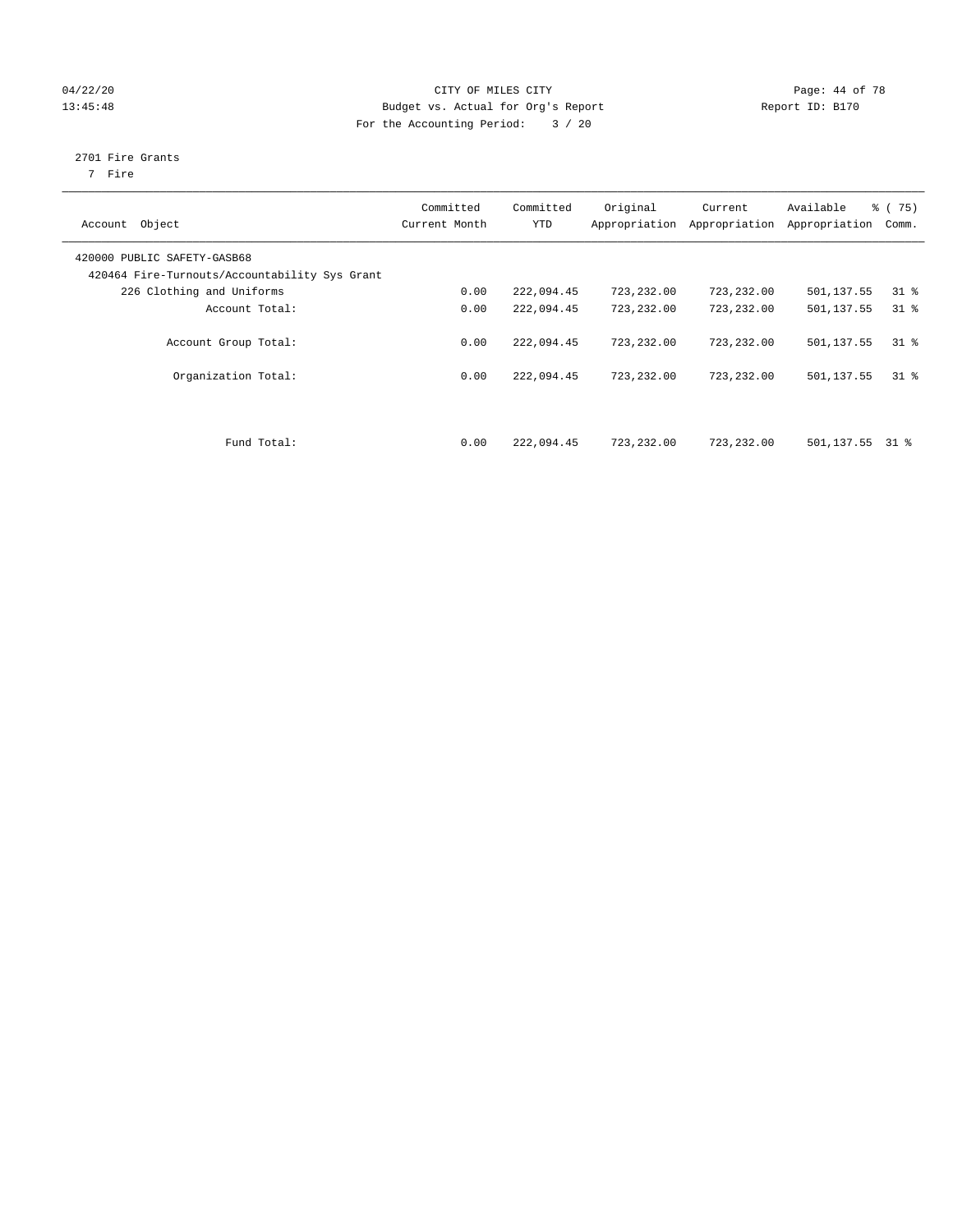# 04/22/20 Page: 45 of 78 CITY OF MILES CITY CHANGES CONTROL PAGE: 45 of 78 13:45:48 Budget vs. Actual for Org's Report Report ID: B170 For the Accounting Period: 3 / 20

#### 2820 GAS TAX 34 Gas Tax

| Account Object                           | Committed<br>Current Month | Committed<br><b>YTD</b> | Original   | Current<br>Appropriation Appropriation Appropriation | Available  | % (75)<br>Comm. |
|------------------------------------------|----------------------------|-------------------------|------------|------------------------------------------------------|------------|-----------------|
| 520000 OTHER FINANCING USES              |                            |                         |            |                                                      |            |                 |
| 521000 Interfund Operating Transfers Out |                            |                         |            |                                                      |            |                 |
| 820 Transfers to Other Funds             | 321.00                     | 2,889.00                | 3,850.00   | 3,850.00                                             | 961.00     | 75 %            |
| Account Total:                           | 321.00                     | 2,889.00                | 3,850.00   | 3,850.00                                             | 961.00     | 75 %            |
| 521204 TRANSFER:<br>SID 204              |                            |                         |            |                                                      |            |                 |
| 820 Transfers to Other Funds             | 0.00                       | 0.00                    | 84, 332.00 | 84, 332.00                                           | 84,332.00  | 0 <sup>8</sup>  |
| Account Total:                           | 0.00                       | 0.00                    | 84, 332.00 | 84,332.00                                            | 84,332.00  | 0 <sup>8</sup>  |
| 521205 TRANSFER:<br>SID 205              |                            |                         |            |                                                      |            |                 |
| 820 Transfers to Other Funds             | 0.00                       | 0.00                    | 84, 332.00 | 84,332.00                                            | 84,332.00  | 0 <sup>8</sup>  |
| Account Total:                           | 0.00                       | 0.00                    | 84, 332.00 | 84,332.00                                            | 84,332.00  | 0 <sup>8</sup>  |
| Account Group Total:                     | 321.00                     | 2,889.00                | 172,514.00 | 172,514.00                                           | 169,625.00 | 2 <sup>°</sup>  |
| Organization Total:                      | 321.00                     | 2,889.00                | 172,514.00 | 172,514.00                                           | 169,625.00 | 2 <sup>°</sup>  |
|                                          |                            |                         |            |                                                      |            |                 |
| Fund Total:                              | 321.00                     | 2,889.00                | 172,514.00 | 172,514.00                                           | 169,625.00 | 2 <sup>8</sup>  |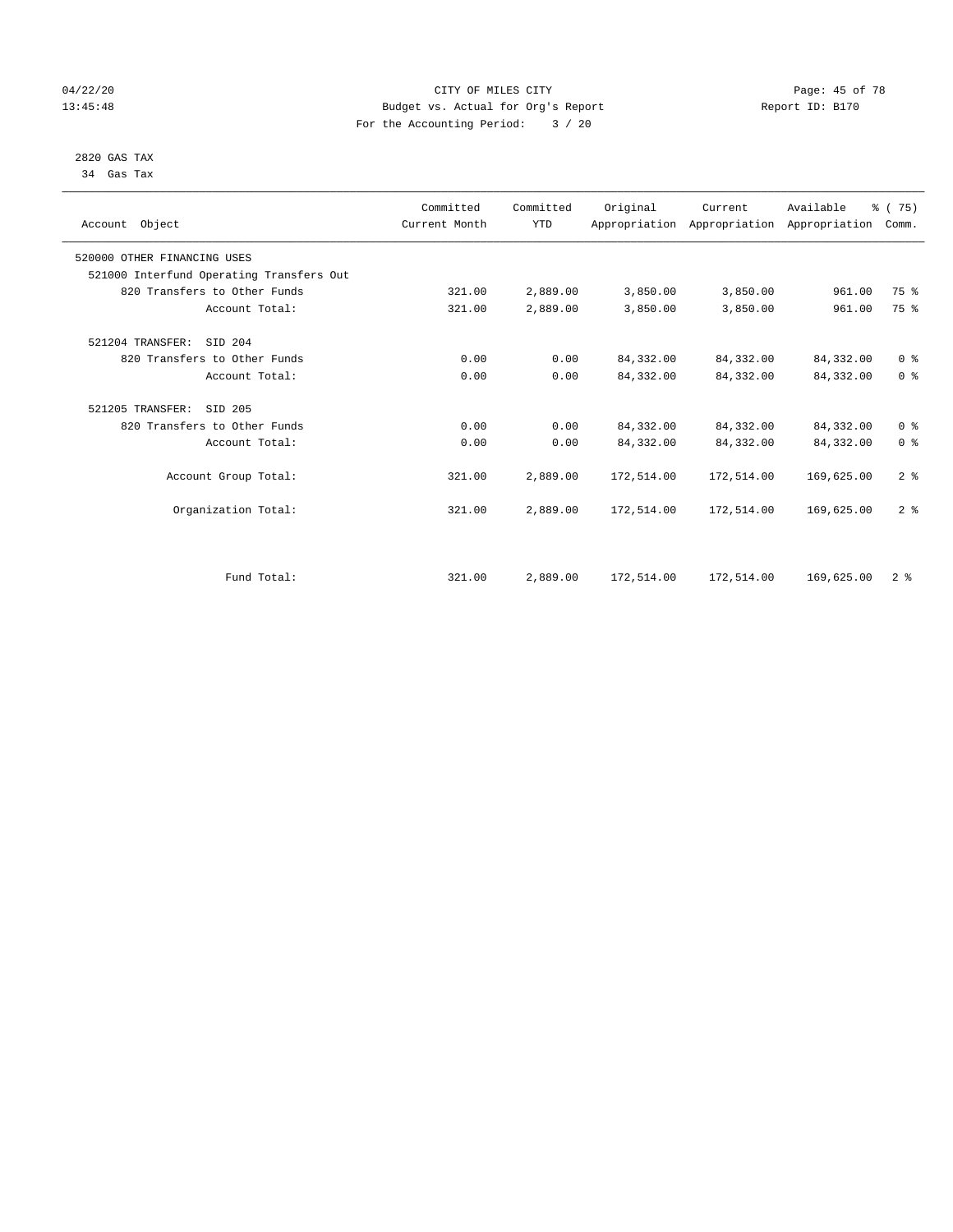# 04/22/20 **Page: 46 of 78** CITY OF MILES CITY **Page: 46 of 78** 13:45:48 Budget vs. Actual for Org's Report Report ID: B170 For the Accounting Period: 3 / 20

#### 2821 HB473- Fuel Tax 95 HB473

| Object<br>Account                                         | Committed<br>Current Month | Committed<br><b>YTD</b> | Original<br>Appropriation | Current<br>Appropriation | Available<br>Appropriation | 8 (75)<br>Comm. |
|-----------------------------------------------------------|----------------------------|-------------------------|---------------------------|--------------------------|----------------------------|-----------------|
| 430000 Public Works-GASB68<br>430233 Roadway/Re-surfacing |                            |                         |                           |                          |                            |                 |
| 935 HB473 Tax Match Program                               | 0.00                       | 138,752.00              | 138,752.00                | 355,857.00               | 217,105.00                 | 39 <sup>°</sup> |
| Account Total:                                            | 0.00                       | 138,752.00              | 138,752.00                | 355,857.00               | 217,105.00                 | 39 %            |
| Account Group Total:                                      | 0.00                       | 138,752.00              | 138,752.00                | 355,857.00               | 217,105.00                 | 39 <sup>8</sup> |
| Organization Total:                                       | 0.00                       | 138,752.00              | 138,752.00                | 355,857.00               | 217,105.00                 | 39 <sup>8</sup> |
| Fund Total:                                               | 0.00                       | 138,752.00              | 138,752.00                | 355,857.00               | 217,105.00                 | 39 %            |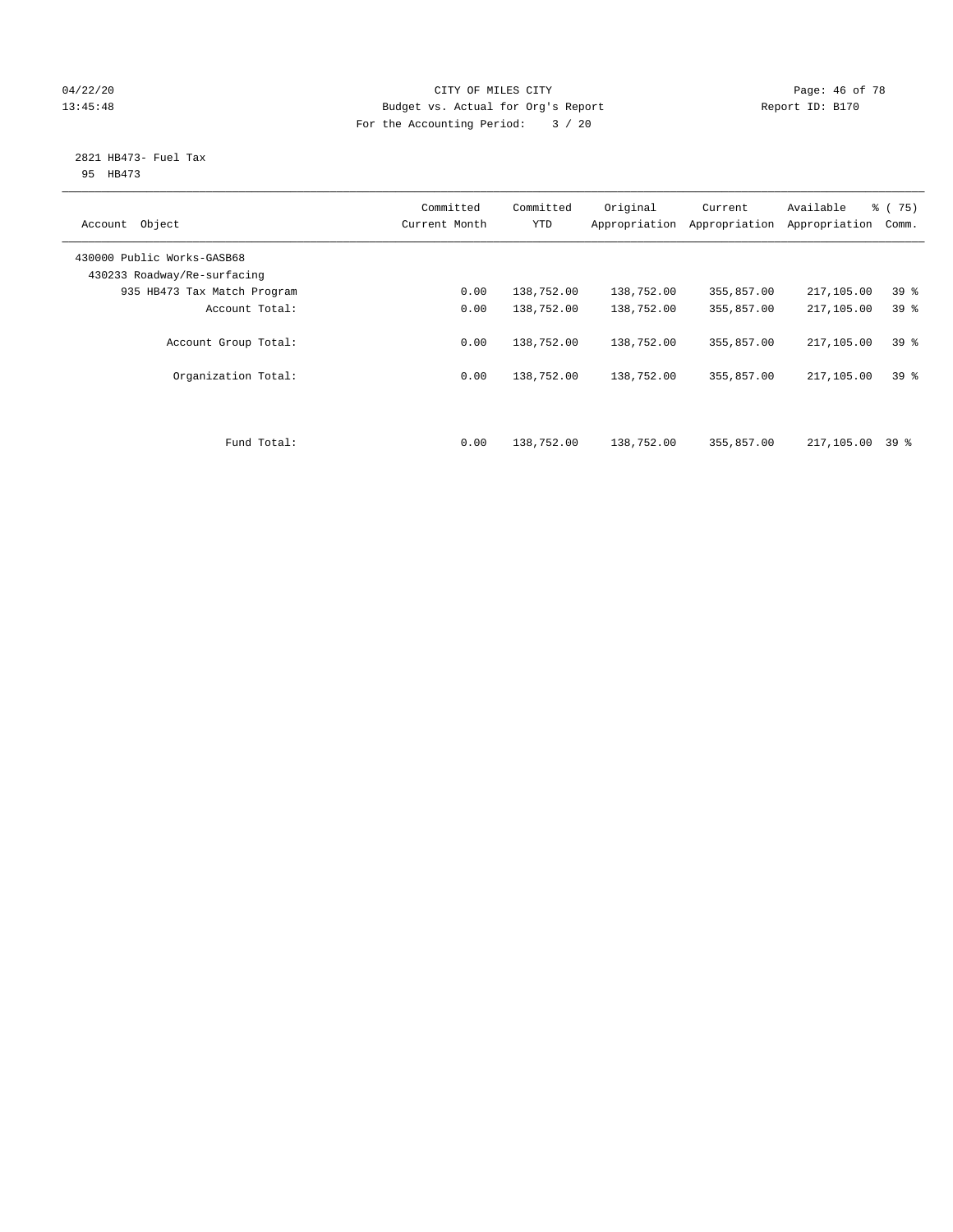#### 04/22/20 **CITY OF MILES CITY CITY CITY Page: 47 of 78** 13:45:48 Budget vs. Actual for Org's Report Changer Report ID: B170 For the Accounting Period: 3 / 20

# 2850 Southeastern Montana Dispatch-911

105 Enhanced 911

| Account Object                             | Committed<br>Current Month | Committed<br><b>YTD</b> | Original   | Current<br>Appropriation Appropriation Appropriation Comm. | Available         | ៖ (75)          |
|--------------------------------------------|----------------------------|-------------------------|------------|------------------------------------------------------------|-------------------|-----------------|
| 420000 PUBLIC SAFETY-GASB68                |                            |                         |            |                                                            |                   |                 |
| 420140 Crime Control and Investigation(05) |                            |                         |            |                                                            |                   |                 |
| 210 Office Supplies and Materials          | 155.99                     | 155.99                  | 1,000.00   | 1,000.00                                                   | 844.01            | 16 <sup>8</sup> |
| 214 Small Items of Equipment               | 0.00                       | 1,905.70                | 2,000.00   | 2,000.00                                                   | 94.30             | 95%             |
| 220 Operating Expenses                     | 0.00                       | 0.00                    | 2,000.00   | 2,000.00                                                   | 2,000.00          | 0 <sup>8</sup>  |
| 311 Postage, Box Rent, Etc.                | 0.00                       | 0.00                    | 150.00     | 150.00                                                     | 150.00            | 0 <sup>8</sup>  |
| 320 Printing, Duplicating, Typing &        | 0.00                       | 0.00                    | 100.00     | 100.00                                                     | 100.00            | 0 <sup>8</sup>  |
| 334 Memberships, Registrations & Dues      | 0.00                       | 0.00                    | 400.00     | 400.00                                                     | 400.00            | 0 <sup>8</sup>  |
| 341 Electric Utility Services              | 49.12                      | 448.45                  | 600.00     | 600.00                                                     | 151.55            | 75 %            |
| 345 Telephone                              | 2,279.25                   | 18,687.79               | 28,000.00  | 28,000.00                                                  | 9,312.21          | 67 %            |
| 350 Professional Services                  | 6,353.17                   | 60,143.76               | 70,000.00  | 70,000.00                                                  | 9,856.24          | 86 %            |
| 370 Travel                                 | 60.00                      | 1,185.43                | 1,500.00   | 1,500.00                                                   | 314.57            | 79 %            |
| 380 Training Services                      | 0.00                       | 0.00                    | 3,000.00   | 3,000.00                                                   | 3,000.00          | 0 <sup>8</sup>  |
| 512 Insurance on Vehicles & Equipment      | 0.00                       | 245.00                  | 245.00     | 245.00                                                     | 0.00              | $100*$          |
| 940 Machinery & Equipment                  | 0.00                       | 17,543.00               | 30,000.00  | 30,000.00                                                  | 12,457.00         | 58 %            |
| 941 911 Eq & Software (2/01)               | 0.00                       | 284, 222.40             | 401,790.00 | 401,790.00                                                 | 117,567.60        | 71 %            |
| Account Total:                             | 8,897.53                   | 384,537.52              | 540,785.00 | 540,785.00                                                 | 156, 247.48       | 71 %            |
| Account Group Total:                       | 8,897.53                   | 384,537.52              | 540,785.00 | 540,785.00                                                 | 156,247.48        | 71 %            |
| 520000 OTHER FINANCING USES                |                            |                         |            |                                                            |                   |                 |
| 521000 Interfund Operating Transfers Out   |                            |                         |            |                                                            |                   |                 |
| 820 Transfers to Other Funds               | 14,923.00                  | 44,769.00               | 59,693.00  | 59,693.00                                                  | 14,924.00         | 75 %            |
| Account Total:                             | 14,923.00                  | 44,769.00               | 59,693.00  | 59,693.00                                                  | 14,924.00         | 75 %            |
| Account Group Total:                       | 14,923.00                  | 44,769.00               | 59,693.00  | 59,693.00                                                  | 14,924.00         | 75 %            |
| Organization Total:                        | 23,820.53                  | 429,306.52              | 600,478.00 | 600,478.00                                                 | 171,171.48        | 71 %            |
| Fund Total:                                | 23,820.53                  | 429,306.52              | 600,478.00 | 600,478.00                                                 | 171, 171. 48 71 % |                 |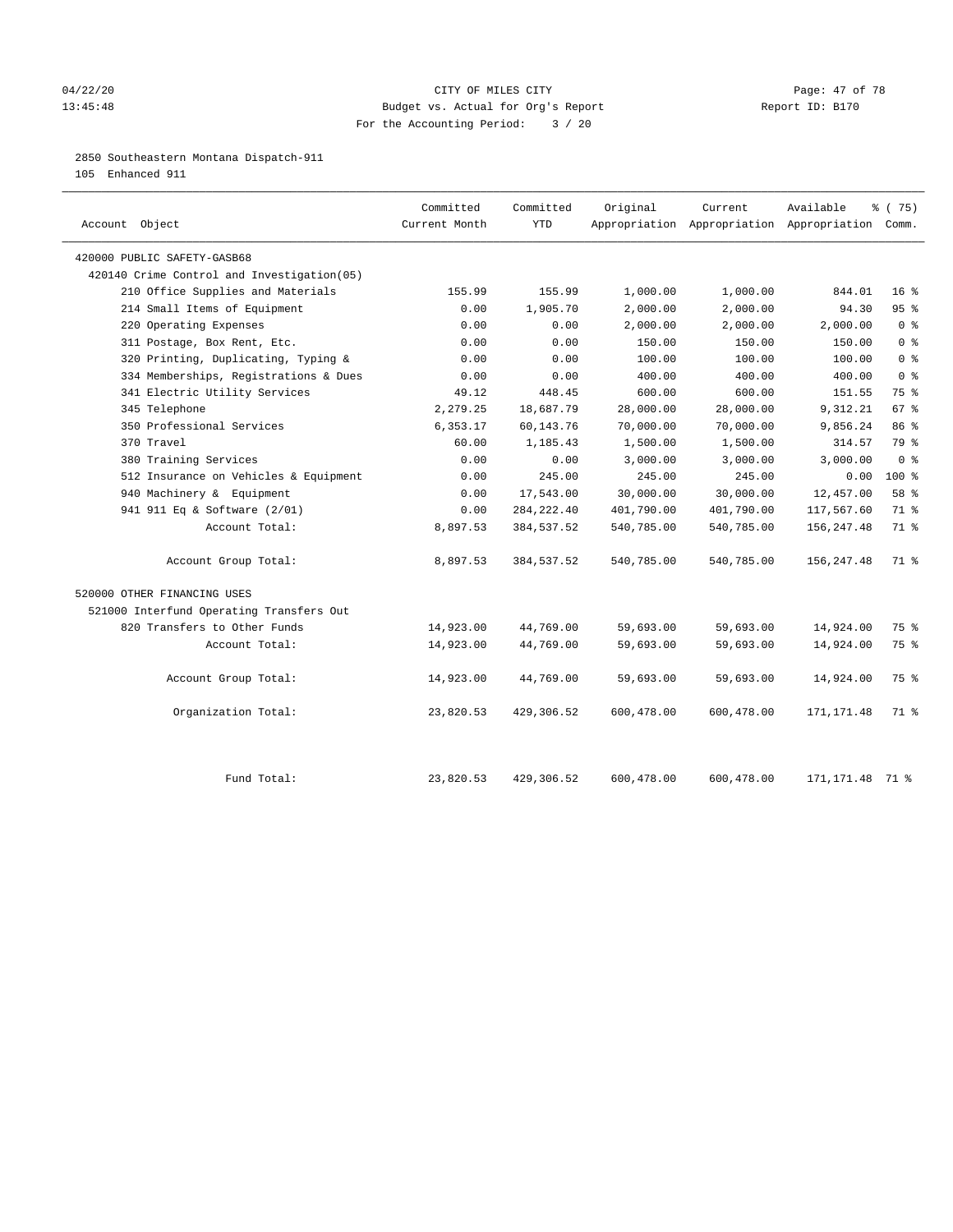# 04/22/20 **CITY OF MILES CITY CONSUMING THE PAGE: 48 of 78** 13:45:48 Budget vs. Actual for Org's Report Report ID: B170 For the Accounting Period: 3 / 20

# 2880 LIBRARY GRANTS

39 Partners Program

| Account Object                                                      | Committed<br>Current Month | Committed<br><b>YTD</b> | Original<br>Appropriation | Current<br>Appropriation | Available<br>Appropriation | % (75)<br>Comm. |
|---------------------------------------------------------------------|----------------------------|-------------------------|---------------------------|--------------------------|----------------------------|-----------------|
| 460000 CULTURE AND RECREATION-GASB68<br>460100 Library Services(16) |                            |                         |                           |                          |                            |                 |
| 311 Postage, Box Rent, Etc.                                         | $-69.00$                   | 2,097.00                | 4,900.00                  | 4,900.00                 | 2,803.00                   | $43$ $%$        |
| 382 Books                                                           | 0.00                       | 0.00                    | 100.00                    | 100.00                   | 100.00                     | 0 <sup>8</sup>  |
| Account Total:                                                      | $-69.00$                   | 2,097.00                | 5,000.00                  | 5,000.00                 | 2,903.00                   | $42$ $%$        |
| Account Group Total:                                                | $-69.00$                   | 2,097.00                | 5,000.00                  | 5,000.00                 | 2,903.00                   | $42$ $%$        |
| Organization Total:                                                 | $-69.00$                   | 2,097.00                | 5.000.00                  | 5.000.00                 | 2,903.00                   | $42*$           |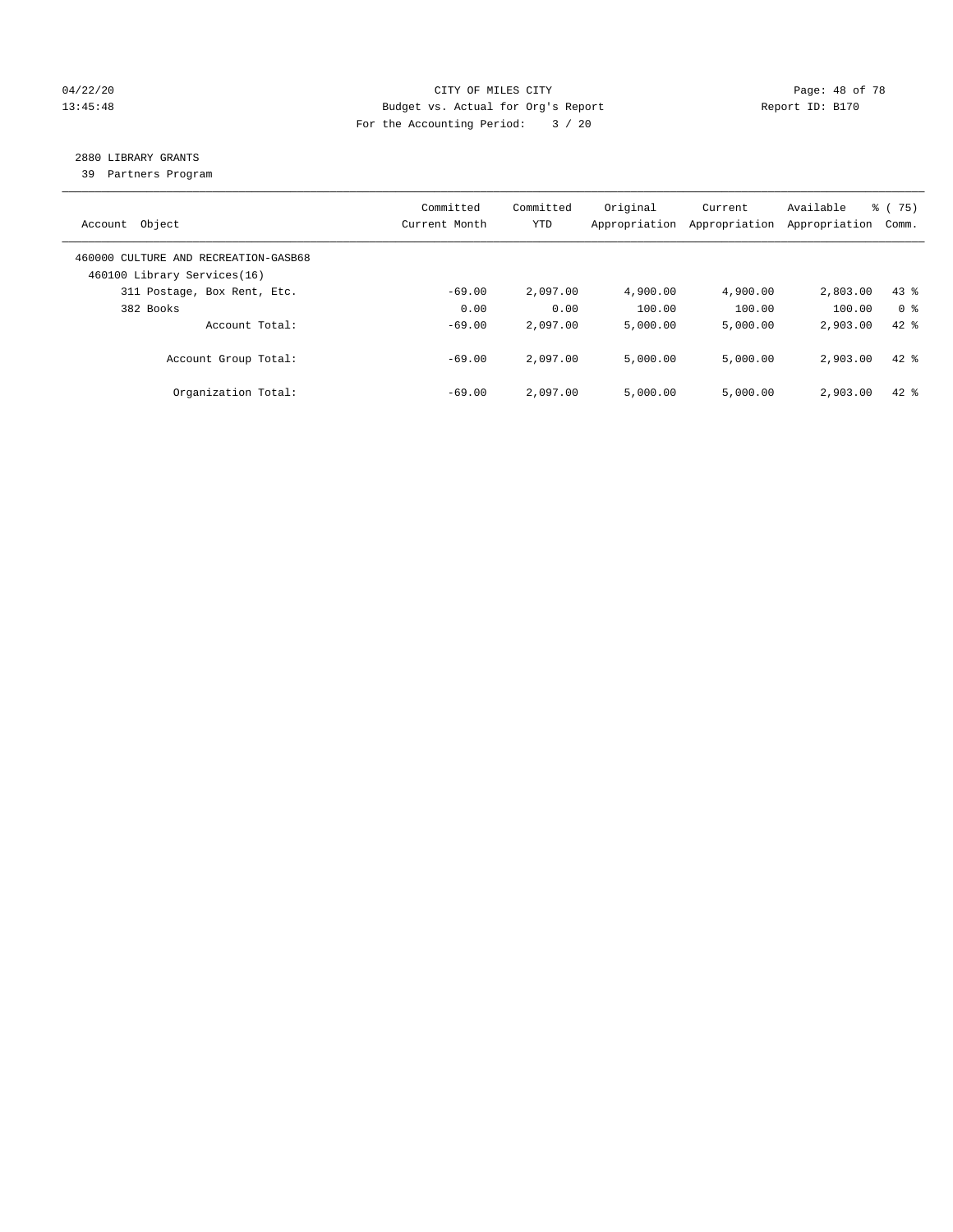# 04/22/20 **CITY OF MILES CITY CONSUMING THE PAGE: 49 of 78** 13:45:48 Budget vs. Actual for Org's Report Changer Report ID: B170 For the Accounting Period: 3 / 20

### 2880 LIBRARY GRANTS

41 Sagebrush Fed/Coal Sev Tax

| Object<br>Account                    | Committed<br>Current Month | Committed<br><b>YTD</b> | Original<br>Appropriation | Current<br>Appropriation | Available<br>Appropriation | % (75)<br>Comm. |
|--------------------------------------|----------------------------|-------------------------|---------------------------|--------------------------|----------------------------|-----------------|
| 460000 CULTURE AND RECREATION-GASB68 |                            |                         |                           |                          |                            |                 |
| 460100 Library Services(16)          |                            |                         |                           |                          |                            |                 |
| 210 Office Supplies and Materials    | 0.00                       | 91.47                   | 500.00                    | 500.00                   | 408.53                     | 18 %            |
| 214 Small Items of Equipment         | 0.00                       | 0.00                    | 2,500.00                  | 2,500.00                 | 2,500.00                   | 0 <sup>8</sup>  |
| 350 Professional Services            | 0.00                       | 1,932.00                | 5,000.00                  | 5,000.00                 | 3,068.00                   | 39 %            |
| 370 Travel                           | 0.00                       | 436.96                  | 5,000.00                  | 5,000.00                 | 4,563.04                   | 9 <sup>8</sup>  |
| 380 Training Services                | 0.00                       | 50.00                   | 2,000.00                  | 2,000.00                 | 1,950.00                   | 3 <sup>8</sup>  |
| Account Total:                       | 0.00                       | 2,510.43                | 15,000.00                 | 15,000.00                | 12,489.57                  | $17*$           |
| Account Group Total:                 | 0.00                       | 2,510.43                | 15,000.00                 | 15,000.00                | 12,489.57                  | $17*$           |
| Organization Total:                  | 0.00                       | 2,510.43                | 15,000.00                 | 15,000.00                | 12,489.57                  | $17$ %          |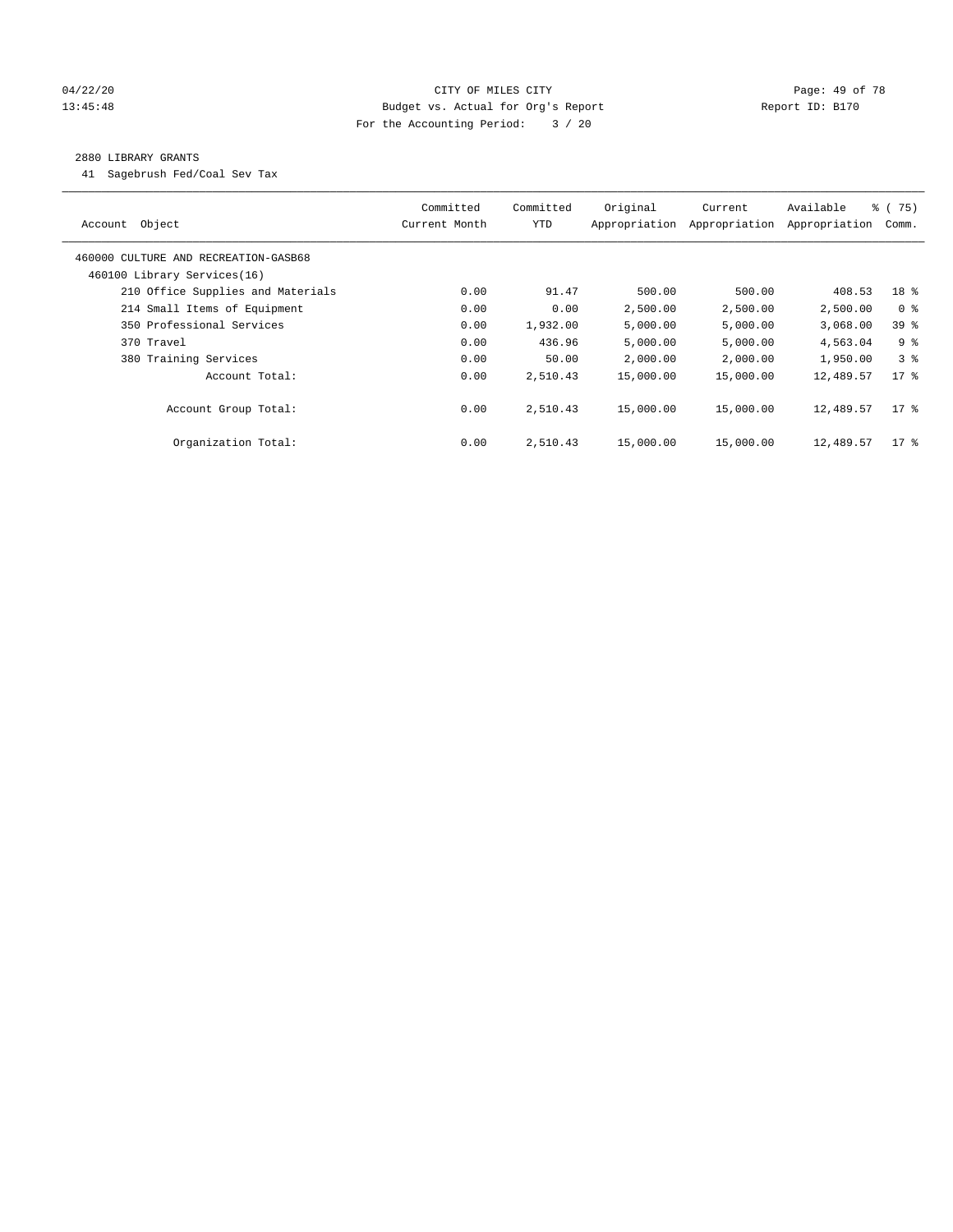### 04/22/20 **CITY OF MILES CITY CONSUMING THE PAGE:** 50 of 78 13:45:48 Budget vs. Actual for Org's Report Changer Report ID: B170 For the Accounting Period: 3 / 20

#### 2880 LIBRARY GRANTS

43 State Aid Per Capita-Tech Serv

| Object<br>Account                                                   | Committed<br>Current Month | Committed<br><b>YTD</b> | Original<br>Appropriation | Current<br>Appropriation | Available<br>Appropriation | % (75)<br>Comm. |
|---------------------------------------------------------------------|----------------------------|-------------------------|---------------------------|--------------------------|----------------------------|-----------------|
| 460000 CULTURE AND RECREATION-GASB68<br>460100 Library Services(16) |                            |                         |                           |                          |                            |                 |
| 210 Office Supplies and Materials                                   | 0.00                       | 0.00                    | 1,000.00                  | 1,000.00                 | 1,000.00                   | 0 <sup>8</sup>  |
| 350 Professional Services                                           | 0.00                       | 550.00                  | 15,284.00                 | 15,284.00                | 14,734.00                  | $4\degree$      |
| 370 Travel                                                          | 0.00                       | 0.00                    | 5.000.00                  | 5,000.00                 | 5.000.00                   | 0 <sup>8</sup>  |
| Account Total:                                                      | 0.00                       | 550.00                  | 21,284.00                 | 21,284.00                | 20,734.00                  | 38              |
| Account Group Total:                                                | 0.00                       | 550.00                  | 21,284.00                 | 21,284.00                | 20,734.00                  | 3 <sup>8</sup>  |
| Organization Total:                                                 | 0.00                       | 550.00                  | 21,284.00                 | 21,284.00                | 20,734.00                  | 3 <sup>8</sup>  |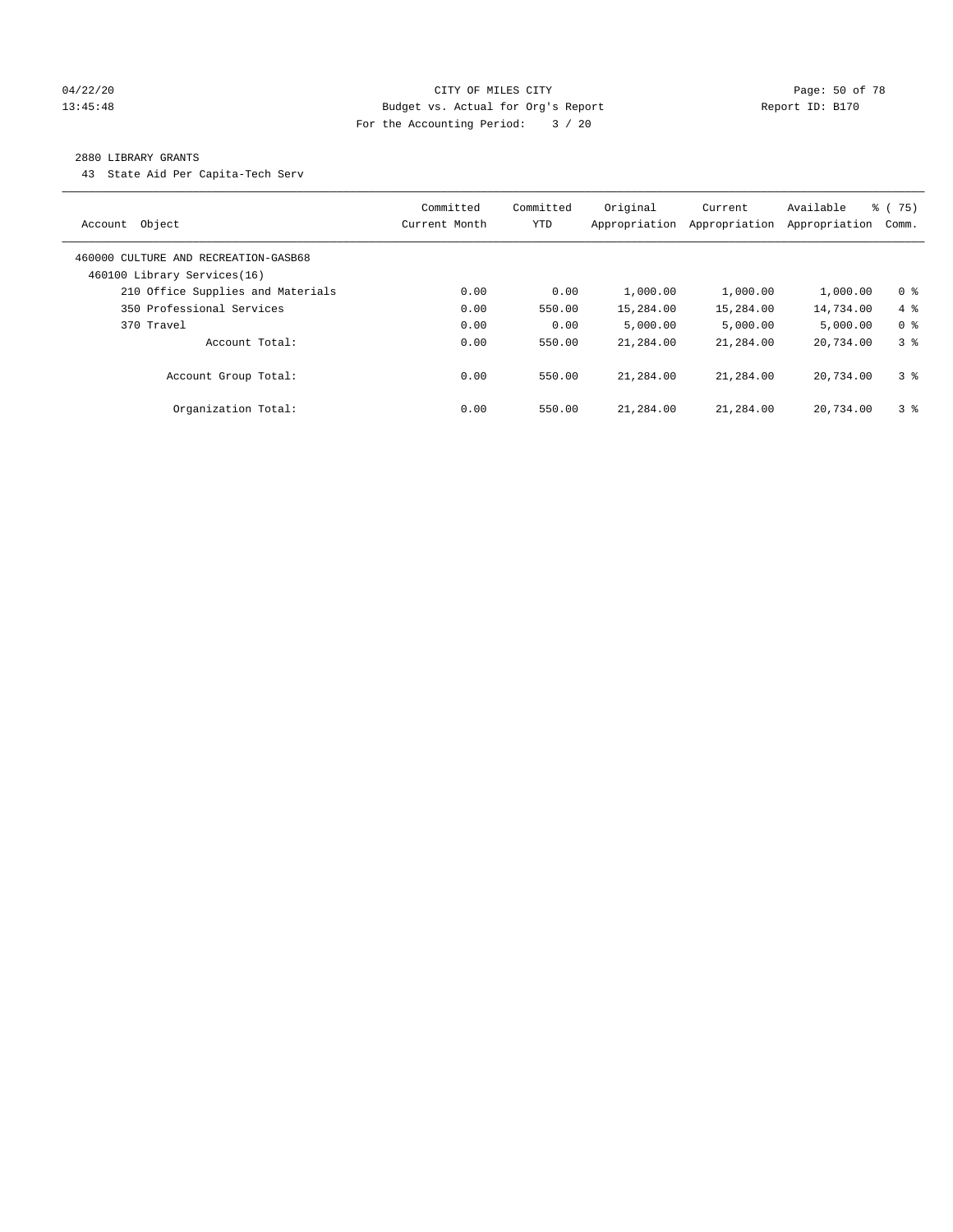# 04/22/20 **CITY OF MILES CITY CONSUMING THE PAGE: 51 of 78** 13:45:48 Budget vs. Actual for Org's Report Report ID: B170 For the Accounting Period: 3 / 20

#### 2880 LIBRARY GRANTS

111 One Time Endowments-Library

| Object<br>Account                                                   | Committed<br>Current Month | Committed<br>YTD | Original<br>Appropriation | Current<br>Appropriation | Available<br>Appropriation | % (75)<br>Comm. |
|---------------------------------------------------------------------|----------------------------|------------------|---------------------------|--------------------------|----------------------------|-----------------|
| 460000 CULTURE AND RECREATION-GASB68<br>460100 Library Services(16) |                            |                  |                           |                          |                            |                 |
| 214 Small Items of Equipment                                        | 0.00                       | 1,715.91         | 2,000.00                  | 2,000.00                 | 284.09                     | 86 <sup>8</sup> |
| 350 Professional Services                                           | 0.00                       | 0.00             | 1,500.00                  | 1,500.00                 | 1,500.00                   | 0 <sup>8</sup>  |
| Account Total:                                                      | 0.00                       | 1,715.91         | 3,500.00                  | 3,500.00                 | 1,784.09                   | $49*$           |
| Account Group Total:                                                | 0.00                       | 1,715.91         | 3,500.00                  | 3,500.00                 | 1,784.09                   | $49*$           |
| Organization Total:                                                 | 0.00                       | 1,715.91         | 3,500.00                  | 3.500.00                 | 1,784.09                   | $49*$           |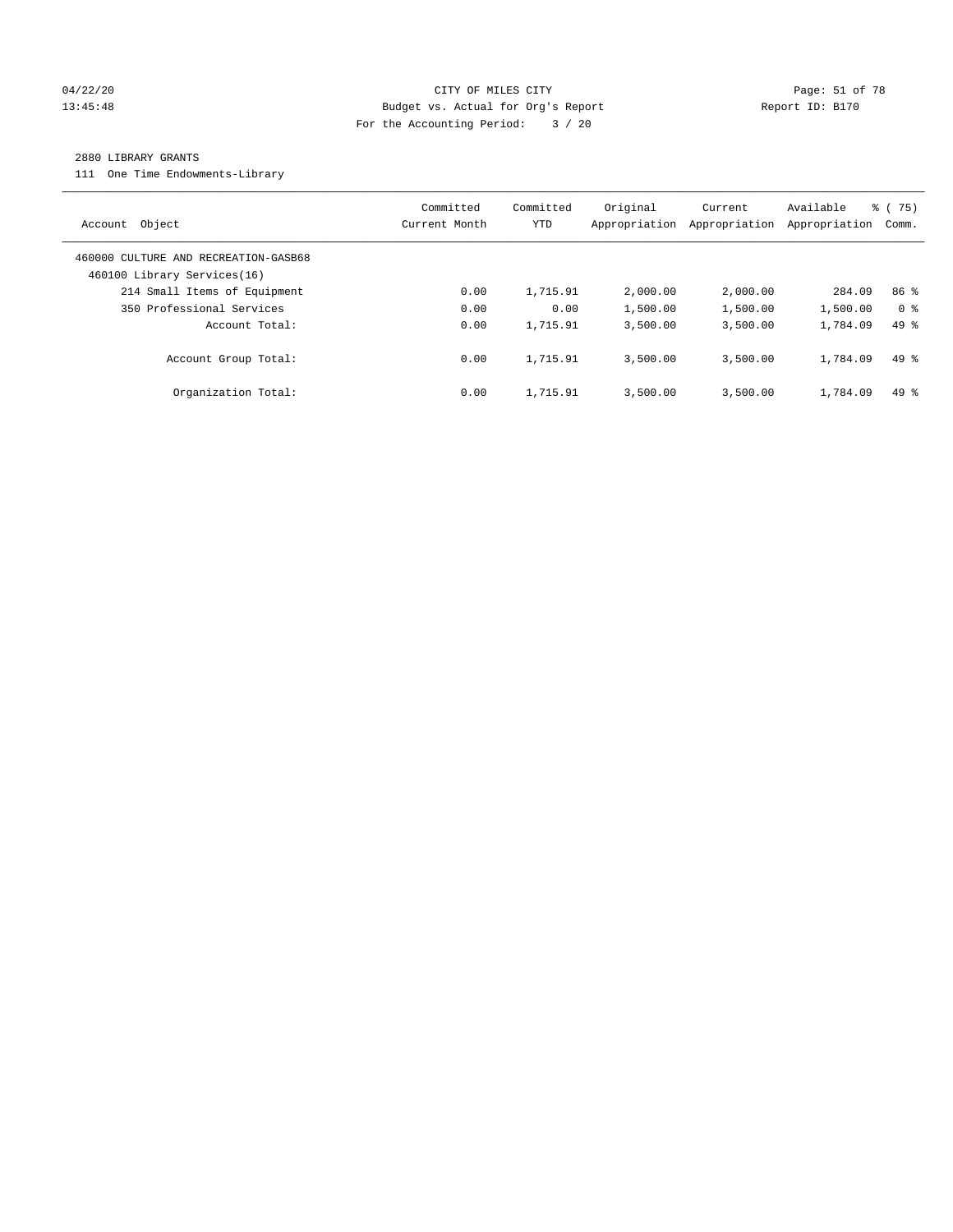### 04/22/20 **CITY OF MILES CITY CONSUMING THE PAGE: 52 of 78** 13:45:48 Budget vs. Actual for Org's Report Changer Report ID: B170 For the Accounting Period: 3 / 20

#### 2880 LIBRARY GRANTS

112 Library Board of Trustees-Library

| Object<br>Account                                                   | Committed<br>Current Month | Committed<br><b>YTD</b> | Original<br>Appropriation | Current<br>Appropriation | Available<br>Appropriation | 8 (75)<br>Comm. |
|---------------------------------------------------------------------|----------------------------|-------------------------|---------------------------|--------------------------|----------------------------|-----------------|
| 460000 CULTURE AND RECREATION-GASB68<br>460100 Library Services(16) |                            |                         |                           |                          |                            |                 |
| 350 Professional Services                                           | 0.00                       | 0.00                    | 10,000.00                 | 10,000.00                | 10,000.00                  | 0 <sup>8</sup>  |
| 360 Contr R & M                                                     | 0.00                       | 0.00                    | 40,000.00                 | 40,000.00                | 40,000.00                  | 0 <sup>8</sup>  |
| 382 Books                                                           | 0.00                       | 0.00                    | 10,000.00                 | 10,000.00                | 10,000.00                  | 0 <sup>8</sup>  |
| Account Total:                                                      | 0.00                       | 0.00                    | 60,000.00                 | 60,000.00                | 60,000.00                  | 0 <sup>8</sup>  |
| Account Group Total:                                                | 0.00                       | 0.00                    | 60,000.00                 | 60,000.00                | 60,000.00                  | 0 <sub>8</sub>  |
| Organization Total:                                                 | 0.00                       | 0.00                    | 60,000.00                 | 60,000.00                | 60,000.00                  | 0 <sup>8</sup>  |
|                                                                     |                            |                         |                           |                          |                            |                 |
| Fund Total:                                                         | $-69.00$                   | 6,873.34                | 104,784.00                | 104,784.00               | 97,910.66                  | 7 %             |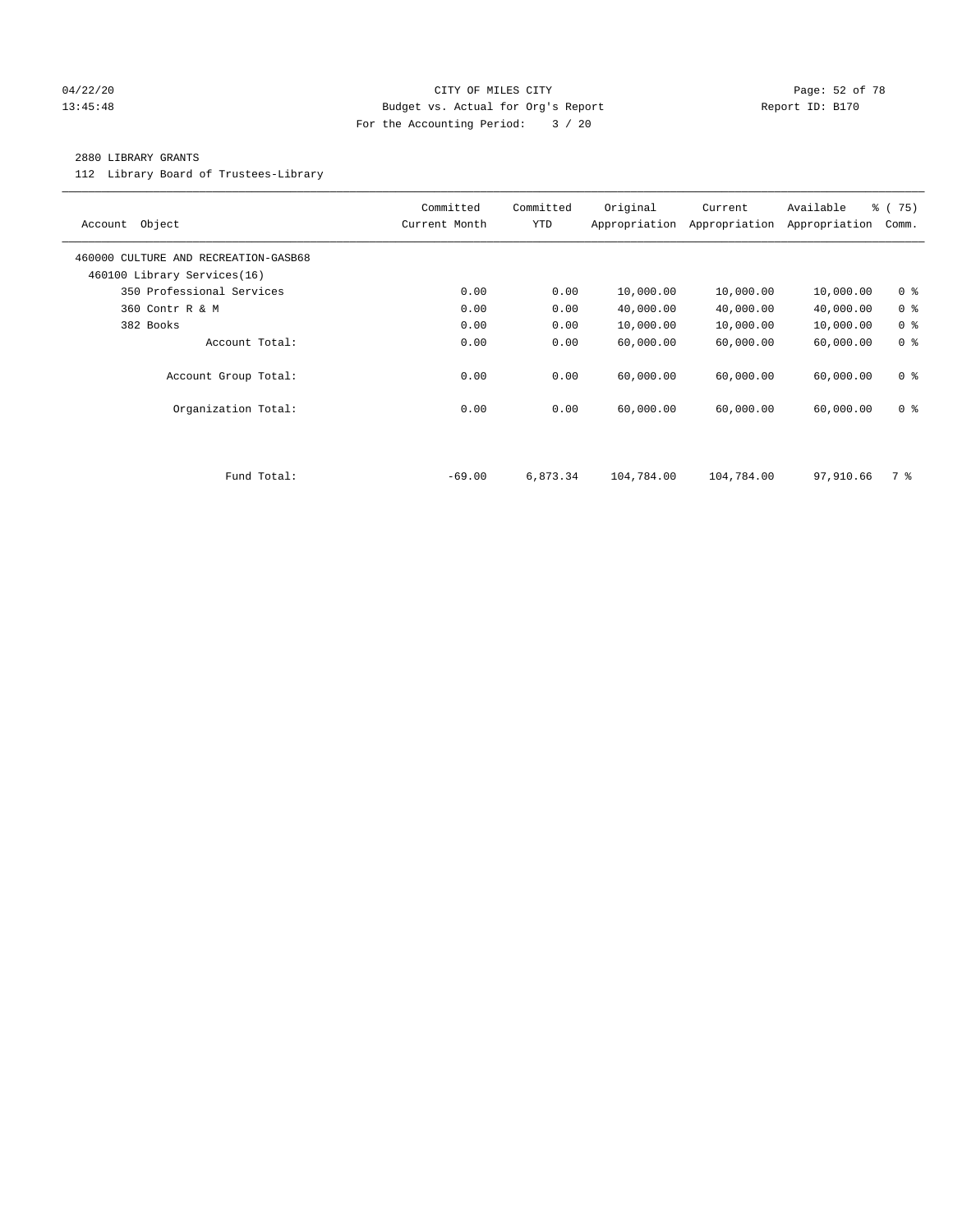# 04/22/20 **CITY OF MILES CITY CONSUMING THE PAGE:** 53 of 78 13:45:48 Budget vs. Actual for Org's Report Report ID: B170 For the Accounting Period: 3 / 20

2935 Historic Preservation

11 Historic Preservation

| Account Object                              | Committed<br>Current Month | Committed<br><b>YTD</b> | Original | Current  | Available<br>Appropriation Appropriation Appropriation Comm. | % (75)         |
|---------------------------------------------|----------------------------|-------------------------|----------|----------|--------------------------------------------------------------|----------------|
| 460000 CULTURE AND RECREATION-GASB68        |                            |                         |          |          |                                                              |                |
| 460461 Historic Preservation-Administration |                            |                         |          |          |                                                              |                |
| 111 Salaries and Wages - Permanent          | 0.00                       | 0.00                    | 1,968.00 | 1,968.00 | 1,968.00                                                     | 0 <sup>8</sup> |
| 131 VACATION                                | 0.00                       | 0.00                    | 60.00    | 60.00    | 60.00                                                        | 0 <sup>8</sup> |
| 132 SICK LEAVE                              | 0.00                       | 0.00                    | 60.00    | 60.00    | 60.00                                                        | 0 <sup>8</sup> |
| 133 OTHER LEAVE PAY                         | 0.00                       | 0.00                    | 100.00   | 100.00   | 100.00                                                       | 0 <sup>8</sup> |
| 141 Unemployment Insurance                  | 0.00                       | 0.00                    | 3.00     | 3.00     | 3.00                                                         | 0 <sup>8</sup> |
| 142 Workers' Compensation                   | 0.00                       | 0.00                    | 28.00    | 28.00    | 28.00                                                        | 0 <sup>8</sup> |
| 144 FICA                                    | 0.00                       | 0.00                    | 167.00   | 167.00   | 167.00                                                       | 0 <sup>8</sup> |
| 145 PERS                                    | 0.00                       | 0.00                    | 190.00   | 190.00   | 190.00                                                       | 0 <sup>8</sup> |
| 196 CLOTHING ALLOTMENT                      | 0.00                       | 0.00                    | 75.00    | 75.00    | 75.00                                                        | 0 <sup>8</sup> |
| 210 Office Supplies and Materials           | 0.00                       | 15.99                   | 1,000.00 | 1,000.00 | 984.01                                                       | 2 <sup>°</sup> |
| 220 Operating Expenses                      | 0.00                       | 0.00                    | 2,000.00 | 2,000.00 | 2,000.00                                                     | 0 <sup>8</sup> |
| 311 Postage, Box Rent, Etc.                 | 7.00                       | 7.45                    | 150.00   | 150.00   | 142.55                                                       | 5 <sup>8</sup> |
| 320 Printing, Duplicating, Typing &         | 0.00                       | 352.78                  | 300.00   | 300.00   | $-52.78$                                                     | 118 %          |
| 330 Publicity, Subscriptions & Dues         | 0.00                       | 0.00                    | 200.00   | 200.00   | 200.00                                                       | 0 <sup>8</sup> |
| 331 Publication of Formal & Legal Notices   | 0.00                       | 0.00                    | 150.00   | 150.00   | 150.00                                                       | 0 <sup>8</sup> |
| 334 Memberships, Registrations & Dues       | 0.00                       | 0.00                    | 20.00    | 20.00    | 20.00                                                        | 0 <sup>8</sup> |
| 345 Telephone                               | 0.00                       | 1.22                    | 0.00     | 0.00     | $-1.22$                                                      | $***$ $_{8}$   |
| 347 Internet                                | 1.27                       | 7.33                    | 60.00    | 60.00    | 52.67                                                        | $12*$          |
| 350 Professional Services                   | 0.00                       | 75.25                   | 1,800.00 | 1,800.00 | 1,724.75                                                     | 4%             |
| 360 Contr R & M                             | 0.00                       | 5.00                    | 0.00     | 0.00     | $-5.00$                                                      | $***$ 8        |
| 370 Travel                                  | 0.00                       | 0.00                    | 500.00   | 500.00   | 500.00                                                       | 0 <sup>8</sup> |
| 380 Training Services                       | 0.00                       | 0.00                    | 300.00   | 300.00   | 300.00                                                       | 0 <sup>8</sup> |
| Account Total:                              | 8.27                       | 465.02                  | 9,131.00 | 9,131.00 | 8,665.98                                                     | 5 <sup>°</sup> |
| Account Group Total:                        | 8.27                       | 465.02                  | 9,131.00 | 9,131.00 | 8,665.98                                                     | 5 <sup>°</sup> |
| Organization Total:                         | 8.27                       | 465.02                  | 9,131.00 | 9,131.00 | 8,665.98                                                     | 5 <sup>°</sup> |
| Fund Total:                                 | 8.27                       | 465.02                  | 9,131.00 | 9,131.00 | 8,665.98                                                     | 5 <sup>8</sup> |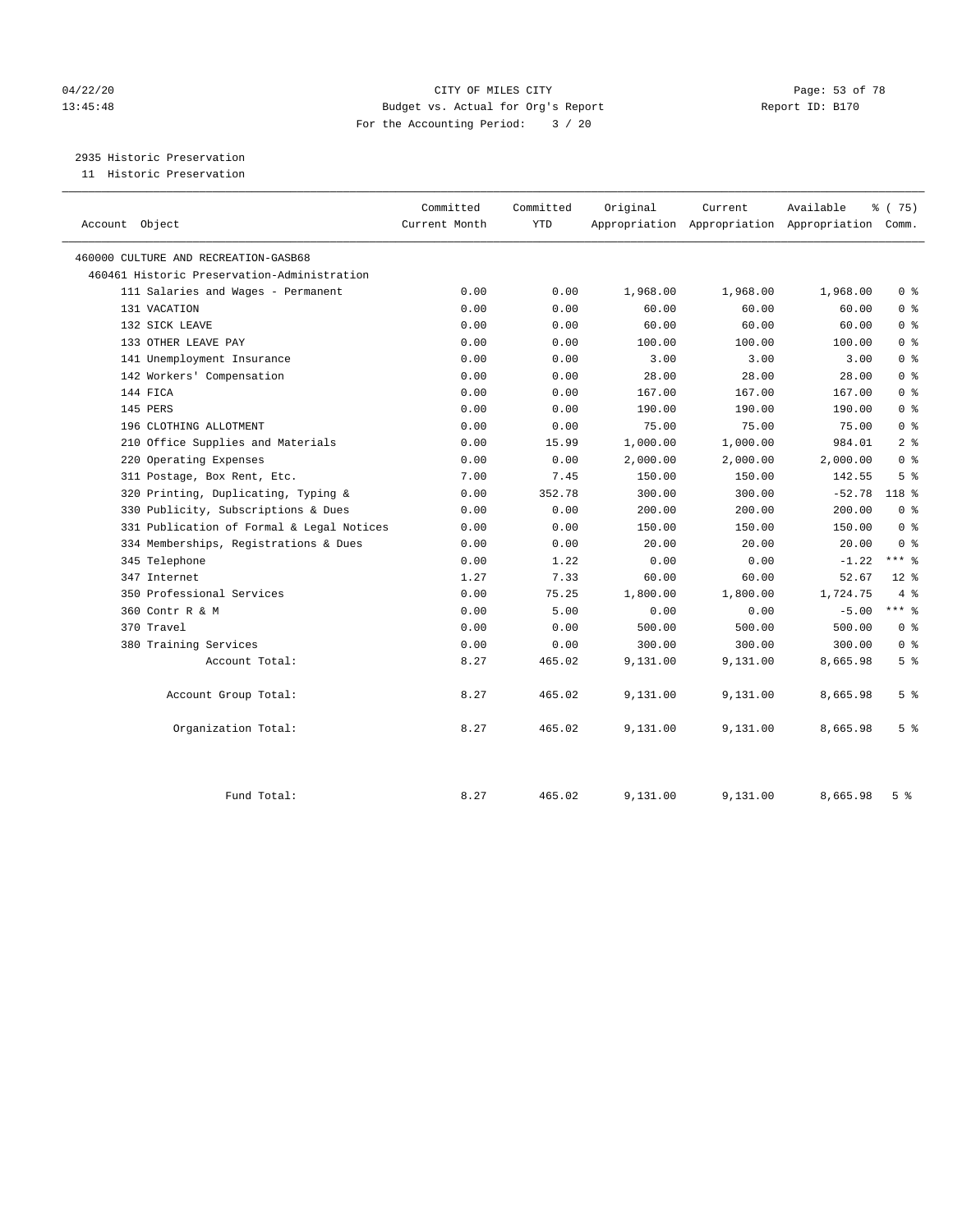#### 04/22/20 **CITY OF MILES CITY CITY CITY Page: 54 of 78** 13:45:48 Budget vs. Actual for Org's Report Report ID: B170 For the Accounting Period: 3 / 20

————————————————————————————————————————————————————————————————————————————————————————————————————————————————————————————————————

# 2985 RETIRED SENIOR VOLUNTEER PROG (RSVP)

15 Retired Senior Volunteer Program

|                                            | Committed     | Committed  | Original  | Current                                         | Available   | % (75)                   |
|--------------------------------------------|---------------|------------|-----------|-------------------------------------------------|-------------|--------------------------|
| Account Object                             | Current Month | <b>YTD</b> |           | Appropriation Appropriation Appropriation Comm. |             |                          |
| 450000 Social and Economic Services-GASB68 |               |            |           |                                                 |             |                          |
| 450330 RSVP Non-Federal                    |               |            |           |                                                 |             |                          |
| 111 Salaries and Wages - Permanent         | 165.71        | 1,598.63   | 2,000.00  | 2,000.00                                        | 401.37      | $80*$                    |
| 131 VACATION                               | 0.00          | 110.10     | 200.00    | 200.00                                          | 89.90       | 55 %                     |
| 132 SICK LEAVE                             | 44.71         | 100.96     | 200.00    | 200.00                                          | 99.04       | 50%                      |
| 133 OTHER LEAVE PAY                        | 0.00          | 22.72      | 100.00    | 100.00                                          | 77.28       | $23$ $%$                 |
| 141 Unemployment Insurance                 | 0.31          | 2.78       | 12.00     | 12.00                                           | 9.22        | $23$ $%$                 |
| 142 Workers' Compensation                  | 0.84          | 7.31       | 31.00     | 31.00                                           | 23.69       | $24$ %                   |
| 143 Health Insurance                       | 39.71         | 39.71      | 400.00    | 400.00                                          | 360.29      | $10*$                    |
| 144 FICA                                   | 16.10         | 140.21     | 192.00    | 192.00                                          | 51.79       | 73 %                     |
| 145 PERS                                   | 18.24         | 158.88     | 173.00    | 173.00                                          | 14.12       | $92$ %                   |
| 210 Office Supplies and Materials          | 0.00          | 0.00       | 1,098.00  | 1,098.00                                        | 1,098.00    | 0 <sup>8</sup>           |
| 220 Operating Expenses                     | 100.29        | 2,411.82   | 7,345.00  | 7,345.00                                        | 4,933.18    | 33%                      |
| 311 Postage, Box Rent, Etc.                | 101.84        | 671.50     | 750.00    | 750.00                                          | 78.50       | $90*$                    |
| 330 Publicity, Subscriptions & Dues        | 0.00          | 159.60     | 160.00    | 160.00                                          | 0.40        | $100*$                   |
| 334 Memberships, Registrations & Dues      | 0.00          | 0.00       | 150.00    | 150.00                                          | 150.00      | 0 <sup>8</sup>           |
| 345 Telephone                              | 121.18        | 1,075.21   |           | 1,440.00                                        | 364.79      | 75 %                     |
| 370 Travel                                 | 0.00          |            | 1,440.00  |                                                 |             | 0 <sup>8</sup>           |
| 379 Other Travel                           |               | 0.00       | 1,750.00  | 1,750.00                                        | 1,750.00    |                          |
|                                            | 0.00          | 429.14     | 1,500.00  | 1,500.00                                        | 1,070.86    | $29$ %<br>0 <sup>8</sup> |
| 512 Insurance on Vehicles & Equipment      | 0.00          | 0.00       | 500.00    | 500.00                                          | 500.00      |                          |
| 513 Liability                              | 0.00          | 9.80       | 599.00    | 599.00                                          | 589.20      | 2 <sup>°</sup>           |
| Account Total:                             | 608.93        | 6,938.37   | 18,600.00 | 18,600.00                                       | 11,661.63   | 37%                      |
| 450340 RSVP FEDERAL GRANT- FALLON/CUSTER   |               |            |           |                                                 |             |                          |
| 111 Salaries and Wages - Permanent         | 3,619.45      | 32,643.26  | 44,890.00 | 44,890.00                                       | 12,246.74   | 73 %                     |
| 131 VACATION                               | 0.00          | 2,428.16   | 4,300.00  | 4,300.00                                        | 1,871.84    | 56%                      |
| 132 SICK LEAVE                             | 849.56        | 1,918.32   | 3,900.00  | 3,900.00                                        | 1,981.68    | 49 %                     |
| 133 OTHER LEAVE PAY                        | 0.00          | 424.62     | 1,900.00  | 1,900.00                                        | 1,475.38    | $22$ %                   |
| 141 Unemployment Insurance                 | 6.71          | 55.98      | 247.00    | 247.00                                          | 191.02      | $23$ $%$                 |
| 142 Workers' Compensation                  | 21.78         | 167.59     | 683.00    | 683.00                                          | 515.41      | 25%                      |
| 143 Health Insurance                       | 754.64        | 7,109.44   | 8,600.00  | 8,600.00                                        | 1,490.56    | 83 %                     |
| 144 FICA                                   | 341.88        | 2,854.35   | 4,207.00  | 4,207.00                                        | 1,352.65    | 68 %                     |
| 145 PERS                                   | 346.62        | 3,048.60   | 3,794.00  | 3,794.00                                        | 745.40      | 80 %                     |
| 210 Office Supplies and Materials          | 0.00          | 859.27     | 1,525.00  | 1,525.00                                        | 665.73      | 56%                      |
| 220 Operating Expenses                     | 592.99        | 2,583.42   | 0.00      | 0.00                                            | $-2,583.42$ | $***$ $-$                |
| 334 Memberships, Registrations & Dues      | 0.00          | 75.00      | 275.00    | 275.00                                          | 200.00      | $27$ %                   |
| 370 Travel                                 | 95.70         | 4,216.37   | 7,081.00  | 7,081.00                                        | 2,864.63    | 60 %                     |
| 530 Rent                                   | 417.50        | 4,175.00   | 5,010.00  | 5,010.00                                        | 835.00      | 83%                      |
| Account Total:                             | 7,046.83      | 62,559.38  | 86,412.00 | 86,412.00                                       | 23,852.62   | 72 %                     |
|                                            |               |            |           |                                                 |             |                          |
| 450351 RSVP-Excess                         |               |            |           |                                                 |             |                          |
| 111 Salaries and Wages - Permanent         | 0.00          | 776.92     | 2,000.00  | 2,000.00                                        | 1,223.08    | 39%                      |
| 141 Unemployment Insurance                 | 0.00          | 1.32       | 10.00     | 10.00                                           | 8.68        | $13*$                    |
| 142 Workers' Compensation                  | 0.00          | 3.55       | 26.00     | 26.00                                           | 22.45       | $14$ %                   |
| 144 FICA                                   | 0.00          | 67.28      | 155.00    | 155.00                                          | 87.72       | 43 %                     |
| 145 PERS                                   | 0.00          | 76.26      | 140.00    | 140.00                                          | 63.74       | $54$ %                   |
| 220 Operating Expenses                     | 33.52         | 1,705.72   | 2,000.00  | 2,000.00                                        | 294.28      | 85 %                     |
| Account Total:                             | 33.52         | 2,631.05   | 4,331.00  | 4,331.00                                        | 1,699.95    | 61 %                     |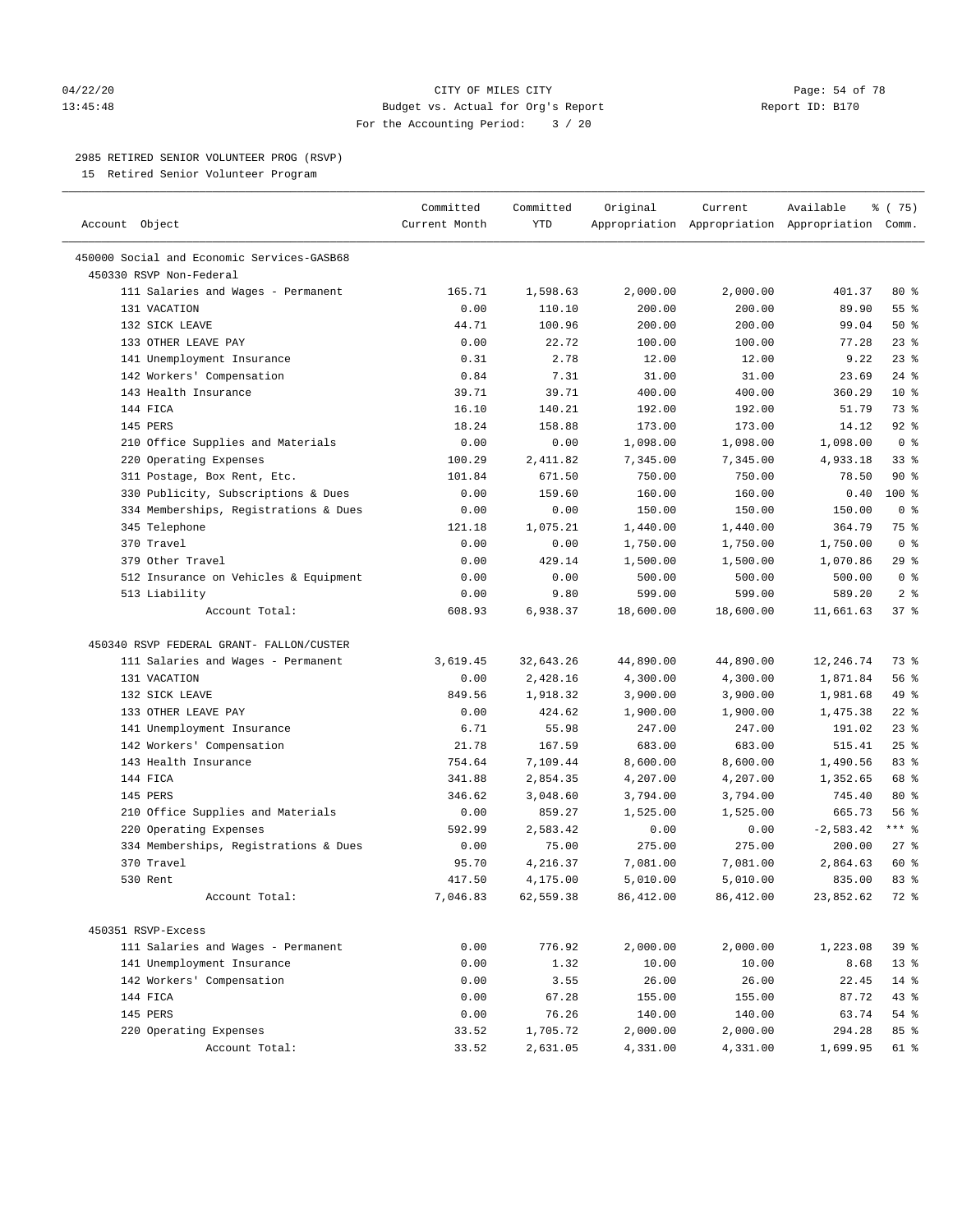# $04/22/20$   $04/22/20$  Page: 55 of 78 13:45:48 Budget vs. Actual for Org's Report Report ID: B170 For the Accounting Period: 3 / 20

#### 2985 RETIRED SENIOR VOLUNTEER PROG (RSVP)

15 Retired Senior Volunteer Program

| Object<br>Account    | Committed<br>Current Month | Committed<br>YTD | Original<br>Appropriation | Current<br>Appropriation | Available<br>Appropriation | % (75)<br>Comm. |
|----------------------|----------------------------|------------------|---------------------------|--------------------------|----------------------------|-----------------|
| Account Group Total: | 7,689.28                   | 72,128.80        | 109,343.00                | 109,343.00               | 37,214.20                  | 66 %            |
| Organization Total:  | 7.689.28                   | 72,128.80        | 109,343.00                | 109,343.00               | 37, 214, 20                | 66 %            |
| Fund Total:          | 7,689.28                   | 72,128.80        | 109,343.00                | 109,343.00               | 37,214.20 66 %             |                 |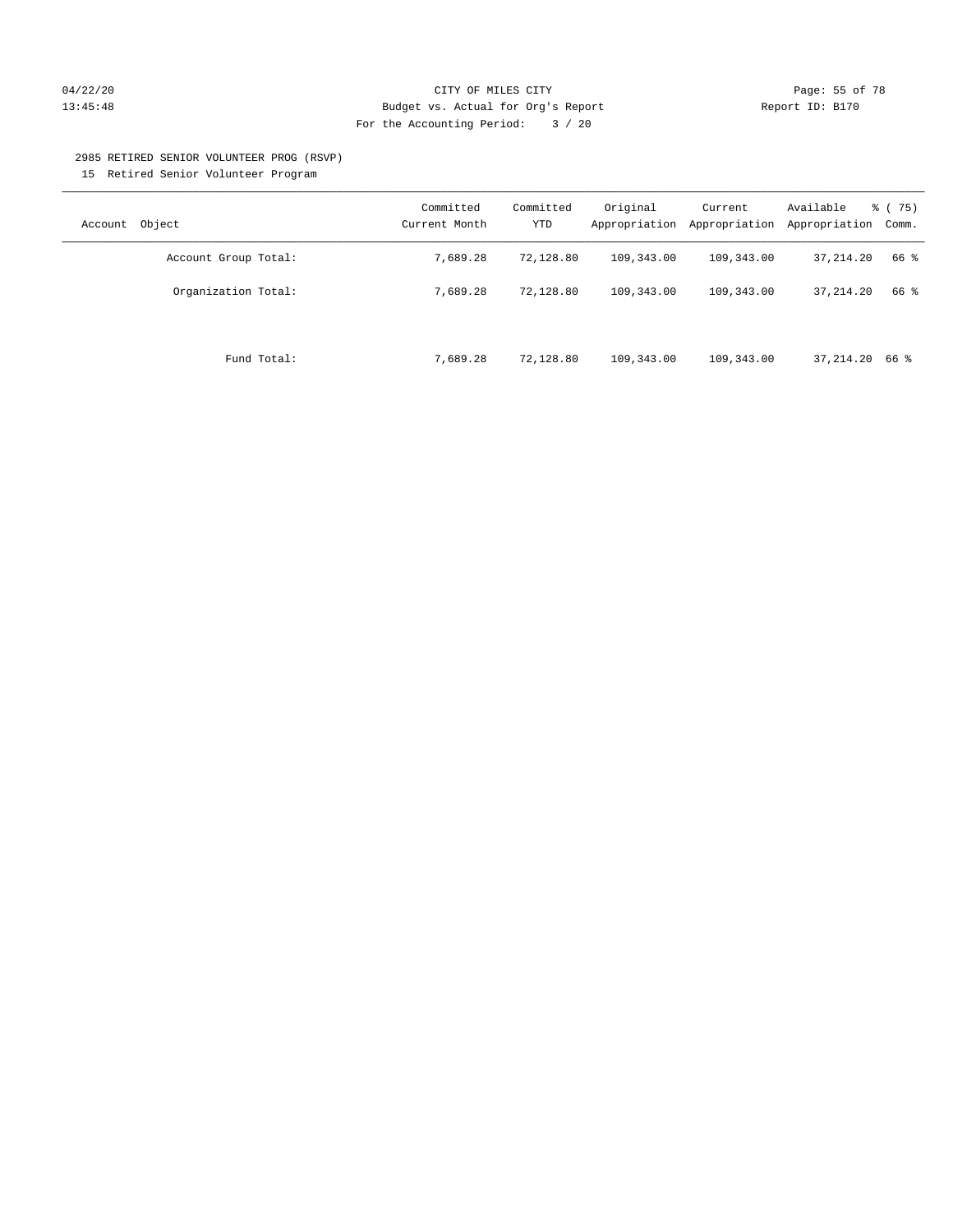# 04/22/20 **CITY OF MILES CITY CONSUMING THE PAGE: 56 of 78** 13:45:48 Budget vs. Actual for Org's Report Report ID: B170 For the Accounting Period: 3 / 20

#### 3670 SID 211 110 SID # 211

| Account Object                     | Committed<br>Current Month | Committed<br><b>YTD</b> | Original | Current<br>Appropriation Appropriation | Available<br>Appropriation | % (75)<br>Comm. |
|------------------------------------|----------------------------|-------------------------|----------|----------------------------------------|----------------------------|-----------------|
| 490000 DEBT SERVICE                |                            |                         |          |                                        |                            |                 |
| 490500 Other Debt Service Payments |                            |                         |          |                                        |                            |                 |
| 643 Principal- SID 211             | 0.00                       | 3,805.80                | 3,806.00 | 3,806.00                               | $0.20$ 100 %               |                 |
| 644 Interest- SID 211              | 0.00                       | 1,540.99                | 1,541.00 | 1,541.00                               | $0.01$ 100 %               |                 |
| Account Total:                     | 0.00                       | 5,346.79                | 5,347.00 | 5,347.00                               | $0.21$ 100 %               |                 |
| Account Group Total:               | 0.00                       | 5,346.79                | 5,347.00 | 5,347.00                               | $0.21$ 100 %               |                 |
| Organization Total:                | 0.00                       | 5,346.79                | 5,347.00 | 5,347.00                               | $0.21$ 100 %               |                 |
|                                    |                            |                         |          |                                        |                            |                 |
| Fund Total:                        | 0.00                       | 5,346.79                | 5,347.00 | 5,347.00                               | $0.21$ 100 %               |                 |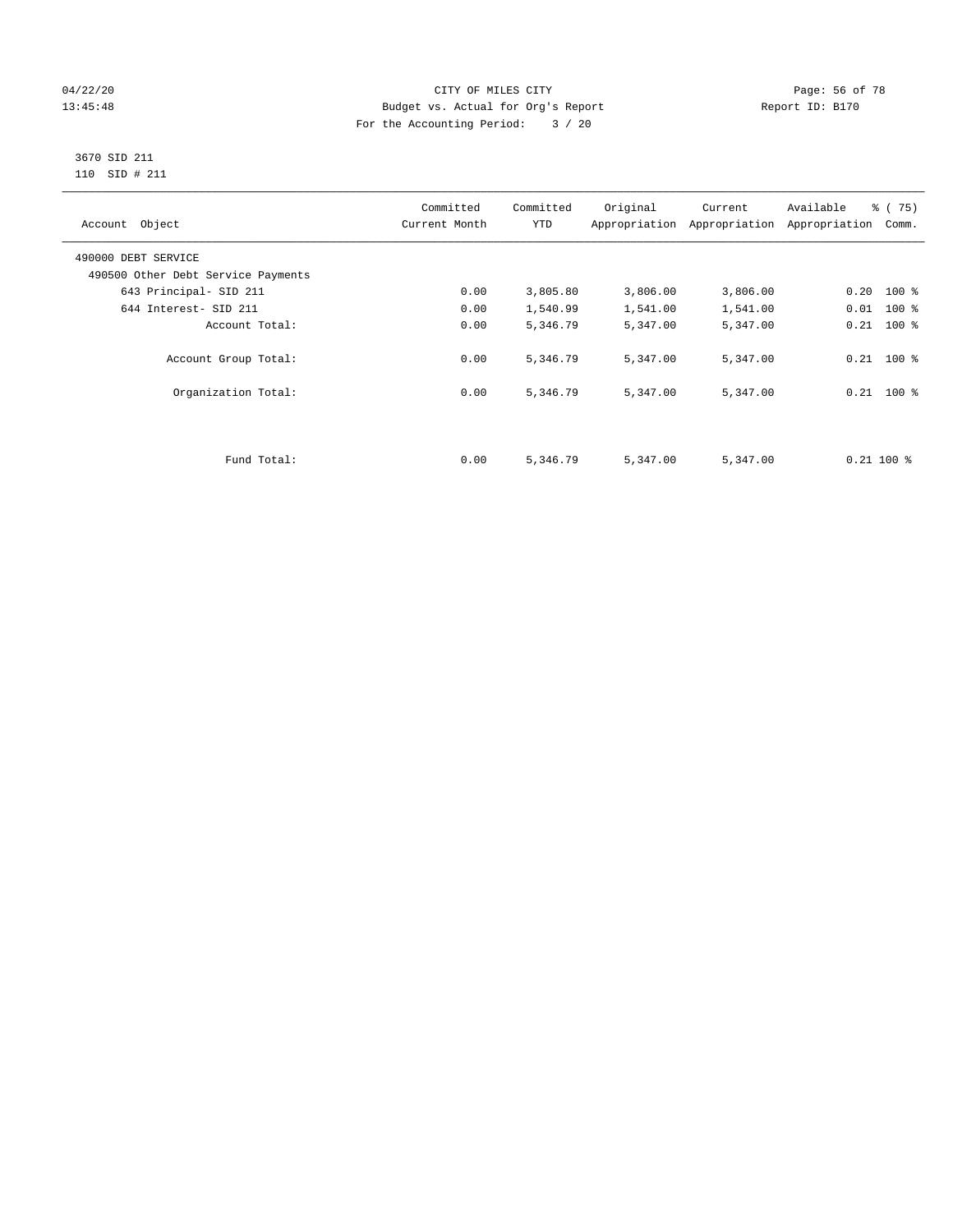# 04/22/20 **CITY OF MILES CITY CITY CITY Page: 57 of 78** 13:45:48 Budget vs. Actual for Org's Report Changer Report ID: B170 For the Accounting Period: 3 / 20

### 4000 General Fund Capitol Improvement Fund

501 Capital Purchases

| Account Object                                                     | Committed<br>Current Month | Committed<br><b>YTD</b>  | Original<br>Appropriation | Current<br>Appropriation | Available<br>Appropriation | % (75)<br>Comm.            |
|--------------------------------------------------------------------|----------------------------|--------------------------|---------------------------|--------------------------|----------------------------|----------------------------|
| 410000 GENERAL GOVERNMENTGASB68<br>410100 Legislative Services(02) |                            |                          |                           |                          |                            |                            |
| 940 Machinery & Equipment                                          | 0.00                       | 44, 218.37               | 57,640.00                 | 57,640.00                | 13,421.63                  | $77$ $\frac{6}{9}$         |
| Account Total:                                                     | 0.00                       | 44, 218.37               | 57,640.00                 | 57,640.00                | 13,421.63                  | 77 %                       |
| Account Group Total:<br>Organization Total:                        | 0.00<br>0.00               | 44, 218.37<br>44, 218.37 | 57,640.00<br>57,640.00    | 57,640.00<br>57,640.00   | 13,421.63<br>13,421.63     | 77.8<br>$77$ $\frac{6}{9}$ |
| Fund Total:                                                        | 0.00                       | 44, 218.37               | 57,640.00                 | 57,640.00                | 13,421.63                  | 77 %                       |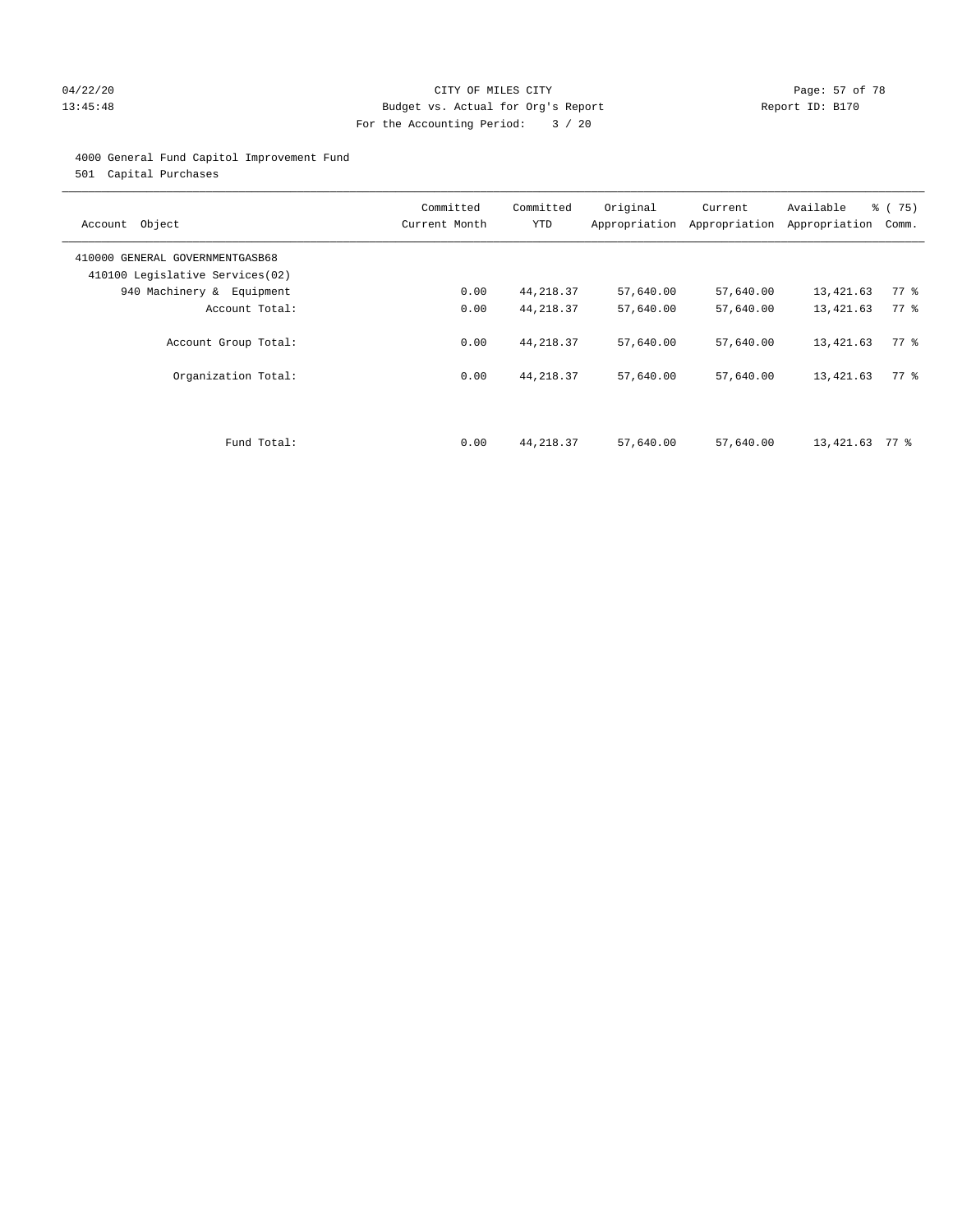### 04/22/20 **CITY OF MILES CITY CITY CITY Page: 58 of 78** 13:45:48 Budget vs. Actual for Org's Report Changer Report ID: B170 For the Accounting Period: 3 / 20

#### 4050 Ambulance Capital Improvement Fund

10 Ambulance

| Account Object                                                             | Committed<br>Current Month | Committed<br><b>YTD</b> | Original  | Current<br>Appropriation Appropriation | Available<br>Appropriation | 8 (75)<br>Comm. |
|----------------------------------------------------------------------------|----------------------------|-------------------------|-----------|----------------------------------------|----------------------------|-----------------|
| 420000 PUBLIC SAFETY-GASB68<br>420730 Emergency Medical Services-Ambulance |                            |                         |           |                                        |                            |                 |
| 940 Machinery & Equipment                                                  | 0.00                       | 0.00                    | 13,779.00 | 13,779.00                              | 13,779.00                  | 0 <sup>8</sup>  |
| Account Total:                                                             | 0.00                       | 0.00                    | 13,779.00 | 13,779.00                              | 13,779.00                  | 0 <sup>8</sup>  |
| Account Group Total:                                                       | 0.00                       | 0.00                    | 13,779.00 | 13,779.00                              | 13,779.00                  | 0 <sup>8</sup>  |
| Organization Total:                                                        | 0.00                       | 0.00                    | 13,779.00 | 13,779.00                              | 13,779.00                  | 0 <sup>8</sup>  |
|                                                                            |                            |                         |           |                                        |                            |                 |
| Fund Total:                                                                | 0.00                       | 0.00                    | 13,779.00 | 13,779.00                              | 13,779.00                  | 0 %             |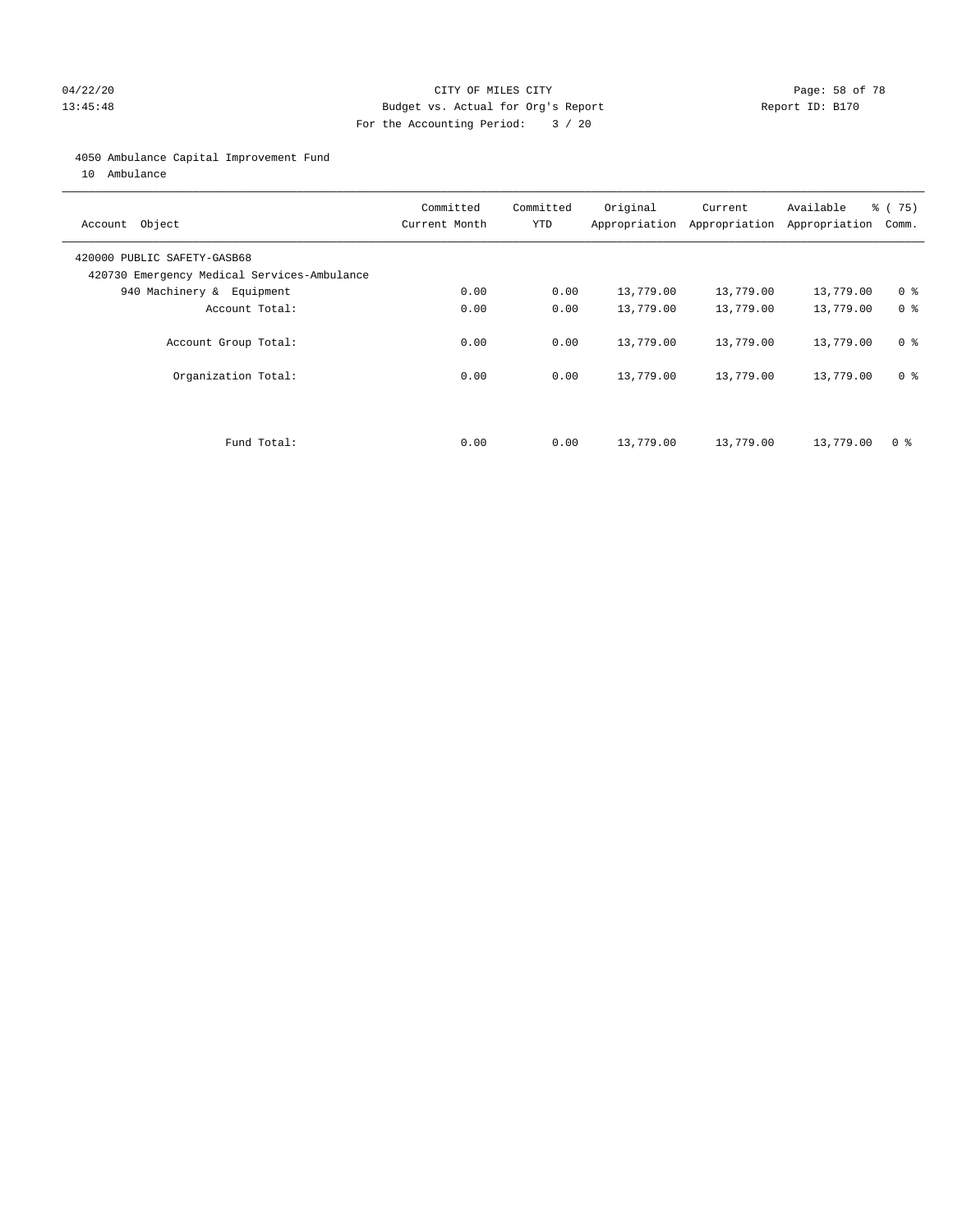# 04/22/20 **CITY OF MILES CITY CONSUMING THE PAGE: 59 of 78** 13:45:48 Budget vs. Actual for Org's Report Report ID: B170 For the Accounting Period: 3 / 20

#### 4060 CAPITAL IMPROV-PUBLIC WORKS

911 Public Works Operations

| Object<br>Account                                         | Committed<br>Current Month | Committed<br><b>YTD</b> | Original<br>Appropriation | Current<br>Appropriation | Available<br>Appropriation | 8 (75)<br>Comm. |
|-----------------------------------------------------------|----------------------------|-------------------------|---------------------------|--------------------------|----------------------------|-----------------|
| 430000 Public Works-GASB68<br>430233 Roadway/Re-surfacing |                            |                         |                           |                          |                            |                 |
| 940 Machinery & Equipment                                 | 20,000.00                  | 382, 159.73             | 510,000.00                | 510,000.00               | 127,840.27                 | 75 %            |
| Account Total:                                            | 20,000.00                  | 382, 159.73             | 510,000.00                | 510,000.00               | 127,840.27                 | 75 %            |
| Account Group Total:                                      | 20,000.00                  | 382, 159.73             | 510,000.00                | 510,000.00               | 127,840.27                 | 75 %            |
| Organization Total:                                       | 20,000.00                  | 382, 159.73             | 510,000.00                | 510,000.00               | 127,840.27                 | 75 %            |
|                                                           |                            |                         |                           |                          |                            |                 |
| Fund Total:                                               | 20,000.00                  | 382, 159. 73            | 510,000.00                | 510,000.00               | 127,840.27 75 %            |                 |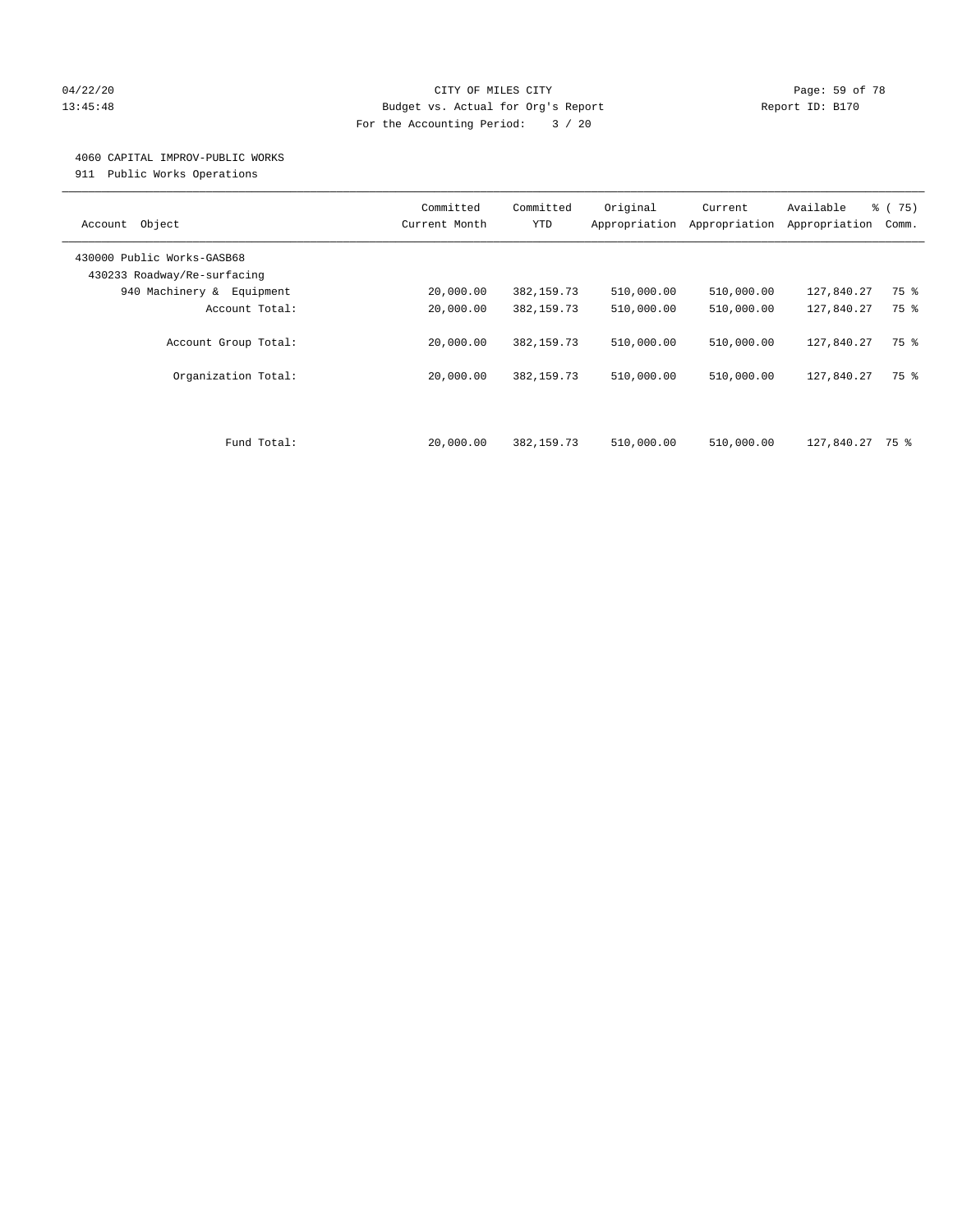# 04/22/20 **CITY OF MILES CITY CONSUMING THE PAGE: 60 OF 78** 13:45:48 Budget vs. Actual for Org's Report Report ID: B170 For the Accounting Period: 3 / 20

————————————————————————————————————————————————————————————————————————————————————————————————————————————————————————————————————

# 5210 WATER UTILITY

22 Water Plant

| Account Object                                | Committed<br>Current Month | Committed<br>YTD | Original   | Current    | Available<br>Appropriation Appropriation Appropriation Comm. | % (75)             |
|-----------------------------------------------|----------------------------|------------------|------------|------------|--------------------------------------------------------------|--------------------|
| 430000 Public Works-GASB68                    |                            |                  |            |            |                                                              |                    |
| 430530 Water Source of Supply and Pumping(22) |                            |                  |            |            |                                                              |                    |
| 111 Salaries and Wages - Permanent            | 18,648.51                  | 183,342.60       | 250,484.00 | 250,484.00 | 67,141.40                                                    | 73 %               |
| 121 OVERTIME-PERMANENT                        | 251.08                     | 6,841.87         | 10,300.00  | 10,300.00  | 3,458.13                                                     | 66 %               |
| 131 VACATION                                  | 2,202.24                   | 14,640.07        | 19,500.00  | 19,500.00  | 4,859.93                                                     | 75 %               |
| 132 SICK LEAVE                                | 350.66                     | 3,440.71         | 5,500.00   | 5,500.00   | 2,059.29                                                     | 63 %               |
| 133 OTHER LEAVE PAY                           | 81.26                      | 322.03           | 2,733.00   | 2,733.00   | 2,410.97                                                     | $12*$              |
| 134 HOLIDAY PAY                               | 0.00                       | 4,181.25         | 5,400.00   | 5,400.00   | 1,218.75                                                     | $77$ $%$           |
| 141 Unemployment Insurance                    | 32.36                      | 320.87           | 441.00     | 441.00     | 120.13                                                       | 73 %               |
| 142 Workers' Compensation                     | 1,258.86                   | 12,610.95        | 16,848.00  | 16,848.00  | 4,237.05                                                     | 75 %               |
| 143 Health Insurance                          | 4,449.86                   | 41,002.65        | 53,404.00  | 53,404.00  | 12,401.35                                                    | $77$ $\frac{6}{9}$ |
| 144 FICA                                      | 1,561.13                   | 15,571.05        | 22,485.00  | 22,485.00  | 6,913.95                                                     | 69 %               |
| 145 PERS                                      | 1,866.95                   | 18, 191.48       | 25,482.00  | 25,482.00  | 7,290.52                                                     | 71 %               |
| 196 CLOTHING ALLOTMENT                        | 0.00                       | 915.00           | 950.00     | 950.00     | 35.00                                                        | 96%                |
| 210 Office Supplies and Materials             | 0.00                       | 64.44            | 250.00     | 250.00     | 185.56                                                       | $26$ %             |
| 214 Small Items of Equipment                  | 0.00                       | 83.39            | 8,000.00   | 8,000.00   | 7,916.61                                                     | 1 <sup>8</sup>     |
| 220 Operating Expenses                        | 559.09                     | 1,638.24         | 2,500.00   | 2,500.00   | 861.76                                                       | 66 %               |
| 222 Chemicals, Lab & Med Supplies             | 50.00                      | 50.00            | 250.00     | 250.00     | 200.00                                                       | $20*$              |
| 226 Clothing and Uniforms                     | 40.90                      | 295.24           | 600.00     | 600.00     | 304.76                                                       | 49 %               |
| 230 Repair and Maintenance Supplies           | 1,275.30                   | 5,520.33         | 10,000.00  | 10,000.00  | 4,479.67                                                     | $55$ $%$           |
| 231 Gas, Oil, Diesel Fuel, Grease, etc.       | 63.25                      | 1,403.19         | 2,000.00   | 2,000.00   | 596.81                                                       | 70 %               |
| 241 Consumable Tools                          | 0.00                       | 0.00             | 200.00     | 200.00     | 200.00                                                       | 0 <sup>8</sup>     |
| 311 Postage, Box Rent, Etc.                   | 2.05                       | 16.99            | 50.00      | 50.00      | 33.01                                                        | $34$ $%$           |
| 330 Publicity, Subscriptions & Dues           | 0.00                       | 145.00           | 750.00     | 750.00     | 605.00                                                       | 19 <sup>°</sup>    |
| 334 Memberships, Registrations & Dues         | 0.00                       | 107.50           | 200.00     | 200.00     | 92.50                                                        | $54$ %             |
| 341 Electric Utility Services                 | 5,295.95                   | 52,503.84        | 75,800.00  | 75,800.00  | 23, 296. 16                                                  | 69 %               |
| 344 Gas Utility Service                       | 1,550.47                   | 7,139.19         | 10,000.00  | 10,000.00  | 2,860.81                                                     | 71 %               |
| 345 Telephone                                 | 51.20                      | 637.72           | 1,000.00   | 1,000.00   | 362.28                                                       | 64 %               |
| 346 Garbage Service                           | 71.12                      | 419.74           | 500.00     | 500.00     | 80.26                                                        | 84 %               |
| 347 Internet                                  | 80.20                      | 721.80           | 1,000.00   | 1,000.00   | 278.20                                                       | 72 %               |
| 350 Professional Services                     | 0.00                       | 465.80           | 500.00     | 500.00     | 34.20                                                        | 93 %               |
| 352 Wtr/Swr Lab Testing                       | 0.00                       | 0.00             | 1,000.00   | 1,000.00   | 1,000.00                                                     | 0 <sup>8</sup>     |
| 357 Architectual, Engineering Serv Etc.       | 0.00                       | 0.00             | 10,000.00  | 10,000.00  | 10,000.00                                                    | 0 <sup>8</sup>     |
| 360 Contr R & M                               | 7,443.80                   | 25,768.21        | 143,000.00 | 143,000.00 | 117,231.79                                                   | 18 %               |
| 363 R&M Vehicles/Equip/Labor-PW               | 93.14                      | 228.72           | 3,500.00   | 3,500.00   | 3,271.28                                                     | 7 %                |
| 369 Other Repair and Maintenance              | 0.00                       | 309.25           | 2,000.00   | 2,000.00   | 1,690.75                                                     | 15 <sup>8</sup>    |
| 370 Travel                                    | 0.00                       | 384.54           | 1,000.00   | 1,000.00   | 615.46                                                       | 38 <sup>8</sup>    |
| 380 Training Services                         | 0.00                       | 476.08           | 2,000.00   | 2,000.00   | 1,523.92                                                     | $24$ %             |
| 382 Books                                     | 0.00                       | 148.00           | 200.00     | 200.00     | 52.00                                                        | 74 %               |
| 400 BUILDING MATERIALS                        | 0.00                       | 0.00             | 500.00     | 500.00     | 500.00                                                       | 0 <sup>8</sup>     |
| 511 Insurance on Buildings                    | 0.00                       | 9,143.21         | 9,522.00   | 9,522.00   | 378.79                                                       | 96%                |
| 512 Insurance on Vehicles & Equipment         | 0.00                       | 271.93           | 272.00     | 272.00     | 0.07                                                         | 100 %              |
| 940 Machinery & Equipment                     | 11,523.13                  | 17,579.13        | 85,000.00  | 85,000.00  | 67,420.87                                                    | $21$ %             |
| Account Total:                                | 58,802.51                  | 426,902.01       | 785,121.00 | 785,121.00 | 358,218.99                                                   | 54 %               |
| Account Group Total:                          | 58,802.51                  | 426,902.01       | 785,121.00 | 785,121.00 | 358,218.99                                                   | $54$ $%$           |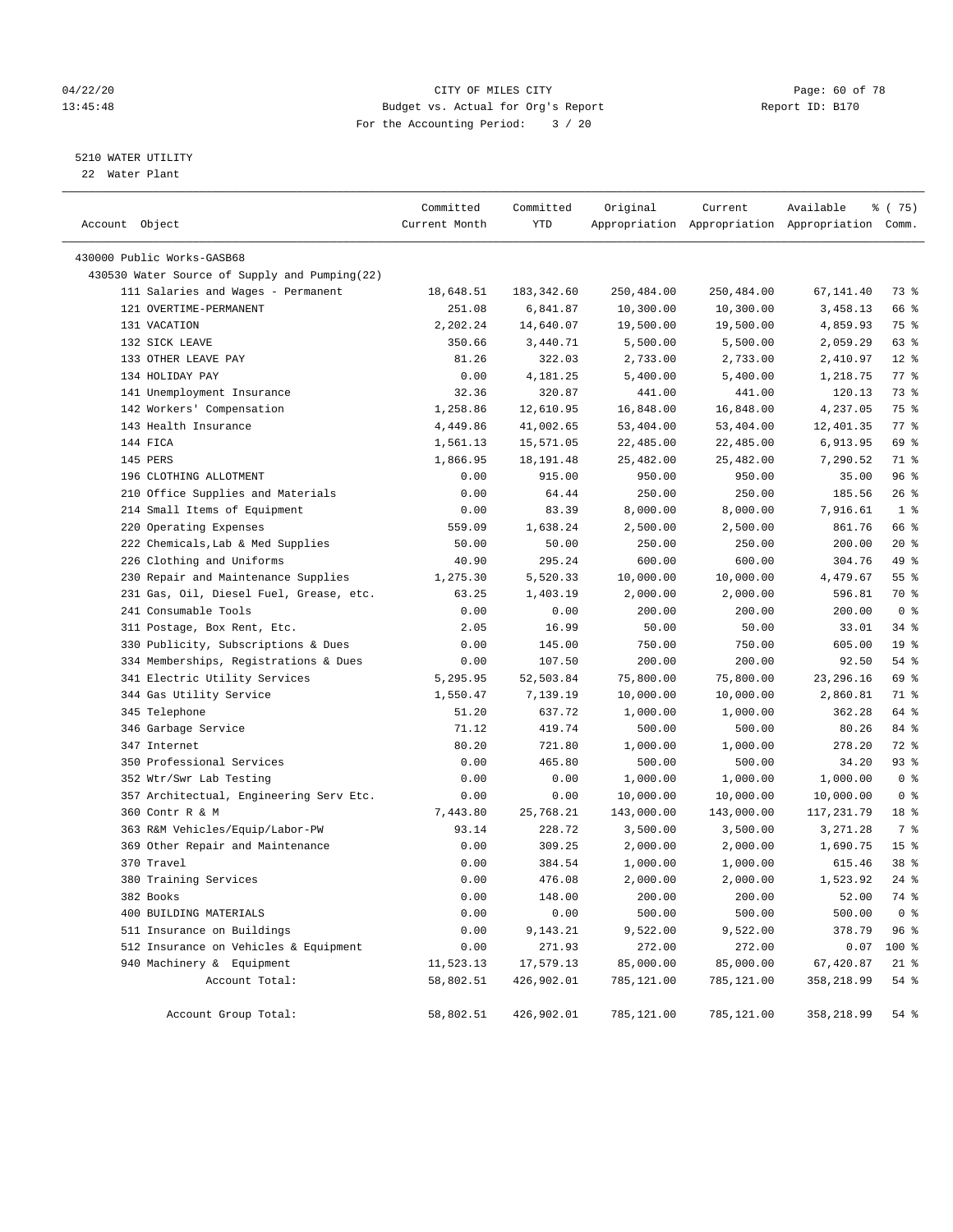# 04/22/20 **CITY OF MILES CITY CONSUMING THE PAGE: 61 of 78** 13:45:48 Budget vs. Actual for Org's Report Report ID: B170 For the Accounting Period: 3 / 20

# 5210 WATER UTILITY

22 Water Plant

| Account Object |                     | Committed<br>Current Month | Committed<br>YTD | Original   | Current<br>Appropriation Appropriation Appropriation Comm. | Available       | 8 (75) |
|----------------|---------------------|----------------------------|------------------|------------|------------------------------------------------------------|-----------------|--------|
|                | Organization Total: | 58,802.51                  | 426,902.01       | 785,121.00 | 785,121.00                                                 | 358,218.99 54 % |        |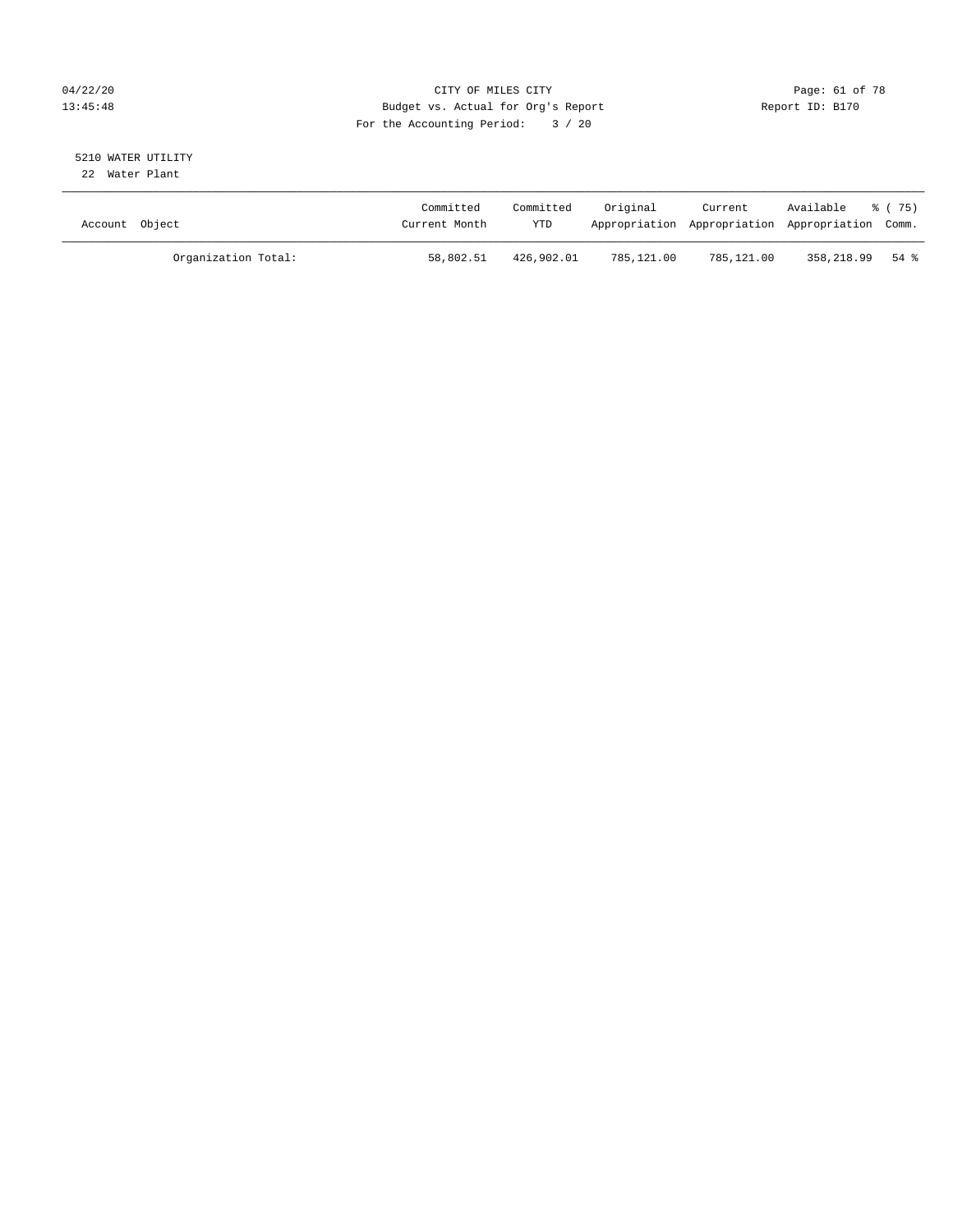# 04/22/20 **CITY OF MILES CITY CONSUMING THE PAGE: 62 of 78** 13:45:48 Budget vs. Actual for Org's Report Report ID: B170 For the Accounting Period: 3 / 20

————————————————————————————————————————————————————————————————————————————————————————————————————————————————————————————————————

# 5210 WATER UTILITY

23 Water Lines

|                                           | Committed     | Committed                   | Original     | Current      | Available                                       | ៖ (75)          |  |
|-------------------------------------------|---------------|-----------------------------|--------------|--------------|-------------------------------------------------|-----------------|--|
| Account Object                            | Current Month | YTD                         |              |              | Appropriation Appropriation Appropriation Comm. |                 |  |
|                                           |               |                             |              |              |                                                 |                 |  |
| 430000 Public Works-GASB68                |               |                             |              |              |                                                 |                 |  |
| 430550 Transmission and Distribution(23)  |               |                             |              |              |                                                 |                 |  |
| 111 Salaries and Wages - Permanent        | 10,308.61     | 93, 372.88                  | 151,428.00   | 151,428.00   | 58,055.12                                       | 62 %            |  |
| 121 OVERTIME-PERMANENT                    | 565.15        | 6,068.04                    | 10,200.00    | 10,200.00    | 4,131.96                                        | 59 %            |  |
| 131 VACATION                              | 831.79        | 8,196.09                    | 7,600.00     | 7,600.00     | $-596.09$                                       | 108 %           |  |
| 132 SICK LEAVE                            | 575.24        | 3,739.02                    | 5,000.00     | 5,000.00     | 1,260.98                                        | 75 %            |  |
| 133 OTHER LEAVE PAY                       | 18.32         | 437.57                      | 1,430.00     | 1,430.00     | 992.43                                          | $31$ %          |  |
| 134 HOLIDAY PAY                           | 193.53        | 801.45                      | 2,100.00     | 2,100.00     | 1,298.55                                        | 38 <sup>8</sup> |  |
| 141 Unemployment Insurance                | 18.78         | 169.73                      | 267.00       | 267.00       | 97.27                                           | 64 %            |  |
| 142 Workers' Compensation                 | 678.09        | 6,119.92                    | 8,523.00     | 8,523.00     | 2,403.08                                        | 72 %            |  |
| 143 Health Insurance                      | 2,844.29      | 22, 421.49                  | 34,140.00    | 34,140.00    | 11,718.51                                       | 66 %            |  |
| 144 FICA                                  | 917.65        | 8,292.77                    | 13,599.00    | 13,599.00    | 5,306.23                                        | 61 %            |  |
| 145 PERS                                  | 1,083.12      | 9,728.10                    | 15,412.00    | 15,412.00    | 5,683.90                                        | 63 %            |  |
| 196 CLOTHING ALLOTMENT                    | 25.00         | 487.00                      | 800.00       | 800.00       | 313.00                                          | 61 %            |  |
| 210 Office Supplies and Materials         | 798.82        | 984.00                      | 350.00       | 350.00       | $-634.00$                                       | 281 %           |  |
| 214 Small Items of Equipment              | 213.55        | 18,358.13                   | 37,000.00    | 37,000.00    | 18,641.87                                       | 50%             |  |
| 220 Operating Expenses                    | 1,971.11      | 8,411.28                    | 35,000.00    | 35,000.00    | 26,588.72                                       | $24$ %          |  |
| 222 Chemicals, Lab & Med Supplies         | 0.00          | 0.00                        | 200.00       | 200.00       | 200.00                                          | 0 <sup>8</sup>  |  |
| 226 Clothing and Uniforms                 | 159.36        | 457.90                      | 700.00       | 700.00       | 242.10                                          | 65 %            |  |
| 230 Repair and Maintenance Supplies       | 50.00         | 12,210.32                   | 40,000.00    | 40,000.00    | 27,789.68                                       | $31$ %          |  |
| 231 Gas, Oil, Diesel Fuel, Grease, etc.   | 248.68        | 6,204.37                    | 15,000.00    | 15,000.00    | 8,795.63                                        | 41 %            |  |
| 233 Water/Sewer Main Replacement and      | 0.00          | 0.00                        | 10,000.00    | 10,000.00    | 10,000.00                                       | 0 <sup>8</sup>  |  |
| 234 Hydrant/Manhole Replacement, Valves   | 0.00          | 14,238.59                   | 20,000.00    | 20,000.00    | 5,761.41                                        | 71 %            |  |
| 235 Curb Stop Replacement                 | 470.65        | 10,467.53                   | 18,000.00    | 18,000.00    | 7,532.47                                        | 58 %            |  |
| 241 Consumable Tools                      | 0.00          | 0.00                        | 1,000.00     | 1,000.00     | 1,000.00                                        | 0 <sup>8</sup>  |  |
| 311 Postage, Box Rent, Etc.               | 0.00          | 0.00                        | 100.00       | 100.00       | 100.00                                          | 0 <sup>8</sup>  |  |
| 320 Printing, Duplicating, Typing &       | 0.00          | 0.00                        | 100.00       | 100.00       | 100.00                                          | 0 <sup>°</sup>  |  |
| 330 Publicity, Subscriptions & Dues       | 0.00          | 0.00                        | 1,500.00     | 1,500.00     | 1,500.00                                        | 0 <sup>8</sup>  |  |
| 331 Publication of Formal & Legal Notices | 42.08         | 42.08                       | 150.00       | 150.00       | 107.92                                          | 28 %            |  |
| 334 Memberships, Registrations & Dues     | 0.00          | 270.95                      | 500.00       | 500.00       | 229.05                                          | $54$ %          |  |
| 341 Electric Utility Services             | 0.00          | 169.54                      | 1,500.00     | 1,500.00     | 1,330.46                                        | $11$ %          |  |
| 344 Gas Utility Service                   | 0.00          | 222.38                      | 500.00       | 500.00       | 277.62                                          | 44 %            |  |
| 345 Telephone                             | 27.95         | 442.40                      | 700.00       | 700.00       | 257.60                                          | 63 %            |  |
| 347 Internet                              | 11.40         | 102.60                      | 200.00       | 200.00       | 97.40                                           | $51$ %          |  |
| 350 Professional Services                 | 0.00          | 12,080.83                   | 45,000.00    | 45,000.00    | 32,919.17                                       | $27$ %          |  |
| 357 Architectual, Engineering Serv Etc.   | 0.00          | 0.00                        | 15,000.00    | 15,000.00    | 15,000.00                                       | 0 <sup>8</sup>  |  |
| 360 Contr R & M                           | 160.42        | 2,248.59                    | 80,000.00    | 80,000.00    | 77,751.41                                       | 3%              |  |
| 363 R&M Vehicles/Equip/Labor-PW           | 8,106.53      | 28,957.87                   | 40,000.00    | 40,000.00    | 11,042.13                                       | 72 %            |  |
| 369 Other Repair and Maintenance          | 0.00          | 0.00                        | 1,000.00     | 1,000.00     | 1,000.00                                        | 0 <sup>8</sup>  |  |
| 370 Travel                                | $-41.50$      | 0.00                        | 1,200.00     | 1,200.00     | 1,200.00                                        | 0 <sup>8</sup>  |  |
| 380 Training Services                     | 0.00          | 185.00                      | 750.00       | 750.00       | 565.00                                          | $25$ %          |  |
| 382 Books                                 |               | 0.00                        |              | 150.00       | 150.00                                          | 0 <sup>8</sup>  |  |
|                                           | 0.00          |                             | 150.00       |              |                                                 |                 |  |
| 400 BUILDING MATERIALS                    | 177.06        | 441.34<br>2,997.20          | 750.00       | 750.00       | 308.66                                          | 59 %            |  |
| 511 Insurance on Buildings                | 0.00          |                             | 2,998.00     | 2,998.00     | 0.80                                            | 100 %           |  |
| 512 Insurance on Vehicles & Equipment     | 0.00          | 731.65                      | 732.00       | 732.00       | 0.35                                            | 100 %           |  |
| 532 Land Rental                           | 0.00          | 911.33                      | 1,500.00     | 1,500.00     | 588.67                                          | 61 %            |  |
| 940 Machinery & Equipment                 |               | 19,765.11 1,105,356.35      | 1,875,000.00 | 1,875,000.00 | 769,643.65                                      | 59 %            |  |
| Account Total:                            |               | 50, 220. 79 1, 386, 326. 29 | 2,497,079.00 | 2,497,079.00 | 1,110,752.71                                    | 56 %            |  |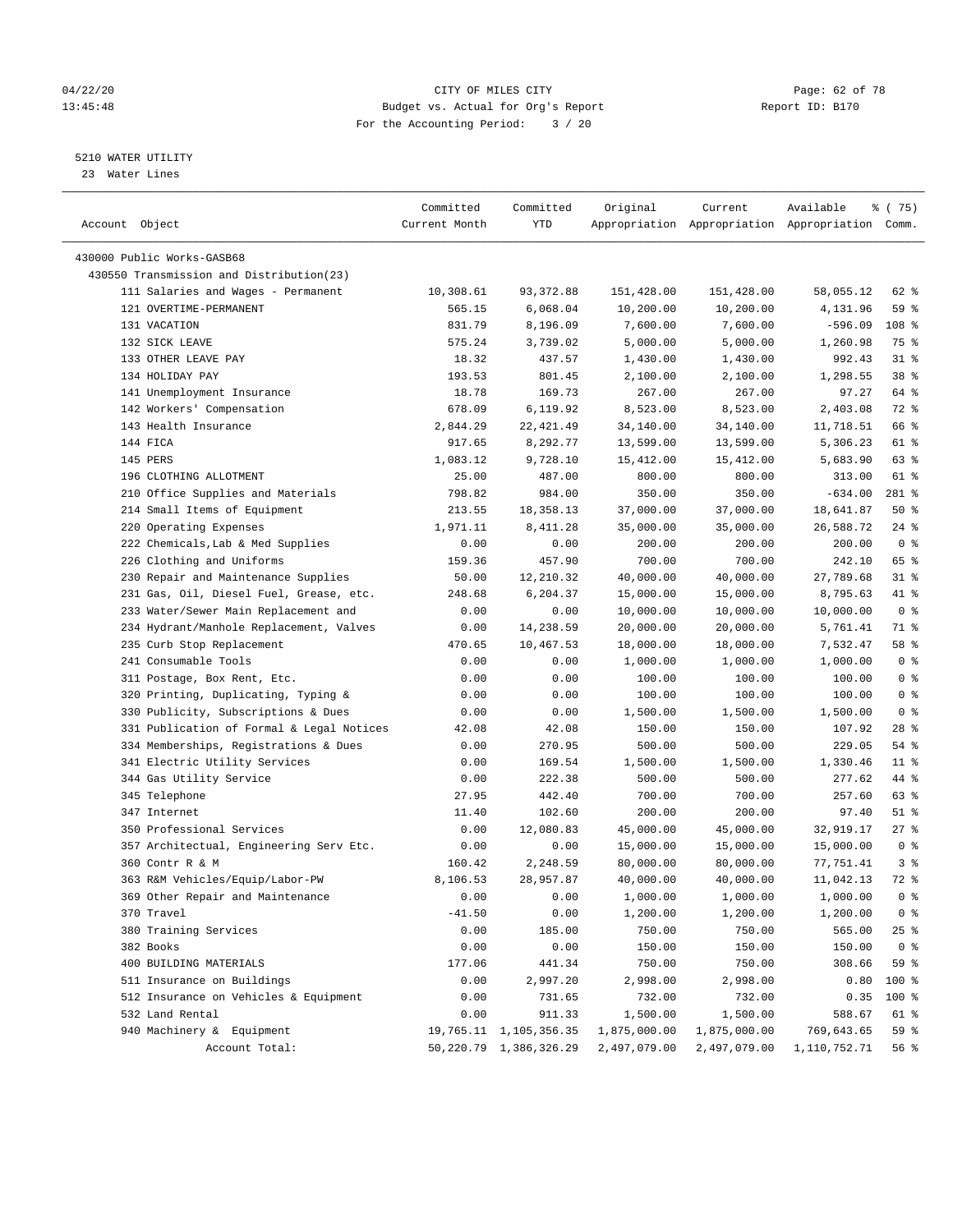# 04/22/20 **CITY OF MILES CITY CONSUMING THE PAGE: 63 of 78** 13:45:48 Budget vs. Actual for Org's Report Changer Report ID: B170 For the Accounting Period: 3 / 20

5210 WATER UTILITY

23 Water Lines

| Account Object                             | Committed<br>Current Month | Committed<br><b>YTD</b>     | Original     | Current      | Available<br>Appropriation Appropriation Appropriation | % (75)<br>Comm. |  |
|--------------------------------------------|----------------------------|-----------------------------|--------------|--------------|--------------------------------------------------------|-----------------|--|
| Account Group Total:                       |                            | 50, 220. 79 1, 386, 326. 29 | 2,497,079.00 | 2,497,079.00 | 1,110,752.71                                           | 56 <sup>8</sup> |  |
| 490000 DEBT SERVICE                        |                            |                             |              |              |                                                        |                 |  |
| 490200 Revenue Bonds                       |                            |                             |              |              |                                                        |                 |  |
| 611 Principal-NE Wtr Line Phase II         | 0.00                       | 9,000.00                    | 17,000.00    | 17,000.00    | 8,000.00                                               | 53%             |  |
| 615 Principal-Northeast Water Ln \$2.2     | 0.00                       | 33,000.00                   | 67,000.00    | 67,000.00    | 34,000.00                                              | 49 %            |  |
| 616 Principal-Carbon Hill Water Tank \$2.2 | 0.00                       | 33,000.00                   | 66,000.00    | 66,000.00    | 33,000.00                                              | $50*$           |  |
| 617 Principal - NE Wtr Line \$500k         | 0.00                       | 7,000.00                    | 15,000.00    | 15,000.00    | 8,000.00                                               | 47 %            |  |
| 618 Principal-Carbon Hill \$500k           | 0.00                       | 7,000.00                    | 15,000.00    | 15,000.00    | 8,000.00                                               | 47 %            |  |
| 622 Interest-NE Wtr Line Phase II          | 0.00                       | 671.25                      | 1,309.00     | 1,309.00     | 637.75                                                 | $51$ $%$        |  |
| 631 Interest - NE Wtr Line \$500k          | 0.00                       | 5,046.25                    | 9,997.00     | 9,997.00     | 4,950.75                                               | 50%             |  |
| 632 Interest - Carbon Hill Wtr Tank \$500k | 0.00                       | 5,046.25                    | 9,997.00     | 9,997.00     | 4,950.75                                               | $50*$           |  |
| 634 Interest-Northeast Wtr Ln \$2.2        | 0.00                       | 24,600.00                   | 48,705.00    | 48,705.00    | 24,105.00                                              | $51$ %          |  |
| 638 Interest-Carbon Hill Tank \$2.2        | 0.00                       | 23,955.00                   | 47, 415.00   | 47,415.00    | 23,460.00                                              | $51$ %          |  |
| Account Total:                             | 0.00                       | 148, 318.75                 | 297,423.00   | 297, 423.00  | 149, 104. 25                                           | 50%             |  |
| Account Group Total:                       | 0.00                       | 148, 318.75                 | 297,423.00   | 297, 423.00  | 149,104.25                                             | 50%             |  |
| 520000 OTHER FINANCING USES                |                            |                             |              |              |                                                        |                 |  |
| 521000 Interfund Operating Transfers Out   |                            |                             |              |              |                                                        |                 |  |
| 820 Transfers to Other Funds               | 1,000.00                   | 9,000.00                    | 12,000.00    | 12,000.00    | 3,000.00                                               | 75 %            |  |
| Account Total:                             | 1,000.00                   | 9,000.00                    | 12,000.00    | 12,000.00    | 3,000.00                                               | 75 %            |  |
| Account Group Total:                       | 1,000.00                   | 9,000.00                    | 12,000.00    | 12,000.00    | 3,000.00                                               | 75 %            |  |
| Organization Total:                        | 51,220.79                  | 1,543,645.04                | 2,806,502.00 | 2,806,502.00 | 1,262,856.96                                           | $55$ $%$        |  |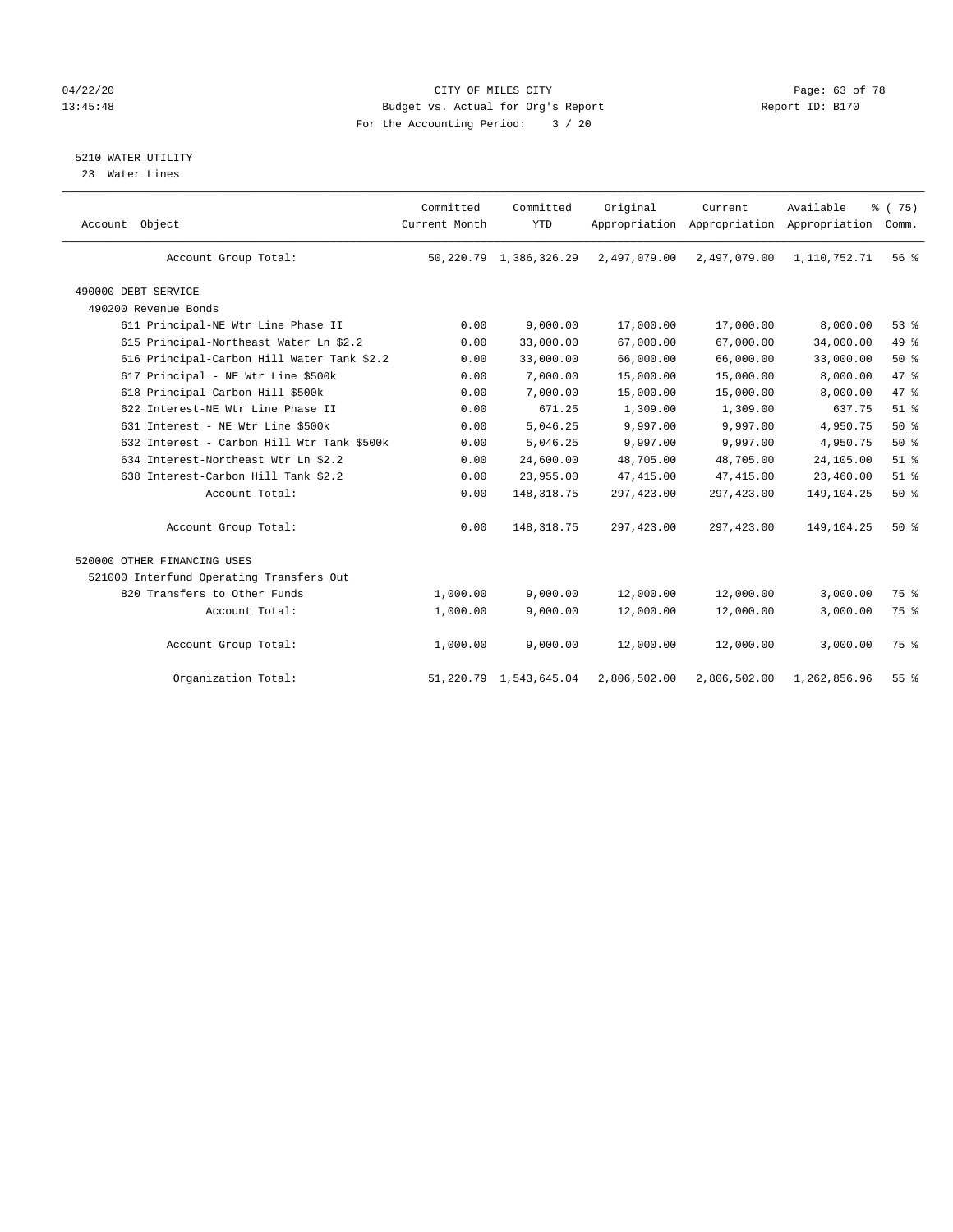# 04/22/20 Page: 64 of 78 CITY OF MILES CITY CHANGES CONTROL PAGE: 64 of 78 13:45:48 Budget vs. Actual for Org's Report Report ID: B170 For the Accounting Period: 3 / 20

# 5210 WATER UTILITY

25 Water Administration

| Account Object                            | Committed<br>Current Month | Committed<br><b>YTD</b> | Original   | Current    | Available<br>Appropriation Appropriation Appropriation Comm. | 8 (75)           |
|-------------------------------------------|----------------------------|-------------------------|------------|------------|--------------------------------------------------------------|------------------|
|                                           |                            |                         |            |            |                                                              |                  |
| 430000 Public Works-GASB68                |                            |                         |            |            |                                                              |                  |
| 430510 Water Administration(25)           |                            |                         |            |            |                                                              |                  |
| 111 Salaries and Wages - Permanent        | 2,172.36                   | 19,416.07               | 24,656.00  | 24,656.00  | 5,239.93                                                     | 79 %             |
| 121 OVERTIME-PERMANENT                    | 0.00                       | 0.00                    | 120.00     | 120.00     | 120.00                                                       | 0 <sup>8</sup>   |
| 131 VACATION                              | 0.00                       | 629.63                  | 1,700.00   | 1,700.00   | 1,070.37                                                     | 37%              |
| 132 SICK LEAVE                            | 61.97                      | 676.67                  | 1,100.00   | 1,100.00   | 423.33                                                       | 62 %             |
| 133 OTHER LEAVE PAY                       | 0.00                       | 13.35                   | 104.00     | 104.00     | 90.65                                                        | 13 <sup>°</sup>  |
| 141 Unemployment Insurance                | 3.35                       | 31.17                   | 42.00      | 42.00      | 10.83                                                        | 74 %             |
| 142 Workers' Compensation                 | 26.82                      | 250.25                  | 347.00     | 347.00     | 96.75                                                        | $72$ $%$         |
| 143 Health Insurance                      | 437.05                     | 3,933.70                | 5,245.00   | 5,245.00   | 1,311.30                                                     | 75 %             |
| 144 FICA                                  | 170.93                     | 1,595.44                | 2,118.00   | 2,118.00   | 522.56                                                       | 75 %             |
| 145 PERS                                  | 193.70                     | 1,797.74                | 2,400.00   | 2,400.00   | 602.26                                                       | 75 %             |
| 196 CLOTHING ALLOTMENT                    | 0.00                       | 120.00                  | 125.00     | 125.00     | 5.00                                                         | 96%              |
| 210 Office Supplies and Materials         | 217.69                     | 1,115.83                | 3,200.00   | 3,200.00   | 2,084.17                                                     | 35 <sup>8</sup>  |
| 214 Small Items of Equipment              | 0.00                       | 3,993.67                | 2,700.00   | 2,700.00   | $-1, 293.67$                                                 | 148 %            |
| 220 Operating Expenses                    | 30.98                      | 2,748.23                | 3,000.00   | 3,000.00   | 251.77                                                       | $92$ $%$         |
| 230 Repair and Maintenance Supplies       | 0.00                       | 0.00                    | 1,000.00   | 1,000.00   | 1,000.00                                                     | 0 <sup>8</sup>   |
| 311 Postage, Box Rent, Etc.               | 607.83                     | 5,595.21                | 7,000.00   | 7,000.00   | 1,404.79                                                     | 80 %             |
| 320 Printing, Duplicating, Typing &       | 0.00                       | 0.00                    | 1,100.00   | 1,100.00   | 1,100.00                                                     | 0 <sup>8</sup>   |
| 330 Publicity, Subscriptions & Dues       | 56.00                      | 921.52                  | 1,300.00   | 1,300.00   | 378.48                                                       | 71 %             |
| 345 Telephone                             | 22.09                      | 375.73                  | 600.00     | 600.00     | 224.27                                                       | 63 %             |
| 347 Internet                              | 19.60                      | 113.28                  | 250.00     | 250.00     | 136.72                                                       | 45%              |
| 350 Professional Services                 | 16.16                      | 4,892.62                | 6,000.00   | 6,000.00   | 1,107.38                                                     | 82%              |
| 360 Contr R & M                           | 139.45                     | 8,505.95                | 8,100.00   | 8,100.00   | $-405.95$                                                    | 105 <sup>8</sup> |
| 370 Travel                                | 0.00                       | 0.00                    | 250.00     | 250.00     | 250.00                                                       | 0 <sup>8</sup>   |
| 380 Training Services                     | 0.00                       | 50.00                   | 250.00     | 250.00     | 200.00                                                       | $20*$            |
| 382 Books                                 | 0.00                       | 0.00                    | 125.00     | 125.00     | 125.00                                                       | 0 <sup>8</sup>   |
| 513 Liability                             | 0.00                       | 15,623.29               | 15,000.00  | 15,000.00  | $-623.29$                                                    | $104$ %          |
| 531 Building & Office Rental              | 500.00                     | 4,500.00                | 8,366.00   | 8,366.00   | 3,866.00                                                     | 54 %             |
| 555 Bank Service Charges                  | 16.67                      | 66.68                   | 0.00       | 0.00       | $-66.68$                                                     | $***$ $%$        |
| 810 Losses (Bad debt expense - Enterprise | 0.00                       | 0.00                    | 500.00     | 500.00     | 500.00                                                       | 0 <sup>8</sup>   |
| 920 Buildings                             | 0.00                       | 0.00                    | 2,000.00   | 2,000.00   | 2,000.00                                                     | $0 \approx$      |
| Account Total:                            | 4,692.65                   | 76,966.03               | 98,698.00  | 98,698.00  | 21,731.97                                                    | 78 %             |
|                                           |                            |                         |            |            |                                                              |                  |
| Account Group Total:                      | 4,692.65                   | 76,966.03               | 98,698.00  | 98,698.00  | 21,731.97                                                    | 78 %             |
| 520000 OTHER FINANCING USES               |                            |                         |            |            |                                                              |                  |
| 521000 Interfund Operating Transfers Out  |                            |                         |            |            |                                                              |                  |
| 820 Transfers to Other Funds              | 3,693.00                   | 38,718.00               | 55,271.00  | 55,271.00  | 16,553.00                                                    | 70 %             |
| Account Total:                            | 3,693.00                   | 38,718.00               | 55,271.00  | 55,271.00  | 16,553.00                                                    | 70 %             |
| Account Group Total:                      | 3,693.00                   | 38,718.00               | 55,271.00  | 55,271.00  | 16,553.00                                                    | 70 %             |
| Organization Total:                       | 8,385.65                   | 115,684.03              | 153,969.00 | 153,969.00 | 38,284.97                                                    | 75 %             |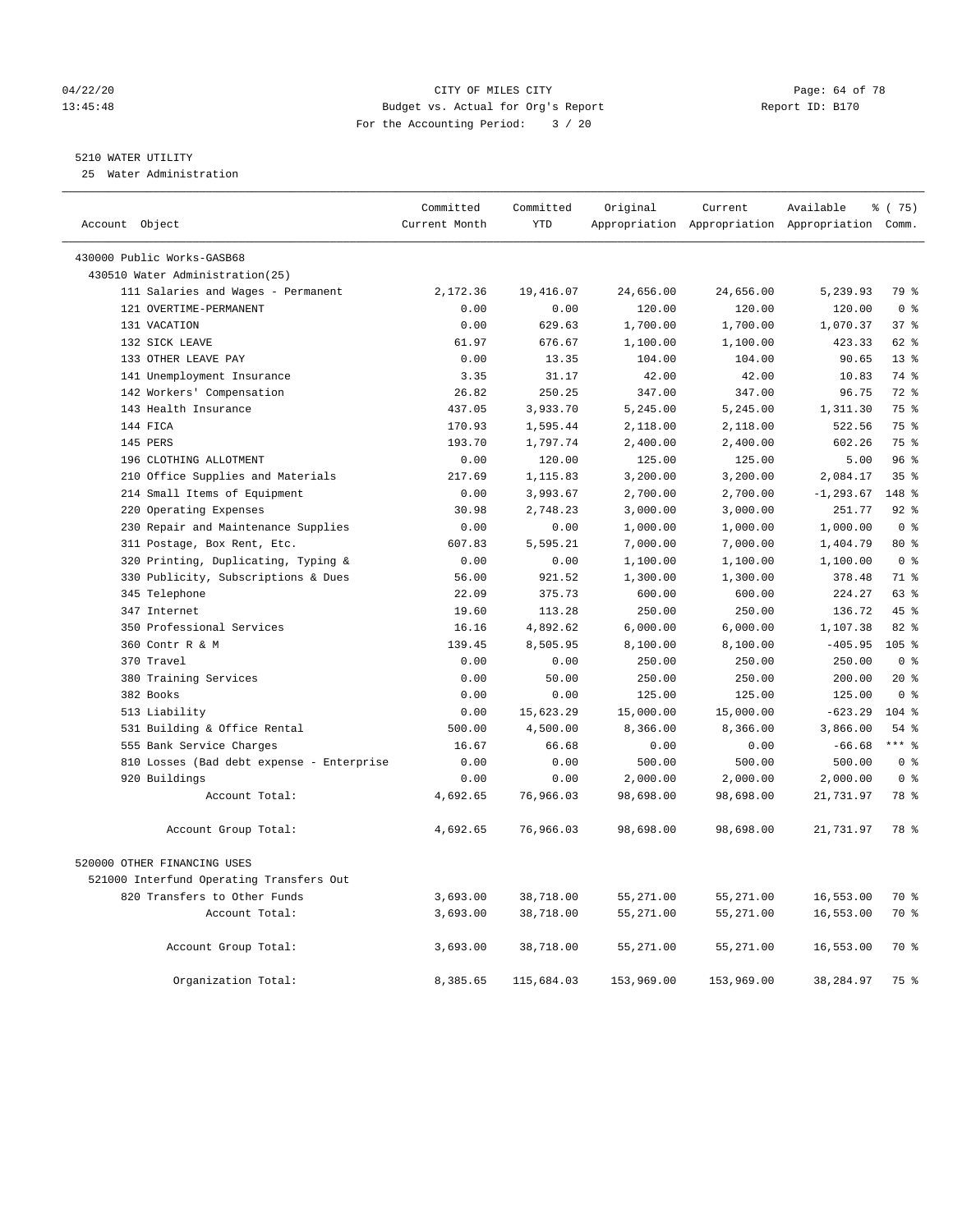#### 04/22/20 Page: 65 of 78 13:45:48 Budget vs. Actual for Org's Report Report ID: B170 For the Accounting Period: 3 / 20

# 5210 WATER UTILITY

80 Water Purification

| Account Object                          | Committed<br>Current Month | Committed<br><b>YTD</b> | Original   | Current<br>Appropriation Appropriation Appropriation Comm. | Available   | 8 (75)          |
|-----------------------------------------|----------------------------|-------------------------|------------|------------------------------------------------------------|-------------|-----------------|
| 430000 Public Works-GASB68              |                            |                         |            |                                                            |             |                 |
| 430540 Water Purification and Treatment |                            |                         |            |                                                            |             |                 |
| 210 Office Supplies and Materials       | 0.00                       | 115.28                  | 400.00     | 400.00                                                     | 284.72      | 29%             |
| 214 Small Items of Equipment            | 0.00                       | 0.00                    | 3,000.00   | 3,000.00                                                   | 3,000.00    | 0 <sup>8</sup>  |
| 220 Operating Expenses                  | 403.68                     | 1,369.20                | 3,000.00   | 3,000.00                                                   | 1,630.80    | 46%             |
| 222 Chemicals, Lab & Med Supplies       | 1,599.00                   | 37,015.56               | 60,000.00  | 60,000.00                                                  | 22,984.44   | 62 %            |
| 226 Clothing and Uniforms               | 34.10                      | 256.56                  | 500.00     | 500.00                                                     | 243.44      | $51$ $%$        |
| 230 Repair and Maintenance Supplies     | 896.77                     | 11,504.44               | 10,000.00  | 10,000.00                                                  | $-1,504.44$ | $115$ %         |
| 231 Gas, Oil, Diesel Fuel, Grease, etc. | 63.25                      | 1,369.53                | 2,000.00   | 2,000.00                                                   | 630.47      | 68 %            |
| 311 Postage, Box Rent, Etc.             | 2.20                       | 45.55                   | 100.00     | 100.00                                                     | 54.45       | 46%             |
| 320 Printing, Duplicating, Typing &     | 0.00                       | 0.00                    | 100.00     | 100.00                                                     | 100.00      | 0 <sup>8</sup>  |
| 330 Publicity, Subscriptions & Dues     | 0.00                       | 145.00                  | 750.00     | 750.00                                                     | 605.00      | 19 <sup>°</sup> |
| 334 Memberships, Registrations & Dues   | 0.00                       | 107.50                  | 300.00     | 300.00                                                     | 192.50      | 36 <sup>8</sup> |
| 352 Wtr/Swr Lab Testing                 | 1,026.74                   | 5,044.68                | 10,000.00  | 10,000.00                                                  | 4,955.32    | 50%             |
| 357 Architectual, Engineering Serv Etc. | 0.00                       | 0.00                    | 8,000.00   | 8,000.00                                                   | 8,000.00    | 0 <sup>8</sup>  |
| 360 Contr R & M                         | 19.50                      | 2.072.42                | 4,000.00   | 4,000.00                                                   | 1,927.58    | $52$ $%$        |
| 369 Other Repair and Maintenance        | 0.00                       | 0.00                    | 1,500.00   | 1,500.00                                                   | 1,500.00    | 0 <sup>8</sup>  |
| 370 Travel                              | 0.00                       | 500.76                  | 1,500.00   | 1,500.00                                                   | 999.24      | 33 <sup>8</sup> |
| 380 Training Services                   | 0.00                       | 366.06                  | 1,500.00   | 1,500.00                                                   | 1,133.94    | $24$ $%$        |
| 382 Books                               | 0.00                       | 148.00                  | 200.00     | 200.00                                                     | 52.00       | 74 %            |
| 533 Machinery and Equipment Rental      | 0.00                       | 0.00                    | 500.00     | 500.00                                                     | 500.00      | 0 <sup>8</sup>  |
| 940 Machinery & Equipment               | 0.00                       | 0.00                    | 5,000.00   | 5,000.00                                                   | 5,000.00    | 0 <sup>8</sup>  |
| Account Total:                          | 4,045.24                   | 60,060.54               | 112,350.00 | 112,350.00                                                 | 52,289.46   | 53%             |
| Account Group Total:                    | 4,045.24                   | 60,060.54               | 112,350.00 | 112,350.00                                                 | 52,289.46   | 53%             |
| Organization Total:                     | 4,045.24                   | 60,060.54               | 112,350.00 | 112,350.00                                                 | 52,289.46   | 53%             |

Fund Total: 122,454.19 2,146,291.62 3,857,942.00 3,857,942.00 1,711,650.38 56 %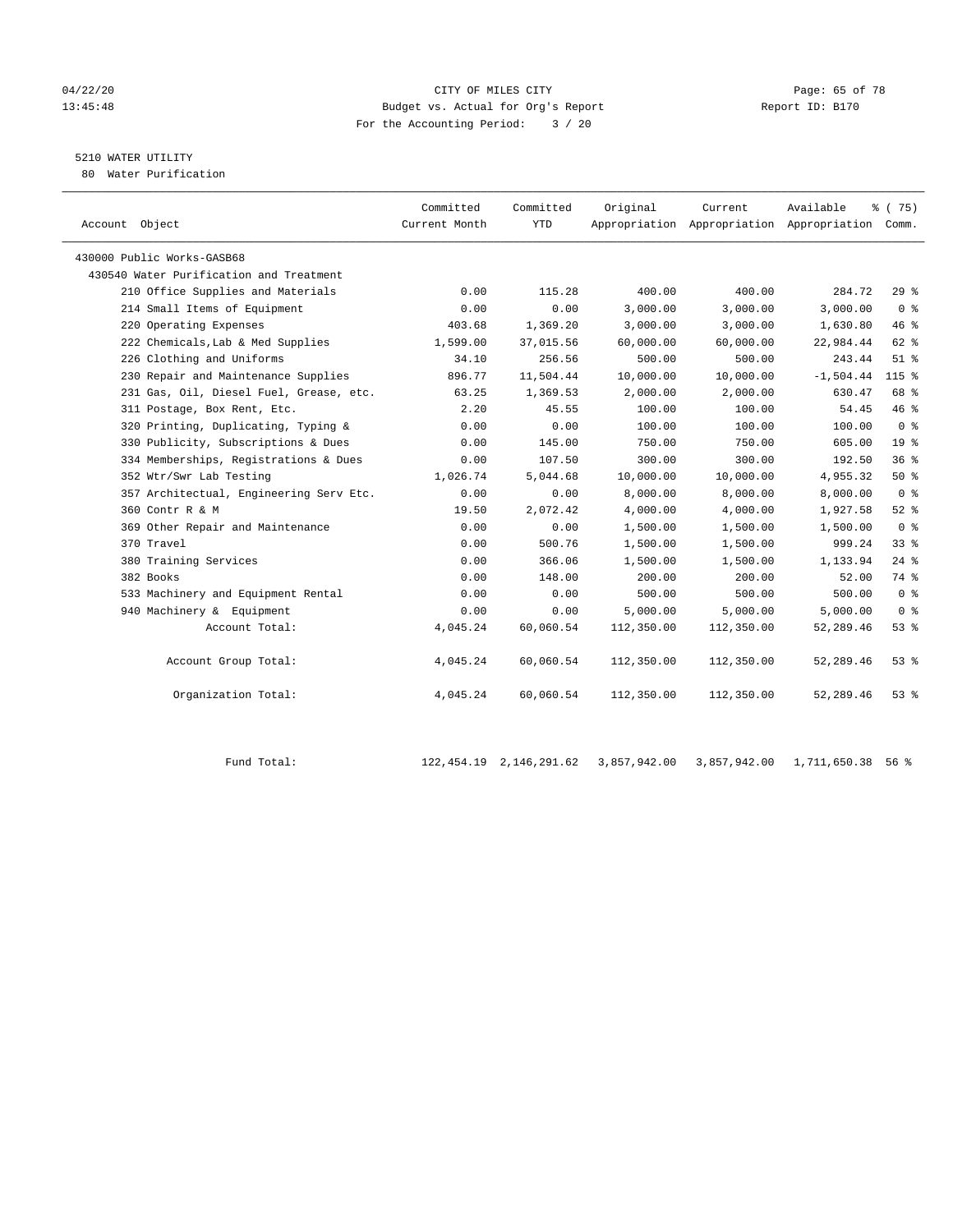#### 04/22/20 Page: 66 of 78 13:45:48 Budget vs. Actual for Org's Report Report ID: B170 For the Accounting Period: 3 / 20

————————————————————————————————————————————————————————————————————————————————————————————————————————————————————————————————————

## 5310 SEWER UTILITY

29 Sewer Administration

|                                          | Committed     | Committed   | Original   | Current                                         | Available    | ៖ (75)          |
|------------------------------------------|---------------|-------------|------------|-------------------------------------------------|--------------|-----------------|
| Account Object                           | Current Month | YTD         |            | Appropriation Appropriation Appropriation Comm. |              |                 |
| 430000 Public Works-GASB68               |               |             |            |                                                 |              |                 |
| 430610 Sewer Administration(29)          |               |             |            |                                                 |              |                 |
| 111 Salaries and Wages - Permanent       | 2,172.23      | 19, 414.31  | 24,668.00  | 24,668.00                                       | 5,253.69     | 79 %            |
| 121 OVERTIME-PERMANENT                   | 0.00          | 0.00        | 120.00     | 120.00                                          | 120.00       | 0 <sup>8</sup>  |
| 131 VACATION                             | 0.00          | 629.47      | 1,700.00   | 1,700.00                                        | 1,070.53     | 37 %            |
| 132 SICK LEAVE                           | 61.79         | 676.50      | 1,100.00   | 1,100.00                                        | 423.50       | 62 %            |
| 133 OTHER LEAVE PAY                      | 0.00          | 13.00       | 105.00     | 105.00                                          | 92.00        | $12*$           |
| 141 Unemployment Insurance               | 3.35          | 31.28       | 42.00      | 42.00                                           | 10.72        | 74 %            |
| 142 Workers' Compensation                | 26.81         | 250.29      | 347.00     | 347.00                                          | 96.71        | 72 %            |
| 143 Health Insurance                     | 437.04        | 3,933.22    | 5,245.00   | 5,245.00                                        | 1,311.78     | 75 %            |
| 144 FICA                                 | 170.90        | 1,595.39    | 2,119.00   | 2,119.00                                        | 523.61       | 75 %            |
| 145 PERS                                 | 193.70        | 1,797.69    | 2,401.00   | 2,401.00                                        | 603.31       | 75 %            |
| 196 CLOTHING ALLOTMENT                   | 0.00          | 120.00      | 125.00     | 125.00                                          | 5.00         | 96%             |
| 210 Office Supplies and Materials        | 217.69        | 1,115.81    | 3,200.00   | 3,200.00                                        | 2,084.19     | 35 <sup>8</sup> |
| 214 Small Items of Equipment             | 0.00          | 3,993.66    | 2,700.00   | 2,700.00                                        | $-1, 293.66$ | 148 %           |
| 220 Operating Expenses                   | 30.99         | 2,738.25    | 3,500.00   | 3,500.00                                        | 761.75       | 78 %            |
| 230 Repair and Maintenance Supplies      | 0.00          | 0.00        | 1,000.00   | 1,000.00                                        | 1,000.00     | 0 <sup>8</sup>  |
| 311 Postage, Box Rent, Etc.              | 607.83        | 5,595.22    | 7,000.00   | 7,000.00                                        | 1,404.78     | 80 %            |
| 320 Printing, Duplicating, Typing &      | 0.00          | 0.00        | 1,100.00   | 1,100.00                                        | 1,100.00     | 0 <sup>8</sup>  |
| 330 Publicity, Subscriptions & Dues      | 56.00         | 921.52      | 1,300.00   | 1,300.00                                        | 378.48       | 71 %            |
| 345 Telephone                            | 22.07         | 375.55      | 600.00     | 600.00                                          | 224.45       | 63 %            |
| 347 Internet                             | 19.51         | 175.59      | 250.00     | 250.00                                          | 74.41        | 70 %            |
| 350 Professional Services                | 16.15         | 4,813.86    | 6,000.00   | 6,000.00                                        | 1,186.14     | $80*$           |
| 360 Contr R & M                          | 139.45        | 8,505.95    | 8,100.00   | 8,100.00                                        | $-405.95$    | $105$ %         |
| 370 Travel                               | 0.00          | 0.00        | 250.00     | 250.00                                          | 250.00       | 0 <sup>8</sup>  |
| 380 Training Services                    | 0.00          | 50.00       | 250.00     | 250.00                                          | 200.00       | $20*$           |
| 382 Books                                | 0.00          | 0.00        | 125.00     | 125.00                                          | 125.00       | 0 <sup>8</sup>  |
| 531 Building & Office Rental             | 500.00        | 4,500.00    | 6,000.00   | 6,000.00                                        | 1,500.00     | 75 %            |
| 555 Bank Service Charges                 | 16.67         | 66.68       | 0.00       | 0.00                                            | $-66.68$     | $***$ $-$       |
| 920 Buildings                            | 0.00          | 0.00        | 2,000.00   | 2,000.00                                        | 2,000.00     | 0 <sup>8</sup>  |
| Account Total:                           | 4,692.18      | 61, 313.24  | 81,347.00  | 81,347.00                                       | 20,033.76    | 75 %            |
|                                          |               |             |            |                                                 |              |                 |
| Account Group Total:                     | 4,692.18      | 61, 313. 24 | 81,347.00  | 81,347.00                                       | 20,033.76    | 75 %            |
| 490000 DEBT SERVICE                      |               |             |            |                                                 |              |                 |
| 490200 Revenue Bonds                     |               |             |            |                                                 |              |                 |
| 608 Prpl-Wastewater Project Phase I      | 0.00          | 34,000.00   | 69,000.00  | 69,000.00                                       | 35,000.00    | 49 %            |
| 619 Principal-WWTP Phase II              | 0.00          | 132,000.00  | 259,000.00 | 259,000.00                                      | 127,000.00   | 51 %            |
| 626 Interest-Wastewater Project Phase I  | 0.00          | 16,200.00   | 31,890.00  | 31,890.00                                       | 15,690.00    | 51 %            |
| 639 Interest-WWTP Phase II               | 0.00          | 63,083.06   | 143,338.00 | 143,338.00                                      | 80, 254.94   | 44 %            |
| Account Total:                           | 0.00          | 245, 283.06 | 503,228.00 | 503,228.00                                      | 257,944.94   | 49 %            |
| Account Group Total:                     | 0.00          | 245, 283.06 | 503,228.00 | 503,228.00                                      | 257,944.94   | 49 %            |
| 510000 MISCELLANEOUS                     |               |             |            |                                                 |              |                 |
| 510330 Comprehensive Liability Insurance |               |             |            |                                                 |              |                 |
| 513 Liability                            | 0.00          | 10,096.97   | 10,097.00  | 10,097.00                                       |              | $0.03$ 100 %    |
| Account Total:                           | 0.00          | 10,096.97   | 10,097.00  | 10,097.00                                       |              | $0.03$ 100 %    |
|                                          |               |             |            |                                                 |              |                 |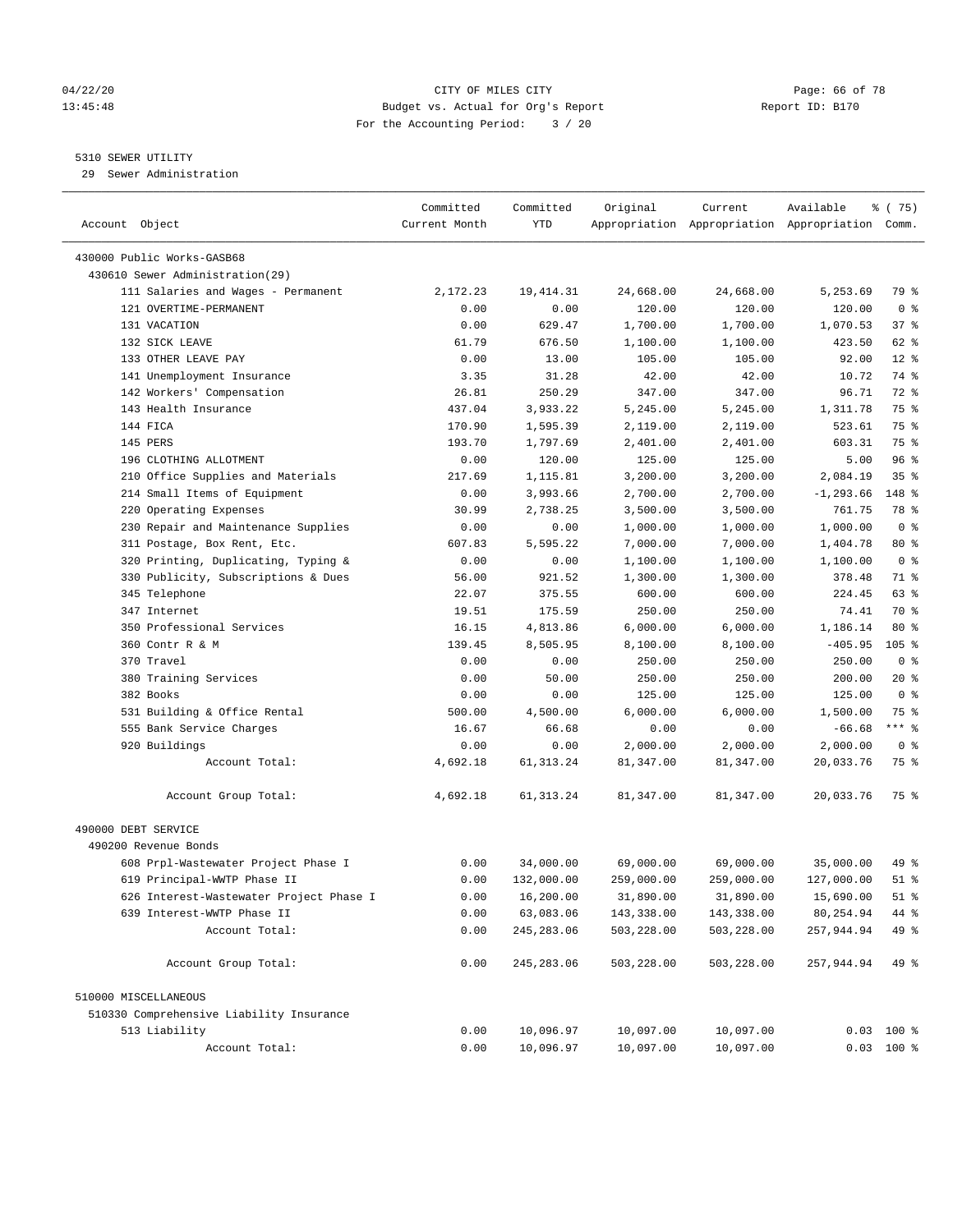### 04/22/20 Page: 67 of 78 13:45:48 Budget vs. Actual for Org's Report Changer Report ID: B170 For the Accounting Period: 3 / 20

# 5310 SEWER UTILITY

29 Sewer Administration

| Object<br>Account                                                                                       | Committed<br>Current Month | Committed<br><b>YTD</b> | Original<br>Appropriation | Current<br>Appropriation | Available<br>Appropriation | 8 (75)<br>Comm. |
|---------------------------------------------------------------------------------------------------------|----------------------------|-------------------------|---------------------------|--------------------------|----------------------------|-----------------|
| Account Group Total:                                                                                    | 0.00                       | 10,096.97               | 10,097.00                 | 10,097.00                |                            | $0.03$ 100 %    |
| 520000 OTHER FINANCING USES<br>521000 Interfund Operating Transfers Out<br>820 Transfers to Other Funds | 2,654.00                   | 29,367.00               | 42,805.00                 | 42,805.00                | 13,438.00                  | 69 %            |
| Account Total:                                                                                          | 2,654.00                   | 29,367.00               | 42,805.00                 | 42,805.00                | 13,438.00                  | 69 %            |
| Account Group Total:                                                                                    | 2,654.00                   | 29,367.00               | 42,805.00                 | 42,805.00                | 13,438.00                  | 69 %            |
| Organization Total:                                                                                     | 7,346.18                   | 346,060.27              | 637,477.00                | 637,477.00               | 291,416.73                 | $54$ $%$        |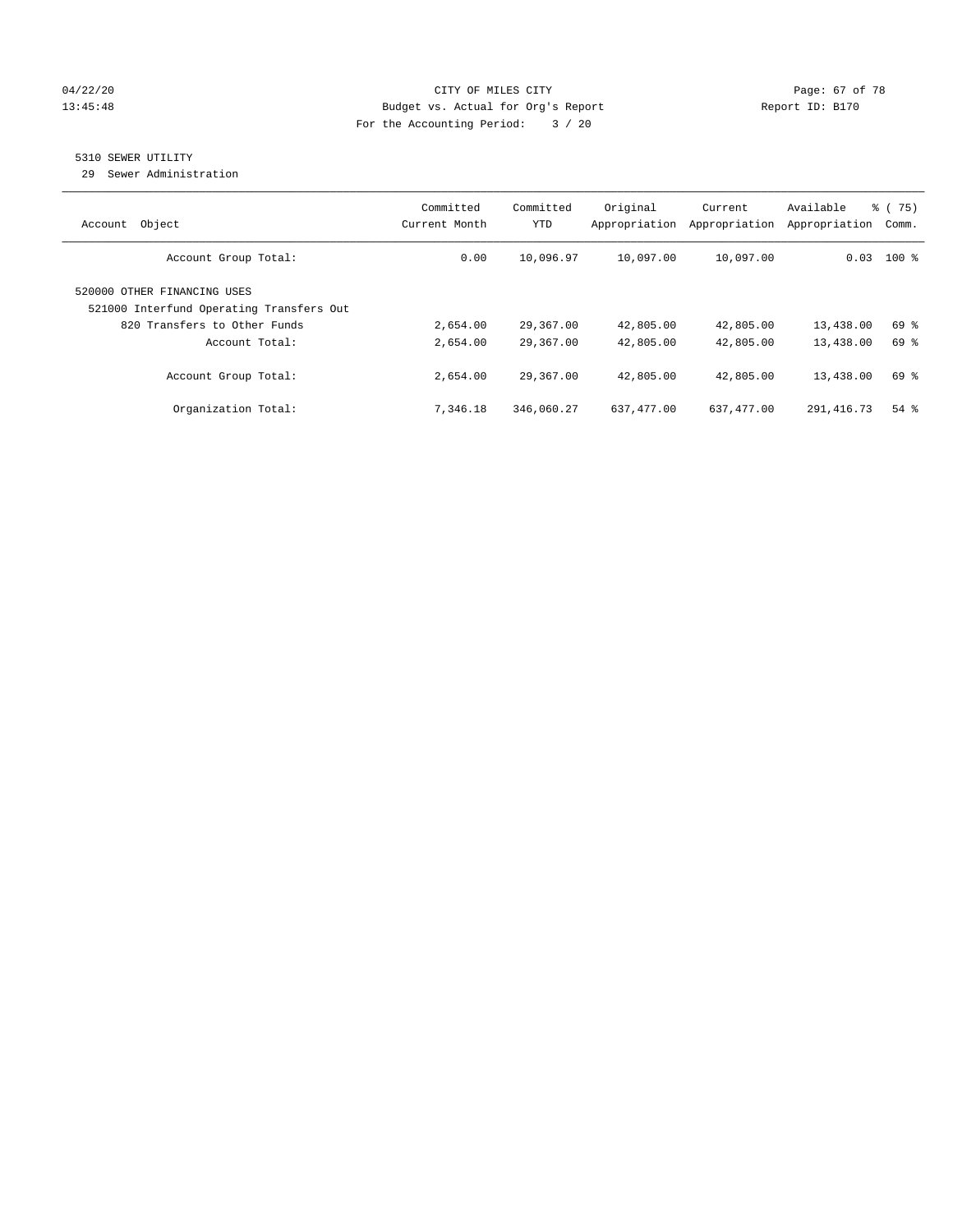#### 04/22/20 **CITY OF MILES CITY CONSUMING THE PAGE OF 78** Page: 68 of 78 13:45:48 Budget vs. Actual for Org's Report Report ID: B170 For the Accounting Period: 3 / 20

————————————————————————————————————————————————————————————————————————————————————————————————————————————————————————————————————

# 5310 SEWER UTILITY

31 Sewer Lines

|                                               | Committed             | Committed  | Original   | Current    | Available                                       | ៖ (75)             |
|-----------------------------------------------|-----------------------|------------|------------|------------|-------------------------------------------------|--------------------|
| Account Object                                | Current Month         | <b>YTD</b> |            |            | Appropriation Appropriation Appropriation Comm. |                    |
| 430000 Public Works-GASB68                    |                       |            |            |            |                                                 |                    |
| 430530 Water Source of Supply and Pumping(22) |                       |            |            |            |                                                 |                    |
| 220 Operating Expenses                        | 1,004.56              | 1,055.55   | 0.00       | 0.00       | $-1,055.55$                                     | $***$ 8            |
| Account Total:                                | 1,004.56              | 1,055.55   | 0.00       | 0.00       | $-1,055.55$                                     | *** 응              |
|                                               |                       |            |            |            |                                                 |                    |
| 430630 Sewer Collection and Transmission(31)  |                       |            |            |            |                                                 |                    |
| 111 Salaries and Wages - Permanent            | 10,009.19             | 90,733.33  | 139,268.00 | 139,268.00 | 48,534.67                                       | 65 %               |
| 121 OVERTIME-PERMANENT                        | 564.53                | 6,063.13   | 10,200.00  | 10,200.00  | 4,136.87                                        | 59 %               |
| 131 VACATION                                  | 829.27                | 7,988.09   | 7,300.00   | 7,300.00   | $-688.09$                                       | 109 %              |
| 132 SICK LEAVE                                | 558.62                | 3,708.05   | 4,800.00   | 4,800.00   | 1,091.95                                        | $77$ $\frac{6}{9}$ |
| 133 OTHER LEAVE PAY                           | 18.32                 | 436.09     | 1,234.00   | 1,234.00   | 797.91                                          | 35%                |
| 134 HOLIDAY PAY                               | 193.53                | 801.45     | 2,100.00   | 2,100.00   | 1,298.55                                        | 38 <sup>8</sup>    |
| 141 Unemployment Insurance                    | 18.30                 | 165.33     | 247.00     | 247.00     | 81.67                                           | 67%                |
| 142 Workers' Compensation                     | 676.58                | 6,105.93   | 7,785.00   | 7,785.00   | 1,679.07                                        | 78 %               |
| 143 Health Insurance                          | 2,796.65              | 21,992.26  | 28,800.00  | 28,800.00  | 6,807.74                                        | 76 %               |
| 144 FICA                                      | 895.53                | 8,091.89   | 12,615.00  | 12,615.00  | 4,523.11                                        | 64 %               |
| 145 PERS                                      | 1,055.45              | 9,478.01   | 14,297.00  | 14,297.00  | 4,818.99                                        | 66 %               |
| 196 CLOTHING ALLOTMENT                        | 25.00                 | 478.00     | 600.00     | 600.00     | 122.00                                          | $80*$              |
| 210 Office Supplies and Materials             | 34.98                 | 198.36     | 400.00     | 400.00     | 201.64                                          | 50%                |
| 214 Small Items of Equipment                  | 160.72                | 9,313.14   | 20,000.00  | 20,000.00  | 10,686.86                                       | 47 %               |
| 220 Operating Expenses                        | 937.97                | 4,456.21   | 15,000.00  | 15,000.00  | 10,543.79                                       | $30*$              |
| 222 Chemicals, Lab & Med Supplies             | 0.00                  | 0.00       | 1,000.00   | 1,000.00   | 1,000.00                                        | 0 <sup>8</sup>     |
| 226 Clothing and Uniforms                     | 159.36                | 371.90     | 1,000.00   | 1,000.00   | 628.10                                          | 37%                |
| 230 Repair and Maintenance Supplies           | 50.00                 | 1,000.57   | 10,000.00  | 10,000.00  | 8,999.43                                        | $10*$              |
| 231 Gas, Oil, Diesel Fuel, Grease, etc.       | 248.68                | 6,204.35   | 15,000.00  | 15,000.00  | 8,795.65                                        | 41 %               |
| 233 Water/Sewer Main Replacement and          | 0.00                  | 303.80     | 5,000.00   | 5,000.00   | 4,696.20                                        | 6 %                |
| 234 Hydrant/Manhole Replacement, Valves       | 0.00                  | 510.45     | 8,000.00   | 8,000.00   | 7,489.55                                        | 6 <sup>8</sup>     |
| 241 Consumable Tools                          | 0.00                  | 0.00       | 500.00     | 500.00     | 500.00                                          | 0 <sup>°</sup>     |
| 311 Postage, Box Rent, Etc.                   | 0.00                  | 0.00       | 100.00     | 100.00     | 100.00                                          | 0 <sup>8</sup>     |
| 320 Printing, Duplicating, Typing &           | 0.00                  | 0.00       | 100.00     | 100.00     | 100.00                                          | 0 <sup>8</sup>     |
| 330 Publicity, Subscriptions & Dues           | 0.00                  | 0.00       | 300.00     | 300.00     | 300.00                                          | 0 <sup>8</sup>     |
| 331 Publication of Formal & Legal Notices     | 42.08                 | 42.08      | 250.00     | 250.00     | 207.92                                          | $17*$              |
| 334 Memberships, Registrations & Dues         | 0.00                  | 125.00     | 750.00     | 750.00     | 625.00                                          | $17*$              |
| 341 Electric Utility Services                 | 0.00                  | 169.55     | 1,000.00   | 1,000.00   | 830.45                                          | $17*$              |
| 344 Gas Utility Service                       | 0.00                  | 222.38     | 500.00     | 500.00     | 277.62                                          | 44 %               |
| 345 Telephone                                 | 27.93                 | 442.28     | 1,000.00   | 1,000.00   | 557.72                                          | 44 %               |
| 347 Internet                                  | 11.40                 | 102.60     | 170.00     | 170.00     | 67.40                                           | 60 %               |
| 350 Professional Services                     | 0.00                  | 10,070.54  | 20,000.00  | 20,000.00  | 9,929.46                                        | 50%                |
| 357 Architectual, Engineering Serv Etc.       | ${\bf 0}$ . ${\bf 0}$ | 0.00       | 10,000.00  | 10,000.00  | 10,000.00                                       | 0 <sup>8</sup>     |
| 360 Contr R & M                               | 160.42                | 3,710.04   | 5,000.00   | 5,000.00   | 1,289.96                                        | 74 %               |
| 363 R&M Vehicles/Equip/Labor-PW               | 8,892.87              | 29,600.22  | 40,000.00  | 40,000.00  | 10,399.78                                       | 74 %               |
| 369 Other Repair and Maintenance              | 0.00                  | 0.00       | 1,000.00   | 1,000.00   | 1,000.00                                        | 0 <sup>8</sup>     |
| 370 Travel                                    | $-41.50$              | 0.00       | 1,200.00   | 1,200.00   | 1,200.00                                        | 0 <sup>8</sup>     |
| 380 Training Services                         | 0.00                  | 0.00       | 750.00     | 750.00     | 750.00                                          | 0 <sup>8</sup>     |
| 382 Books                                     | 0.00                  | 0.00       | 150.00     | 150.00     | 150.00                                          | 0 <sup>8</sup>     |
| 400 BUILDING MATERIALS                        | 174.70                | 452.99     | 750.00     | 750.00     | 297.01                                          | 60 %               |
| 512 Insurance on Vehicles & Equipment         | 0.00                  | 1,624.63   | 1,625.00   | 1,625.00   | 0.37                                            | 100 %              |
| 513 Liability                                 | 0.00                  | 0.00       | 5,000.00   | 5,000.00   | 5,000.00                                        | 0 <sup>8</sup>     |
| 532 Land Rental                               | 0.00                  | 850.34     | 1,200.00   | 1,200.00   | 349.66                                          | 71 %               |
| 940 Machinery & Equipment                     | 4,967.26              | 376,344.23 | 510,000.00 | 510,000.00 | 133,655.77                                      | 74 %               |
|                                               |                       |            |            |            |                                                 |                    |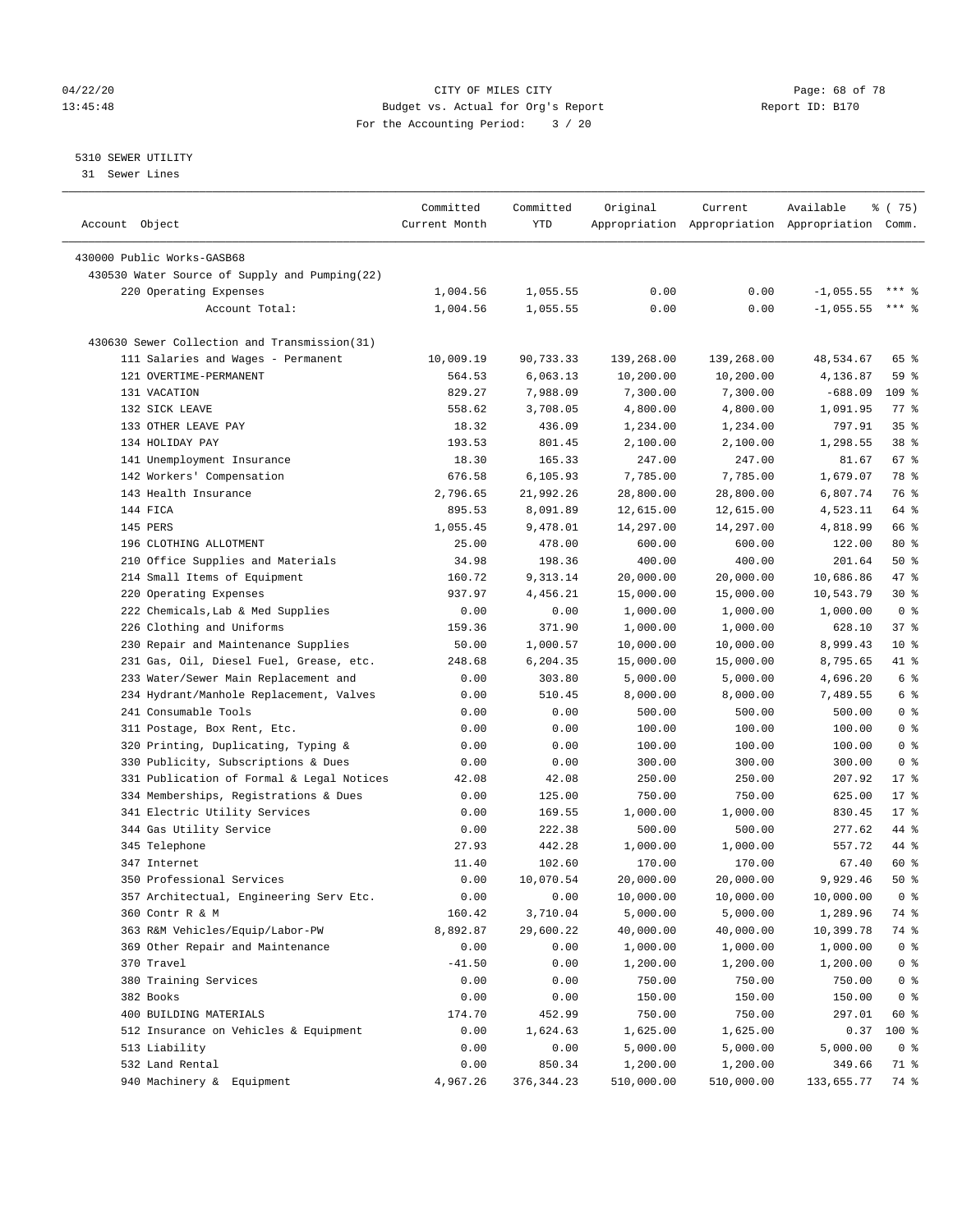# 04/22/20 **CITY OF MILES CITY CONSUMING THE PAGE: 69 of 78** 13:45:48 Budget vs. Actual for Org's Report Report ID: B170 For the Accounting Period: 3 / 20

# 5310 SEWER UTILITY

31 Sewer Lines

| Object<br>Account                                                       | Committed<br>Current Month | Committed<br><b>YTD</b> | Original<br>Appropriation | Current<br>Appropriation | Available<br>Appropriation | % (75)<br>Comm.    |
|-------------------------------------------------------------------------|----------------------------|-------------------------|---------------------------|--------------------------|----------------------------|--------------------|
| Account Total:                                                          | 33,467.84                  | 602,157.22              | 905,991.00                | 905,991.00               | 303,833.78                 | 66 %               |
| Account Group Total:                                                    | 34,472.40                  | 603, 212.77             | 905,991.00                | 905,991.00               | 302,778.23                 | $67$ $\frac{6}{3}$ |
| 520000 OTHER FINANCING USES<br>521000 Interfund Operating Transfers Out |                            |                         |                           |                          |                            |                    |
| 820 Transfers to Other Funds                                            | 1,000.00                   | 9,000.00                | 12,000.00                 | 12,000.00                | 3,000.00                   | 75 %               |
| Account Total:                                                          | 1,000.00                   | 9,000.00                | 12,000.00                 | 12,000.00                | 3,000.00                   | 75 %               |
| Account Group Total:                                                    | 1,000.00                   | 9.000.00                | 12,000.00                 | 12,000.00                | 3,000.00                   | 75 %               |
| Organization Total:                                                     | 35,472.40                  | 612, 212.77             | 917,991.00                | 917,991.00               | 305,778.23                 | $67$ $%$           |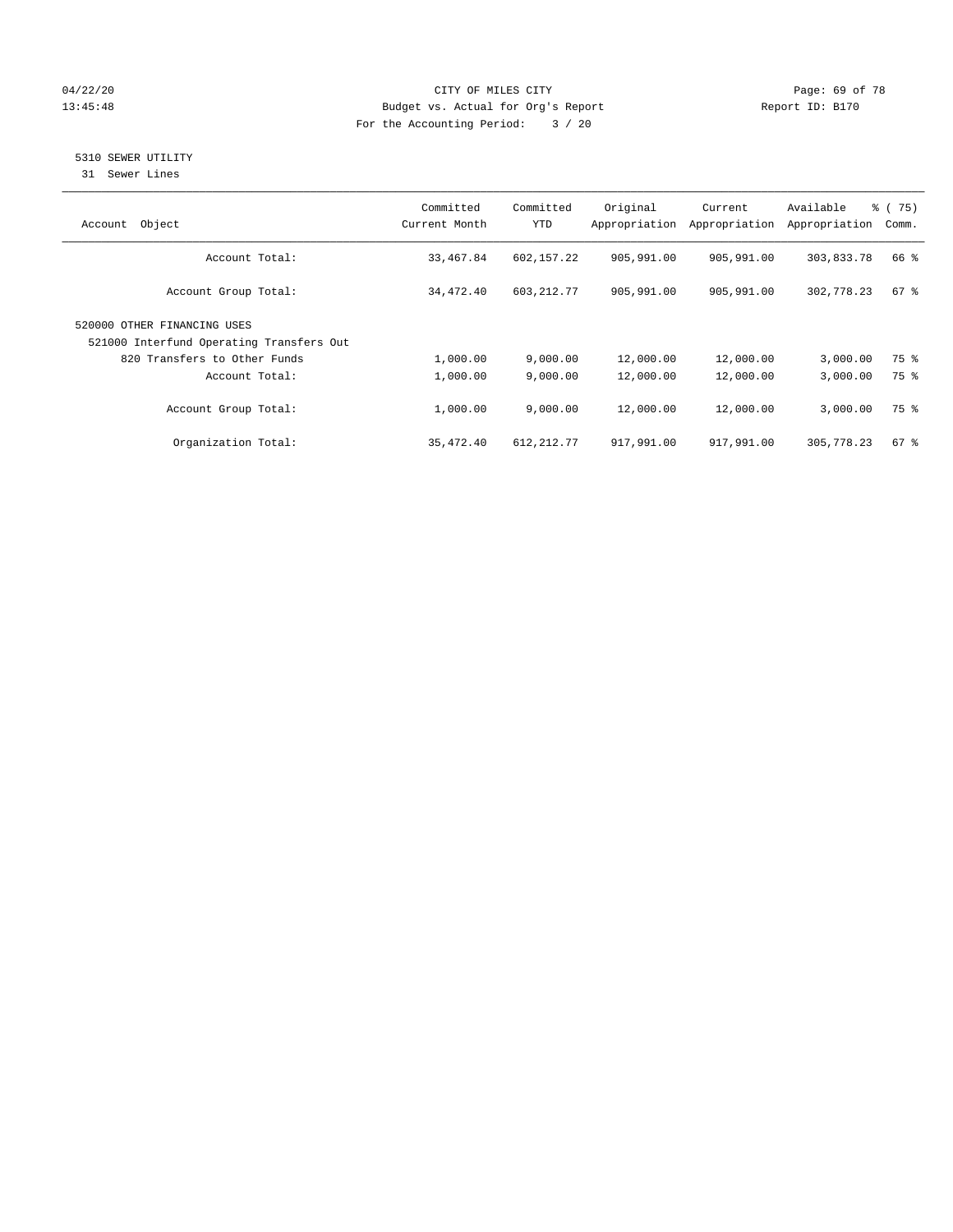# 04/22/20 Page: 70 of 78 13:45:48 Budget vs. Actual for Org's Report Report ID: B170 For the Accounting Period: 3 / 20

# 5310 SEWER UTILITY

32 Sewer Lifts

| Account Object |                                         | Committed<br>Current Month | Committed<br><b>YTD</b> | Original   | Current    | Available<br>Appropriation Appropriation Appropriation Comm. | % (75)          |
|----------------|-----------------------------------------|----------------------------|-------------------------|------------|------------|--------------------------------------------------------------|-----------------|
|                |                                         |                            |                         |            |            |                                                              |                 |
|                | 430000 Public Works-GASB68              |                            |                         |            |            |                                                              |                 |
|                | 430640 Sewer Treatment and Disposal(33) |                            |                         |            |            |                                                              |                 |
|                | 220 Operating Expenses                  | 87.29                      | 251.96                  | 0.00       | 0.00       | $-251.96$                                                    |                 |
|                | Account Total:                          | 87.29                      | 251.96                  | 0.00       | 0.00       | $-251.96$                                                    | $***$ $%$       |
|                | 430690 Sewer Lift Stations(32)          |                            |                         |            |            |                                                              |                 |
|                | 111 Salaries and Wages - Permanent      | 5,063.21                   | 48,896.30               | 66,424.00  | 66,424.00  | 17,527.70                                                    | 74 %            |
|                | 121 OVERTIME-PERMANENT                  | 66.94                      | 1,822.24                | 2,700.00   | 2,700.00   | 877.76                                                       | 67 <sup>8</sup> |
|                | 131 VACATION                            | 587.25                     | 3,960.02                | 5,300.00   | 5,300.00   | 1,339.98                                                     | 75 %            |
|                | 132 SICK LEAVE                          | 97.52                      | 922.01                  | 1,500.00   | 1,500.00   | 577.99                                                       | 61 %            |
|                | 133 OTHER LEAVE PAY                     | 21.67                      | 86.36                   | 794.00     | 794.00     | 707.64                                                       | 11 <sup>8</sup> |
|                | 134 HOLIDAY PAY                         | 0.00                       | 1,114.91                | 1,400.00   | 1,400.00   | 285.09                                                       | 80 %            |
|                | 141 Unemployment Insurance              | 8.75                       | 85.43                   | 117.00     | 117.00     | 31.57                                                        | 73 %            |
|                | 142 Workers' Compensation               | 336.14                     | 3,322.93                | 4,478.00   | 4,478.00   | 1,155.07                                                     | 74 %            |
|                | 143 Health Insurance                    | 1,199.84                   | 10,735.00               | 14,400.00  | 14,400.00  | 3,665.00                                                     | 75 %            |
|                | 144 FICA                                | 422.75                     | 4,148.93                | 5,976.00   | 5,976.00   | 1,827.07                                                     | 69 %            |
|                | 145 PERS                                | 506.10                     | 4,925.09                | 6,773.00   | 6,773.00   | 1,847.91                                                     | 73 %            |
|                | 196 CLOTHING ALLOTMENT                  | 0.00                       | 226.50                  | 600.00     | 600.00     | 373.50                                                       | 38 <sup>8</sup> |
|                | 210 Office Supplies and Materials       | 0.00                       | 158.42                  | 400.00     | 400.00     | 241.58                                                       | 40 %            |
|                | 214 Small Items of Equipment            | 0.00                       | 0.00                    | 12,000.00  | 12,000.00  | 12,000.00                                                    | 0 <sup>8</sup>  |
|                | 220 Operating Expenses                  | 10.38                      | 452.79                  | 2,000.00   | 2,000.00   | 1,547.21                                                     | $23$ $%$        |
|                | 222 Chemicals, Lab & Med Supplies       | 0.00                       | 0.00                    | 1,000.00   | 1,000.00   | 1,000.00                                                     | 0 <sup>8</sup>  |
|                | 226 Clothing and Uniforms               | 34.10                      | 191.43                  | 500.00     | 500.00     | 308.57                                                       | 38 %            |
|                | 230 Repair and Maintenance Supplies     | 17.92                      | 2,291.09                | 18,000.00  | 18,000.00  | 15,708.91                                                    | 13 <sup>8</sup> |
|                | 231 Gas, Oil, Diesel Fuel, Grease, etc. | 63.25                      | 1,160.62                | 2,500.00   | 2,500.00   | 1,339.38                                                     | 46%             |
|                | 241 Consumable Tools                    | 0.00                       | 21.98                   | 100.00     | 100.00     | 78.02                                                        | $22*$           |
|                | 311 Postage, Box Rent, Etc.             | 0.00                       | 0.00                    | 50.00      | 50.00      | 50.00                                                        | 0 <sup>8</sup>  |
|                | 341 Electric Utility Services           | 1,903.27                   | 16,401.90               | 20,000.00  | 20,000.00  | 3,598.10                                                     | 82 %            |
|                | 344 Gas Utility Service                 | 91.78                      | 714.59                  | 2,000.00   | 2,000.00   | 1,285.41                                                     | 36%             |
|                | 352 Wtr/Swr Lab Testing                 | 0.00                       | 0.00                    | 250.00     | 250.00     | 250.00                                                       | 0 <sup>8</sup>  |
|                | 360 Contr R & M                         | 0.00                       | 586.50                  | 2,000.00   | 2,000.00   | 1,413.50                                                     | 29%             |
|                | 369 Other Repair and Maintenance        | 0.00                       | 0.00                    | 1,000.00   | 1,000.00   | 1,000.00                                                     | 0 <sup>8</sup>  |
|                | 370 Travel                              | 0.00                       | 230.60                  | 600.00     | 600.00     | 369.40                                                       | 38 <sup>8</sup> |
|                | 380 Training Services                   | 0.00                       | 131.82                  | 600.00     | 600.00     | 468.18                                                       | $22$ %          |
|                | 400 BUILDING MATERIALS                  | 0.00                       | 0.00                    | 200.00     | 200.00     | 200.00                                                       | 0 <sup>8</sup>  |
|                | 511 Insurance on Buildings              | 0.00                       | 1,686.74                | 1,687.00   | 1,687.00   | 0.26                                                         | $100*$          |
|                | 533 Machinery and Equipment Rental      | 0.00                       | 0.00                    | 200.00     | 200.00     | 200.00                                                       | 0 <sup>8</sup>  |
|                | Account Total:                          | 10,430.87                  | 104, 274. 20            | 175,549.00 | 175,549.00 | 71,274.80                                                    | 59 %            |
|                | Account Group Total:                    | 10,518.16                  | 104,526.16              | 175,549.00 | 175,549.00 | 71,022.84                                                    | 60 %            |
|                | Organization Total:                     | 10,518.16                  | 104,526.16              | 175,549.00 | 175,549.00 | 71,022.84                                                    | 60 %            |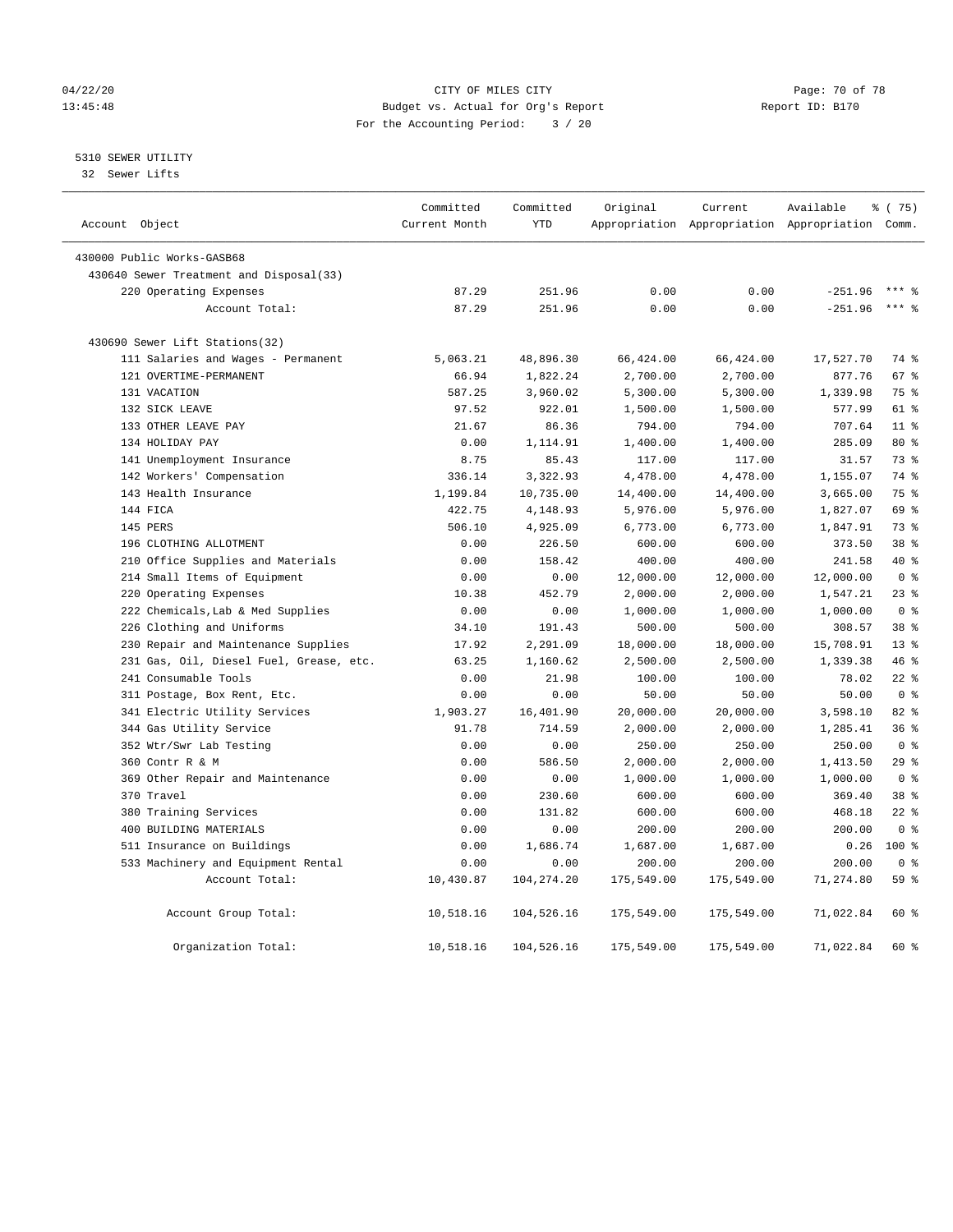# 04/22/20 **CITY OF MILES CITY CONSUMING THE PAGE:** 71 of 78 13:45:48 Budget vs. Actual for Org's Report Report ID: B170 For the Accounting Period: 3 / 20

————————————————————————————————————————————————————————————————————————————————————————————————————————————————————————————————————

# 5310 SEWER UTILITY

33 Sewer Plant

|                                             | Committed          | Committed          | Original             | Current      | Available                                       | 8 (75)          |
|---------------------------------------------|--------------------|--------------------|----------------------|--------------|-------------------------------------------------|-----------------|
| Account Object                              | Current Month      | YTD                |                      |              | Appropriation Appropriation Appropriation Comm. |                 |
| 430000 Public Works-GASB68                  |                    |                    |                      |              |                                                 |                 |
| 430640 Sewer Treatment and Disposal(33)     |                    |                    |                      |              |                                                 |                 |
| 111 Salaries and Wages - Permanent          | 8,002.36           | 79,830.76          | 105,796.00           | 105,796.00   | 25,965.24                                       | 75 %            |
| 121 OVERTIME-PERMANENT                      | 100.43             | 2,741.58           | 4,100.00             | 4,100.00     | 1,358.42                                        | 67 %            |
| 131 VACATION                                | 880.90             | 6,192.32           | 8,400.00             | 8,400.00     | 2,207.68                                        | 74 %            |
| 132 SICK LEAVE                              | 163.79             | 1,402.31           | 2,600.00             | 2,600.00     | 1,197.69                                        | $54$ %          |
| 133 OTHER LEAVE PAY                         | 32.51              | 131.77             | 1,527.00             | 1,527.00     | 1,395.23                                        | 9 %             |
| 134 HOLIDAY PAY                             | 0.00               | 1,672.60           | 2,100.00             | 2,100.00     | 427.40                                          | $80*$           |
| 141 Unemployment Insurance                  | 13.73              | 138.48             | 187.00               | 187.00       | 48.52                                           | 74 %            |
| 142 Workers' Compensation                   | 505.88             | 5,164.44           | 7,200.00             | 7,200.00     | 2,035.56                                        | 72 %            |
| 143 Health Insurance                        | 1,859.50           | 16,639.63          | 23,078.00            | 23,078.00    | 6,438.37                                        | 72 %            |
| 144 FICA                                    | 663.16             | 6,716.70           | 9,526.00             | 9,526.00     | 2,809.30                                        | 71 %            |
| 145 PERS                                    | 795.85             | 7,718.22           | 10,796.00            | 10,796.00    | 3,077.78                                        | 71 %            |
| 196 CLOTHING ALLOTMENT                      | 0.00               | 426.00             | 500.00               | 500.00       | 74.00                                           | 85%             |
| 210 Office Supplies and Materials           | 0.00               | 55.76              | 250.00               | 250.00       | 194.24                                          | $22$ %          |
| 214 Small Items of Equipment                | 0.00               | 1,183.37           | 16,000.00            | 16,000.00    | 14,816.63                                       | 7 %             |
| 220 Operating Expenses                      | 102.85             | 4,405.19           | 20,000.00            | 20,000.00    | 15,594.81                                       | $22$ %          |
| 222 Chemicals, Lab & Med Supplies           | 69.82              | 5,550.13           | 30,000.00            | 30,000.00    | 24,449.87                                       | 19 <sup>°</sup> |
| 226 Clothing and Uniforms                   | 40.90              | 232.41             | 600.00               | 600.00       | 367.59                                          | 39 %            |
| 230 Repair and Maintenance Supplies         | 1,300.49           | 3,457.93           | 20,000.00            | 20,000.00    | 16,542.07                                       | $17*$           |
| 231 Gas, Oil, Diesel Fuel, Grease, etc.     | 79.07              | 2,925.48           | 6,000.00             | 6,000.00     | 3,074.52                                        | 49 %            |
| 241 Consumable Tools                        | 0.00               | 0.00               | 200.00               | 200.00       | 200.00                                          | 0 <sup>8</sup>  |
| 311 Postage, Box Rent, Etc.                 | 14.00              | 35.55              | 100.00               | 100.00       | 64.45                                           | 36%             |
| 320 Printing, Duplicating, Typing &         | 0.00               | 0.00               | 100.00               | 100.00       | 100.00                                          | 0 <sup>8</sup>  |
| 330 Publicity, Subscriptions & Dues         | 0.00               | 0.00               | 100.00               | 100.00       | 100.00                                          | 0 <sup>8</sup>  |
| 334 Memberships, Registrations & Dues       | 85.00              | 240.00             | 400.00               | 400.00       | 160.00                                          | 60 %            |
| 341 Electric Utility Services               | 9,490.70           | 74,133.76          | 130,000.00           | 130,000.00   | 55,866.24                                       | 57%             |
| 342 Water Utility Services                  | 39.94              | 566.55             | 1,500.00             | 1,500.00     | 933.45                                          | 38 <sup>8</sup> |
| 345 Telephone                               | 9.94               | 266.38             | 800.00               | 800.00       | 533.62                                          | 33%             |
| 346 Garbage Service                         | 47.42              | 1,362.98           | 1,400.00             | 1,400.00     | 37.02                                           | 97%             |
| 347 Internet                                | 45.60              | 410.40             | 650.00               | 650.00       | 239.60                                          | 63 %            |
| 350 Professional Services                   | 0.00               | 461.00             |                      | 5,000.00     |                                                 | 9 <sup>8</sup>  |
| 352 Wtr/Swr Lab Testing                     | 1,168.24           | 1,874.48           | 5,000.00<br>9,000.00 | 9,000.00     | 4,539.00<br>7,125.52                            | $21$ %          |
| 357 Architectual, Engineering Serv Etc.     | 0.00               | 0.00               | 5,000.00             | 5,000.00     | 5,000.00                                        | 0 <sup>8</sup>  |
| 360 Contr R & M                             | 15.00              | 283.60             | 8,000.00             | 8,000.00     | 7,716.40                                        | 4%              |
| 363 R&M Vehicles/Equip/Labor-PW             | 729.42             | 4,086.04           | 5,000.00             | 5,000.00     | 913.96                                          | $82$ $%$        |
| 370 Travel                                  | 0.00               | 350.40             | 1,000.00             | 1,000.00     | 649.60                                          | 35%             |
| 380 Training Services                       | 0.00               | 221.04             | 1,000.00             | 1,000.00     | 778.96                                          | $22$ %          |
| 382 Books                                   | 0.00               | 0.00               | 200.00               | 200.00       | 200.00                                          | 0 <sup>8</sup>  |
| 400 BUILDING MATERIALS                      | 0.00               | 139.00             | 500.00               | 500.00       | 361.00                                          | $28$ %          |
| 511 Insurance on Buildings                  |                    |                    |                      |              |                                                 |                 |
| 512 Insurance on Vehicles & Equipment       | 0.00               | 10,902.57          | 10,903.00            | 10,903.00    | 0.43                                            | 100 %           |
| 533 Machinery and Equipment Rental          | 0.00               | 76.36              | 77.00                | 77.00        | 0.64                                            | 99 %            |
|                                             | 0.00<br>362,764.00 | 0.00<br>413,764.50 | 2,000.00             | 2,000.00     | 2,000.00                                        | 0 <sup>8</sup>  |
| 940 Machinery & Equipment<br>Account Total: |                    |                    | 610,000.00           | 610,000.00   | 196,235.50<br>405,830.31                        | 68 %            |
|                                             | 389,020.50         | 655,759.69         | 1,061,590.00         | 1,061,590.00 |                                                 | 62 %            |
| Account Group Total:                        | 389,020.50         | 655,759.69         | 1,061,590.00         | 1,061,590.00 | 405,830.31                                      | 62 %            |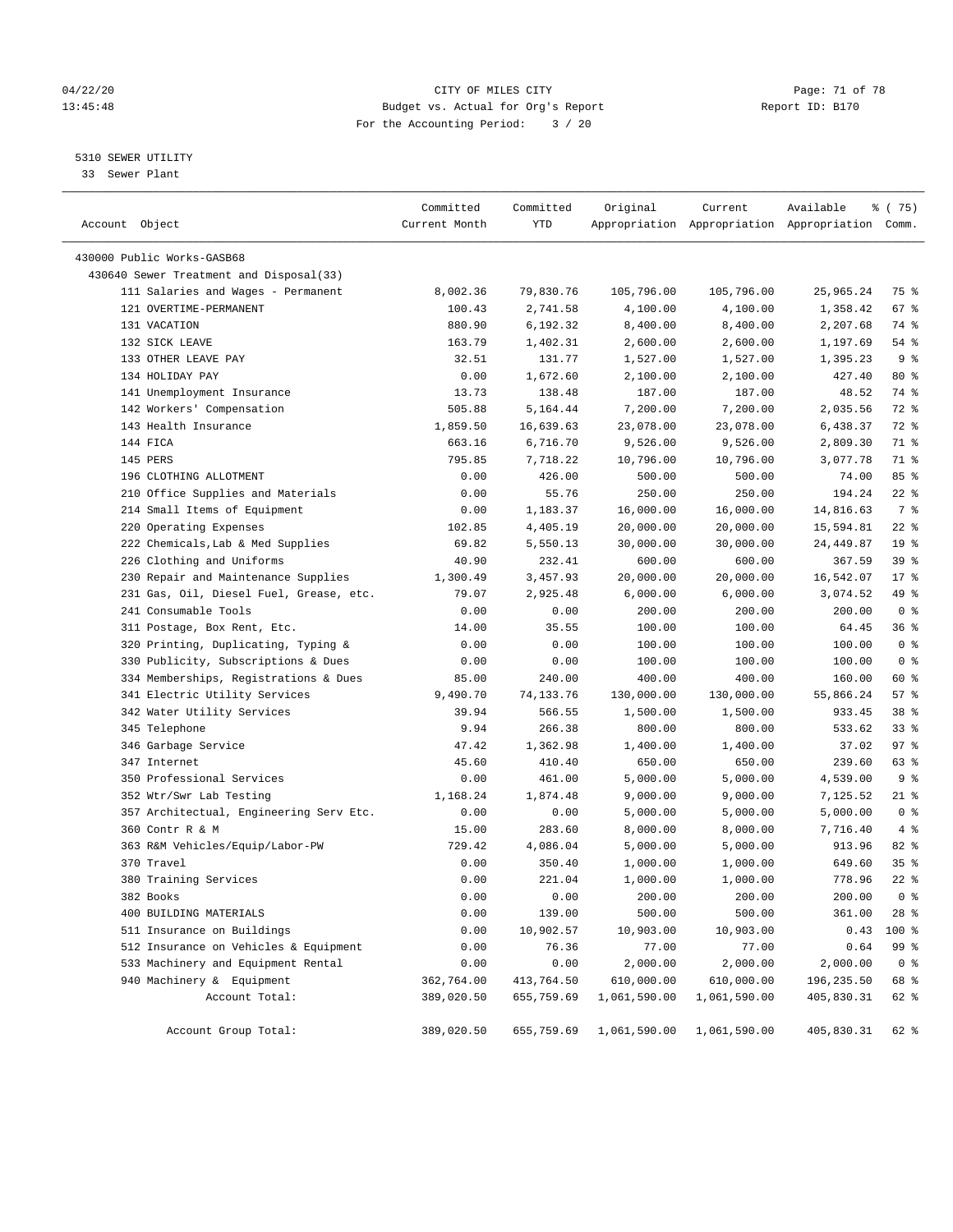# 04/22/20 Page: 72 of 78 13:45:48 Budget vs. Actual for Org's Report Report ID: B170 For the Accounting Period: 3 / 20

# 5310 SEWER UTILITY

33 Sewer Plant

| Account Object      | Committed<br>Current Month | Committed<br>YTD             | Original     | Current<br>Appropriation Appropriation | Available<br>Appropriation Comm. | 8 (75) |
|---------------------|----------------------------|------------------------------|--------------|----------------------------------------|----------------------------------|--------|
| Organization Total: | 389,020.50                 | 655,759.69                   | 1,061,590.00 | 1,061,590.00                           | 405,830.31                       | 62 %   |
| Fund Total:         |                            | 442, 357. 24 1, 718, 558. 89 | 2,792,607.00 | 2,792,607.00                           | 1,074,048.11 62 %                |        |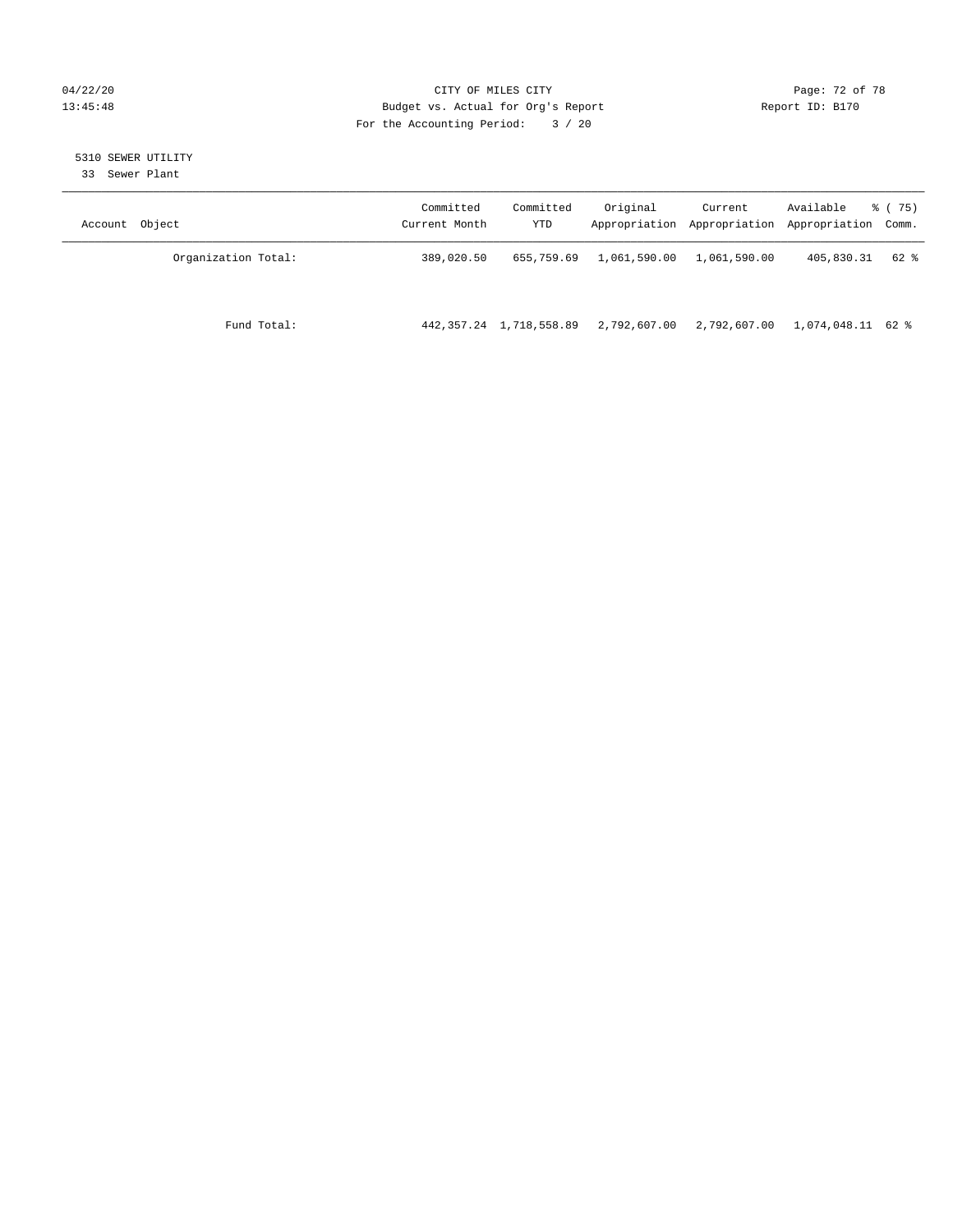## 04/22/20 Page: 73 of 78 13:45:48 Budget vs. Actual for Org's Report Report ID: B170 For the Accounting Period: 3 / 20

————————————————————————————————————————————————————————————————————————————————————————————————————————————————————————————————————

# 5510 AMBULANCE FUND

10 Ambulance

|                                             | Committed     | Committed  | Original   | Current      | Available                                       | ៖ (75)          |
|---------------------------------------------|---------------|------------|------------|--------------|-------------------------------------------------|-----------------|
| Account Object                              | Current Month | YTD        |            |              | Appropriation Appropriation Appropriation Comm. |                 |
|                                             |               |            |            |              |                                                 |                 |
| 420000 PUBLIC SAFETY-GASB68                 |               |            |            |              |                                                 |                 |
| 420730 Emergency Medical Services-Ambulance |               |            |            |              |                                                 |                 |
| 111 Salaries and Wages - Permanent          | 18,969.06     | 185,908.28 | 207,984.00 | 207,984.00   | 22,075.72                                       | 89 %            |
| 112 SALARIES AND WAGES - PART PAID          | 730.00        | 9,816.00   | 20,000.00  | 20,000.00    | 10,184.00                                       | 49 %            |
| 121 OVERTIME-PERMANENT                      | 2,754.92      | 23,956.72  | 51,800.00  | 51,800.00    | 27,843.28                                       | 46 %            |
| 124 Amb OT Trips                            | 5,958.23      | 12,478.19  | 0.00       | 0.00         | $-12,478.19$                                    | $***$ $-$       |
| 131 VACATION                                | 1,486.72      | 14,442.44  | 26,600.00  | 26,600.00    | 12,157.56                                       | $54$ %          |
| 132 SICK LEAVE                              | 2,567.45      | 9,603.50   | 10,600.00  | 10,600.00    | 996.50                                          | 91 %            |
| 133 OTHER LEAVE PAY                         | 0.00          | 14.96      | 8,189.00   | 8,189.00     | 8,174.04                                        | 0 <sup>8</sup>  |
| 134 HOLIDAY PAY                             | 0.00          | 4,681.57   | 12,000.00  | 12,000.00    | 7,318.43                                        | 39%             |
| 141 Unemployment Insurance                  | 48.76         | 391.36     | 462.00     | 462.00       | 70.64                                           | 85%             |
| 142 Workers' Compensation                   | 2,006.67      | 15,755.66  | 15,300.00  | 15,300.00    | $-455.66$                                       | $103$ %         |
| 143 Health Insurance                        | 4,453.30      | 35,098.85  | 44,054.00  | 44,054.00    | 8,955.15                                        | 80%             |
| 144 FICA                                    | 514.68        | 4,379.62   | 5,019.00   | 5,019.00     | 639.38                                          | 87%             |
| 147 Firemen's Pension                       | 3,596.76      | 28,167.29  | 49,174.00  | 49,174.00    | 21,006.71                                       | 57%             |
| 149 Firemen's 457B Match                    | 290.38        | 1,737.21   | 0.00       | 3,630.00     | 1,892.79                                        | 48 %            |
| 210 Office Supplies and Materials           | 0.00          | 1,926.23   | 3,000.00   | 3,000.00     | 1,073.77                                        | 64 %            |
| 214 Small Items of Equipment                | 23.62         | 452.57     | 6,600.00   | 6,600.00     | 6,147.43                                        | 7 %             |
| 220 Operating Expenses                      | 99.44         | 5,425.16   | 33,409.00  | 33,409.00    | 27,983.84                                       | 16 <sup>8</sup> |
| 222 Chemicals, Lab & Med Supplies           | 2,994.31      | 24,687.94  | 30,000.00  | 30,000.00    | 5,312.06                                        | $82$ $%$        |
| 230 Repair and Maintenance Supplies         | 0.00          | 112.26     | 3,000.00   | 3,000.00     | 2,887.74                                        | 4%              |
| 231 Gas, Oil, Diesel Fuel, Grease, etc.     | 943.32        | 9,521.53   | 16,000.00  | 16,000.00    | 6,478.47                                        | 60 %            |
| 241 Consumable Tools                        | 0.00          | 2,382.45   | 5,000.00   | 5,000.00     | 2,617.55                                        | 48 %            |
| 300 PURCHASED SERVICES                      | 0.00          | 0.00       | 2,000.00   | 2,000.00     | 2,000.00                                        | 0 <sup>8</sup>  |
| 311 Postage, Box Rent, Etc.                 | 0.00          | 3.50       | 100.00     | 100.00       | 96.50                                           | 4%              |
| 320 Printing, Duplicating, Typing &         | 0.00          | $-80.84$   | 350.00     | 350.00       | 430.84                                          | $-23$ %         |
| 341 Electric Utility Services               | 205.09        | 2,278.46   | 2,000.00   | 2,000.00     | $-278.46$                                       | 114 %           |
| 342 Water Utility Services                  | 24.89         | 224.49     | 400.00     | 400.00       | 175.51                                          | 56 %            |
| 343 Sewer Utility Services                  | 29.80         | 276.78     | 400.00     | 400.00       | 123.22                                          | 69 %            |
| 344 Gas Utility Service                     | 166.79        | 799.75     | 1,200.00   | 1,200.00     | 400.25                                          | 67%             |
| 345 Telephone                               | 113.52        | 1,199.43   | 1,750.00   | 1,750.00     | 550.57                                          | 69 %            |
| 346 Garbage Service                         | 47.41         | 354.38     | 1,065.00   | 1,065.00     | 710.62                                          | 33%             |
| 347 Internet                                | 28.24         | 280.12     | 550.00     | 550.00       | 269.88                                          | $51$ %          |
| 350 Professional Services                   | 5,752.99      | 37,920.81  | 47,000.00  | 47,000.00    | 9,079.19                                        | 81 %            |
| 360 Contr R & M                             | 91.08         | 2,866.06   | 5,000.00   | 5,000.00     | 2,133.94                                        | 57%             |
| 364 R&M Vehicles - Fire/Amb                 | 341.82        | 2,693.28   | 15,000.00  | 15,000.00    | 12,306.72                                       | 18 %            |
| 370 Travel                                  | 0.00          | 238.55     | 2,500.00   | 2,500.00     | 2,261.45                                        | $10*$           |
| 380 Training Services                       | 0.00          | 4,129.00   | 7,982.00   | 7,982.00     | 3,853.00                                        | $52$ $%$        |
| 382 Books                                   | 0.00          | 0.00       | 2,000.00   | 2,000.00     | 2,000.00                                        | 0 <sup>8</sup>  |
| 400 BUILDING MATERIALS                      | 0.00          | 0.00       | 2,000.00   | 2,000.00     | 2,000.00                                        | 0 <sup>8</sup>  |
| 511 Insurance on Buildings                  | 0.00          | 680.43     | 681.00     | 681.00       |                                                 | $0.57$ 100 %    |
| 512 Insurance on Vehicles & Equipment       | 0.00          | 2,531.08   | 2,532.00   | 2,532.00     | 0.92                                            | 100 %           |
| 810 Losses (Bad debt expense - Enterprise   | 1,043.22      | 48, 479.61 | 100,000.00 | 100,000.00   | 51,520.39                                       | 48 %            |
| 811 Contractual Allowances (Ambl)           | 123, 119. 13  | 462,799.37 | 250,000.00 | 250,000.00   | $-212,799.37$                                   | 185 %           |
| 940 Machinery & Equipment                   | 0.00          | 0.00       | 6,221.00   | 6, 221.00    | 6,221.00                                        | 0 <sup>8</sup>  |
| Account Total:                              | 178,401.60    | 958,614.05 | 998,922.00 | 1,002,552.00 | 43,937.95                                       | 96%             |
|                                             |               |            |            |              |                                                 |                 |
| Account Group Total:                        | 178,401.60    | 958,614.05 | 998,922.00 | 1,002,552.00 | 43,937.95                                       | $96$ %          |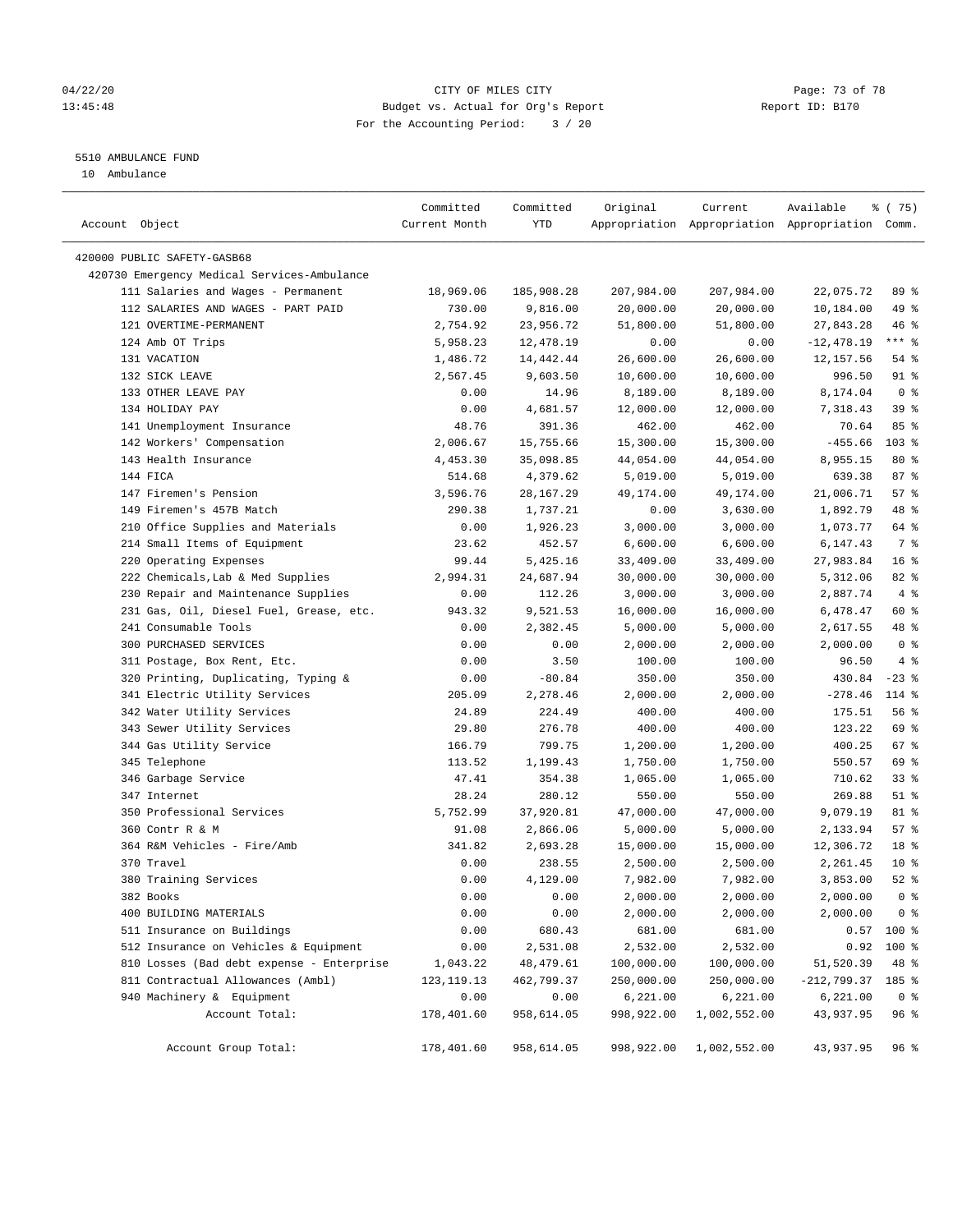## 04/22/20 Page: 74 of 78 13:45:48 Budget vs. Actual for Org's Report Report ID: B170 For the Accounting Period: 3 / 20

# 5510 AMBULANCE FUND

10 Ambulance

| Account Object                           | Committed<br>Current Month | Committed<br><b>YTD</b> | Original     | Current      | Available<br>Appropriation Appropriation Appropriation | 8 (75)<br>Comm. |  |
|------------------------------------------|----------------------------|-------------------------|--------------|--------------|--------------------------------------------------------|-----------------|--|
| 510000 MISCELLANEOUS                     |                            |                         |              |              |                                                        |                 |  |
| 510330 Comprehensive Liability Insurance |                            |                         |              |              |                                                        |                 |  |
| 513 Liability                            | 0.00                       | 4,930.24                | 4,931.00     | 4,931.00     | 0.76                                                   | $100*$          |  |
| Account Total:                           | 0.00                       | 4,930.24                | 4,931.00     | 4,931.00     | 0.76                                                   | 100 %           |  |
| Account Group Total:                     | 0.00                       | 4,930.24                | 4,931.00     | 4,931.00     |                                                        | $0.76$ 100 %    |  |
| 520000 OTHER FINANCING USES              |                            |                         |              |              |                                                        |                 |  |
| 521000 Interfund Operating Transfers Out |                            |                         |              |              |                                                        |                 |  |
| 820 Transfers to Other Funds             | 2,166.00                   | 24,494.00               | 35,991.00    | 35,991.00    | 11,497.00                                              | 68 %            |  |
| Account Total:                           | 2,166.00                   | 24,494.00               | 35,991.00    | 35,991.00    | 11,497.00                                              | 68 %            |  |
| Account Group Total:                     | 2,166.00                   | 24,494.00               | 35,991.00    | 35,991.00    | 11,497.00                                              | 68 %            |  |
| Organization Total:                      | 180,567.60                 | 988,038.29              | 1,039,844.00 | 1,043,474.00 | 55,435.71                                              | 95 <sup>8</sup> |  |
|                                          |                            |                         |              |              |                                                        |                 |  |
| Fund Total:                              | 180,567.60                 | 988,038.29              | 1,039,844.00 | 1,043,474.00 | 55, 435. 71 95 %                                       |                 |  |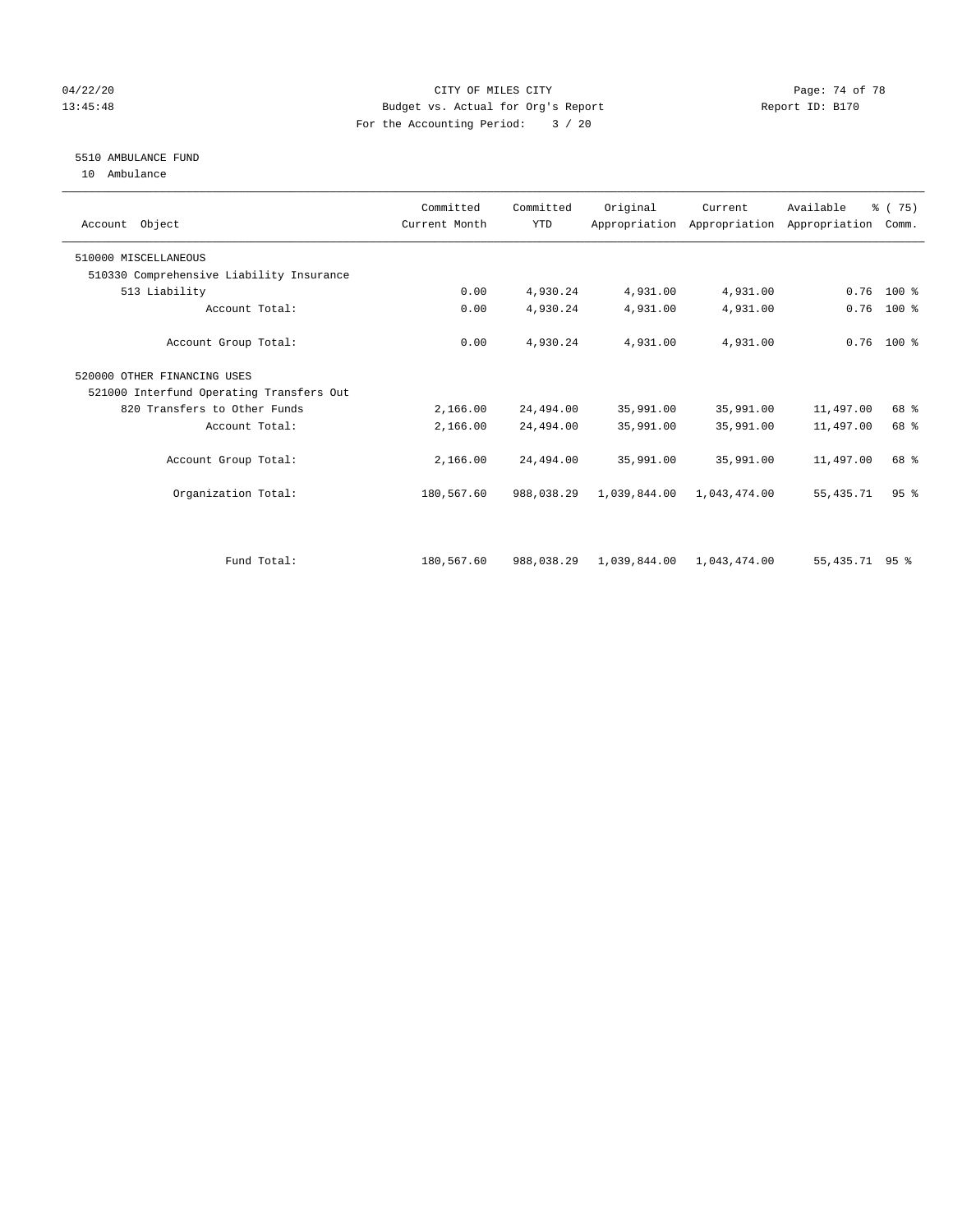#### 04/22/20 **CITY OF MILES CITY CONSUMING THE PAGE: 75 of 78** 13:45:48 Budget vs. Actual for Org's Report Changer Report ID: B170 For the Accounting Period: 3 / 20

————————————————————————————————————————————————————————————————————————————————————————————————————————————————————————————————————

## 5610 AIRPORT OPERATING

87 Airport

|                                            | Committed     | Committed   | Original     | Current      | Available                                       | ៖ (75)          |
|--------------------------------------------|---------------|-------------|--------------|--------------|-------------------------------------------------|-----------------|
| Account Object                             | Current Month | YTD         |              |              | Appropriation Appropriation Appropriation Comm. |                 |
| 430000 Public Works-GASB68                 |               |             |              |              |                                                 |                 |
| 430300 Airport(87)                         |               |             |              |              |                                                 |                 |
| 111 Salaries and Wages - Permanent         | 6,955.36      | 66,573.95   | 100,260.00   | 100,260.00   | 33,686.05                                       | 66 %            |
| 121 OVERTIME-PERMANENT                     | 160.20        | 1,521.90    | 2,800.00     | 2,800.00     | 1,278.10                                        | $54$ %          |
| 131 VACATION                               | 230.67        | 4,082.02    | 2,100.00     | 2,100.00     | $-1,982.02$                                     | $194$ %         |
| 132 SICK LEAVE                             | 937.08        | 2,899.82    | 1,800.00     | 1,800.00     | $-1,099.82$                                     | $161$ %         |
| 133 OTHER LEAVE PAY                        | 417.93        | 3,904.77    | 3,203.00     | 3,203.00     | $-701.77$                                       | 122 %           |
| 134 HOLIDAY PAY                            | 70.80         | 531.60      | 1,600.00     | 1,600.00     | 1,068.40                                        | 338             |
| 141 Unemployment Insurance                 | 13.16         | 119.82      | 168.00       | 168.00       | 48.18                                           | 71 %            |
| 142 Workers' Compensation                  | 474.31        | 4,320.65    | 6,154.00     | 6,154.00     | 1,833.35                                        | 70 %            |
| 143 Health Insurance                       | 1,589.05      | 14,301.45   | 19,073.00    | 19,073.00    | 4,771.55                                        | 75 %            |
| 144 FICA                                   | 671.07        | 6,110.15    | 8,550.00     | 8,550.00     | 2,439.85                                        | 71 %            |
| 145 PERS                                   | 760.54        | 6,893.85    | 9,690.00     | 9,690.00     | 2,796.15                                        | 71 %            |
| 196 CLOTHING ALLOTMENT                     | 0.00          | 356.25      | 375.00       | 375.00       | 18.75                                           | 95%             |
| 210 Office Supplies and Materials          | 89.83         | 661.55      | 600.00       | 600.00       | $-61.55$                                        | 110 %           |
| 214 Small Items of Equipment               | 0.00          | 0.00        | 250.00       | 250.00       | 250.00                                          | 0 <sup>8</sup>  |
| 220 Operating Expenses                     | 386.90        | 2,070.87    | 4,000.00     | 4,000.00     | 1,929.13                                        | $52$ $%$        |
| 230 Repair and Maintenance Supplies        | 454.25        | 10,953.60   | 8,000.00     | 8,000.00     | $-2,953.60$                                     | $137$ %         |
| 231 Gas, Oil, Diesel Fuel, Grease, etc.    | 846.36        | 2,738.47    | 2,500.00     | 2,500.00     | $-238.47$                                       | 110 %           |
| 237 Aviation Fuel                          | 26,480.51     | 198,115.17  | 300,000.00   | 300,000.00   | 101,884.83                                      | 66 %            |
| 239 Tires, Tubes Etc.                      | 0.00          | 0.00        | 2,500.00     | 2,500.00     | 2,500.00                                        | 0 <sup>8</sup>  |
| 250 Supplies for Resale                    | 175.50        | 1,772.37    | 1,000.00     | 1,000.00     | $-772.37$                                       | $177$ %         |
| 311 Postage, Box Rent, Etc.                | 0.00          | 155.85      | 200.00       | 200.00       | 44.15                                           | 78 %            |
| 319 Other Communication and Transportation | 132.45        | 1,100.80    | 1,200.00     | 1,200.00     | 99.20                                           | $92$ $%$        |
| 330 Publicity, Subscriptions & Dues        | 322.77        | 872.76      | 1,200.00     | 1,200.00     | 327.24                                          | 73 %            |
| 334 Memberships, Registrations & Dues      | 0.00          | 611.32      | 600.00       | 600.00       | $-11.32$                                        | $102$ %         |
| 341 Electric Utility Services              | 1,213.34      | 9,927.86    | 10,000.00    | 10,000.00    | 72.14                                           | 99 <sub>8</sub> |
| 344 Gas Utility Service                    | 719.07        | 3,987.14    | 5,000.00     | 5,000.00     | 1,012.86                                        | $80*$           |
| 345 Telephone                              | 164.75        | 1,525.51    | 3,000.00     | 3,000.00     | 1,474.49                                        | $51$ %          |
| 347 Internet                               | 10.80         | 102.87      | 400.00       | 400.00       | 297.13                                          | $26$ %          |
| 350 Professional Services                  | 0.00          | 158.33      | 1,000.00     | 1,000.00     | 841.67                                          | 16 <sup>°</sup> |
| 360 Contr R & M                            | 0.00          | 3,656.18    | 0.00         | 0.00         | $-3,656.18$                                     | $***$ $_{8}$    |
| 363 R&M Vehicles/Equip/Labor-PW            | 20.85         | 4,100.66    | 6,000.00     | 6,000.00     | 1,899.34                                        | 68 %            |
| 367 Plumbing, Heating, Electrical          | 0.00          | 0.00        | 1,000.00     | 1,000.00     | 1,000.00                                        | 0 <sup>8</sup>  |
| 380 Training Services                      | 0.00          | 0.00        | 150.00       | 150.00       | 150.00                                          | 0 <sup>8</sup>  |
| 511 Insurance on Buildings                 | 0.00          | 3,439.69    | 3,440.00     | 3,440.00     | 0.31                                            | $100$ %         |
| 512 Insurance on Vehicles & Equipment      | 757.00        | 2,944.97    | 2,038.00     | 2,038.00     | $-906.97$                                       | 145 %           |
| 513 Liability                              | 0.00          | 0.00        | 4,800.00     | 4,800.00     | 4,800.00                                        | 0 <sup>8</sup>  |
| 925 Industrial Park Project-Airport        | 0.00          | 2,560.00    | 180,000.00   | 180,000.00   | 177,440.00                                      | 1 <sup>°</sup>  |
| 939 AIP-3-30-055-017-2018                  | 0.00          | 0.00        | 418,920.00   | 418,920.00   | 418,920.00                                      | 0 <sup>8</sup>  |
| 944 Snow Removal Environment Study         | 9,486.62      | 116,140.62  | 0.00         | 0.00         | $-116, 140.62$                                  | $***$ $_{8}$    |
| Account Total:                             | 53, 541.17    | 479, 212.82 | 1,113,571.00 | 1,113,571.00 | 634, 358.18                                     | $43$ $%$        |
| 430320 Airport - Improvements              |               |             |              |              |                                                 |                 |
| 360 Contr R & M                            | 25,000.00     | 26,780.00   | 13,510.00    | 13,510.00    | $-13,270.00$ 198 %                              |                 |
| 940 Machinery & Equipment                  | 0.00          | 0.00        | 20,000.00    | 20,000.00    | 20,000.00                                       | 0 <sup>8</sup>  |
| Account Total:                             | 25,000.00     | 26,780.00   | 33,510.00    | 33,510.00    | 6,730.00                                        | $80*$           |
| Account Group Total:                       | 78,541.17     | 505,992.82  | 1,147,081.00 | 1,147,081.00 | 641,088.18                                      | 44 %            |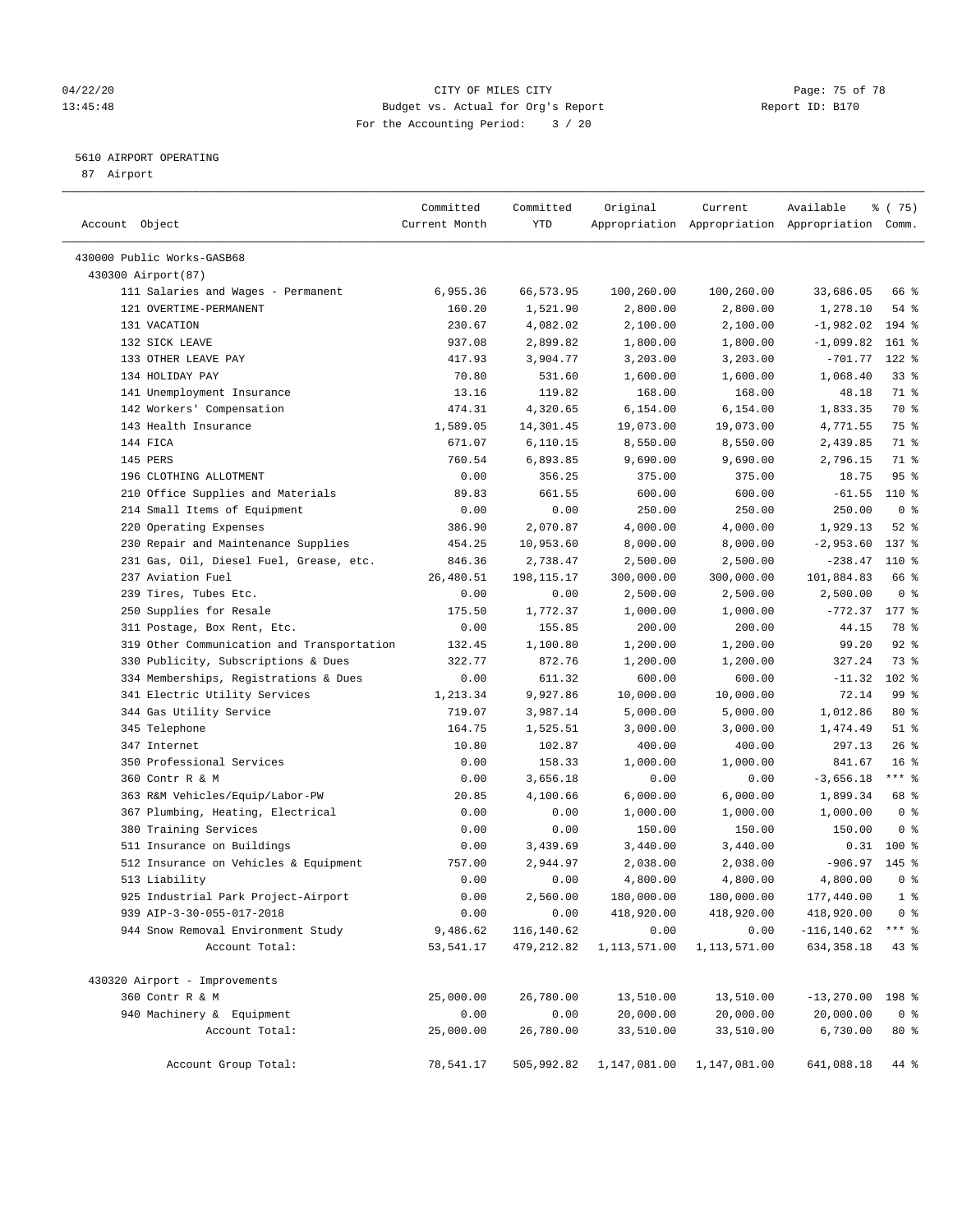#### 04/22/20 Page: 76 of 78 13:45:49 Budget vs. Actual for Org's Report Changer Report ID: B170 For the Accounting Period: 3 / 20

## 5610 AIRPORT OPERATING

87 Airport

| Account Object                           |                      | Committed<br>Current Month | Committed<br><b>YTD</b> | Original     | Current      | Available<br>Appropriation Appropriation Appropriation | % (75)<br>Comm. |  |
|------------------------------------------|----------------------|----------------------------|-------------------------|--------------|--------------|--------------------------------------------------------|-----------------|--|
| 490000 DEBT SERVICE                      |                      |                            |                         |              |              |                                                        |                 |  |
| 490500 Other Debt Service Payments       |                      |                            |                         |              |              |                                                        |                 |  |
| 648 MT Aero Principle 06-2015            |                      | 0.00                       | 16,953.00               | 16,953.00    | 16,953.00    | 0.00                                                   | $100*$          |  |
| 649 MT Aero Interest06-2015              |                      | 0.00                       | 1,652.90                | 1,653.00     | 1,653.00     | 0.10                                                   | 100 %           |  |
|                                          | Account Total:       | 0.00                       | 18,605.90               | 18,606.00    | 18,606.00    | 0.10                                                   | 100 %           |  |
|                                          | Account Group Total: | 0.00                       | 18,605.90               | 18,606.00    | 18,606.00    |                                                        | $0.10$ 100 %    |  |
| 520000 OTHER FINANCING USES              |                      |                            |                         |              |              |                                                        |                 |  |
| 521000 Interfund Operating Transfers Out |                      |                            |                         |              |              |                                                        |                 |  |
| 820 Transfers to Other Funds             |                      | 1,683.00                   | 15,147.00               | 20,191.00    | 20,191.00    | 5,044.00                                               | 75 %            |  |
|                                          | Account Total:       | 1,683.00                   | 15,147.00               | 20,191.00    | 20,191.00    | 5,044.00                                               | 75 %            |  |
|                                          | Account Group Total: | 1,683.00                   | 15,147.00               | 20,191.00    | 20,191.00    | 5,044.00                                               | 75 %            |  |
|                                          | Organization Total:  | 80,224.17                  | 539,745.72              | 1,185,878.00 | 1,185,878.00 | 646,132.28                                             | $46$ %          |  |
|                                          |                      |                            |                         |              |              |                                                        |                 |  |
|                                          | Fund Total:          | 80,224.17                  | 539,745.72              | 1,185,878.00 | 1,185,878.00 | 646,132.28                                             | $46*$           |  |